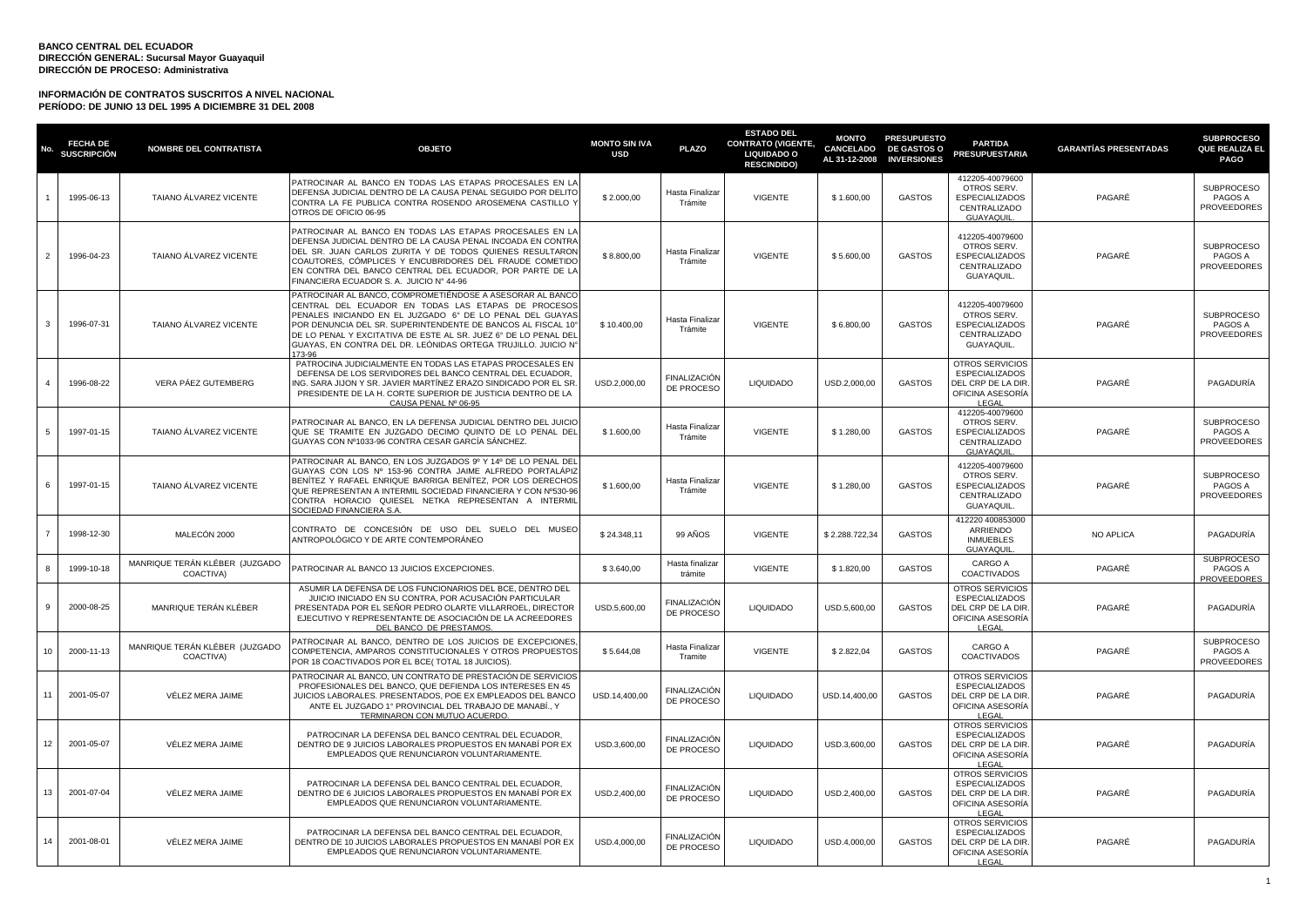|    | <b>FECHA DE</b><br><b>SUSCRIPCIÓN</b> | <b>NOMBRE DEL CONTRATISTA</b>                         | <b>OBJETO</b>                                                                                                                                                                                                                                                                                                                                                                | <b>MONTO SIN IVA</b><br><b>USD</b> | <b>PLAZO</b>                      | <b>ESTADO DEL</b><br><b>CONTRATO (VIGENTE,</b><br><b>LIQUIDADO O</b><br><b>RESCINDIDO)</b> | <b>MONTO</b><br>CANCELADO | <b>PRESUPUESTO</b><br><b>DE GASTOS O</b><br>AL 31-12-2008 INVERSIONES | <b>PARTIDA</b><br><b>PRESUPUESTARIA</b>                                                           | <b>GARANTÍAS PRESENTADAS</b> | <b>SUBPROCESO</b><br>QUE REALIZA EL<br><b>PAGO</b> |
|----|---------------------------------------|-------------------------------------------------------|------------------------------------------------------------------------------------------------------------------------------------------------------------------------------------------------------------------------------------------------------------------------------------------------------------------------------------------------------------------------------|------------------------------------|-----------------------------------|--------------------------------------------------------------------------------------------|---------------------------|-----------------------------------------------------------------------|---------------------------------------------------------------------------------------------------|------------------------------|----------------------------------------------------|
| 15 | 2001-08-20                            | MANRIQUE TERÁN KLÉBER                                 | PATROCINAR LA DEFENSA DEL BANCO, DENTRO DEL RECURSO DE<br>AMPARO CONSTITUCIONAL 234-01 PROPUESTO POR ORLAMDO<br>MALDONADO Y OTROS EN LA PROVINCIA DE E EL ORO.                                                                                                                                                                                                               | USD.8,000,00                       | FINALIZACIÓN<br>DE PROCESO        | LIQUIDADO                                                                                  | USD.8,000,00              | <b>GASTOS</b>                                                         | OTROS SERVICIOS<br><b>ESPECIALIZADOS</b><br>DEL CRP DE LA DIR<br>OFICINA ASESORÍA<br>LEGAL        | PAGARÉ                       | PAGADURÍA                                          |
| 16 | 2001-10-31                            | VÉLEZ MERA JAIME                                      | PATROCINAR LA DEFENSA DEL BANCO CENTRAL DEL ECUADOR,<br>DENTRO DE 5 JUICIOS LABORALES PROPUESTOS EN MANABÍ POR EX<br>EMPLEADOS QUE RENUNCIARON VOLUNTARIAMENTE.                                                                                                                                                                                                              | USD.1,600,00                       | <b>FINALIZACIÓN</b><br>DE PROCESO | <b>LIQUIDADO</b>                                                                           | USD.1,600,00              | <b>GASTOS</b>                                                         | <b>OTROS SERVICIOS</b><br><b>ESPECIALIZADOS</b><br>DEL CRP DE LA DIR<br>OFICINA ASESORÍA<br>LEGAL | PAGARÉ                       | PAGADURÍA                                          |
| 17 | 2001-10-31                            | VÉLEZ MERA JAIME                                      | PATROCINAR LA DEFENSA DEL BANCO CENTRAL DEL ECUADOR.<br>DENTRO DE 17 JUICIOS LABORALES PROPUESTOS EN MANABÍ POR EX<br>EMPLEADOS QUE RENUNCIARON VOLUNTARIAMENTE.                                                                                                                                                                                                             | USD.6,800,00                       | <b>FINALIZACIÓN</b><br>DE PROCESO | <b>LIQUIDADO</b>                                                                           | USD.6,800,00              | <b>GASTOS</b>                                                         | OTROS SERVICIOS<br>ESPECIALIZADOS<br>DEL CRP DE LA DIR<br>OFICINA ASESORÍA<br>LEGAL               | PAGARÉ                       | PAGADURÍA                                          |
| 18 | 2001-11-09                            | MANRIQUE TERÁN KLÉBER (JUZGADO<br>COACTIVA)           | PATROCINAR AL<br>BANCO, DENTRO DEL JUICIO DE TERCERÍA<br>EXCLUYENTE DE DOMINIO NO. 1168-00-EC, PRESENTADO DENTRO DEL<br>JUICIO DE COACTIVA JCQ-169-99 SEGUIDO EN CONTRA DE BANCO DE<br>PRESTAMOS Y LA COMPAÑÍA PETROCOMERCIAL, EN LA CIUDAD DE<br>QUITO.                                                                                                                     | \$5.600,00                         | Hasta Finalizar<br>Tramite        | <b>VIGENTE</b>                                                                             | \$3.360,00                | <b>GASTOS</b>                                                         | CARGO A<br>COACTIVADOS                                                                            | PAGARÉ                       | SUBPROCESO<br>PAGOS A<br><b>PROVEEDORES</b>        |
| 19 | 2002-03-13                            | MANRIQUE TERÁN KLÉBER                                 | PATROCINAR AL BANCO, DENTRO DE LOS RECURSO DE HABEAS DATA<br>NOS. 593-S-01; 41-B-02; Y, 41-A-02, EN LOS JUZGADOS 29,28, Y 8 DE LO<br>CIVIL DE GUAYAQUIL. (TOTAL 3 JUICIOS). (ANEXO 1)                                                                                                                                                                                        | USD.2,240,00                       | <b>FINALIZACIÓN</b><br>DE PROCESO | <b>LIQUIDADO</b>                                                                           | USD.2,240,00              | <b>GASTOS</b>                                                         | OTROS SERVICIOS<br><b>ESPECIALIZADOS</b><br>DEL CRP DE LA DIR<br>OFICINA ASESORÍA<br>LEGAL        | PAGARÉ                       | PAGADURÍA                                          |
| 20 | 2002-03-28                            | VÉLEZ MERA JAIME                                      | PATROCINAR AL BANCO, EN DEFENSA JUDICIAL DE TODAS LAS ETAPAS<br>PROCESALES DE OTROS 25 JUICIOS LABORALES DE MANABÍ LOS<br>CUALES SON: 107-98, 109-98, 111-98, 113-98, 141-01, 154-01, 155-01, 156-<br>01, 157-01, 158-01, 167-01, 169-01, 170-01, 172-01, 173-01, 174-01, 175-01,<br>176-01, 180-01, 181-01, 183-01, 185-01, 186-01, -189-01, 190-01                         | USD.10,000.00                      | FINALIZACIÓN<br>DE PROCESO        | <b>LIQUIDADO</b>                                                                           | USD.10,000.00             | <b>GASTOS</b>                                                         | OTROS SERVICIOS<br>ESPECIALIZADOS<br>DEL CRP DE LA DIF<br>OFICINA ASESORÍA<br>LEGAL               | PAGARÉ                       | PAGADURÍA                                          |
| 21 | 2002-05-02                            | MANRIQUE TERÁN KLÉBER (JUZGADO<br>COACTIVA)           | PATROCINAR AL BANCO, DENTRO DE 18 JUICIOS DE EXCEPCIONES:<br>JUICIOS DE COMPETENCIA. 1 DE TERCERÍA EXCLUYENTE DE DOMINIO<br>Y 1 JUICIO ORDINARIO. (TOTAL 26 JUICIOS).                                                                                                                                                                                                        | \$8.153.60                         | Hasta Finalizar<br>Tramite        | <b>VIGENTE</b>                                                                             | \$4.076.80                | <b>GASTOS</b>                                                         | CARGO A<br>COACTIVADOS                                                                            | PAGARÉ                       | <b>SUBPROCESO</b><br>PAGOS A<br>PROVEEDORES        |
| 22 | 2002-11-20                            | VÉLEZ MERA JAIME                                      | PATROCINAR AL BANCO, EN LA DEFENSA JUDICIAL DENTRO DEL JUICIO<br>QUE SE TRAMITE EN TODAS LAS ETAPAS PROCESALES DENTRO DE<br>OTROS TRES JUICIOS LABORALES QUE SIGUEN EXEMPLEADOS DEL<br>BANCO Y EN EL JUZGADO 1º PROVINCIAL DEL TRABAJO DE MANABÍ. Y<br>UNO EN EL TRIBUNAL CONTENCIOSO DE LO ADMINISTRATIVO Nº 4 DE<br>PORTOVIEJO. JUICIOS Nº 176-99, 177-99, 178-99, 84-2001 | USD.1,600,00                       | FINALIZACIÓN<br>DE PROCESO        | <b>LIQUIDADO</b>                                                                           | USD.1,600,00              | <b>GASTOS</b>                                                         | OTROS SERVICIOS<br>ESPECIALIZADOS<br>DEL CRP DE LA DIR<br>OFICINA ASESORÍA<br>LEGAL               | PAGARÉ                       | PAGADURÍA                                          |
| 23 | 2002-11-25                            | ACOSTA DE MANRIQUE PÍA (JUZGADO DE<br>COACTIVA)       | SECRETARIO DE LOS JUICIOS DE JURISDICCIÓN DE COACTIVA.                                                                                                                                                                                                                                                                                                                       | Porcentaje por<br>recuperación.    | FINALIZACIÓN<br>DE PROCESO        | <b>LIQUIDADO</b>                                                                           | USD.40,558,7              | <b>GASTOS</b>                                                         | CARGO A<br>COACTIVADOS                                                                            | NO APLICA GARANTÍA           | PAGADURÍA                                          |
| 24 | 2002-11-25                            | ROJAS HINOSTROZA FERNANDO<br>(JUZGADO COACTIVA)       | SECRETARIO DE LOS JUICIOS DE JURISDICCIÓN DE COACTIVA.                                                                                                                                                                                                                                                                                                                       | Porcentaje por<br>recuperación.    | <b>FINALIZACIÓN</b><br>DE PROCESO | <b>LIQUIDADO</b>                                                                           | USD.22,453,33             | <b>GASTOS</b>                                                         | CARGO A<br>COACTIVADOS                                                                            | NO APLICA GARANTÍA           | PAGADURÍA                                          |
| 25 | 2002-12-27                            | MANRIQUE TERÁN KLÉBER                                 | PATROCINAR AL<br>BCE DENTRO DEL JUICIO CONTENCIOSO<br>ADMINISTRATIVO # 280-MC-99, EN EL TRIBUNAL DISTRITAL DE LO<br>CONTENCIOSO ADMINISTRATIVO NO. 2, PROPUESTO POR FERNANDO<br>ASPIAZU S. Y ERNESTO BALDA                                                                                                                                                                   | \$30.000,00                        | Hasta concluir el<br>juicio       | <b>VIGENTE</b>                                                                             | \$18.000,00               | Gastos                                                                | 412205-400796<br>OTROS SERV.<br><b>ESPECIALIZADOS</b><br>CENTRALIZADO                             | PAGARÉ                       | PAGADURÍA                                          |
| 26 | 2003-02-27                            | ALVEAR ICAZA JOSÉ                                     | PATROCINAR LA DEFENSA DEL BANCO CENTRAL DEL ECUADOR,<br>DENTRO DEL JUICIO ORDINARIO # 201-99 POR DAÑO MORAL, QUE SE<br>TRAMITA EN LA SEGUNDA SALA DE LA CORTE SUPREMA DE JUSTICIA<br>EN QUITO, ACCIÓN PROPUESTA POR EL SEÑOR AQUILES MARTÍNEZ<br><b>SANTOS</b>                                                                                                               | 20000 (Contra<br>resultado)        | FINALIZACIÓN<br>DE PROCESO        | <b>LIQUIDADO</b>                                                                           | \$0,00                    |                                                                       |                                                                                                   | PAGARÉ DEVUELTO              |                                                    |
| 27 | 2003-03-05                            | CASTRO RÍOS GALO (JUZGADO<br>COACTIVA)                | SECRETARIO DE LOS JUICIOS DE JURISDICCIÓN DE COACTIVA.                                                                                                                                                                                                                                                                                                                       | Porcentaje por<br>recuperación.    | <b>FINALIZACIÓN</b><br>DE PROCESO | <b>LIQUIDADO</b>                                                                           | USD.14229,84              | <b>GASTOS</b>                                                         | CARGO A<br>COACTIVADOS                                                                            | NO APLICA GARANTÍA           | PAGADURÍA                                          |
| 28 | 2003-03-05                            | KIINCHUELA GRIJALVA MARÍA ELENA<br>(JUZGADO COACTIVA) | SECRETARIO DE LOS JUICIOS DE JURISDICCIÓN DE COACTIVA.                                                                                                                                                                                                                                                                                                                       | Porcentaje por<br>recuperación.    | <b>FINALIZACIÓN</b><br>DE PROCESO | <b>LIQUIDADO</b>                                                                           | USD.6409,16               | <b>GASTOS</b>                                                         | CARGO A<br>COACTIVADOS                                                                            | NO APLICA GARANTÍA           | PAGADURÍA                                          |
| 29 | 2003-03-05                            | REVELO PERALTA JOSÉ (JUZGADO<br>COACTIVA)             | SECRETARIO DE LOS JUICIOS DE JURISDICCIÓN DE COACTIVA.                                                                                                                                                                                                                                                                                                                       | Porcentaje por<br>recuperación.    | FINALIZACIÓN<br>DE PROCESO        | <b>LIQUIDADO</b>                                                                           | USD.4414,18               | <b>GASTOS</b>                                                         | CARGO A<br><b>COACTIVADOS</b>                                                                     | NO APLICA GARANTÍA           | PAGADURÍA                                          |
| 30 | 2003-04-15                            | PASQUEL ZAMBRANO                                      | PATROCINAR AL BANCO, EN DEFENSA EN EL TRÁMITE DE INDAGACIÓN<br>PREVIA QUE SE SIGUE EN LA FISCALÍA DE DELITOS FINANCIEROS Y<br>CORRUPCIÓN DEL MINISTERIO PÚBLICO Y DISTRITAL DEL GUAYAS,<br>CONSTANTE EN EL OFICIO Nº C.C.C.C. 0665-2002 DE MARZO DE 2002                                                                                                                     | USD.50,000,00                      | <b>FINALIZACIÓN</b><br>DE PROCESO | <b>LIQUIDADO</b>                                                                           | USD.50,000,00             | <b>GASTOS</b>                                                         | OTROS SERVICIOS<br>ESPECIALIZADOS<br>DEL CRP DE LA DIR<br>OFICINA ASESORÍA<br>LEGAL               | PAGARÉ                       | PAGADURÍA                                          |
| 31 | 2003-07-22                            | MANRIQUE TERÁN KLÉBER (JUZGADO<br>COACTIVA)           | PATROCINAR AL BANCO, DENTRO DE 9 JUICIOS DE EXCEPCIONES,<br>AMPARO CONSTITUCIONAL Y 1 HABEAS DATA, SEGUIDOS POR 11<br>COACTIVADOS DEL BANCO CENTRAL DEL ECUADOR: TOTAL 11 JUICIOS.                                                                                                                                                                                           | \$11.000,00                        | Hasta Finalizar<br>Trámite        | <b>VIGENTE</b>                                                                             | \$6.500,00                | <b>GASTOS</b>                                                         | CARGO A<br>COACTIVADOS                                                                            | PAGARÉ                       | <b>SUBPROCESO</b><br>PAGOS A<br><b>PROVEEDORES</b> |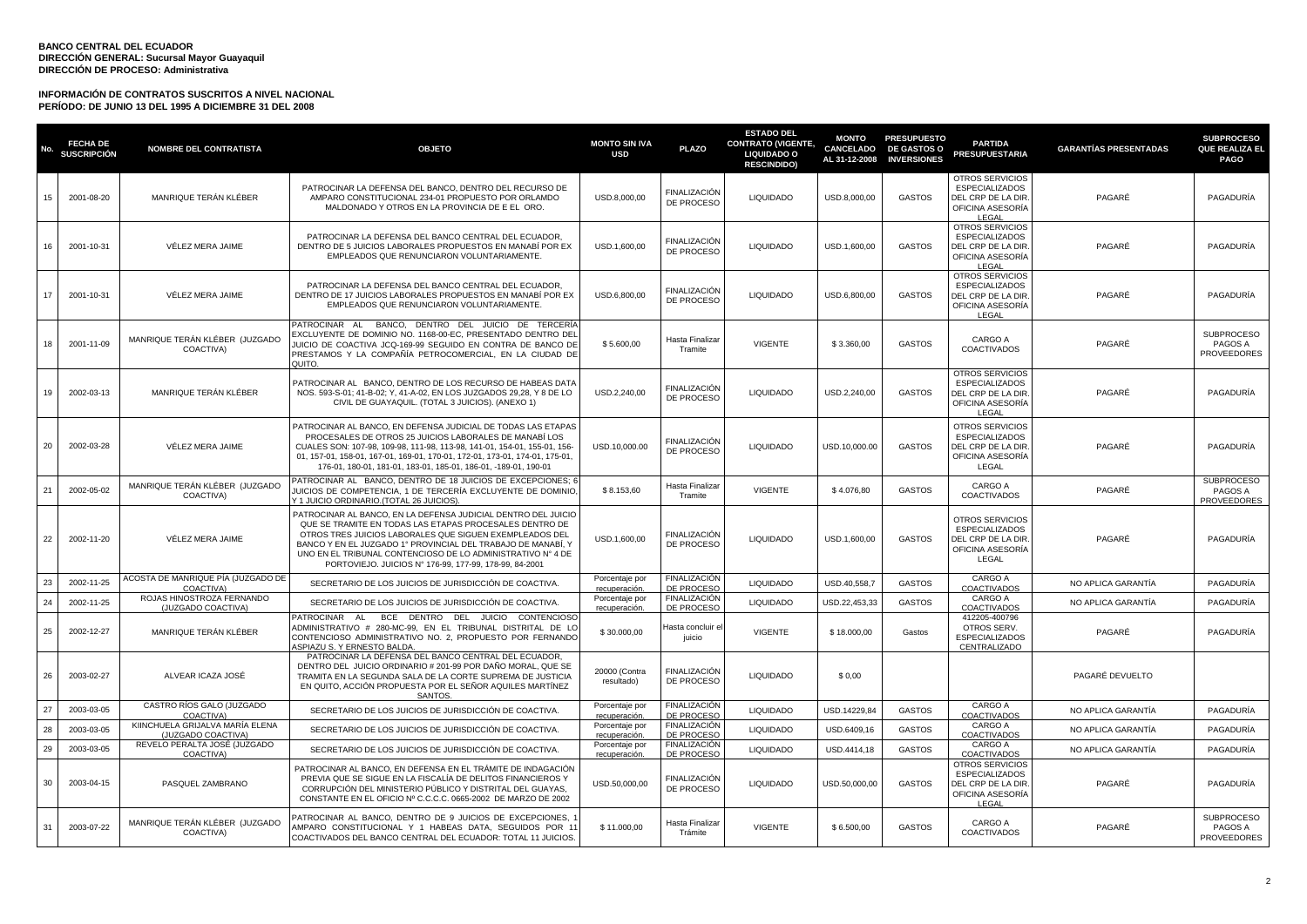| No | <b>FECHA DE</b><br><b>SUSCRIPCIÓN</b> | <b>NOMBRE DEL CONTRATISTA</b>                         | <b>OBJETO</b>                                                                                                                                                                                                                                                             | <b>MONTO SIN IVA</b><br><b>USD</b> | <b>PLAZO</b>                      | <b>ESTADO DEL</b><br><b>CONTRATO (VIGENTE,</b><br>LIQUIDADO O<br><b>RESCINDIDO)</b> | <b>MONTO</b><br><b>CANCELADO</b><br>AL 31-12-2008 | <b>PRESUPUESTO</b><br><b>DE GASTOS O</b><br><b>INVERSIONES</b> | <b>PARTIDA</b><br><b>PRESUPUESTARIA</b>                                                                  | <b>GARANTÍAS PRESENTADAS</b> | <b>SUBPROCESO</b><br>QUE REALIZA EL<br><b>PAGO</b> |
|----|---------------------------------------|-------------------------------------------------------|---------------------------------------------------------------------------------------------------------------------------------------------------------------------------------------------------------------------------------------------------------------------------|------------------------------------|-----------------------------------|-------------------------------------------------------------------------------------|---------------------------------------------------|----------------------------------------------------------------|----------------------------------------------------------------------------------------------------------|------------------------------|----------------------------------------------------|
| 32 | 2003-07-22                            | MANRIQUE TERÁN KLÉBER (JUZGADO DE<br>COACTIVA)        | PATROCINAR AL BANCO, DENTRO DEL RECURSO DE HABEAS DATA NO.<br>205-03 SEGUIDO POR LA COMPAÑÍA FAREX S. A., EN EL JUZGADO 7 DE<br>LO CIVIL DE GUAYAQUIL                                                                                                                     | USD.2.000,00                       | FINALIZACIÓN<br>DE PROCESO        | <b>LIQUIDADO</b>                                                                    | USD.2.000.00                                      | <b>GASTOS</b>                                                  | OTROS SERVICIOS<br><b>ESPECIALIZADOS</b><br>DEL CRP DE LA DIR<br>OFICINA ASESORÍA<br>LEGAL               | PAGARÉ                       | PAGADURÍA                                          |
| 33 | 2003-08-06                            | MANRIQUE TERÁN KLÉBER                                 | PATROCINAR AL BCE, DENTRO DEL JUICIO CONTENCIOSO<br>ADMINISTRATIVO # 529-02-1 QUE POR SILENCIO ADMINISTRATIVO SIGUE<br>GUSTAVO MARRIOT PÉREZ EN EL TRIBUNAL CONTENCIOSO<br><b>IDMINISTRATIVO.</b>                                                                         | \$6.000,00                         | Hasta concluir e<br>juicio        | VIGENTE                                                                             | \$3.600,00                                        | Gastos                                                         | 412205-400796<br>OTROS SERV.<br><b>ESPECIALIZADOS</b><br>CENTRALIZADO                                    | PAGARÉ                       | PAGADURÍA                                          |
| 34 | 2003-11-21                            | ARRIAGA LÓPEZ KEMIL                                   | PATROCINAR AL BANCO, TRECE JUICIOS ORDINARIOS DE NULIDAD DE<br>ESCRITURA PUBLICA ANTE EL JUEZ DE LO CIVIL DEL CANTÓN DURAN                                                                                                                                                | USD.2,600,00                       | FINALIZACIÓN<br>DE PROCESO        | <b>LIQUIDADO</b>                                                                    | USD.2,600,00                                      | <b>GASTOS</b>                                                  | OTROS SERVICIOS<br><b>ESPECIALIZADOS</b><br>DEL CRP DE LA DIR<br>OFICINA ASESORÍA<br>LEGAL               | PAGARÉ                       | PAGADURÍA                                          |
| 35 | 2003-12-03                            | OLMEDO GAVILANES RAÚL                                 | PATROCINAR AL BCE. EN LA ETAPA DE INDAGACIÓN PREVIA NO. 1455-03<br>(CASO ÁNGEL CALVAS PRECIADO) DESAPARICIÓN DE USD.10.000.                                                                                                                                               | \$5.000,00                         | Hasta concluir e<br>iuicio        | <b>VIGENTE</b>                                                                      | \$4.000,00                                        | <b>GASTOS</b>                                                  | 412205-40079600<br>OTROS SERV.<br><b>ESPECIALIZADOS</b><br>CENTRALIZADO<br>GUAYAQUIL                     | PAGARÉ                       | PAGADURÍA                                          |
| 36 | 2004-02-08                            | KIINCHUELA GRIJALVA MARÍA ELENA<br>(JUZGADO COACTIVA) | SECRETARIA DE LOS JUICIOS DE JURISDICCIÓN DE COACTIVA.                                                                                                                                                                                                                    | Porcentaje por<br>recuperación     | FINALIZACIÓN<br>DE PROCESO        | <b>LIQUIDADO</b>                                                                    | USD. 4,754,97                                     | <b>GASTOS</b>                                                  | CARGO A<br>COACTIVADOS                                                                                   | NO APLICA GARANTÍA           | PAGADURÍA                                          |
| 37 | 2004-03-08                            | MANRIQUE TERÁN KLÉBER (JUZGADO<br>COACTIVA)           | AMPLIACIÓN DE CONTRATO 22-JUL-03) PATROCINAR AL BANCO<br>DENTRO DE 9 JUICIOS DE EXCEPCIONES, 1 AMPARO CONSTITUCIONAL<br>(1 HABEAS DATA, SEGUIDOS POR 11 COACTIVADOS DEL BANCO<br>CENTRAL DEL ECUADOR: TOTAL 11 JUICIOS.                                                   | \$1.000,00                         | Hasta Finalizar<br>Trámite        | <b>VIGENTE</b>                                                                      | \$500,00                                          | GASTOS                                                         | CARGO A<br><b>COACTIVADOS</b>                                                                            | PAGARÉ                       | <b>SUBPROCESO</b><br>PAGOS A<br>PROVEEDORES        |
| 38 | 2004-03-08                            | MANRIQUE TERÁN KLÉBER (JUZGADO DE<br>COACTIVA)        | PATROCINAR AL BANCO, DENTRO DEL JUICIO DE COMPETENCIA<br>NO.336-00-M EN EL JUZGADO 9 CIVIL GYA. INCOADO POR ENRIQUE<br>CALDERÓN MANCHENO.(JCG-366-00). (AMPLIACIÓN DE CONTRATOS<br>22/JUL/2003)                                                                           | USD.1.000.00                       | FINALIZACIÓN<br>DE PROCESO        | <b>LIQUIDADO</b>                                                                    | USD.1.000.00                                      | <b>GASTOS</b>                                                  | CARGO A<br><b>COACTIVADOS</b>                                                                            | PAGARÉ                       | PAGADURÍA                                          |
| 39 | 2004-03-10                            | MANRIQUE TERÁN KLÉBER (JUZGADO<br>COACTIVA)           | PATROCINAR AL BANCO, DENTRO DE LOS JUICIOS: 508-02<br>EXCEPCIONES A LA COACTIVA (JCQ-64-00) INCOCADO POR SEMERENE<br>PICOM ; 99-02 EXCEPCIONES A LA COACTIVA (JCQ-3-02) Y 108-02<br>EXCEPCIONES A LA COACTIVA (JCQ-5-02) INCOADOS POR BERNARDO<br>IGGINS: Y. 622-00-FM EX | \$1.780,00                         | Hasta Finalizar<br>Trámite        | <b>VIGENTE</b>                                                                      | \$1.030,00                                        | <b>GASTOS</b>                                                  | CARGO A<br><b>COACTIVADOS</b>                                                                            | PAGARÉ                       | <b>SUBPROCESO</b><br>PAGOS A<br>PROVEEDORES        |
| 40 | 2004-04-08                            | ACOSTA DE MANRIQUE PÍA (JUZGADO DE<br>COACTIVA)       | SECRETARIO DE LOS JUICIOS DE JURISDICCIÓN DE COACTIVA.                                                                                                                                                                                                                    | Porcentaje por<br>recuperación.    | FINALIZACIÓN<br>DE PROCESO        | <b>LIQUIDADO</b>                                                                    | USD.10,345,02                                     | <b>GASTOS</b>                                                  | CARGO A<br>COACTIVADOS                                                                                   | NO APLICA GARANTÍA           | PAGADURÍA                                          |
| 41 | 2004-04-08                            | REVELO PERALTA JOSÉ (JUZGADO<br>COACTIVA)             | SECRETARIO DE LOS JUICIOS DE JURISDICCIÓN DE COACTIVA.                                                                                                                                                                                                                    | Porcentaje por<br>recuperación     | <b>FINALIZACIÓN</b><br>DE PROCESO | <b>LIQUIDADO</b>                                                                    | USD.661,11                                        | <b>GASTOS</b>                                                  | CARGO A<br>COACTIVADOS                                                                                   | NO APLICA GARANTÍA           | PAGADURÍA                                          |
| 42 | 2004-05-20                            | MANRIQUE TERÁN KLÉBER                                 | PATROCINAR AL BCE, DENTRO DE LOS JUICIOS QUE PRESENTEN LOS<br>EX SERVIDORES DEL BANCO CENTRAL DEL ECUADOR, CONTRA LAS<br>RESOLUCIÓN DE DESVINCULACIÓN. (HASTA LA FECHA SE HAN<br>PRESENTADO 90 JUICIOS CONTENCIOSOS ADMINISTRATIVOS)                                      | \$60.000,00                        | Hasta concluir e<br>juicio        | <b>VIGENTE</b>                                                                      | \$48.000,00                                       | GASTOS                                                         | 412205-40079600<br>OTROS SERV.<br><b>ESPECIALIZADOS</b><br>CENTRALIZADO<br><b>GUAYAQUIL</b>              | PAGARÉ                       | PAGADURÍA                                          |
| 43 | 2004-08-04                            | MANRIQUE TERÁN KLÉBER (JUZGADO<br>COACTIVA)           | PATROCINAR AL BCE EN JUICIO COACTIVO JCG-234-200. MÓNICA<br>RECALDE                                                                                                                                                                                                       | \$500,00                           | Hasta Finalizar<br>Trámite        | <b>VIGENTE</b>                                                                      | \$250,00                                          | GASTOS                                                         | CARGO A<br><b>COACTIVADOS</b>                                                                            | PAGARÉ                       | <b>SUBPROCESO</b><br>PAGOS A<br><b>PROVEEDORES</b> |
| 44 | 2004-09-02                            | MANRIQUE TERÁN KLÉBER                                 | PATROCINAR AL BCE EN JUICIO COACTIVO: JCG-205-96, JCG-193-99, JCG-<br>064-2003                                                                                                                                                                                            | \$1.500,00                         | Hasta Finalizar<br>Trámite        | <b>VIGENTE</b>                                                                      | \$750,00                                          | GASTOS                                                         | <b>OTROS SERVICIOS</b><br><b>ESPECIALIZADOS</b><br>DEL CRP DE LA DIR<br>OFICINA ASESORÍA<br><b>LEGAL</b> | PAGARÉ                       | <b>SUBPROCESO</b><br>PAGOS A<br>PROVEEDORES        |
| 45 | 2004-09-03                            | MANRIQUE TERÁN KLÉBER                                 | PATROCINAR AL BCE EN DOS JUICIOS: 546-O-03 SERVIDUMBRE DE<br>TRÁNSITO, 114-M-04, PRESCRIPCIÓN ADQUISITIVA.                                                                                                                                                                | \$3,000.00                         | Hasta Finalizar<br>Trámite        | <b>LIQUIDADO</b>                                                                    | \$1.500.00                                        | <b>GASTOS</b>                                                  | 412205-40079600<br>OTROS SERV.<br><b>ESPECIALIZADOS</b><br>CENTRALIZADO<br>GUAYAQUIL                     | PAGARÉ                       | <b>SUBPROCESO</b><br>PAGOS A<br>PROVEEDORES        |
| 46 | 2004-09-03                            | MANRIQUE TERÁN KLÉBER                                 | PATROCINAR AL BANCO, DENTRO DEL JUICIO DE HABEAS DATA 169-04<br>JUZ. 7 CIVIL GYA. INCOADO POR RAFAEL VALDEZ.                                                                                                                                                              | USD.1,500,00                       | FINALIZACIÓN<br>DE PROCESO        | <b>LIQUIDADO</b>                                                                    | USD.1,500,00                                      | <b>GASTOS</b>                                                  | OTROS SERVICIOS<br><b>ESPECIALIZADOS</b><br>DEL CRP DE LA DIR<br>OFICINA ASESORÍA<br>LEGAL               | PAGARÉ                       | PAGADURÍA                                          |
| 47 | 2004-11-10                            | MANRIQUE TERÁN KLÉBER                                 | PATROCINAR JUICIO DE COMPETENCIA, QUE SE SEGUIRÁ CONTRA EL<br>MINISTRO PRESIDENTE DE LA SEGUNDA SALA DE LO PENAL DE LA H.<br>CORTE SUPERIOR DE JUSTICIA DE PORTOVIEJO. POR EL<br>CONOCIMIENTO DEL JUICIO DE COLUSIÓN Nº305-2003.                                          | USD.30,000,00                      | <b>FINALIZACIÓN</b><br>DE PROCESO | <b>LIQUIDADO</b>                                                                    | USD.30,000,00                                     | <b>GASTOS</b>                                                  | OTROS SERVICIOS<br><b>ESPECIALIZADOS</b><br>DEL CRP DE LA DIR<br>OFICINA ASESORÍA<br>LEGAL               | PAGARÉ                       | PAGADURÍA                                          |
| 48 | 2004-11-23                            | MANRIQUE TERÁN KLÉBER                                 | PATROCINAR AL BCE DENTRO DE 42 AMPAROS CONSTITUCIONALES<br>CONTRA LA COACTIVA. PRESENTADOS POR EX SERVIDORES DEL<br>BANCO CENTRAL DEL ECUADOR, CONTRA LAS RESOLUCIONES DE<br>PLAZO VENCIDO.                                                                               | \$60.000,00                        | Hasta concluir e<br>juicio        | <b>VIGENTE</b>                                                                      | \$48.000,00                                       | <b>GASTOS</b>                                                  | 412205-40079600<br>OTROS SERV.<br><b>ESPECIALIZADOS</b><br>CENTRALIZADO<br>GUAYAQUIL                     | PAGARÉ                       | PAGADURÍA                                          |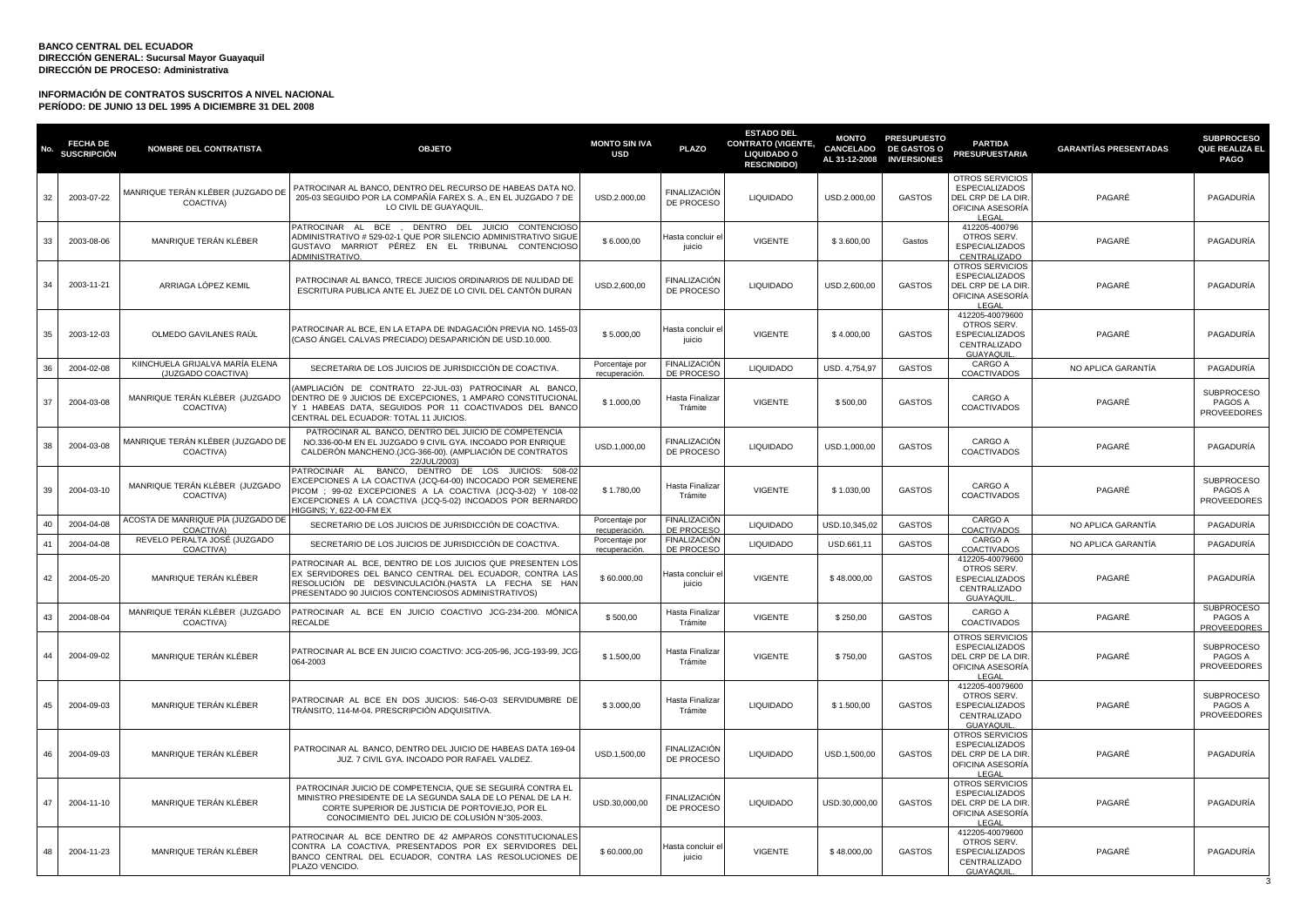| No. | <b>FECHA DE</b><br><b>SUSCRIPCIÓN</b> | <b>NOMBRE DEL CONTRATISTA</b>               | <b>OBJETO</b>                                                                                                                                                                                                                                                                                                                     | <b>MONTO SIN IVA</b><br><b>USD</b> | <b>PLAZO</b>                      | <b>ESTADO DEL</b><br><b>CONTRATO (VIGENTE,</b><br>LIQUIDADO O<br><b>RESCINDIDO)</b> | <b>MONTO</b>  | <b>PRESUPUESTO</b><br>CANCELADO DE GASTOS O<br>AL 31-12-2008 INVERSIONES | <b>PARTIDA</b><br><b>PRESUPUESTARIA</b>                                                           | <b>GARANTÍAS PRESENTADAS</b> | <b>SUBPROCESO</b><br>QUE REALIZA EL<br>PAGO        |
|-----|---------------------------------------|---------------------------------------------|-----------------------------------------------------------------------------------------------------------------------------------------------------------------------------------------------------------------------------------------------------------------------------------------------------------------------------------|------------------------------------|-----------------------------------|-------------------------------------------------------------------------------------|---------------|--------------------------------------------------------------------------|---------------------------------------------------------------------------------------------------|------------------------------|----------------------------------------------------|
| 49  | 2004-12-02                            | OLMEDO GAVILANES RAÚL                       | PATROCINAR LA DEFENSA INTEGRAL DEL BANCO, DENTRO DE LA<br>DENUNCIA PRESENTADA POR LOS REPRESENTANTES DEL HOSPITAL<br>GUAYAQUIL "DOCTOR ABEL GILBERT PONTÓN", INDAGACIÓN PREVIA<br>ASIGNADA CON EL NÚMERO 1933 - 2004 QUE SE TAMITA ANTE EL<br>ABOGADO CARLOS TAPIA VELÁSQUEZ, AGENTE FISCAL DE LO PENAL<br>DEL GUAYAS Y GALÁPAGOS | USD.3,000,00                       | FINALIZACIÓN<br>DE PROCESO        | <b>LIQUIDADO</b>                                                                    | USD.3,000,00  | <b>GASTOS</b>                                                            | OTROS SERVICIOS<br><b>ESPECIALIZADOS</b><br>DEL CRP DE LA DIR<br>OFICINA ASESORÍA<br>LEGAL        | PAGARÉ                       | PAGADURÍA                                          |
| 50  | 2004-12-13                            | MANRIQUE TERÁN KLÉBER (JUZGADO<br>COACTIVA) | ATROCINAR AL BCE EN EL JUICIO COACTIVO 125-1999, 56-2000                                                                                                                                                                                                                                                                          | \$1,000.00                         | Hasta Finalizar<br>Trámite        | <b>VIGENTE</b>                                                                      | \$500.00      | <b>GASTOS</b>                                                            | CARGO A<br><b>COACTIVADOS</b>                                                                     | PAGARÉ                       | <b>SUBPROCESO</b><br>PAGOS A<br><b>PROVEEDORES</b> |
| 51  | 2004-12-17                            | MANRIQUE TERÁN KLÉBER (JUZGADO<br>COACTIVA) | PATROCINAR AL BCE EN LOS JUICIOS COACTIVOS: JCG-142-2002. JCG-<br>436-2000, JCG-49-2003, JCG-353-98                                                                                                                                                                                                                               | \$2.000,00                         | Hasta Finalizar<br>Trámite        | <b>VIGENTE</b>                                                                      | \$1.000,00    | <b>GASTOS</b>                                                            | CARGO A<br>COACTIVADOS                                                                            | PAGARÉ                       | <b>SUBPROCESO</b><br>PAGOS A<br><b>PROVEEDORES</b> |
| 52  | 2005-01-03                            | MANRIQUE TERÁN KLÉBER (JUZGADO<br>COACTIVA) | PATROCINAR AL BCE EN JUICIOS COACTIVOS: 332-99, 328-99                                                                                                                                                                                                                                                                            | \$1,000.00                         | Hasta Finalizar<br>Trámite        | <b>VIGENTE</b>                                                                      | \$5,000.00    | <b>GASTOS</b>                                                            | CARGO A<br><b>COACTIVADOS</b>                                                                     | PAGARÉ                       | <b>SUBPROCESO</b><br>PAGOS A<br>PROVEEDORES        |
| 53  | 2005-04-05                            | BRIONES MANÉNDEZ LUIS ANTONIO               | PATROCINAR AL BANCO, EN (71 JUICIOS) INCOADOS CONTRA LA<br>INSTITUCIÓN, EN LAS DISTINTAS ETAPAS PROCESALES QUE SE<br>ENCUENTRAN Y SE DETALLAN A CONTINUACIÓN.                                                                                                                                                                     | USD.13,200,00                      | FINALIZACIÓN<br>DE PROCESO        | <b>LIQUIDADO</b>                                                                    | USD.13,200,00 | <b>GASTOS</b>                                                            | <b>OTROS SERVICIOS</b><br><b>ESPECIALIZADOS</b><br>DEL CRP DE LA DIR<br>OFICINA ASESORÍA<br>LEGAL | PAGARÉ                       | PAGADURÍA                                          |
| 54  | 2005-07-26                            | MANRIQUE TERÁN KLÉBER (JUZGADO<br>COACTIVA) | PATROCINAR AL BCE EN 7 JUICIOS DE EXCEPCIONES: 147-S-92; 73-S<br>2000; 219-2004; 224-2005; 88-D-2005; 213-C-2001; 205-C-05                                                                                                                                                                                                        | \$4.000,00                         | Hasta Finalizar<br>Trámite        | <b>VIGENTE</b>                                                                      | \$2.000,00    | <b>GASTOS</b>                                                            | CARGO A<br><b>COACTIVADOS</b>                                                                     | PAGARÉ                       | <b>SUBPROCESO</b><br>PAGOS A<br>PROVEEDORES        |
| 55  | 2005-09-02                            | MANRIQUE TERÁN KLÉBER (JUZGADO<br>COACTIVA) | PATROCINAR AL BCE EN TRES JUICIOS DE EXCEPCIONES: 243-04; 6304<br>21104                                                                                                                                                                                                                                                           | \$1,500.00                         | Hasta Finalizar<br>Trámite        | <b>VIGENTE</b>                                                                      | \$750,00      | <b>GASTOS</b>                                                            | OTROS SERVICIOS<br><b>ESPECIALIZADOS</b><br>DEL CRP DE LA DIR<br>OFICINA ASESORÍA<br>LEGAL        | PAGARÉ                       | <b>SUBPROCESO</b><br>PAGOS A<br>PROVEEDORES        |
| 56  | 2005-09-07                            | MANRIQUE TERÁN KLÉBER (JUZGADO<br>COACTIVA) | PATROCINAR AL BCE EN JUICIOS DE EXCEPCIONES A LOS JUICIOS 391<br>2005, 597-2003, 443-2005                                                                                                                                                                                                                                         | \$1.500,00                         | Hasta Finalizar<br>Trámite        | <b>VIGENTE</b>                                                                      | \$750,00      | <b>GASTOS</b>                                                            | CARGO A<br><b>COACTIVADOS</b>                                                                     | PAGARÉ                       | <b>SUBPROCESO</b><br><b>PAGOS A</b><br>PROVEEDORES |
| 57  | 2005-09-20                            | MANRIQUE TERÁN KLÉBER                       | PATROCINAR AL BCE DENTRO DEL JUICIO COLUSORIO NO. 2343-2004<br>QUE SE SIGUE EN LA TERCERA SALA DE LO PENAL COLUSORIOS Y<br>TRANSITO DE LA CORTE SUPERIOR DE JUSTICIA, PROPUESTO POR LA<br>PORTUGUESA S.A.                                                                                                                         | \$20.000,00                        | lasta concluir e<br>juicio        | <b>VIGENTE</b>                                                                      | \$10.000,00   | <b>GASTOS</b>                                                            | OTROS SERV.<br><b>ESPECIALIZADOS</b><br>CENTRALIZADO<br>QUITO                                     | PAGARÉ                       | PAGADURÍA                                          |
| 58  | 2005-09-20                            | OLMEDO GAVILANES RAÚL                       | PATROCINAR AL BCE DENTRO DEL JUICIO COLUSORIO NO. 2343-2004<br>QUE SIGUE EN LA TERCERA SALA DE LO PENAL COLUSORIOS Y<br>TRÁNSITO DE LA CORTE SUPERIOR DE JUSTICIA, PROPUESTO POR LA<br>PORTUGUESA S.A.                                                                                                                            | \$25.000,00                        | lasta concluir e<br>juicio        | <b>VIGENTE</b>                                                                      | \$12.500,00   | <b>GASTOS</b>                                                            | OTROS SERV.<br>ESPECIALIZADOS<br>CENTRALIZADO<br>QUITO                                            | PAGARÉ                       | PAGADURÍA                                          |
| 59  | 2005-11-23                            | MANRIQUE TERÁN KLÉBER (JUZGADO<br>COACTIVA) | PATROCINAR AL BCE EN JUICIOS N° 393-2005 INCOADO POR LA AGD, EN<br>EL JUZGADO UNDÉCIMO DE LO CIVIL DE GUAYAQUIL, EN OPOSICIÓN AL<br>JUICIO COACTIVO JCG-47-2000, SEGUIDO POR EL BCE EN CONTRA DE<br>NORFISK S.A. Y FINAGRO                                                                                                        | \$4.000,00                         | Hasta Finalizar<br>Trámite        | <b>VIGENTE</b>                                                                      | \$2.000,00    | <b>GASTOS</b>                                                            | CARGO A<br><b>COACTIVADOS</b>                                                                     | PAGARÉ                       | <b>SUBPROCESO</b><br><b>PAGOS A</b><br>PROVEEDORES |
| 60  | 2005-12-19                            | MANRIQUE TERÁN KLÉBER (JUZGADO<br>COACTIVA) | PATROCINAR AL BCE EN JUICIOS DE EXCEPCIONES: N°689-4-2004, 692-<br>B-2004.                                                                                                                                                                                                                                                        | \$2.000,00                         | Hasta Finalizar<br>Trámite        | <b>VIGENTE</b>                                                                      | \$1.000,00    | <b>GASTOS</b>                                                            | CARGO A<br>COACTIVADOS                                                                            | PAGARÉ                       | <b>SUBPROCESO</b><br>PAGOS A<br>PROVEEDORES        |
| 61  | 2006-01-20                            | MANRIQUE TERÁN KLÉBER                       | PATROCINAR AL BCE DENTRO DEL AMPARO CONSTITUCIONAL NO. 251-5<br>2005 SEGUIDO POR EL SEÑOR CARLOS VALLE DÍAZ                                                                                                                                                                                                                       | USD.4,000,00                       | FINALIZACIÓN<br>DE PROCESO        | <b>LIQUIDADO</b>                                                                    | USD.4,000,00  | <b>GASTOS</b>                                                            | OTROS SERVICIOS<br><b>ESPECIALIZADOS</b><br>DE LA GERENCIA<br>GENERAL                             | PAGARÉ                       | PAGADURÍA                                          |
| 62  | 2006-03-28                            | MANRIQUE TERÁN KLÉBER                       | PATROCINAR AL BCE DENTRO DEL AMPARO CONSTITUCIONAL NO. 230-<br>2006 SEGUIDO POR CÍA. COATUR S. A.                                                                                                                                                                                                                                 | USD.6,000,00                       | <b>FINALIZACIÓN</b><br>DE PROCESO | <b>LIQUIDADO</b>                                                                    | USD.6,000,00  | <b>GASTOS</b>                                                            | OTROS SERVICIOS<br><b>ESPECIALIZADOS</b><br>DEL CRP DE LA DIR<br>OFICINA ASESORÍA<br>LEGAL        | PAGARÉ                       | PAGADURÍA                                          |
| 63  | 2006-05-10                            | OLMEDO GAVILANES RAÚL                       | PATROCINAR LA DEFENSA INTEGRAL DEL BANCO, DENTRO DE 3<br>QUERELLAS PENALES CONTRA EL GG DEL BCE Y PROCURADO<br>JUDICIAL EN EL JUZGADO 18 PENAL DURÁN                                                                                                                                                                              | USD.5,000,00                       | <b>FINALIZACIÓN</b><br>DE PROCESO | <b>LIQUIDADO</b>                                                                    | USD.5,000,00  | <b>GASTOS</b>                                                            | OTROS SERVICIOS<br><b>ESPECIALIZADOS</b><br>DEL CRP DE LA DIR<br>OFICINA ASESORIA<br>LEGAL        | PAGARÉ                       | PAGADURÍA                                          |
| 64  | 2006-10-02                            | MANRIQUE TERÁN KLÉBER                       | PATROCINAR AL BCE DENTRO DEL JUICIO DE CESIÓN DE DERECHOS<br>NO. 520-2006 SEGUIDO POR CÍA. SERFICOM                                                                                                                                                                                                                               | USD.5.000.00                       | <b>FINALIZACIÓN</b><br>DE PROCESO | <b>LIQUIDADO</b>                                                                    | USD.5.000.00  | <b>GASTOS</b>                                                            | OTROS SERVICIOS<br><b>ESPECIALIZADOS</b><br>DEL CRP DE LA DIR<br>OFICINA ASESORÍA<br>LEGAL        | PAGARÉ                       | PAGADURÍA                                          |
| 65  | 2006-11-24                            | MALECÓN 2000                                | CONTRATO DE CONCESIÓN DE USO DE SUELO CENTRO COMERCIAL<br>MALECÓN , SON 150 DÓLARES MENSUALES, A PARTIR DE 01/12/06                                                                                                                                                                                                               | \$5.400,00                         | 3 AÑOS                            | <b>VIGENTE</b>                                                                      | \$3.600,00    | <b>GASTOS</b>                                                            | 42600-40089800<br>MALECÓN 2000                                                                    | NO APLICA                    | PAGADURÍA                                          |
| 66  | 2007-02-27                            | MANRIQUE TERÁN KLÉBER                       | PATROCINAR AL BCE EN EL JUICIO POR DAÑO MORAL NO. 05-D-2007<br>SEGUIDO POR ANDRÉS BARREIRO VIVAS, TRAMITADO EN EL JUZGADO<br>12 DE LO CIVIL DE GUAYAQUIL                                                                                                                                                                          | \$20.000,00                        | lasta concluir e<br>juicio        | <b>VIGENTE</b>                                                                      | $S -$         | Gastos                                                                   |                                                                                                   | PAGARÉ                       | PAGADURÍA                                          |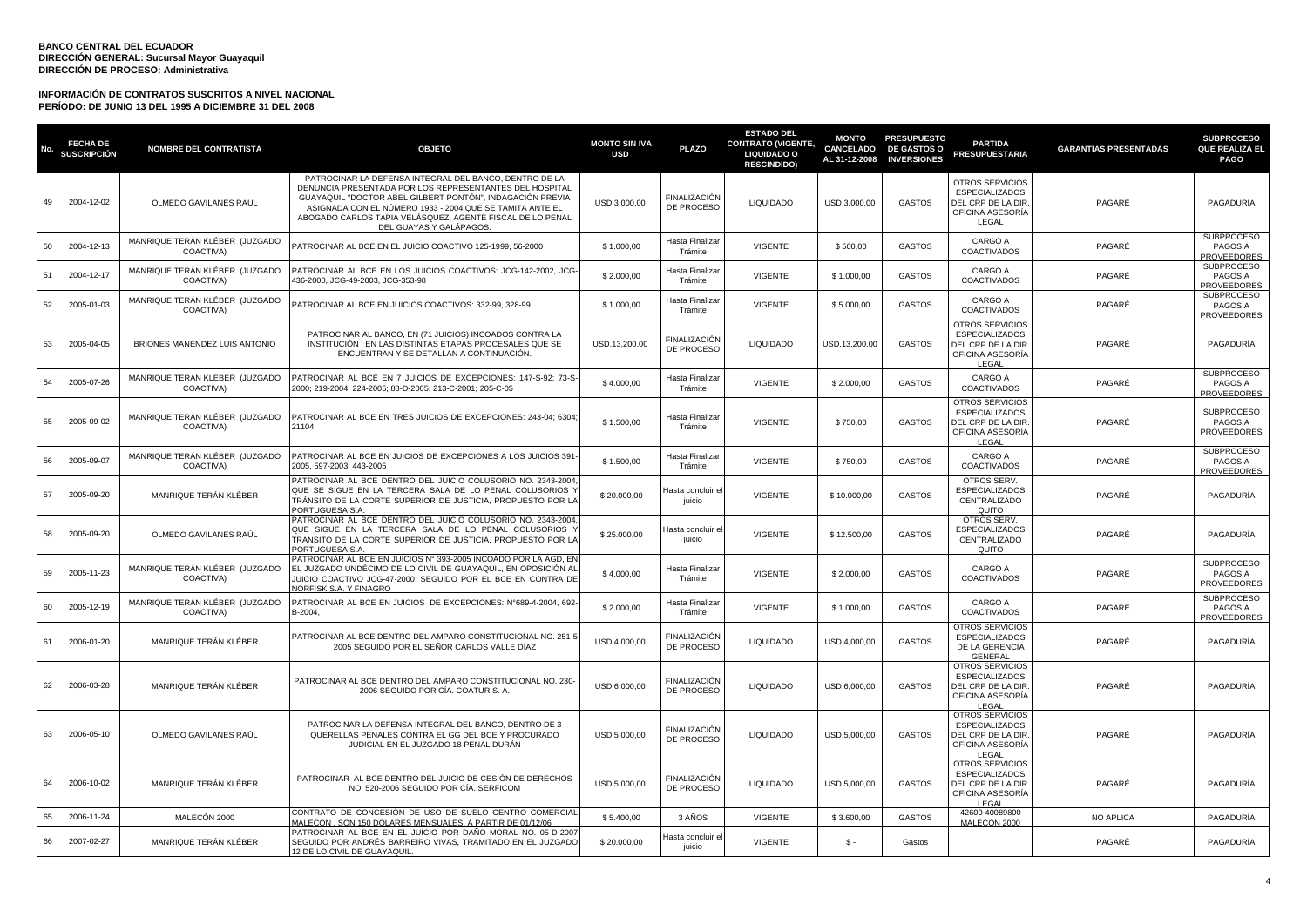| No. | <b>FECHA DE</b><br><b>SUSCRIPCIÓN</b> | <b>NOMBRE DEL CONTRATISTA</b>               | <b>OBJETO</b>                                                                                                                                                                                             | <b>MONTO SIN IVA</b><br><b>USD</b> | <b>PLAZO</b>               | <b>ESTADO DEL</b><br><b>CONTRATO (VIGENTE,</b><br><b>LIQUIDADO O</b><br><b>RESCINDIDO)</b> | <b>MONTO</b> | <b>PRESUPUESTO</b><br>CANCELADO DE GASTOS O<br>AL 31-12-2008 INVERSIONES | <b>PARTIDA</b><br><b>PRESUPUESTARIA</b>                                                                                                                               | <b>GARANTÍAS PRESENTADAS</b>                                                                 | <b>SUBPROCESO</b><br><b>QUE REALIZA EL</b><br><b>PAGO</b> |
|-----|---------------------------------------|---------------------------------------------|-----------------------------------------------------------------------------------------------------------------------------------------------------------------------------------------------------------|------------------------------------|----------------------------|--------------------------------------------------------------------------------------------|--------------|--------------------------------------------------------------------------|-----------------------------------------------------------------------------------------------------------------------------------------------------------------------|----------------------------------------------------------------------------------------------|-----------------------------------------------------------|
| 67  | 2007-02-27                            | MANRIQUE TERÁN KLÉBER                       | PATROCINAR AL BCE EN EL JUICIO POR DAÑO MORAL NO. 05-D-2007<br>SEGUIDO POR ANDRÉS BARREIRO VIVAS, TRAMITADO EN EL JUZGADO<br>12 DE LO CIVIL DE GUAYAQUIL.                                                 | \$20.000,00                        | Hasta concluir e<br>juicio | <b>VIGENTE</b>                                                                             | \$10.000,00  | GASTOS                                                                   | 412205-40079600<br>OTROS SERV.<br><b>ESPECIALIZADOS</b><br>CENTRALIZADO<br>GUAYAQUIL                                                                                  | PAGARÉ                                                                                       | PAGADURÍA                                                 |
| 68  | 2007-04-19                            | MANRIQUE TERÁN KLÉBER (JUZGADO<br>COACTIVA) | PATROCINAR AL BCE, EN JUICIOS DE EXCEPCIONES Nº 624-D-2006, QUE<br>SE TRAMITA EN EL JUZGADO 29 DELO CIVIL DE CANTÓN GUAYAQUIL<br>SEGUIDO POR LUIS ALBERTO MARRIOT BARREIRO, CONTRA JUICIO JCG<br>083-2004 | \$3.000,00                         | Hasta Finalizar<br>Trámite | <b>VIGENTE</b>                                                                             | \$1.800,00   | <b>GASTOS</b>                                                            | CARGO A<br><b>COACTIVADOS</b>                                                                                                                                         | PAGARÉ                                                                                       | <b>SUBPROCESO</b><br>PAGOS A<br>PROVEEDORES               |
| 69  | 2007-05-31                            | MANRIQUE TERÁN KLÉBER (JUZGADO<br>COACTIVA) | PATROCINAR AL BCE EN JUICIO COACTIVO JCG-046-2001, JCG-046-2001<br>JCG-258-96                                                                                                                             | \$6.000,00                         | Hasta Finalizar<br>Trámite | <b>VIGENTE</b>                                                                             | \$3.600,00   | GASTOS                                                                   | CARGO A<br><b>COACTIVADOS</b>                                                                                                                                         | PAGARÉ                                                                                       | <b>SUBPROCESO</b><br>PAGOS A<br><b>PROVEEDORES</b>        |
| 70  | 2007-06-01                            | <b>INTELCA CIA, LTDA</b>                    | LIMPIEZA DE LAS INSTALACIONES DE LA PLAZA DE LAS ARTES '<br>OFICIOS.                                                                                                                                      | \$10,018.17                        | 3 MESES                    | <b>LIQUIDADO</b>                                                                           | \$10.018,17  | <b>GASTOS</b>                                                            | 426000-4005500<br>PLAZA DE ARTES Y<br><b>OFICIOS</b>                                                                                                                  | FIEL CUMPLIMIENTO L CONTRATO                                                                 | PAGADURÍA                                                 |
| 71  | 2007-06-01                            | INTELCA CIA. LTDA                           | SERVICIO DE MANTENIMIENTO ASEO Y LIMPIEZA DE LAS<br>INSTALACIONES DEL PARQUE HISTÓRICO GUAYAQUIL                                                                                                          | \$7.755,36                         | 2 MESES                    | <b>LIQUIDADO</b>                                                                           | \$7.755,36   | <b>GASTOS</b>                                                            | 426000-401065<br>PARQUE<br>HISTÓRICO GQUIL                                                                                                                            | FIEL CUMPLIMIENTO L CONTRATO                                                                 | PAGADURÍA                                                 |
| 72  | 2007-06-01                            | <b>INTELCA CIA, LTDA</b>                    | MANTENIMIENTO ASEO Y LIMPIEZA DE LAS INSTALACIONES DEL MAAC                                                                                                                                               | \$10.885,89                        | 2 MESES                    | <b>LIQUIDADO</b>                                                                           | \$10.885,89  | GASTOS                                                                   | 426000-4008980<br>MALECÓN 2000                                                                                                                                        | FIEL CUMPLIMIENTO L CONTRATO                                                                 | PAGADURÍA                                                 |
| 73  | 2007-06-01                            | SONNE JOHANNA, LCDA.                        | RESPONSABLE DE GESTIÓN CULTURAL DEL PHG                                                                                                                                                                   | \$5.808,64                         | 6 MESES                    | <b>LIQUIDADO</b>                                                                           | \$4.307,60   | Gastos                                                                   | 426000-401065<br>PARQUE<br>HISTÓRICO GQUIL                                                                                                                            | NO APLICA                                                                                    | PAGADURÍA                                                 |
| 74  | 2007-06-03                            | MOREIRA HIDROVO MELIDA CELINDA              | REMODELACIÓN A ARQUITECTÓNICA DEL MEZZANINE Y PRIMER PISC<br>EN EL MUSEO DEL BCE EN LA CIUDAD DE PORTOVIEJO (SE INCLUYE<br>OBRAS ADICIONALES Y REAJUSTE DE PRECIOS)                                       | \$121.496,32                       | 2007-08-17                 | <b>LIQUIDADO</b>                                                                           | \$117.884,87 | <b>INVERSIÓN</b>                                                         | 183200-106253000<br><b>MUSEO</b><br>PORTOVIEJO-DIR.<br><b>CULTURAL</b><br>GYE.00000000<br><b>MUSEO</b><br>PORTOVIEJO - DIR.<br><b>CULTURAL GYE</b>                    | FIEL CUMPLIMIENTO CONTRATO<br>EJECUCIÓN OBRA Y BUENA CALIDAD<br>MATERIALES BUEN USO ANTICIPO | <b>SERVICIOS</b><br><b>GENERALES</b>                      |
| 75  | 2007-06-04                            | ABRICOSA S.A.                               | MANTENIMIENTO PREVENTIVO Y CORRECTIVO DE LOS SISTEMAS<br>ELECTRÓNICO DE SEGURIDAD DE LAS DIFERENTES ÁREAS DEL BCE                                                                                         | \$14.319,63                        | 9 MESES                    | <b>LIQUIDADO</b>                                                                           | \$14.319,63  | GASTO                                                                    | 412210-400838<br><b>MANTENIMIENTO</b><br>EQUIPO DE<br>SEGURIDAD<br>GUAYAQUII                                                                                          | FIEL CUMPLIMIENTO CONTRATO                                                                   | PAGADURÍA                                                 |
| 76  | 2007-06-04                            | AGUIRRE CABRERA MARCO ANTONIO               | CONSTRUCCIÓN DE CARROCERÍA BLINDAD EN CHASIS INTERNACIONAL<br>4400 Y FORD 350                                                                                                                             | \$87.500,00                        | 2007-09-02                 | <b>LIQUIDADO</b>                                                                           | \$87.500,00  | <b>INVERSIONES</b>                                                       | 184400-100533<br><b>VEHÍCULOS Y</b><br>UNIDADES DE<br><b>TRANSPORTES</b>                                                                                              | FIEL CUMPLIMIENTO CONTRATO BUEN<br><b>USO ANTICIPO</b>                                       | <b>SERVICIOS</b><br><b>GENERALES</b>                      |
| 77  | 2007-06-04                            | ANDRADE VARGAS WALTER EDUARDO               | CONSTRUCCIÓN DE LOS TRAMOS A1 Y A2 DEL CERRAMIENTO<br>EXTERIOR Y PUERTA CORREDIZA DE INGRESO AL BLOQUE DE MANEJO<br>CENTRAL DEL PARQUE HISTÓRICO GUAYAQUIL ( SE INCLUYE OBRAS<br><b>ADICIONALES)</b>      | \$23.383,71                        | 2007-07-19                 | <b>LIQUIDADO</b>                                                                           | \$21.628,75  | <b>INVERSIÓN</b>                                                         | 183200-<br>100447000000<br>PARQUE<br>HISTÓRICO GQUI                                                                                                                   | FIEL CUMPLIMIENTO CONTRATO<br>EJECUCIÓN OBRA Y BUENA CALIDAD<br>MATERIALES BUEN USO ANTICIPO | <b>SERVICIOS</b><br><b>GENERALES</b>                      |
| 78  | 2007-06-05                            | ARRATA MAURICIO                             | CONSERVACIÓN Y RESTAURACIÓN DE MONUMENTOS DE LA PAO                                                                                                                                                       | \$29.991,05                        | 2007-09-03                 | <b>LIQUIDADO</b>                                                                           | \$29.896,14  | <b>GASTO</b>                                                             | 426000-4005500<br>PLAZA DE ARTES Y<br><b>OFICIOS</b>                                                                                                                  | FIEL CUMPLIMIENTO CONTRATO<br>EJECUCIÓN OBRA Y BUENA CALIDAD<br><b>MATERIALES</b>            | PAGADURÍA                                                 |
| 79  | 2007-06-05                            | REYES QUIROZ CALIXTO NEPTALI                | MANTENIMIENTO DE LAS PLANTAS ORNAMENTALES DEL EDIFICIO<br>PRINCIPAL; MUSEOS: NAHIM ISAIAS-MAAC Y BAHIA DE CARÁQUEZ:<br>ARCHIVO HISTÓRICO Y ÁREAS PERIFÉRICAS DEL BCE.                                     | \$14.460,00                        | 12 MESES                   | <b>LIQUIDADO</b>                                                                           | \$14.460,00  | <b>GASTOS</b>                                                            | 426000-400898,<br>400610; 401061;<br>400954, 412210-<br>400813 ASEO Y<br>PINTURA Y MANT<br>DE INMUEBLE<br>GQUIL. MUSEO<br>NAHÍM ISAÍAS.<br>MACC- BAHÍA DE<br>CARÁQUEZ | FIEL CUMPLIMIENTO CONTRATO                                                                   | PAGADURÍA                                                 |
| 80  | 2007-06-06                            | MERO SUAREZ HENRY                           | ANALISTA DE SISTEMAS                                                                                                                                                                                      | \$720,00                           | 6 MESES                    | <b>LIQUIDADO</b>                                                                           | \$4.320,00   | GASTO                                                                    | 412205-400990<br>OTROS SERV.<br>ESPECIAL. DACIÓN<br>PAGO GQUIL                                                                                                        | NO APLICA                                                                                    | RR.HH.                                                    |
| 81  | 2007-06-07                            | DÍAZ RONQUILLO JENNIFFER                    | <b>MEDIADOR</b>                                                                                                                                                                                           | \$300,00                           | 3 MESES                    | <b>LIQUIDADO</b>                                                                           | \$300,00     | GASTO                                                                    | 412415-400887<br>PROGRAMA<br><b>MUCHACHO</b><br>TRABAJADOR                                                                                                            | NO APLICA                                                                                    | RR.HH.                                                    |
| 82  | 2007-06-08                            | CELCO CIA LTDA                              | MANTENIMIENTO ESTANDARTE DE UPS , DE MARCA GENERAL<br>ELECTRIC, MODELO SITE PRO DE 40 KVA UBICADO EN EL CENTRO DE<br>COMPUTO, EDIFICIO PRINCIPAL DEL BCE.                                                 | \$620,00                           | 9 MESES                    | <b>LIQUIDADO</b>                                                                           | \$620,00     | <b>GASTOS</b>                                                            | 412210-400835<br><b>MANTENIMIENTO</b><br>EQ, DE<br><b>COMPUTACIÓN</b><br>GQUIL                                                                                        | FIEL CUMPLIMIENTO CONTRATO                                                                   | PAGADURÍA                                                 |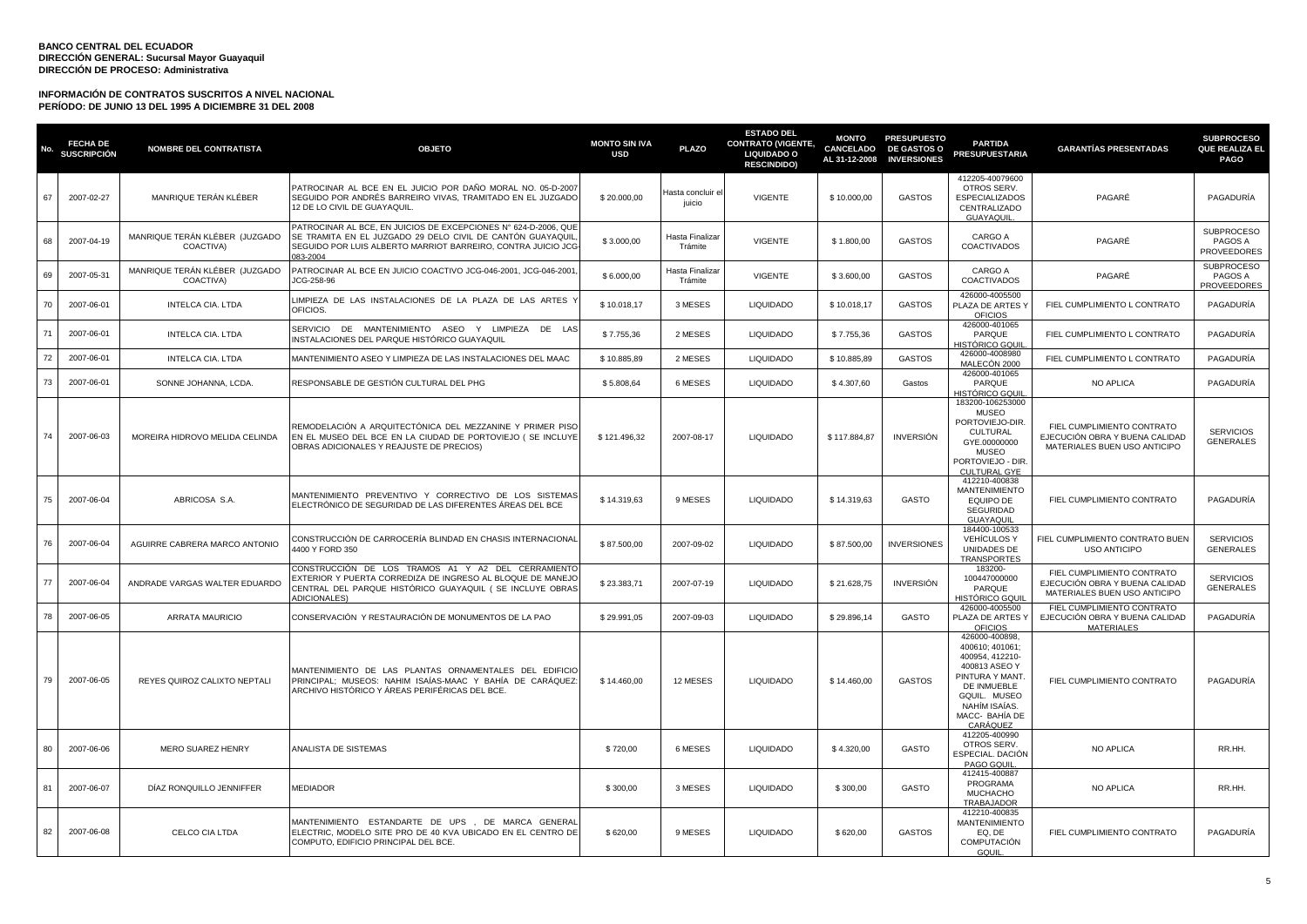| No. | <b>FECHA DE</b><br><b>SUSCRIPCIÓN</b> | <b>NOMBRE DEL CONTRATISTA</b>  | <b>OBJETO</b>                                                                                                                                                                                                      | <b>MONTO SIN IVA</b><br><b>USD</b> | <b>PLAZO</b>                  | <b>ESTADO DEL</b><br><b>CONTRATO (VIGENTE,</b><br><b>LIQUIDADO O</b><br><b>RESCINDIDO)</b> | <b>MONTO</b><br><b>CANCELADO</b><br>AL 31-12-2008 | <b>PRESUPUESTO</b><br><b>DE GASTOS O</b><br><b>INVERSIONES</b> | <b>PARTIDA</b><br><b>PRESUPUESTARIA</b>                                                                                          | <b>GARANTÍAS PRESENTADAS</b>                                                      | <b>SUBPROCESO</b><br><b>QUE REALIZA EL</b><br><b>PAGO</b> |
|-----|---------------------------------------|--------------------------------|--------------------------------------------------------------------------------------------------------------------------------------------------------------------------------------------------------------------|------------------------------------|-------------------------------|--------------------------------------------------------------------------------------------|---------------------------------------------------|----------------------------------------------------------------|----------------------------------------------------------------------------------------------------------------------------------|-----------------------------------------------------------------------------------|-----------------------------------------------------------|
| 83  | 2007-06-08                            | MORA MERO VANESA               | MEDIADOR EN PMT                                                                                                                                                                                                    | \$398,00                           | 1M 14D                        | <b>LIQUIDADO</b>                                                                           | \$398,00                                          | GASTO                                                          | 412415-400887<br>PROGRAMA<br>MUCHACHO<br>TRABAJADOR                                                                              | <b>NO APLICA</b>                                                                  | RR.HH.                                                    |
| 84  | 2007-06-09                            | CEDEÑO MOLINA GABRIEL FERNANDO | MANEJO TÉCNICO DE ÁREAS VERDES DE LA PAO                                                                                                                                                                           | \$8.400,00                         | 8 MESES                       | LIQUIDADO                                                                                  | \$8.400,00                                        | GASTO                                                          | 426000-4005500<br>PLAZA DE ARTES<br><b>OFICIOS</b>                                                                               | FIEL CUMPLIMIENTO CONTRATO                                                        | PAGADURÍA                                                 |
| 85  | 2007-06-12                            | DUEÑAS ANHALZER CARMEN         | PROYECTO DE INVESTIGACIÓN "PROCESOS POLÍTICOS EN EL ANTIGUO<br>PARTIDO DE PORTOVIEJO DURANTE EL PERIODO COLONIAL."                                                                                                 | \$8.000,00                         | 3 MESES 18<br>DÍAS            | LIQUIDADO                                                                                  | \$8.000,00                                        | <b>GASTOS</b>                                                  | 412410-400883<br>PROGRAMA<br><b>CULTURALES</b>                                                                                   | NO APLICA                                                                         | PAGADURÍA                                                 |
| 86  | 2007-06-12                            | MACÍAS VALENCIA GEOMARA        | OBRAS MUSEOGRÁFICAS MANABÍ                                                                                                                                                                                         | \$620,25                           | mayo 1 a dic.31<br>07         | <b>LIQUIDADO</b>                                                                           | \$4.962,00                                        | <b>GASTOS</b>                                                  | 42600-40108200<br><b>MUSEO</b><br>PORTOVIEJO DIR.<br>CULTURAL                                                                    | NO APLICA                                                                         | RR.HH.                                                    |
| 87  | 2007-06-12                            | SALVADOR SALAZAR JOSÉ DARÍO    | PROVISIÓN DE 17 DISPENSADORES DE MONEDAS SUELTAS                                                                                                                                                                   | \$127.135,35                       | 2007-09-10                    | LIQUIDADO                                                                                  | \$127.135,35                                      | <b>INVERSIONES</b>                                             | 184600-104014<br>MAQUINARIA GQUII                                                                                                | FIEL CUMPLIMIENTO CONTRATO Y<br><b>BUEN USO ANTICIPO</b>                          | <b>SERVICIOS</b><br><b>GENERALES</b>                      |
| 88  | 2007-06-14                            | <b>MEGADATOS</b>               | PROVISIÓN DE SERVICIOS DE ENLACE DE REDES VIRTUALES ENTRE<br>LAS SUCURSALES DE MANTA-MACHALA Y GQUIL E INTERNET PARA EL<br>MUSEO DE PORTOVIEJO                                                                     | \$8.710,00                         | 1-04-07 AL 31-<br>$12 - 07$   | LIQUIDADO                                                                                  | \$8.710,00                                        | <b>GASTOS</b>                                                  | 412205-400796<br>OTROS SERV.<br><b>ESPECIALIZADOS</b><br>CENTRALIZADO                                                            | FIEL CUMPLIMIENTO DEL CONTRATO                                                    | PAGADURÍA                                                 |
| 89  | 2007-06-15                            | MANASEO CIA LTDA.              | SERVICIO DE MANTENIMIENTO. ASEO Y LIMPIEZA<br>DE LAS<br>INSTALACIONES DE LOS MUSEOS DEL BANCO CENTRAL DEL ECUADOR<br>UBICADOS EN BAHÍA DE CARÁQUEZ, PORTOVIEJO, Y EL EDIFICIO Y<br>NUDITORIO EN LA CIUDAD DE MANTA | \$21,720.00                        | 2007-06-30                    | <b>LIQUIDADO</b>                                                                           | \$21,720.00                                       | <b>GASTOS</b>                                                  | 42600-40108200<br><b>MUSEO</b><br>PORTOVIEJO DIR.<br>CULTURAL                                                                    | FIEL CUMPLIMIENTO CONTRATO                                                        | PAGADURÍA                                                 |
| 90  | 2007-06-15                            | OSCAR SIXTO VÁSQUEZ ROMERO     | ELABORACIÓN DEL DISEÑO Y ESPECIFICACIONES TÉCNICAS<br>DEFINITIVAS PARA EL SIST. DE ILUMINACIÓN TEATRAL DE LA PAO.                                                                                                  | \$4.200,00                         | <b>PRORROGA</b><br>15/07/2007 | <b>VIGENTE</b>                                                                             | \$3.990,00                                        | GASTO                                                          | 426000-4005500<br>PLAZA DE ARTES Y<br><b>OFICIOS</b>                                                                             | FIEL CUMPLIMIENTO CONTRATO                                                        | PAGADURÍA                                                 |
| 91  | 2007-06-15                            | VÁSQUEZ ROMERO OSCAR           | ELABORACIÓN DEL DISEÑO Y ESPECIFICACIONES TÉCNICAS<br>DEFINITIVAS, PARA EL SISTEMA DE ILUMINACIÓN TEATRAL DEL TEATRO<br>PRINCIPAL Y MINITEATRO DE LA PLAZA DE LAS ARTES Y OFICIOS SSG-<br>SO-022-2007              | \$4.200,00                         | 20 DÍAS                       | <b>LIQUIDADO</b>                                                                           | \$3.990,00                                        | <b>GASTOS</b>                                                  | 42600-4005500<br>PLAZA DE LAS<br>ARTES Y OFICIOS                                                                                 | FIEL CUMPLIMIENTO L CONTRATO                                                      | PAGADURÍA                                                 |
| 92  | 2007-06-17                            | AVELINO BAJAÑA ALEXANDRA       | <b>MEDIADOR EN PMT</b>                                                                                                                                                                                             | \$990,00                           | 3 MESES                       | <b>LIQUIDADO</b>                                                                           | \$990,00                                          | GASTO                                                          | 412415-400887<br>PROGRAMA<br><b>MUCHACHO</b><br>TRABAJADOR                                                                       | <b>NO APLICA</b>                                                                  | RR.HH.                                                    |
| 93  | 2007-06-17                            | BURBANO MOSQUERA LÍA           | MEDIADOR EN PMT                                                                                                                                                                                                    | \$330,00                           | 3 MESES                       | <b>LIQUIDADO</b>                                                                           | \$990,00                                          | GASTO                                                          | 412415-400887<br>PROGRAMA<br><b>MUCHACHO</b><br>TRABAJADOR                                                                       | <b>NO APLICA</b>                                                                  | RR.HH.                                                    |
| 94  | 2007-06-20                            | COHECO CIA. LTDA.              | PROVISIÓN E INSTALACIÓN DE MONTACARGAS, PARA EL EDIFICIO DEL<br>NUEVO MUSEO EN LA CIUDAD DE MANTA                                                                                                                  | \$14.275,00                        | 2007-11-17                    | <b>LIQUIDADO</b>                                                                           | \$14.275,00                                       | GASTO                                                          | 183200-10719300<br>MUSEO MANTA<br>GYE                                                                                            | FIEL CUMPLIMIENTO CONTRATO BUEN<br><b>USO ANTICIPO</b>                            | PAGADURÍA                                                 |
| 95  | 2007-06-20                            | COHECO CIA. LTDA.              | PROVISIÓN E INSTALACIÓN DE UN ASCENSOR PARA LA PAO                                                                                                                                                                 | \$38.000,00                        | 2007-12-17                    | <b>LIQUIDADO</b>                                                                           | \$38.000,00                                       | <b>GASTO</b>                                                   | 426000-4005500<br>PLAZA DE ARTES<br>OFICIOS                                                                                      | FIEL CUMPLIMIENTO CONTRATO BUEN<br><b>USO ANTICIPO</b>                            | PAGADURÍA                                                 |
| 96  | 2007-06-20                            | MELACORP S.A.                  | ACTUALIZACIÓN DEL SISTEMA INTELIGENTE. PARA LA CLIMATIZACIÓN<br>DEL MUSEO DEL BCE EN PORTOVIEJO                                                                                                                    | \$22.453,59                        | 2007-09-08                    | <b>LIQUIDADO</b>                                                                           | \$22.453,59                                       | <b>INVERSIÓN</b>                                               | 183200-106253000<br><b>MUSEO</b><br>PORTOVIEJO-DIR.<br>CULTURAL<br>GYE.000000 EDIF.<br>PORTOVIEJO-<br>MUSEO-DIR.<br>CULTURAL GYE | FIEL CUMPLIMIENTO CONTRATO<br>EJECUCIÓN OBRA Y BUENA CALIDAD<br><b>MATERIALES</b> | <b>SERVICIOS</b><br><b>GENERALES</b>                      |
| 97  | 2007-06-20                            | MELACORP S.A.                  | PROVISIÓN E INSTALACIÓN DEL SISTEMA DE CONTROL Y MONITOREO<br>FAINS COILS PARA EL SIST. DE CLIMATIZACIÓN DE LA PAO ( SE INCLUYE<br>OBRAS ADICIONALES Y REAJUSTE DE PRECIOS)                                        | \$174.482,50                       | 2007-10-18                    | <b>LIQUIDADO</b>                                                                           | \$180.266,16                                      | GASTO                                                          | 426000-4005500<br>PLAZA DE ARTES Y<br><b>OFICIOS</b>                                                                             | FIEL CUMPLIMIENTO CONTRATO<br>EJECUCIÓN OBRA Y BUENA CALIDAD<br><b>MATERIALES</b> | PAGADURÍA                                                 |
| 98  | 2007-06-21                            | JOGGIN S.A.                    | DISEÑO Y APLICACIÓN MULTIMEDIA PARA LA EXPOSICIÓN DE<br>COLECCIÓN PRESLEY NORTON EN EL MUSEO PRESLEY NORTON                                                                                                        | \$21.235,00                        | 2007-08-05                    | <b>LIQUIDADO</b>                                                                           | \$21.235,00                                       | GASTO                                                          | 426000-401087<br>MUSEO PRESLEY<br><b>NORTON</b>                                                                                  | FIEL CUMPLIMIENTO CONTRATO BUEN<br><b>USO ANTICIPO</b>                            | PAGADURÍA                                                 |
| 99  | 2007-06-22                            | CORSECSA                       | PROVISIÓN DE UNA MAQUINA ENCARTUCHADORA DE MONEDAS PARA<br>A DIRECCIÓN DE ESPECIES MONETARIAS                                                                                                                      | \$20.400,00                        | 2007-08-06                    | <b>LIQUIDADO</b>                                                                           | \$20.400,00                                       | <b>INVERSIONES</b>                                             | 184600-104014<br>MAQUINARIA GQUIL                                                                                                | FIEL CUMPLIMIENTO CONTRATO Y<br><b>BUEN USO ANTICIPO</b>                          | <b>SERVICIOS</b><br><b>GENERALES</b>                      |
| 100 | 2007-06-26                            | BAJAÑA SUAREZ GERMÁN           | DESALOJO DE ESCOMBROS DE CONSTRUCCIÓN DE LAS OBRAS<br>URBANAS Y TRASLADO DE MATERIALES DEL PHG                                                                                                                     | \$25,00                            | 12 MESES                      | <b>LIQUIDADO</b>                                                                           | \$2.575,00                                        | GASTOS                                                         | 426000-401065<br>PARQUE<br>HISTÓRICO GQUI                                                                                        | FIEL CUMPLIMIENTO DEL CONTRATO                                                    | PAGADURÍA                                                 |
| 101 | 2007-06-27                            | DEMERA VÉLEZ JEAN PAUL         | FISCALIZACIÓN ACABADOS ARQUITECTÓNICOS EXTERIORES DEL<br>NUEVO MUSEO DEL BANCO CENTRAL DEL ECUADOR, EN LA CIUDAD DE<br>MANTA Y AMPLIACIÓN DEL ÁREA BANCARIA                                                        | \$1.992,00                         | 2007-08-26                    | <b>LIQUIDADO</b>                                                                           | \$1.992,00                                        | <b>INVERSIÓN</b>                                               | 183200-10719300<br><b>MUSEO MANTA</b><br>GYE                                                                                     | <b>NO APLICA</b>                                                                  | <b>SERVICIOS</b><br><b>GENERALES</b>                      |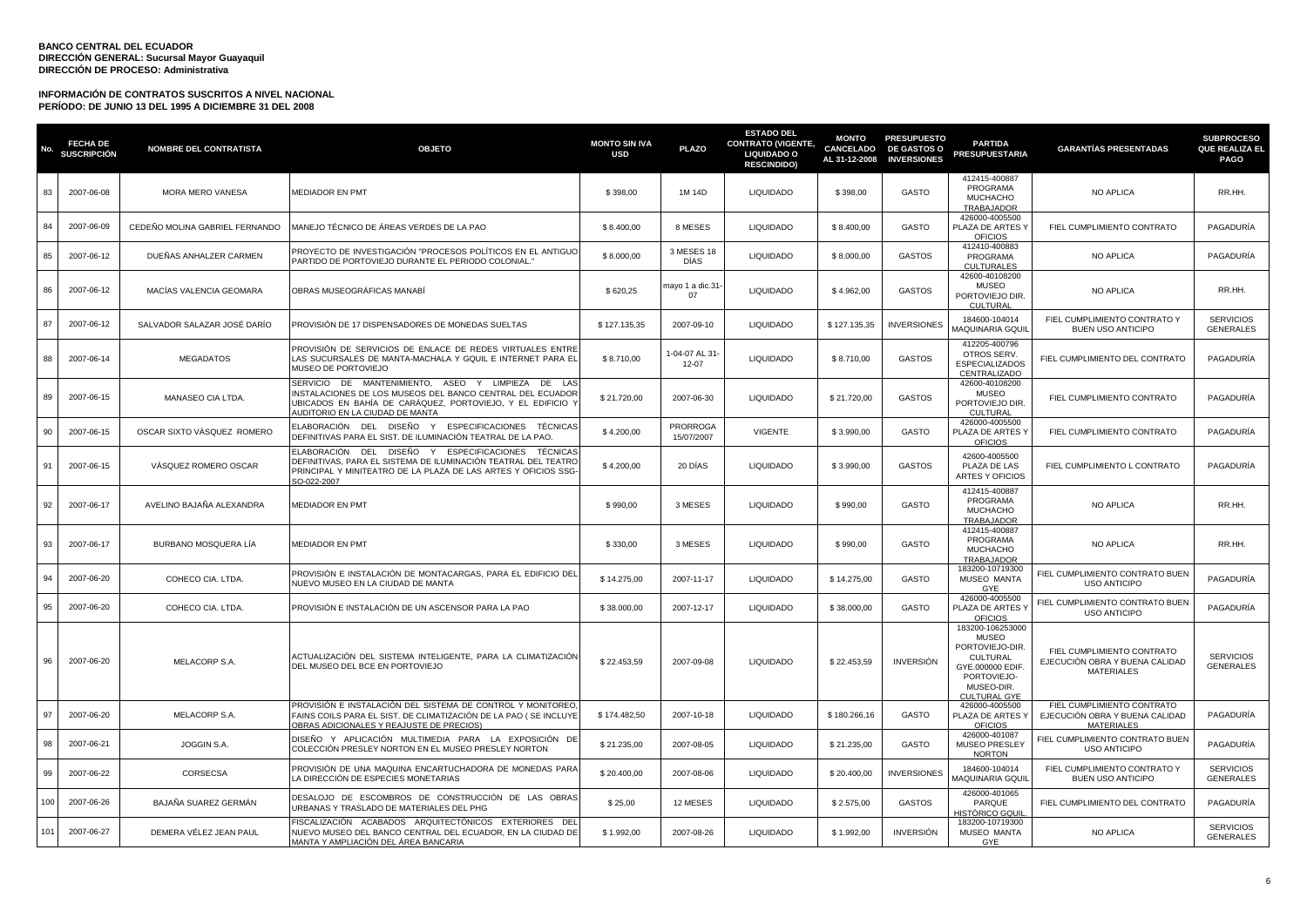| No.        | <b>FECHA DE</b><br><b>SUSCRIPCIÓN</b> | <b>NOMBRE DEL CONTRATISTA</b>          | <b>OBJETO</b>                                                                                                                                                                                                                                                                                              | <b>MONTO SIN IVA</b><br><b>USD</b> | <b>PLAZO</b>             | <b>ESTADO DEL</b><br><b>CONTRATO (VIGENTE,</b><br><b>LIQUIDADO O</b><br><b>RESCINDIDO)</b> | <b>MONTO</b><br>CANCELADO<br>AL 31-12-2008 | <b>PRESUPUESTO</b><br><b>DE GASTOS O</b><br><b>INVERSIONES</b> | <b>PARTIDA</b><br><b>PRESUPUESTARIA</b>                                                 | <b>GARANTÍAS PRESENTADAS</b>                                                                 | <b>SUBPROCESO</b><br>QUE REALIZA EL<br><b>PAGO</b> |
|------------|---------------------------------------|----------------------------------------|------------------------------------------------------------------------------------------------------------------------------------------------------------------------------------------------------------------------------------------------------------------------------------------------------------|------------------------------------|--------------------------|--------------------------------------------------------------------------------------------|--------------------------------------------|----------------------------------------------------------------|-----------------------------------------------------------------------------------------|----------------------------------------------------------------------------------------------|----------------------------------------------------|
| 102        | 2007-06-27                            | JIMÉNEZ TORRES EDGAR                   | FISCALIZACIÓN CONSTRUCCIÓN E INSTALACIÓN COMPLEMENTARIA DE<br>LA INFRAESTRUCTURA DEFINITIVA DE PROVISIÓN DE ENERGÍA<br>ELÉCTRICA EN MEDIA TENSIÓN EN EL PARQUE HISTÓRICO                                                                                                                                   | \$843,82                           | 2007-08-26               | <b>LIQUIDADO</b>                                                                           | \$843,82                                   | <b>INVERSIÓN</b>                                               | 183200-<br>100447000000<br>PARQUE<br>HISTÓRICO GQUII                                    | NO APLICA                                                                                    | <b>SERVICIOS</b><br><b>GENERALES</b>               |
| 103        | 2007-06-27                            | JIMÉNEZ TORRES EDGAR                   | ISCALIZACIÓN AUTOMATIZACIÓN DEL SISTEMA DE RIEGO DEL PARQUE<br>HISTÓRICO GYE                                                                                                                                                                                                                               | \$1.182,85                         | 2007-08-11               | <b>LIQUIDADO</b>                                                                           | \$1.185,85                                 | <b>INVERSIÓN</b>                                               | 183200-<br>100447000000<br>PARQUE<br><u>HISTÓRICO GQUIL</u>                             | NO APLICA                                                                                    | <b>SERVICIOS</b><br><b>GENERALES</b>               |
| 104        | 2007-06-27                            | KUFFO CEVALLOS NELSON IGNACIO          | FISCALIZACIÓN CONSTRUCCIÓN DE LOS TRAMOS A1 Y A2 DEI<br>CERRAMIENTO EXTERIOR Y PUERTA CORREDIZA DE INGRESO AL<br>BLOQUE DE MANEJO CENTRAL DEL PARQUE HISTÓRICO GYE                                                                                                                                         | \$818,43                           | 2007-08-11               | <b>LIQUIDADO</b>                                                                           | \$818,43                                   | <b>INVERSIÓN</b>                                               | 183200-<br>100447000000<br>PARQUE<br>HISTÓRICO GQUII                                    | NO APLICA                                                                                    | <b>SERVICIOS</b><br><b>GENERALES</b>               |
| 105        | 2007-06-27                            | RAMOS GRACIELA                         | ADMINISTRADOR DE LA COLECCIÓN, CON PERFIL EN ORGANIZACIÓN<br>CIENTÍFICA DE LA RESERVA Y ATENCIÓN AL PÚBLICO. CAPAZ DE<br>COORDINAR LA GESTIÓN CULTURAL QUE SE IMPLEMENTARÁ DESDE LA<br>RESERVA EN CUANTO AL USO DE HERRAMIENTAS EN EL CAMPO DE LA<br>NVESTIGACIÓN Y EL ESTUDIO EN EL MUSEO PRESLEY NORTON. | \$5.880,00                         | 180 DÍAS                 | <b>LIQUIDADO</b>                                                                           | \$5.880,00                                 | Gastos                                                         | 426000-401087<br>MUSEO PRESLEY<br><b>NORTON</b>                                         | NO APLICA                                                                                    | PAGADURÍA                                          |
| 106        | 2007-06-27                            | VALFEC S.A.                            | RECONSTRUCCIÓN ARQUITECTÓNICA DE ARCADAS FACHADA INTERIOF<br>DEL CLAUSTRO A, DEL HOSPICIO DEL CORAZÓN DE JESÚS DEL<br>PARQUE HISTÓRICO GYE ( SE INCLUYE OBRAS ADICIONALES<br>REAJUSTE DE PRECIOS)                                                                                                          | \$93.658,07                        | 2007-10-22               | <b>LIQUIDADO</b>                                                                           | \$96.908,48                                | <b>INVERSIÓN</b>                                               | 183200-<br>100447000000<br>PARQUE<br>HISTÓRICO GQUII                                    | FIEL CUMPLIMIENTO CONTRATO<br>EJECUCIÓN OBRA Y BUENA CALIDAD<br>MATERIALES BUEN USO ANTICIPO | <b>SERVICIOS</b><br><b>GENERALES</b>               |
| 107        | 2007-07-01                            | DÁVILA RAAD SOLANGE, LCDA.             | RELACIONISTA PÚBLICA PARA LOS MUSEOS PRESLEY NORTON<br>NAHÍM ISAÍAS                                                                                                                                                                                                                                        | \$809,07                           | 37 DÍAS                  | <b>LIQUIDADO</b>                                                                           | \$809,07                                   | Gastos                                                         | 426000-400610<br>426000-401087                                                          | NO APLICA                                                                                    | PAGADURÍA                                          |
| 108        | 2007-07-01                            | SANTORO DONOSO ALFREDO FEDERICO        | ENCARGUE DE ESTABLECER POLÍTICAS QUE REGULEN LA OPERACIÓN<br>CONSERVACIÓN, MANTENIMIENTO, VIGILANCIA Y ADMINISTRACIÓN DE<br>AS AREAS NATURALES, CULTURALES E INSTALACIONES DEL PARQUE<br>HISTÓRICO GUAYAQUII                                                                                               | \$9.000,00                         | 6 MESES                  | <b>LIQUIDADO</b>                                                                           | \$9.000,00                                 | Gastos                                                         | 426000-401065<br>PARQUE<br>HISTÓRICO GQUIL                                              | NO APLICA                                                                                    | PAGADURÍA                                          |
| 109        | 2007-07-01                            | SERVATEC S.A.                          | MANTENIMIENTO DE PLANTAS ORNAMENTALES Y AÉREAS VERDES DE<br>A PLAZA DE LAS ARTES Y OFICIOS                                                                                                                                                                                                                 | \$73.481,53                        | 12 MESES                 | <b>LIQUIDADO</b>                                                                           | \$48.987,67                                | <b>GASTOS</b>                                                  | 426000-4005500<br>PLAZA DE ARTES Y<br><b>OFICIOS</b>                                    | FIEL CUMPLIMIENTO L CONTRATO                                                                 | PAGADURÍA                                          |
| 110        | 2007-07-02                            | DÍAZ SALAZAR KLÉBER AUGUSTO            | SERVICIO BÁSICO PREVENTIVO DE 48 VEHÍCULOS DE PROPIEDAD DEL<br><b>RCE</b>                                                                                                                                                                                                                                  | \$1.800,00                         | 2-07-07- AL 31<br>012-07 | <b>LIQUIDADO</b>                                                                           | \$1.800,00                                 | <b>GASTOS</b>                                                  | 195800-107206<br>COSTO<br>TRANSPORTE DE<br><b>REMESAS GQUIL</b>                         | FIEL CUMPLIMIENTO CONTRATO                                                                   | PAGADURÍA                                          |
| 111        | 2007-07-02                            | TORRES VELIZ MANUEL                    | ACABADOS ARQUITECTÓNICOS DE LOS BAÑOS DE PLANTA BAJA Y ALT/<br>DEL HOSPICIO CORAZÓN DE JESÚS DEL PHG ( SE INCLUYE OBRAS<br><b>ADICIONALES)</b>                                                                                                                                                             | \$51.426,44                        | 2007-08-10               | <b>LIQUIDADO</b>                                                                           | \$54.611,47                                | <b>INVERSIÓN</b>                                               | 183200-<br>100447000000<br>PARQUE<br>HISTÓRICO GQUII                                    | FIEL CUMPLIMIENTO CONTRATO<br>EJECUCIÓN OBRA Y BUENA CALIDAD<br>MATERIALES BUEN USO ANTICIPO | <b>SERVICIOS</b><br><b>GENERALES</b>               |
| 112        | 2007-07-10                            | <b>BAQUIRIZO PLAZA IVONNE</b>          | PROVISIÓN E INSTALACIÓN DE TABIQUERÍA Y PUERTAS NUEVAS DE<br>ALUMINIO VIDRIO YUTE PARA LA DIR. INVESTIGACIONES ECONÓMICAS                                                                                                                                                                                  | \$16.957,20                        | 2007-08-09               | <b>LIQUIDADO</b>                                                                           | \$16.957,20                                | GASTO                                                          | 412210-40081900<br><b>REPARACIONES Y</b><br><b>ADECUACIONES</b><br>GQUIL                | FIEL CUMPLIMIENTO CONTRATO                                                                   | PAGADURÍA                                          |
| 113<br>114 | 2007-07-11<br>2007-07-11              | HUREL PRIETO JORGE                     | <b>MÉDICO AUDITOR</b>                                                                                                                                                                                                                                                                                      | \$687.48                           | 6 MESES                  | <b>LIQUIDADO</b>                                                                           | \$4,124.88                                 | GASTO                                                          | 412105-400706                                                                           | <b>NO APLICA</b>                                                                             | RR.HH.<br>RR.HH.                                   |
| 115        | 2007-07-11                            | JIMÉNEZ OLLAGUE DAVID<br><b>ROUCSA</b> | MÉDICO MATUTINO<br>CONTRATO COMPLEMENTARIO IMPERMEABILIZACIÓN EN LA TERRAZA<br>DEL 3 PISO DEL EDIFICIO PRINCIPAL DEL BANCO CENTRAL DEL<br>ECUADOR SUCURSAL MAYOR GYE                                                                                                                                       | \$1.103,00<br>\$3.090,00           | 6 MESES<br>2007-07-26    | <b>LIQUIDADO</b><br><b>LIQUIDADO</b>                                                       | \$6.618,00<br>\$3.090,00                   | GASTO<br><b>GASTOS</b>                                         | 412105-400706<br>412210-400819<br><b>REPARACIONES Y</b><br><b>ADECUACIONES</b><br>GQUIL | <b>NO APLICA</b><br>FIEL CUMPLIMIENTO DEL CONTRATO                                           | PAGADURÍA                                          |
| 116        | 2007-07-12                            | DE LA TORRE RODRÍGUEZ MATILDE          | SUPERVISAR PLANES, PROGRAMAS Y PROYECTOS DE DIRECCIÓN<br>CULTURAL REGIONAL                                                                                                                                                                                                                                 | \$8,382.00                         | 6 MESES                  | <b>LIQUIDADO</b>                                                                           | \$8.382,00                                 | Gastos                                                         | 426000-400898<br>MALECÓN 2000                                                           | NO APLICA                                                                                    | PAGADURÍA                                          |
| 117        | 2007-07-12                            | PACHECO ZAMBRANO ANABERTA              | MÉDICO VESPERTINO                                                                                                                                                                                                                                                                                          | \$683.00                           | 5M 15D                   | <b>LIQUIDADO</b>                                                                           | \$1,366.00                                 | GASTO                                                          | 412105-400706                                                                           | <b>NO APLICA</b>                                                                             | RR.HH.                                             |
| 118        | 2007-07-13                            | <b>CARRERA DARWIN</b>                  | RESTAURACIÓN Y CONSERVACIÓN DE OBRAS DE ARTE                                                                                                                                                                                                                                                               | \$6.228,00                         | 180 DÍAS                 | <b>LIQUIDADO</b>                                                                           | \$6.228,00                                 | Gastos                                                         | 426000-400610<br>MANT. MUSEO<br>NAHÍM ISAÍAS                                            | NO APLICA                                                                                    | PAGADURÍA                                          |
| 119        | 2007-07-13                            | CASTILLO MONTOYA SANDRA                | RESPONSABLE DEL PROYECTO CULTURA PARA TODOS                                                                                                                                                                                                                                                                | \$5,400.00                         | 6 MESES                  | <b>LIQUIDADO</b>                                                                           | \$5,400.00                                 | Gastos                                                         | 412410-400883<br>426000-400610                                                          | <b>NO APLICA</b>                                                                             | PAGADURÍA                                          |
| 120        | 2007-07-13                            | DE JANON TORRES MÓNICA, LCDA.          | APOYO DE PROMOCIÓN Y DIFUSIÓN PROPUESTA CULTURAL                                                                                                                                                                                                                                                           | \$3.000,00                         | 180 DIAS                 | <b>LIQUIDADO</b>                                                                           | \$3.000,00                                 | Gastos                                                         | <b>MANT. MUSEO</b><br>NAHÍM ISAÍAS                                                      | <b>NO APLICA</b>                                                                             | PAGADURÍA                                          |
| 121        | 2007-07-13                            | MEDINA RODAS JUANITA                   | APOYO PARA CUMPLIR CON RECOMENDACIONES PENDIENTES AUG-I<br>008-2005 MAYO 26,2005; AUG-I-091-2005 NOVIEMBRE 14,2005; AUG-I-094<br>2005 NOVIEMBRE 16.2005: AUG-I-031-2006 JUNIO 30.2007                                                                                                                      | \$3.267,24                         | 6 MESES                  | <b>LIQUIDADO</b>                                                                           | \$2.722,70                                 | Gastos                                                         | 426000-400898<br>MALECÓN 2000                                                           | NO APLICA                                                                                    | PAGADURÍA                                          |
| 122        | 2007-07-16                            | UNIDELTA S.A.                          | PROVISIÓN DE SERVICIOS DE INTERMEDIACIÓN LABORAL PARA L<br>DIRECCIÓN CULTURAL REGIONAL GUAYAQUIL                                                                                                                                                                                                           | \$193.258,36                       | 4 MESES                  | <b>LIQUIDADO</b>                                                                           | \$185.159,04                               | Gastos                                                         | 426000-400550<br>426000-400610<br>426000-400898<br>426000-401065                        | FIEL CUMPLIMIENTO DEL CONTRATO<br><b>FIDELIDAD</b>                                           | PAGADURÍA                                          |
| 123        | 2007-07-17                            | ACEBO ANTONIO, ING                     | SERV. PROFESIONALES: PROGRAMA DE TRABAJO Y ASISTENCIA<br>TÉCNICA "ÀREAS VERDES"                                                                                                                                                                                                                            | \$4.836,12                         | 6 MESES                  | LIQUIDADO                                                                                  | \$4.836,12                                 | Gastos                                                         | 426000-401065<br>PARQUE<br><del>I</del> ISTÓRICO GQUIL                                  | NO APLICA                                                                                    | PAGADURÍA                                          |
| 124        | 2007-07-17                            | BENITEZ JOSIE, ING AGR                 | PROGRAMA DE TRABAJO Y ASISTENCIA TÉCNICA "ZONA TRADICIONES"                                                                                                                                                                                                                                                | \$4.836,12                         | 6 MESES                  | <b>LIQUIDADO</b>                                                                           | \$4.836,12                                 | Gastos                                                         | 426000-401065<br>PARQUE<br>HISTÓRICO GQUIL                                              | <b>NO APLICA</b>                                                                             | PAGADURÍA                                          |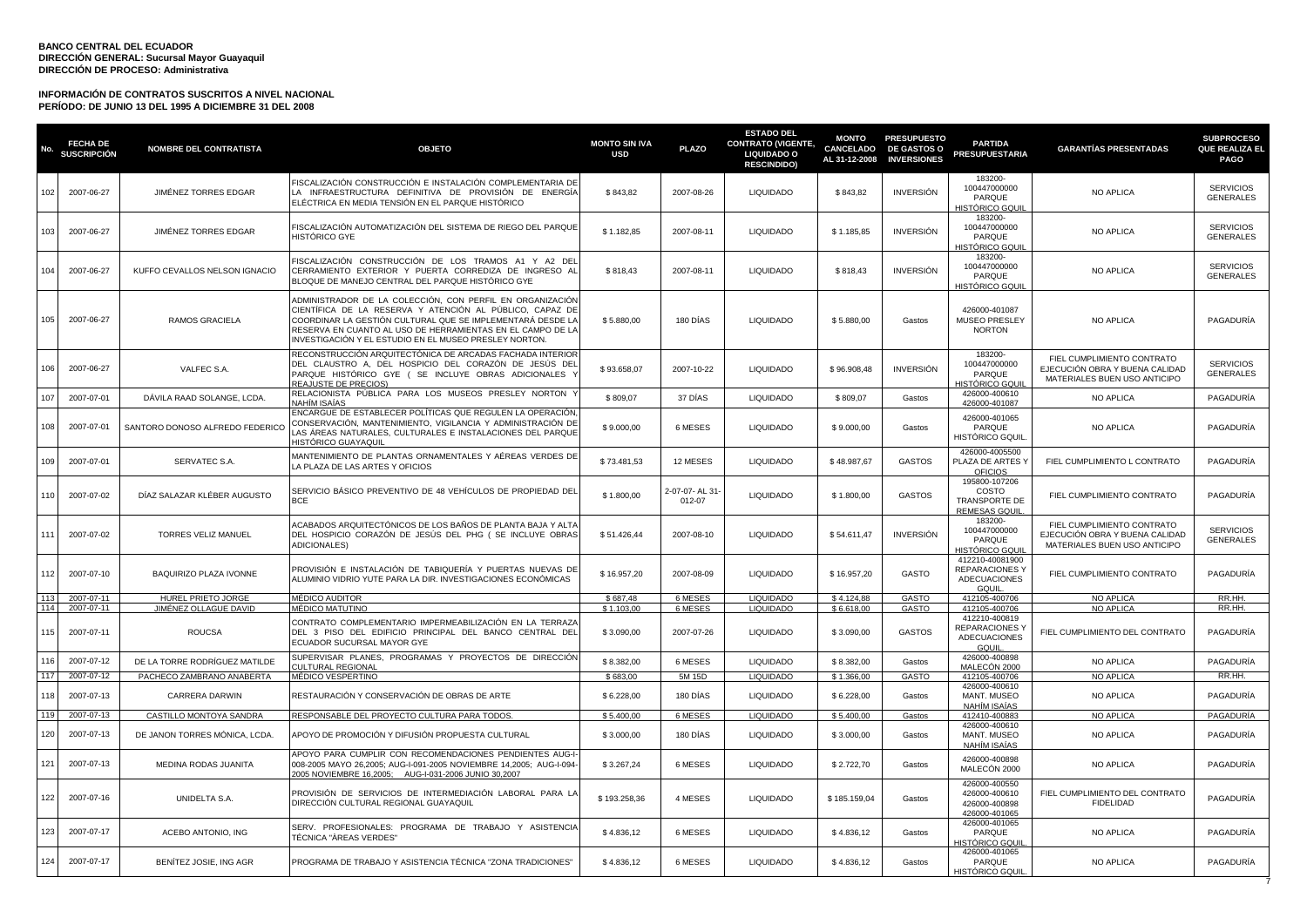| No  | <b>FECHA DE</b><br><b>SUSCRIPCIÓN</b> | <b>NOMBRE DEL CONTRATISTA</b>   | <b>OBJETO</b>                                                                                                                                                    | <b>MONTO SIN IVA</b><br><b>USD</b> | <b>PLAZO</b>      | <b>ESTADO DEL</b><br><b>CONTRATO (VIGENTE,</b><br><b>LIQUIDADO O</b><br><b>RESCINDIDO)</b> | <b>MONTO</b><br>AL 31-12-2008 | <b>PRESUPUESTO</b><br>CANCELADO DE GASTOS O<br><b>INVERSIONES</b> | <b>PARTIDA</b><br><b>PRESUPUESTARIA</b>                           | <b>GARANTÍAS PRESENTADAS</b>                                                                 | <b>SUBPROCESO</b><br>QUE REALIZA EL<br><b>PAGO</b> |
|-----|---------------------------------------|---------------------------------|------------------------------------------------------------------------------------------------------------------------------------------------------------------|------------------------------------|-------------------|--------------------------------------------------------------------------------------------|-------------------------------|-------------------------------------------------------------------|-------------------------------------------------------------------|----------------------------------------------------------------------------------------------|----------------------------------------------------|
| 125 | 2007-07-17                            | FERNÁNDEZ EMMA, BIOL            | PROGRAMA DE TRABAJO Y ASISTENCIA TÉCNICA "ZONA BOSQUES"                                                                                                          | \$4.836,12                         | 6 MESES           | <b>LIQUIDADO</b>                                                                           | \$4.836,12                    | Gastos                                                            | 426000-401065<br>PARQUE<br><del>I</del> ISTÓRICO GQUII            | NO APLICA                                                                                    | PAGADURÍA                                          |
| 126 | 2007-07-17                            | PESANTES BASTIDAS YARA          | DOCTORA MANEJO DE VIDA SILVESTRE Y ANIMALES                                                                                                                      | \$906,00                           | jul.1 a dic.31-07 | <b>LIQUIDADO</b>                                                                           | \$5.436,00                    | GASTOS                                                            | 426000-401065<br>PARQUE<br><del>I</del> ISTÓRICO GQUII            | NO APLICA                                                                                    | RR.HH.                                             |
| 127 | 2007-07-17                            | PESANTES YARA, DRA              | SERV. PROFESIONALES: PROGRAMA DE TRABAJO Y ASISTENCIA<br>TÉCNICA "ZONA FAUNA"                                                                                    | \$5.436,00                         | 6 MESES           | <b>LIQUIDADO</b>                                                                           | \$5.436,00                    | Gastos                                                            | 426000-401065<br>PARQUE<br>HISTÓRICO GQUII                        | NO APLICA                                                                                    | PAGADURÍA                                          |
| 128 | 2007-07-17                            | ULLOA FRANCISCO, DR.            | COORDINACIÓN TÉCNICA EN PARQUE HISTÓRICO GUAYAQUIL                                                                                                               | \$5.874,00                         | 6 MESES           | <b>LIQUIDADO</b>                                                                           | \$5.874,00                    | Gastos                                                            | 426000-401065<br>PARQUE<br><del>I</del> ISTÓRICO GQUII            | NO APLICA                                                                                    | PAGADURÍA                                          |
| 129 | 2007-07-20                            | <b>INMOKENT S.A.</b>            | CONSTRUCCIÓN DE CIMENTACIÓN Y ESTRUCTURA PARA LOS MÓDULOS<br>DE INGRESO Y SALIDA, MODULO DE INTERPRETACIÓN DEL PARQUE<br>HISTÓRICO GYE                           | \$178.761,59                       | 2008-08-30        | <b>LIQUIDADO</b>                                                                           | \$198.306,41                  | <b>INVERSIÓN</b>                                                  | 183200-<br>100447000000<br>PARQUE<br>HISTÓRICO GQU                | FIEL CUMPLIMIENTO CONTRATO<br>EJECUCIÓN OBRA Y BUENA CALIDAD<br>MATERIALES BUEN USO ANTICIPO | <b>SERVICIOS</b><br><b>GENERALES</b>               |
| 130 | 2007-07-23                            | BALDEÓN ORRALA FREDDY           | REMODELACIÓN DE INTERIORES ARQUITECTÓNICOS DE LUNETA<br>PLATEA BAJA, ALTA Y ESCENARIO DE LA PAO (CONTRATO<br>COMPLEMENTARIO) / (SE INCLUYE OBRAS ADICIONALES)    | \$44.771,68                        | 2007-08-12        | <b>LIQUIDADO</b>                                                                           | \$48.408,79                   | <b>GASTO</b>                                                      | 426000-4005500<br>PLAZA DE ARTES Y<br><b>OFICIOS</b>              | FIEL CUMPLIMIENTO CONTRATO<br>EJECUCIÓN OBRA Y BUENA CALIDAD<br>MATERIALES BUEN USO ANTICIPO | PAGADURÍA                                          |
| 131 | 2007-07-23                            | CAMPOVERDE LALANGUI CARLOS      | SUPERVISIÓN MANT. ARQUIRECTÓNICO                                                                                                                                 | \$850,40                           | jun.1 a dic.31-07 | <b>LIQUIDADO</b>                                                                           | \$5.952,80                    | <b>GASTOS</b>                                                     | 426000-4005500<br>PLAZA DE ARTES Y<br>OFICIOS                     | NO APLICA                                                                                    | RR.HH.                                             |
| 132 | 2007-07-23                            | TULIOSA S.A.                    | PROVISIÓN E INSTALACIÓN DE ELEMENTOS DE ACERO ESTRUCTURAL<br>PARA EL MONTAJE DE LA CASA CASTAGNETO, DEL PARQUE HISTÓRICO<br>G YE ( SE INCLUYE OBRAS ADICIONALES) | \$163.074,84                       | 2007-12-20        | <b>LIQUIDADO</b>                                                                           | \$165.497,71                  | <b>INVERSIÓN</b>                                                  | 183200-<br>100447000000<br>PARQUE<br>HISTÓRICO GQU                | FIEL CUMPLIMIENTO CONTRATO<br>EJECUCIÓN OBRA Y BUENA CALIDAD<br>MATERIALES BUEN USO ANTICIPO | <b>SERVICIOS</b><br><b>GENERALES</b>               |
| 133 | 2007-07-27                            | ANGULO ANGULO CARMEN            | <b>MEDIADOR EN PMT</b>                                                                                                                                           | \$300,00                           | 6 MESES           | <b>LIQUIDADO</b>                                                                           | \$1.800,00                    | <b>GASTOS</b>                                                     | 412415-400887<br>PROGRAMA<br><b>MUCHACHO</b><br>TRABAJADOR        | NO APLICA                                                                                    | RR.HH.                                             |
| 134 | 2007-07-27                            | ASCENCIO VALLEJO MARÍA ANGÉLICA | <b>MEDIADOR EN PMT</b>                                                                                                                                           | \$1,800.00                         | 6 MESES           | <b>LIQUIDADO</b>                                                                           | \$1.800,00                    | GASTO                                                             | 412415-400887<br>PROGRAMA<br><b>MUCHACHO</b><br>TRABAJADOR        | NO APLICA                                                                                    | RR.HH.                                             |
| 135 | 2007-07-27                            | <b>GARCÍA MOYA ROSA</b>         | <b>MEDIADOR EN PMT</b>                                                                                                                                           | \$300,00                           | 6 MESES           | <b>LIQUIDADO</b>                                                                           | \$1.800,00                    | <b>GASTO</b>                                                      | 412415-400887<br>PROGRAMA<br><b>MUCHACHO</b><br><b>TRABAJADOR</b> | NO APLICA                                                                                    | RR.HH.                                             |
| 136 | 2007-07-27                            | JUNCO MEJILLONES JENNY          | <b>MEDIADOR EN PMT</b>                                                                                                                                           | \$300,00                           | 6 MESES           | <b>LIQUIDADO</b>                                                                           | \$1.800,00                    | GASTO                                                             | 412415-400887<br>PROGRAMA<br><b>MUCHACHO</b><br><b>TRABAJADOR</b> | <b>NO APLICA</b>                                                                             | RR.HH.                                             |
| 137 | 2007-07-27                            | MERCADO MINA DIRNIA TATIANA     | <b>MEDIADOR EN PMT</b>                                                                                                                                           | \$300,00                           | 6 MESES           | <b>LIQUIDADO</b>                                                                           | \$1.800,00                    | <b>GASTO</b>                                                      | 412415-400887<br>PROGRAMA<br><b>MUCHACHO</b><br>TRABAJADOR        | NO APLICA                                                                                    | RR.HH.                                             |
| 138 | 2007-07-27                            | MORA MERO VANESA                | <b>MEDIADOR EN PMT</b>                                                                                                                                           | \$398,00                           | 6 MESES           | <b>LIQUIDADO</b>                                                                           | \$2.388,00                    | <b>GASTO</b>                                                      | 412415-400887<br>PROGRAMA<br><b>MUCHACHO</b><br><b>TRABAJADOR</b> | NO APLICA                                                                                    | RR.HH.                                             |
| 139 | 2007-07-27                            | MORAN GRANOBLE PILI AURORA      | <b>MEDIADOR EN PMT</b>                                                                                                                                           | \$300,00                           | 6 MESES           | <b>LIQUIDADO</b>                                                                           | \$1.800,00                    | GASTO                                                             | 412415-400887<br>PROGRAMA<br><b>MUCHACHO</b><br>TRABAJADOR        | <b>NO APLICA</b>                                                                             | RR.HH.                                             |
| 140 | 2007-07-27                            | NAPA ÁLVAREZ LIGNER             | <b>MEDIADOR EN PMT</b>                                                                                                                                           | \$300,00                           | 6 MESES           | <b>LIQUIDADO</b>                                                                           | \$1.800,00                    | <b>GASTO</b>                                                      | 412415-400887<br>PROGRAMA<br><b>MUCHACHO</b><br>TRABAJADOR        | NO APLICA                                                                                    | RR.HH.                                             |
| 141 | 2007-07-27                            | PEÑAFIEL DELGADO MARÍA          | <b>MEDIADOR EN PMT</b>                                                                                                                                           | \$398,00                           | 6 MESES           | <b>LIQUIDADO</b>                                                                           | \$2.388,00                    | GASTO                                                             | 412415-400887<br>PROGRAMA<br><b>MUCHACHO</b><br>TRABAJADOR        | <b>NO APLICA</b>                                                                             | RR.HH.                                             |
| 142 | 2007-07-27                            | PINCAY MARTINEZ HILDA           | <b>MEDIADOR EN PMT</b>                                                                                                                                           | \$300,00                           | 6 MESES           | <b>LIQUIDADO</b>                                                                           | \$1.800,00                    | <b>GASTO</b>                                                      | 412415-400887<br>PROGRAMA<br><b>MUCHACHO</b><br>TRABAJADOR        | NO APLICA                                                                                    | RR.HH.                                             |
| 143 | 2007-07-27                            | QUIÑÓNEZ RODRÍGUEZ MARY BELLA   | MEDIADOR EN PMT                                                                                                                                                  | \$300,00                           | 6 MESES           | <b>LIQUIDADO</b>                                                                           | \$1.800,00                    | GASTO                                                             | 412415-400887<br>PROGRAMA<br><b>MUCHACHO</b><br>TRABAJADOR        | NO APLICA                                                                                    | RR.HH.                                             |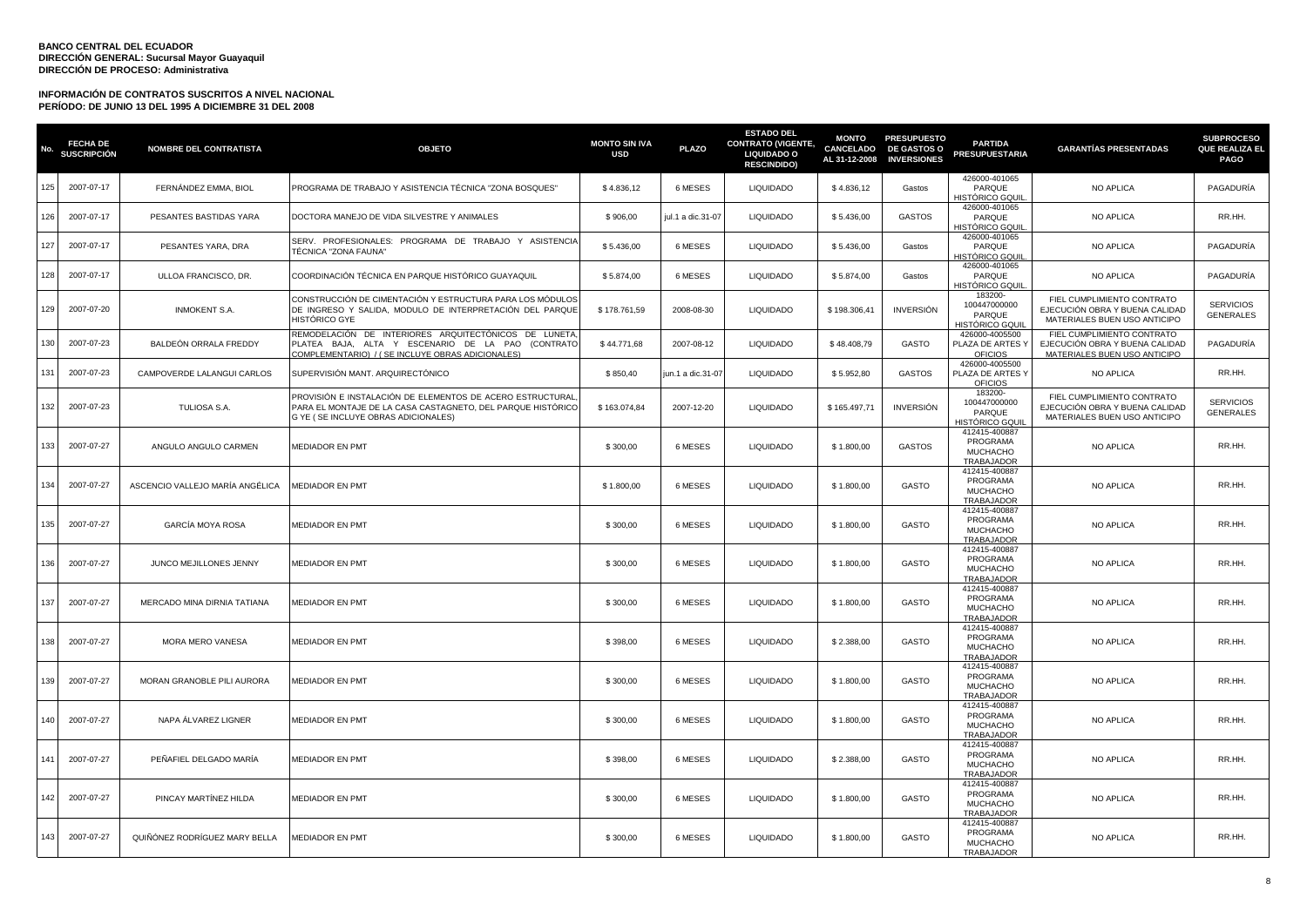| No. | <b>FECHA DE</b><br><b>SUSCRIPCIÓN</b> | <b>NOMBRE DEL CONTRATISTA</b> | <b>OBJETO</b>                                                                                                                                                          | <b>MONTO SIN IVA</b><br><b>USD</b> | <b>PLAZO</b>             | <b>ESTADO DEL</b><br><b>CONTRATO (VIGENTE,</b><br><b>LIQUIDADO O</b><br><b>RESCINDIDO)</b> | <b>MONTO</b><br>CANCELADO<br>AL 31-12-2008 | <b>PRESUPUESTO</b><br><b>DE GASTOS O</b><br><b>INVERSIONES</b> | <b>PARTIDA</b><br><b>PRESUPUESTARIA</b>                               | <b>GARANTÍAS PRESENTADAS</b>                                                                 | <b>SUBPROCESO</b><br><b>QUE REALIZA EL</b><br><b>PAGO</b> |
|-----|---------------------------------------|-------------------------------|------------------------------------------------------------------------------------------------------------------------------------------------------------------------|------------------------------------|--------------------------|--------------------------------------------------------------------------------------------|--------------------------------------------|----------------------------------------------------------------|-----------------------------------------------------------------------|----------------------------------------------------------------------------------------------|-----------------------------------------------------------|
| 144 | 2007-07-27                            | SUAREZ CAPELO ANTONIO MARCO   | SERVICIO TÉCNICO PARA LA RENOVACIÓN DEL GUION MUSEOLÓGICO Y<br>MUSEOGRÁFICO DE LA EXPOSICIÓN ETNOGRÁFICA Y DE LA<br>PROPUESTA DE RENOVACIÓN DEL MUSEO AMANTE DE SUMPA. | \$4.000,00                         | 2 MESES                  | <b>LIQUIDADO</b>                                                                           | \$4.000,00                                 | <b>INVERSIÓN</b>                                               | 183200-10719100<br><b>MUSEO SANTA</b><br><b>ELENA GYE</b>             | FIEL CUMPLIMIENTO DEL CONTRATO                                                               | <b>SERVICIOS</b><br><b>GENERALES</b>                      |
| 145 | 2007-07-27                            | VELASCO SANTILLÁN ANDREA      | <b>MEDIADOR EN PMT</b>                                                                                                                                                 | \$398,00                           | 6 MESES                  | <b>LIQUIDADO</b>                                                                           | \$2.388,00                                 | GASTO                                                          | 412415-400887<br>PROGRAMA<br><b>MUCHACHO</b><br>TRABAJADOR            | NO APLICA                                                                                    | RR.HH.                                                    |
| 146 | 2007-07-27                            | VÉLEZ CHICA JOSÉ ERNESTO      | <b>MEDIADOR EN PMT</b>                                                                                                                                                 | \$300,00                           | 6 MESES                  | <b>LIQUIDADO</b>                                                                           | \$1.800,00                                 | GASTO                                                          | 412415-400887<br>PROGRAMA<br><b>MUCHACHO</b><br><b>TRABAJADOR</b>     | NO APLICA                                                                                    | RR.HH.                                                    |
| 147 | 2007-07-27                            | VILLON TORRES DARWIN          | <b>MEDIADOR EN PMT</b>                                                                                                                                                 | \$300,00                           | 6 MESES                  | <b>LIQUIDADO</b>                                                                           | \$1.800,00                                 | <b>GASTO</b>                                                   | 412415-400887<br>PROGRAMA<br><b>MUCHACHO</b><br>TRABAJADOR            | NO APLICA                                                                                    | RR.HH.                                                    |
| 148 | 2007-07-30                            | CASTRO RAMÍREZ GABRIEL        | MEDIADOR EN PMT                                                                                                                                                        | \$300,00                           | 1 MES                    | <b>LIQUIDADO</b>                                                                           | \$300,00                                   | GASTO                                                          | 412415-400887<br>PROGRAMA<br><b>MUCHACHO</b><br>TRABAJADOR            | NO APLICA                                                                                    | RR.HH.                                                    |
| 149 | 2007-07-30                            | COLOMA AGUILAR KERLY          | <b>MEDIADOR EN PMT</b>                                                                                                                                                 | \$300,00                           | 6 MESES                  | LIQUIDADO                                                                                  | \$1.800,00                                 | GASTO                                                          | 412415-400887<br>PROGRAMA<br><b>MUCHACHO</b><br>TRABAJADOR            | NO APLICA                                                                                    | RR.HH.                                                    |
| 150 | 2007-07-30                            | DÍAZ RONQUILLO JENNIFFER      | <b>MEDIADOR</b>                                                                                                                                                        | \$300,00                           | 1 MES                    | <b>LIQUIDADO</b>                                                                           | \$300,00                                   | GASTO                                                          | 412415-400887<br>PROGRAMA<br><b>MUCHACHO</b><br><b>TRABAJADOR</b>     | NO APLICA                                                                                    | RR.HH.                                                    |
| 151 | 2007-07-31                            | HIDALGO SUAREZ GEORGI EGBERTO | PROFESIONALES<br>PARA<br>ELABORACIÓN<br><b>SERVICIOS</b><br>LA<br>PRESUPUESTOS DE OBRAS ARQUITECTÓNICAS Y TÉCNICAS DE LA<br>DIRECCIÓN CULTURAL                         | \$8.000,00                         | 5-06-07 AL 5-02-<br>2008 | <b>LIQUIDADO</b>                                                                           | \$4.798,80                                 | GASTO                                                          | 426000-4005500<br>PLAZA DE ARTES Y<br><b>OFICIOS</b>                  | NO APLICA                                                                                    | PAGADURÍA                                                 |
| 152 | 2007-07-31                            | VELASCO PIGUAVE AMADA AMÉRICA | <b>MEDIADOR EN PMT</b>                                                                                                                                                 | \$300,00                           | 6 MESES                  | <b>LIQUIDADO</b>                                                                           | \$1.800,00                                 | GASTO                                                          | 412415-400887<br>PROGRAMA<br><b>MUCHACHO</b><br><b>TRABAJADOR</b>     | NO APLICA                                                                                    | RR.HH.                                                    |
| 153 | 2007-08-01                            | <b>BALDWIN S.A.</b>           | CONSTRUCCIÓN DEL FOSO DE ASCENSOR Y PLATAFORMA DE UNIÓN<br>ENTRE CASA VERDE Y CASA ROSADA DEL PHG. ( SE INCLUYE OBRAS<br>ADICIONALES)                                  | \$19.993,82                        | 2007-10-15               | <b>LIQUIDADO</b>                                                                           | \$19.347,38                                | <b>INVERSIÓN</b>                                               | 183200-<br>100447000000<br>PARQUE<br>HISTÓRICO GQUI                   | FIEL CUMPLIMIENTO CONTRATO<br>EJECUCIÓN OBRA Y BUENA CALIDAD<br>MATERIALES BUEN USO ANTICIPO | <b>SERVICIOS</b><br><b>GENERALES</b>                      |
| 154 | 2007-08-01                            | RIGHTTEK TECNOLOGÍA APROPIADA | PROVISIÓN E INSTALACIÓN DE NUEVE EQUIPOS PARA GUÍA<br>MULTIMEDIA MUSEOGRÁFICOS INTERACTIVOS. PARA EXPOSICIONES<br>EN ESPACIOS CULTURALES 2007                          | \$24,586.80                        | 2007-08-16               | LIQUIDADO                                                                                  | \$24.586,80                                | <b>INVERSIÓN</b>                                               | 184500-100539 EQ.<br>COMPUTACIÓN<br>GQUIL                             | FIEL CUMPLIMIENTO CONTRATO BUEN<br><b>USO ANTICIPO</b>                                       | <b>SERVICIOS</b><br><b>GENERALES</b>                      |
| 155 | 2007-08-01                            | RUILOVA ACEVEDO JORGE         | MANTENIMIENTO Y RENOVACIÓN DEL SISTEMA DE DISTRIBUCIÓN DEL<br>AIRE EN EL EDIFICIO DEL TEATRO PRINCIPAL DE LA PAO ( SE INCLUYE<br><b>OBRAS ADICIONALES)</b>             | \$140.081,59                       | 2007-11-29               | <b>LIQUIDADO</b>                                                                           | \$140.007,10                               | GASTO                                                          | 426000-4005500<br>PLAZA DE ARTES Y<br><b>OFICIOS</b>                  | FIEL CUMPLIMIENTO CONTRATO<br>EJECUCIÓN OBRA Y BUENA CALIDAD<br>MATERIALES BUEN USO ANTICIPO | PAGADURÍA                                                 |
| 156 | 2007-08-02                            | DEL PINO YÉPEZ ELENA PATRICIA | ADOQUINAMIENTO VEHICULAR Y PEATONAL. BORDILL Y ACERA EN<br>ÁREA DE ESTACIONAMIENTO DEL MUSEO AMANTES DE SUMPA                                                          | \$34.706,93                        | 2007-10-01               | <b>LIQUIDADO</b>                                                                           | \$33.214,27                                | <b>INVERSIÓN</b>                                               | 183200-10719100<br><b>MUSEO SANTA</b><br><b>ELENA GYE</b>             | FIEL CUMPLIMIENTO CONTRATO<br>EJECUCIÓN OBRA Y BUENA CALIDAD<br>MATERIALES BUEN USO ANTICIPO | <b>SERVICIOS</b><br><b>GENERALES</b>                      |
| 157 | 2007-08-06                            | BUNCES CÁRDENAS CECILIA       | ING. SISTEMAS 1                                                                                                                                                        | \$1.100,00                         | 6 MESES                  | <b>LIQUIDADO</b>                                                                           | \$3.850,00                                 | GASTO                                                          | 412205-400990<br>OTROS SERV.<br>ESPECIAL. DACIÓN<br>PAGO GQUIL        | NO APLICA                                                                                    | RR.HH.                                                    |
| 158 | 2007-08-06                            | CHILUISA MARIELA              | NG. SISTEMAS 1                                                                                                                                                         | \$1.100,00                         | 6 MESES                  | LIQUIDADO                                                                                  | \$3.850,00                                 | GASTO                                                          | 412205-400801<br>OTROS SERV.<br>ESPECIAL DACIÓN<br>PAGO GQUIL         | NO APLICA                                                                                    | RR.HH.                                                    |
| 159 | 2007-08-06                            | PINGEL VELASCO OSCAR          | ING. SISTEMAS 1                                                                                                                                                        | \$1.100,00                         | 6 MESES                  | <b>LIQUIDADO</b>                                                                           | \$6.600,00                                 | GASTO                                                          | 412205-400801<br>OTROS SERV.<br>ESPECIAL DACIÓN<br>PAGO GQUIL         | NO APLICA                                                                                    | RR.HH.                                                    |
| 160 | 2007-08-06                            | SANI BUENAÑO DIANA            | TECNÓLOGO COMPUTACIÓN E INFORMÁTICA                                                                                                                                    | \$466,00                           | 6 MESES                  | <b>LIQUIDADO</b>                                                                           | \$2.796,00                                 | <b>GASTO</b>                                                   | 412205-400801<br>OTROS SERV.<br>ESPECIAL DACIÓN<br>PAGO GQUIL         | <b>NO APLICA</b>                                                                             | RR.HH.                                                    |
| 161 | 2007-08-13                            | CANSIONG FERNÁNDEZ FABIÁN     | ANALISTA DE SISTEMAS                                                                                                                                                   | \$3.074.50                         | 5M 15D                   | <b>LIQUIDADO</b>                                                                           | \$3,074.50                                 | GASTO                                                          | 412205-400801<br>OTROS SERV.<br>ESPECIAL DACIÓN<br>PAGO GQUIL         | NO APLICA                                                                                    | RR.HH.                                                    |
| 162 | 2007-08-13                            | GALLO CEPEDA GUSTAVO          | NGENIERO MECÁNICO                                                                                                                                                      | \$979,00                           | 4M 9D                    | <b>LIQUIDADO</b>                                                                           | \$4.209,70                                 | GASTO                                                          | 412205-400796<br>OTROS SERV.<br><b>ESPECIALIZADOS</b><br>CENTRALIZADO | NO APLICA                                                                                    | RR.HH.                                                    |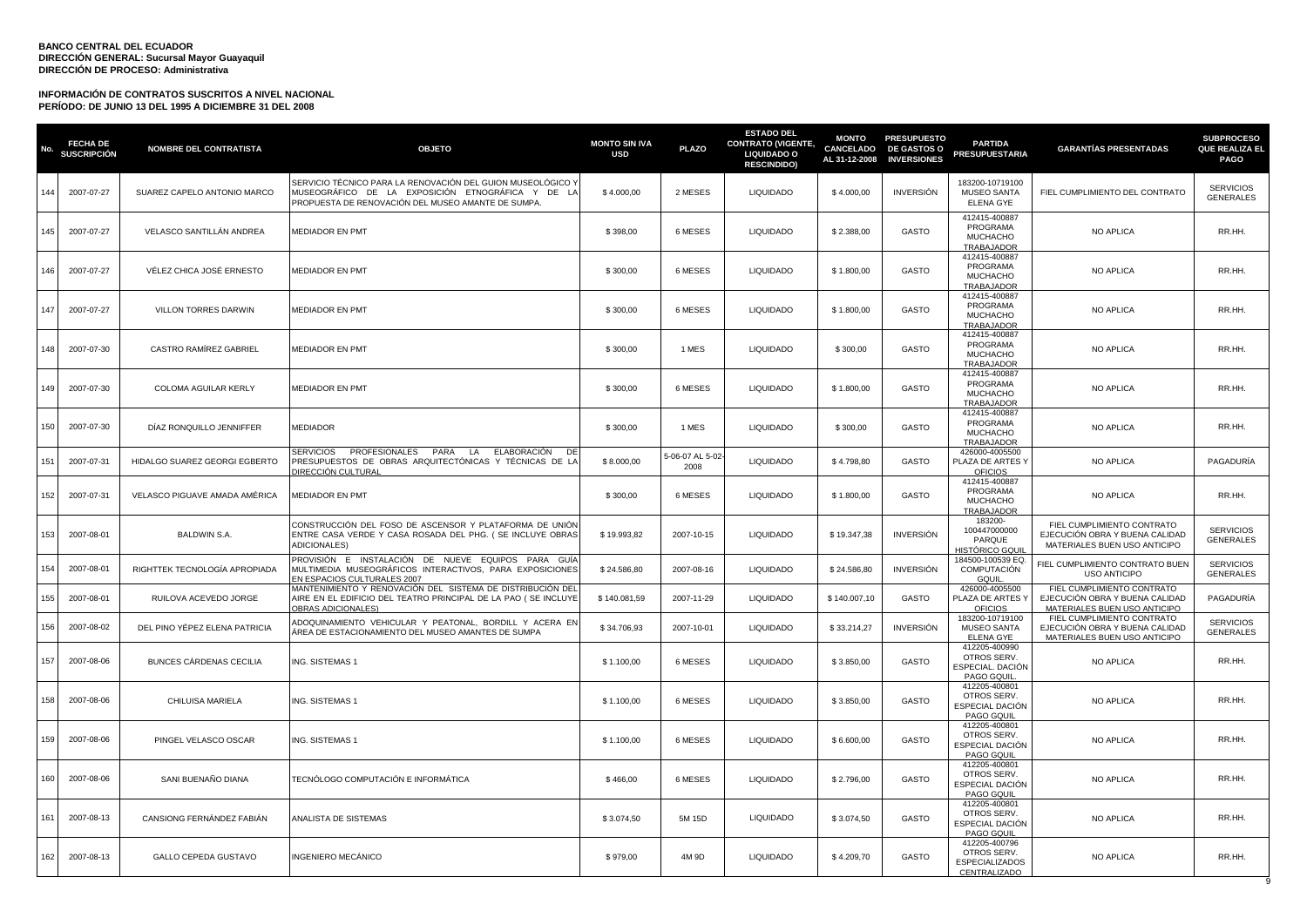| No. | <b>FECHA DE</b><br>SUSCRIPCIÓN | <b>NOMBRE DEL CONTRATISTA</b>     | <b>OBJETO</b>                                                                                                                                                                                                                                                                                                                                                                             | <b>MONTO SIN IVA</b><br><b>USD</b> | <b>PLAZO</b>            | <b>ESTADO DEL</b><br><b>CONTRATO (VIGENTE,</b><br><b>LIQUIDADO O</b><br><b>RESCINDIDO)</b> | <b>MONTO</b><br><b>CANCELADO</b><br>AL 31-12-2008 | <b>PRESUPUESTO</b><br><b>DE GASTOS O</b><br><b>INVERSIONES</b> | <b>PARTIDA</b><br><b>PRESUPUESTARIA</b>                                                                                                                                                         | <b>GARANTÍAS PRESENTADAS</b>                                                                 | <b>SUBPROCESO</b><br><b>QUE REALIZA EL</b><br><b>PAGO</b> |
|-----|--------------------------------|-----------------------------------|-------------------------------------------------------------------------------------------------------------------------------------------------------------------------------------------------------------------------------------------------------------------------------------------------------------------------------------------------------------------------------------------|------------------------------------|-------------------------|--------------------------------------------------------------------------------------------|---------------------------------------------------|----------------------------------------------------------------|-------------------------------------------------------------------------------------------------------------------------------------------------------------------------------------------------|----------------------------------------------------------------------------------------------|-----------------------------------------------------------|
| 163 | 2007-08-13                     | JOGGIN S.A.                       | DISEÑO Y APLICACIÓN MULTIMEDIA PARA LA MUSEOGRAFÍA DE LA<br>CASA VERDE Y BANCO TERRITORIAL EN EL P.H.G.                                                                                                                                                                                                                                                                                   | \$17.930,00                        | 2007-09-27              | <b>LIQUIDADO</b>                                                                           | \$17.930,00                                       | GASTO                                                          | 426000-401065<br>PARQUE<br>HISTÓRICO GQUI                                                                                                                                                       | FIEL CUMPLIMIENTO CONTRATO BUEN<br><b>USO ANTICIPO</b>                                       | PAGADURÍA                                                 |
| 164 | 2007-08-16                     | ALARCÓN OCHOA PABLO ARMANDO       | SERVICIOS PROFESIONALES                                                                                                                                                                                                                                                                                                                                                                   | \$15.660,00                        | 1 AÑO                   | <b>LIQUIDADO</b>                                                                           | \$10.440,00                                       | <b>GASTOS</b>                                                  | 412205-400801<br>OTROS SERV.<br>ESPECIAL DACIÓN<br>PAGO GQUIL                                                                                                                                   | NO APLICA                                                                                    | PAGADURÍA                                                 |
| 165 | 2007-08-16                     | MATAMOROS KLÉBER                  | PROVISIÓN E INSTALACIÓN DE COMPRESORES Y VÁLVULAS PARA EL<br>SISTEMA DE CLIMATIZACIÓN DEL NUEVO MUSEO EN LA CIUDAD DE<br>MANTA                                                                                                                                                                                                                                                            | \$19.624,46                        | 2007-11-14              | <b>LIQUIDADO</b>                                                                           | \$19.624,46                                       | <b>INVERSIÓN</b>                                               | 183200-10719300<br>MUSEO MANTA<br>GYE                                                                                                                                                           | FIEL CUMPLIMIENTO CONTRATO BUEN<br><b>USO ANTICIPO</b>                                       | <b>SERVICIOS</b><br><b>GENERALES</b>                      |
| 166 | 2007-08-16                     | SÁNCHEZ PINCAY JESÚS              | CONSERVACIÓN DEL SOPORTE BIBLIOGRÁFICO UBICADO EN EL MUSEO<br>ARCHIVO HISTÓRICO PORTOVIEJO                                                                                                                                                                                                                                                                                                | \$2.310,00                         | 7 MESES                 | <b>LIQUIDADO</b>                                                                           | \$2.275,09                                        | Gastos                                                         | 42600-40108200<br>MUSEO<br>PORTOVIEJO DIR.<br><b>CULTURAL</b>                                                                                                                                   | NO APLICA                                                                                    | PAGADURÍA                                                 |
| 167 | 2007-08-16                     | TERÁN ROMERO GISSELA              | RESTAURACIÓN DEL SOPORTE BIBLIOGRÁFICO UBICADO EN EL MUSEO<br>ARCHIVO DE PORTOVIEJO                                                                                                                                                                                                                                                                                                       | \$2.310,00                         | 7 MESES                 | <b>LIQUIDADO</b>                                                                           | \$2.135,00                                        | Gastos                                                         | 42600-40108200<br><b>MUSEO</b><br>PORTOVIEJO DIR.<br><b>CULTURAL</b>                                                                                                                            | NO APLICA                                                                                    | PAGADURÍA                                                 |
| 168 | 2007-08-16                     | ZEVALLOS MENDOZA ÁNGELA           | SERVICIOS DE ESTABLECER NEXOS CON MEDIOS DE PRENSA<br>PROMOVER LOS PROGRAMAS CULTURALES DEL MUSEO PORTOVIEJO,<br>APOYO A LA GESTIÓN CULTURAL, ASESORAR LA IMAGEN<br>CORPORATIVA; ELABORAR MATERIAL DE DIFUSIÓN; MANEJAR<br>ARCHIVOS Y REGISTROS DE PUBLICACIONES, ATENDER MEDIOS DE<br>PRENSA; EVALUAR SOLICITUDES DE EVENTOS; MANEJAR Y HACER<br>CUMPLIR EL NORMATIVO DE USO DE ESPACIOS | \$3.500,00                         | 7 MESES                 | <b>LIQUIDADO</b>                                                                           | \$3.050,00                                        | Gastos                                                         | 42600-40108200<br>MUSEO<br>PORTOVIEJO DIR.<br>CULTURAL                                                                                                                                          | NO APLICA                                                                                    | PAGADURÍA                                                 |
| 169 | 2007-08-20                     | <b>BALLADARES Y ASOCIADOS</b>     | FISCALIZACIÓN ACTUALIZACIÓN DEL SISTEMA DE CONTROI<br>INTELIGENTE PARA LA CLIMATIZACIÓN DEL MUSEO DEL BCE EN<br><b>PORTOVIEJO</b>                                                                                                                                                                                                                                                         | \$898,14                           | 2007-10-29              | <b>VIGENTE</b>                                                                             | \$808,33                                          | <b>INVERSIÓN</b>                                               | 183200-106253000<br><b>MUSEO</b><br>PORTOVIEJO-DIR.<br>CULTURAL GYE.                                                                                                                            | NO APLICA                                                                                    | <b>SERVICIOS</b><br><b>GENERALES</b>                      |
| 170 | 2007-08-23                     | COMPOLAN S.A.                     | PROVISIÓN DE SERVICIOS DE INTERMEDIACIÓN LABORAL PARA EL<br>MUSEO PRESLEY NORTON                                                                                                                                                                                                                                                                                                          | \$11.193,86                        | 23-08-07 AL 31<br>12-07 | <b>LIQUIDADO</b>                                                                           | \$11.193,86                                       | <b>GASTOS</b>                                                  | 426000-401087<br><b>MUSEO PRESLEY</b><br><b>NORTON</b>                                                                                                                                          | FIEL CUMPLIMIENTO DEL CONTRATO                                                               | RR.HH.                                                    |
| 171 | 2007-08-23                     | TABLELEC S.A.                     | PROVISIÓN E INSTALACIÓN DE DOS BY-PASSES PARA LOS UPS, QUE SE<br>ENCUENTRAN EN EL CENTRO DE DATOS                                                                                                                                                                                                                                                                                         | \$8.512,94                         | 2007-09-07              | <b>LIQUIDADO</b>                                                                           | \$8.512,94                                        | <b>GASTOS</b>                                                  | 412210-400819<br><b>REPARACIONES Y</b><br><b>ADECUACIONES</b><br>GQUIL                                                                                                                          | FIEL CUMPLIMIENTO CONTRATO Y<br><b>BUEN USO ANTICIPO</b>                                     | PAGADURÍA                                                 |
| 172 | 2007-08-28                     | MATAMOROS MORLA KLÉBER            | PROVISIÓN E INSTALACIÓN DE COMPRESOR PARA EQUIPO DE<br>CLIMATIZACIÓN MUSEO NAHÍN ISAÍAS                                                                                                                                                                                                                                                                                                   | \$15.690,08                        | 2007-11-26              | <b>LIQUIDADO</b>                                                                           | \$15.690,08                                       | <b>INVERSIONES</b>                                             | 426000-400610<br>MANT. MUSEO<br>NAHÍM ISAÍAS                                                                                                                                                    | FIEL CUMPLIMIENTO CONTRATO Y<br><b>BUEN USO ANTICIPO</b>                                     | PAGADURÍA                                                 |
| 173 | 2007-08-28                     | SERVICIOS EMPRESARIALES VEEP S.A. | SERVICIO DE MANTENIMIENTO. ASEO Y LIMPIEZA DE LOS EDIFICIOS:<br><b>I</b> MUSEO DE BAHÍA. MUSEO AUDITORIO MANTA. NUEVO MUSEO DE<br>MANTA, MUSEO PORTOVIEJO Y EDIFICIO PRINCIPAL DE MANTA                                                                                                                                                                                                   | \$53,616.00                        | 12 MESES                | <b>LIQUIDADO</b>                                                                           | \$53,616.00                                       | GASTO                                                          | 426000-401061<br>MUSEO BAHÍA GYE<br>426000-401082<br><b>MUSEO</b><br>PORTOVIEJO DIR.<br><b>CULTURAL GYE</b><br>426000-401060<br>MANTA EDIF.<br>AUDITOR. GYE<br>426000-401092<br>MUSEO MANTA GYE | FIEL CUMPLIMIENTO CONTRATO                                                                   | PAGADURÍA                                                 |
| 174 | 2007-08-29                     | DOMINGUEZ EGAS RAUL               | RESTAURACIÓN DE ELEMENTOS ARQ. Y ORNAMENTALES DE LA CASA<br>CASTAGNETO EN EL PHG. (SE INCLUYE OBRAS ADICIONALES)                                                                                                                                                                                                                                                                          | \$66.506,18                        | 2007-10-28              | <b>LIQUIDADO</b>                                                                           | \$67.601,51                                       | <b>INVERSIÓN</b>                                               | 183200-<br>100447000000<br>PARQUE<br><u>HISTÓRICO GQU</u>                                                                                                                                       | FIEL CUMPLIMIENTO CONTRATO<br>EJECUCIÓN OBRA Y BUENA CALIDAD<br>MATERIALES BUEN USO ANTICIPO | <b>SERVICIOS</b><br><b>GENERALES</b>                      |
| 175 | 2007-08-30                     | GARCÍA LEONES GUILLERMO           | CERRAMIENTO DE TORRES DE ENFRIAMIENTO Y AISLAMIENTO<br>ACÚSTICO EN CUARTO DE MAQUINAS DE LA PAO. SSG-SO-040-2007                                                                                                                                                                                                                                                                          | \$37.910,05                        | 60 DÍAS                 | <b>LIQUIDADO</b>                                                                           | \$33.465,25                                       | <b>GASTOS</b>                                                  | 426000-4005500<br>PLAZA DE ARTES Y<br><b>OFICIOS</b>                                                                                                                                            | FIEL CUMPLIMIENTO CONTRATO<br>EJECUCIÓN OBRA Y BUENA CALIDAD<br>MATERIALES BUEN USO ANTICIPO | PAGADURÍA                                                 |
| 176 | 2007-08-30                     | GILBERT NORTHIA YAMIL ALSACIO     | SERVICIO DE DISEÑO PARA LA REMODELACIÓN DEL AUDITORIO<br>DANILO CARRERA DRUET DEL EDIFICIO PRINCIPAL DEL BCE                                                                                                                                                                                                                                                                              | \$10.950,00                        | 2007-09-29              | <b>LIQUIDADO</b>                                                                           | \$10.950,00                                       | <b>GASTOS</b>                                                  | 412205-400796<br>OTROS SERV.<br><b>ESPECIALIZADOS</b><br>CENTRALIZADO                                                                                                                           | SE SUSCRIBIÓ ACTA TERMINACIÓN<br>CONTRATO POR MUTUO ACUERDO                                  | PAGADURÍA                                                 |
| 177 | 2007-08-30                     | GUILLERMO GARCÍA LEONES           | CERRAMIENTOS DE TORRES DE ENFRIAMIENTO Y AISLAMIENTO<br>ACÚSTICO EN CUARTO DE MAQUINAS DE LA PAO ( SE INCLUYE OBRAS<br><b>ADICIONALES)</b>                                                                                                                                                                                                                                                | \$37.910,05                        | 2007-10-29              | <b>LIQUIDADO</b>                                                                           | \$34.656,37                                       | GASTO                                                          | 426000-4005500<br>PLAZA DE ARTES Y<br>OFICIOS                                                                                                                                                   | FIEL CUMPLIMIENTO CONTRATO<br>EJECUCIÓN OBRA Y BUENA CALIDAD<br>MATERIALES BUEN USO ANTICIPO | PAGADURÍA                                                 |
| 178 | 2007-08-30                     | MEGAMUEBLES CIA. LTDA.            | PROVISIÓN E INSTALACIÓN DE MOBILIARIO EN EL ÁREA DE BIBLIOTECA<br>ECONÓMICA.                                                                                                                                                                                                                                                                                                              | \$27.673,89                        | 33 DIAS                 | <b>LIQUIDADO</b>                                                                           | \$27.673,89                                       | <b>INVERSIÓN</b>                                               | 184100-10045100<br><b>MUEBLES</b><br><b>GUAYAQUI</b>                                                                                                                                            | FIEL CUMPLIMIENTO CONTRATO Y<br><b>BUEN USO ANTICIPO</b>                                     | SERVICIOS<br><b>GENERALES</b>                             |
| 179 | 2007-08-31                     | CASTRO JUAN, LCDO.                | PROYECTO EDITORIAL " MISCELÁNEA ANTROPOLÓGICA ECUATORIANA,<br>BOLETÍN DE LOS MUSEOS DEL BANCO CENTRAL DEL ECUADOR"                                                                                                                                                                                                                                                                        | \$7,000.00                         | 4 MESES                 | <b>LIQUIDADO</b>                                                                           | \$7.000,00                                        | Gastos                                                         | 412410-400883                                                                                                                                                                                   | PAGARE (\$4200,00)                                                                           | PAGADURÍA                                                 |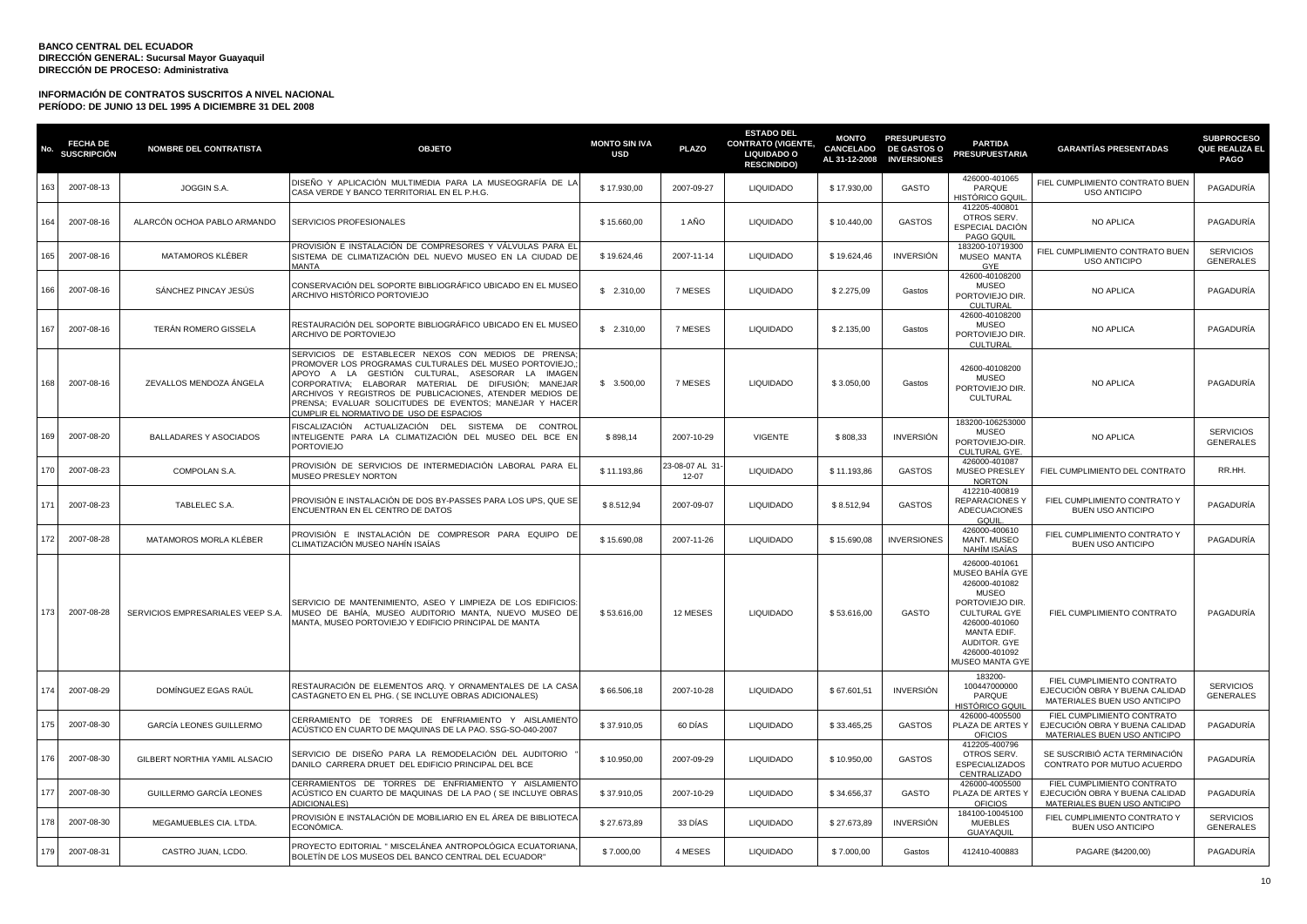| No. | <b>FECHA DE</b><br><b>SUSCRIPCIÓN</b> | <b>NOMBRE DEL CONTRATISTA</b>                      | <b>OBJETO</b>                                                                                                                                                                                                                                     | <b>MONTO SIN IVA</b><br><b>USD</b> | <b>PLAZO</b> | <b>ESTADO DEL</b><br><b>CONTRATO (VIGENTE,</b><br><b>LIQUIDADO O</b><br><b>RESCINDIDO)</b> | <b>MONTO</b><br><b>CANCELADO</b><br>AL 31-12-2008 | <b>PRESUPUESTO</b><br><b>DE GASTOS O</b><br><b>INVERSIONES</b> | <b>PARTIDA</b><br><b>PRESUPUESTARIA</b>                                                                                                                                                                                                                | <b>GARANTÍAS PRESENTADAS</b>                                                                 | <b>SUBPROCESO</b><br><b>QUE REALIZA EL</b><br><b>PAGO</b> |
|-----|---------------------------------------|----------------------------------------------------|---------------------------------------------------------------------------------------------------------------------------------------------------------------------------------------------------------------------------------------------------|------------------------------------|--------------|--------------------------------------------------------------------------------------------|---------------------------------------------------|----------------------------------------------------------------|--------------------------------------------------------------------------------------------------------------------------------------------------------------------------------------------------------------------------------------------------------|----------------------------------------------------------------------------------------------|-----------------------------------------------------------|
| 180 | 2007-09-01                            | COPIADORA ECUATORIANA CIA LTDA<br><b>ECUACOPIA</b> | MANTENIMIENTO PREVENTIVO Y CORRECTIVO DE 12 MAQUINAS<br>FOTOCOPIADORAS, UBICADAS EN LAS DIFERENTES DEPENDENCIAS DE<br>A INSTITUCIÓN.                                                                                                              | \$3.780,00                         | 3 MESES      | <b>LIQUIDADO</b>                                                                           | \$3.780,00                                        | <b>GASTOS</b>                                                  | 412210-40082800<br><b>MANTENIMIENTO</b><br><b>MAQUINAS GYE</b>                                                                                                                                                                                         | FIEL CUMPLIMIENTO L CONTRATO                                                                 | PAGADURÍA                                                 |
| 181 | 2007-09-03                            | BETRATRONIC S.A.                                   | MANTENIMIENTO CORRECTIVO Y PREVENTIVO DEL SISTEMA CONTRA<br>INCENDIO INSTALADO EN EL CENTRO DE COMPUTO                                                                                                                                            | \$2.400,00                         | 1 AÑO        | <b>LIQUIDADO</b>                                                                           | \$2.400,00                                        | <b>GASTOS</b>                                                  | 412210-400838<br>MANT. EQ. DE<br><b>SEGURIDAD GQUI</b>                                                                                                                                                                                                 | FIEL CUMPLIMIENTO L CONTRATO                                                                 | PAGADURÍA                                                 |
| 182 | 2007-09-04                            | LOAIZA GUERRA DANIELA                              | PROYECTO DEFINITIVO ARQUITECTÓNICO, CONSTRUCTIVO<br>ESTRUCTURAL DE LA SALA MULTIFUNCIONAL DEL MUSEO AMANTES DE<br><b>SUMPA</b>                                                                                                                    | \$11.100,00                        | 2007-10-19   | <b>LIQUIDADO</b>                                                                           | \$11.100,00                                       | <b>INVERSIÓN</b>                                               | 183200-10719100<br><b>MUSEO SANTA</b><br><b>ELENA GYE</b>                                                                                                                                                                                              | FIEL CUMPLIMIENTO CONTRATO                                                                   | <b>SERVICIOS</b><br><b>GENERALES</b>                      |
| 183 | 2007-09-04                            | <b>SURATEL</b>                                     | SERVICIOS DE INTERNET CON UN ANCHO DE BANDA DE 640 KBPS CON<br>UNA COMPARTICIÓN DE 4;1 PARA EL ARCHIVO HISTÓRICO DEL GUAYAS                                                                                                                       | \$2.055.00                         | 10 MESES     | <b>LIQUIDADO</b>                                                                           | \$2.055.00                                        | <b>GASTOS</b>                                                  | 412410-400883<br><b>PROGRAMAS</b><br><b>CULTURALES</b><br>GQUIL                                                                                                                                                                                        | FIEL CUMPLIMIENTO L CONTRATO                                                                 | PAGADURÍA                                                 |
| 184 | 2007-09-05                            | MENDOZA ARAGONEZ RENÉ ANDRÉS                       | SERVICIOS DE FUMIGACIÓN Y CONTROL DE PLAGAS PREVENTIVAS '<br>CORRECTIVA DE LOS EDIFICIOS MUSEO BAHÍA DE CARÁQUEZ. MUSEO<br>PORTOVIEJO, MUSEO AUDITORIO MANTA, EDIFICIO PRINCIPAL DE<br>MANTA Y MUSEO MANTA                                        | \$4.440,00                         | 12 MESES     | <b>LIQUIDADO</b>                                                                           | \$4.440,00                                        | <b>GASTOS</b>                                                  | 412210-40081300<br><b>ASEO PINTURA Y</b><br>PRESENTACIÓN<br><b>INMUEBLE</b>                                                                                                                                                                            | <b>NO APLICA</b>                                                                             | PAGADURÍA                                                 |
| 185 | 2007-09-05                            | MORA QUIROZ CARLOS                                 | TÉCNICO ASISTENTE PARA EL FONDO DOC. FOTOGRÁFICO QUE<br>PERMITA LA EJECUCIÓN DE PROYECTO DENOMINADO " CAMBIO<br>GENERAL DE SOBRES CONTENEDORAS, ENVOLTURAS"                                                                                       | \$2.450,00                         | 7 MESES      | <b>LIQUIDADO</b>                                                                           | \$2.450,00                                        | <b>GASTOS</b>                                                  | 412410-400883<br><b>PROGRAMAS</b><br><b>CULTURALES</b><br>GQUIL                                                                                                                                                                                        | FIEL CUMPLIMIENTO L CONTRATO                                                                 | PAGADURÍA                                                 |
| 186 | 2007-09-05                            | RAUE BALAREZO JUAN EDUARDO                         | RESTAURACIÓN DE LOS COMPONENTES ARQUITECTÓNICOS<br>ORNAMENTALES DE LA CASA SOCIEDAD DE ARTESANOS AMANTES DEL<br>PROGRESO EN EL PHG (SE INCLUYE OBRAS ADICIONALES)                                                                                 | \$50.107,68                        | 2007-11-19   | <b>LIQUIDADO</b>                                                                           | \$53.892,92                                       | <b>INVERSIÓN</b>                                               | 183200-<br>100447000000<br>PARQUE<br>HISTÓRICO GQU                                                                                                                                                                                                     | FIEL CUMPLIMIENTO CONTRATO<br>EJECUCIÓN OBRA Y BUENA CALIDAD<br>MATERIALES BUEN USO ANTICIPO | <b>SERVICIOS</b><br><b>GENERALES</b>                      |
| 187 | 2007-09-06                            | AGUIRRE GÓMEZ MARTHA                               | SERVICIOS PROFESIONALES                                                                                                                                                                                                                           | \$4.320,00                         | 4 MESES      | <b>LIQUIDADO</b>                                                                           | \$4.320,00                                        | <b>GASTOS</b>                                                  | 412205-400801<br>OTROS SERV.<br>ESPECIAL DACIÓN<br>PAGO GQUIL                                                                                                                                                                                          | NO APLICA                                                                                    | PAGADURÍA                                                 |
| 188 | 2007-09-13                            | BARAHONA BURGOS JOSÉ. ING                          | ADMINISTRADOR DE ESPACIOS CULTURALES(MAAC)                                                                                                                                                                                                        | \$4.401,00                         | 137 DÍAS     | <b>LIQUIDADO</b>                                                                           | \$4.401,00                                        | Gastos                                                         | 426000-400898<br>MALECÓN 2000                                                                                                                                                                                                                          | <b>NO APLICA</b>                                                                             | PAGADURÍA                                                 |
| 189 | 2007-09-13                            | BOLAÑOS BADILLO JESSICA, ING                       | GESTIÓN PRESUPUESTARIA DE LA DIRECCIÓN CULTURAL REGIONAL                                                                                                                                                                                          | \$5.384,50                         | 6 MESES      | <b>LIQUIDADO</b>                                                                           | \$5.384,50                                        | Gastos                                                         | 426000-400898<br>MALECÓN 2000                                                                                                                                                                                                                          | <b>NO APLICA</b>                                                                             | PAGADURÍA                                                 |
| 190 | 2007-09-13                            | CEDEÑO OVIEDO ANDRÉS                               | ADECUACIÓN DEL CERRAMIENTO EXISTENTE DEL MUSEO AMANTES DE<br><b>SUMPA</b>                                                                                                                                                                         | \$13.746,95                        | 2007-10-28   | <b>LIQUIDADO</b>                                                                           | \$11.362,04                                       | GASTO                                                          | 42600-40106200<br>MUSEO DE SANTA<br><b>ELENA GYE</b>                                                                                                                                                                                                   | FIEL CUMPLIMIENTO CONTRATO<br>EJECUCIÓN OBRA Y BUENA CALIDAD<br>MATERIALES BUEN USO ANTICIPO | PAGADURÍA                                                 |
| 191 | 2007-09-13                            | ZAMBRANO FIGUEROA DAVID                            | FOTOGRAFÍA Y DIGITALIZACIÓN DE IMÁGENES                                                                                                                                                                                                           | \$2.330,00                         | 5 MESES      | <b>LIQUIDADO</b>                                                                           | \$2.330,00                                        | <b>GASTOS</b>                                                  | 426000-401087<br><b>MUSEO PRESLEY</b><br><b>NORTON</b>                                                                                                                                                                                                 | FIEL CUMPLIMIENTO DEL CONTRATO                                                               | RR.HH.                                                    |
| 192 | 2007-09-14                            | CHANG YÁNEZ BEATRIZ                                | ASESORA DE RELACIONES PÚBLICAS                                                                                                                                                                                                                    | \$2.720,00                         | 1A 3M 2D     | <b>LIQUIDADO</b>                                                                           | \$19.040,00                                       | GASTO                                                          | 412205-400801<br>OTROS SERV.<br>ESPECIAL DACIÓN<br>PAGO GQUIL                                                                                                                                                                                          | NO APLICA                                                                                    | RR.HH.                                                    |
| 193 | 2007-09-14                            | EPSILUM S.A.                                       | PROVISIÓN E INSTALACIÓN DE DISPOSITIVOS DE AUDIO-VIDEO PARA<br>SER INSTALADOS EN EL SALÓN MULTIFUNCIONAL                                                                                                                                          | \$7.146,07                         | 2007-10-14   | <b>LIQUIDADO</b>                                                                           | \$7.146,07                                        |                                                                | 184200-100447 EQ.<br>DE COMUNICACIÓN<br>GQUIL                                                                                                                                                                                                          | FIEL CUMPLIMIENTO CONTRATO Y<br><b>BUEN USO ANTICIPO</b>                                     | <b>SERVICIOS</b><br><b>GENERALES</b>                      |
| 194 | 2007-09-17                            | ROCLAMESEJ CIA LTDA                                | TERCERIZACIÓN DE SERVICIOS PARA TRABAJOS TÉCNICOS<br>OPERATIVOS DE OBRAS EN CONSTRUCCIÓN; CONSERVACIÓN<br>ARQUITECTÓNICA, MUSEOGRÁFICA Y MONTAJE DE EXPOSICIONES '<br>SERVICIOS DE DIGITALIZACIÓN Y ORGANIZACIÓN DE DOCUMENTOS<br><b>TÉCNICOS</b> | \$140.798,67                       | 12 MESES     | <b>LIQUIDADO</b>                                                                           | \$140.798,67                                      | <b>GASTOS</b>                                                  | 183200: 106253-<br>107191 426000:<br>400550-400898<br><b>MUSEO</b><br>PORTOVIEJO,<br><b>DIRECCIÓN</b><br><b>CULTURAL</b><br>REGIONAL GYE.<br><b>MUSEO SANTA</b><br>ELENA, PLAZA DE<br>LAS ARTES Y<br>OFICIOS, MALECÓN<br>2000, MUSEO<br>PRESLEY NORTON | FIEL CUMPLIMIENTO Y FI LIDAD                                                                 | RR.HH.                                                    |
| 195 | 2007-09-18                            | CORSECSA                                           | PROVISIÓN DE 3 MAQUINAS RECONTADORAS DE BILLETES FAJC<br>CERRADO Y 2 MAQUINAS CONTADORAS DE BILLETES FAJO ABIERTO                                                                                                                                 | \$11.390,00                        | 2007-10-18   | <b>LIQUIDADO</b>                                                                           | \$11.390,00                                       | <b>INVERSIONES</b>                                             | 184600-104014<br>MAQUINARIA GQUII                                                                                                                                                                                                                      | FIEL CUMPLIMIENTO CONTRATO Y<br><b>BUEN USO ANTICIPO</b>                                     | <b>SERVICIOS</b><br><b>GENERALES</b>                      |
| 196 | 2007-09-19                            | CAJAS LERMANDA ALEJANDRO                           | PROVISIÓN E INSTALACIÓN DE VITRINAS CON ZACALO Y REMATE PARA<br>LA EXPOSICIÓN DE ARQUEOLOGÍA DEL MUSEO PRESLEY NORTON                                                                                                                             | \$54.199,99                        | 2007-10-19   | <b>LIQUIDADO</b>                                                                           | \$54.199,99                                       | <b>INVERSIÓN</b>                                               | 183200-1067800<br>EDIF, MUSEO<br><b>PRESLEY NORTON</b>                                                                                                                                                                                                 | FIEL CUMPLIMIENTO CONTRATO BUEN<br><b>USO ANTICIPO</b>                                       | <b>SERVICIOS</b><br><b>GENERALES</b>                      |
| 197 | 2007-09-20                            | ING. EDUARDO DONOSO E HIJOS                        | PROVISIÓN E INSTALACIÓN Y PUESTA EN FUNCIONAMIENTO DE DOS<br>TORRES DE ENFRIAMIENTO PARA EL PISO 4 DEL EDIFICIO PRINCIPAL                                                                                                                         | \$77.803,41                        | 10 SEMANAS   | <b>LIQUIDADO</b>                                                                           | \$77.803,41                                       | <b>INVERSIONES</b>                                             | 184200-100472 EQ.<br><b>ESPECIALIZADOS</b><br>GQUIL                                                                                                                                                                                                    | FIEL CUMPLIMIENTO CONTRATO Y<br><b>BUEN USO ANTICIPO</b>                                     | <b>SERVICIOS</b><br><b>GENERALES</b>                      |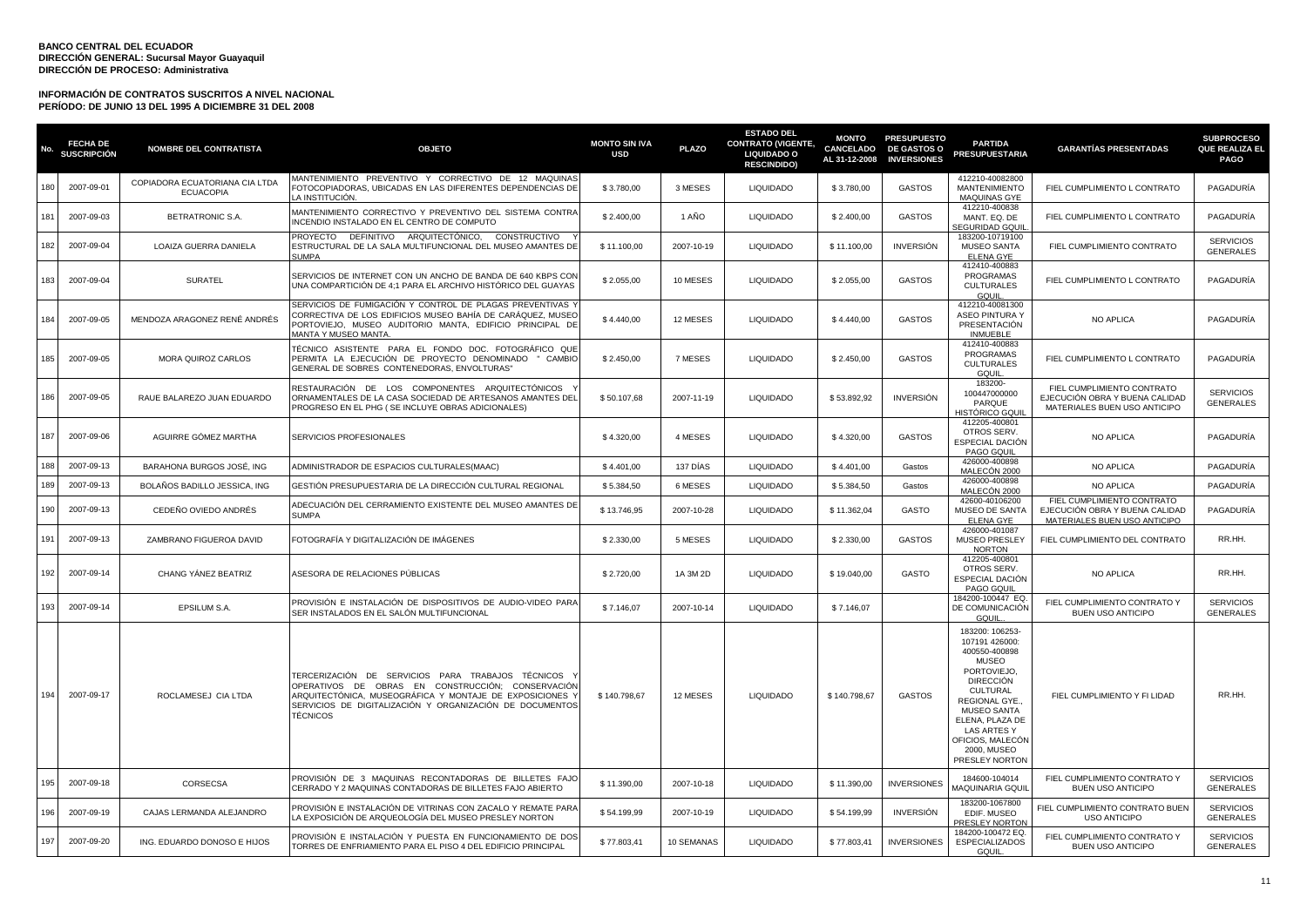| No. | <b>FECHA DE</b><br><b>SUSCRIPCIÓN</b> | <b>NOMBRE DEL CONTRATISTA</b>  | <b>OBJETO</b>                                                                                                                                                                                                                                                        | <b>MONTO SIN IVA</b><br><b>USD</b> | <b>PLAZO</b>               | <b>ESTADO DEL</b><br><b>CONTRATO (VIGENTE,</b><br><b>LIQUIDADO O</b><br><b>RESCINDIDO)</b> | <b>MONTO</b> | <b>PRESUPUESTO</b><br>CANCELADO DE GASTOS O<br>AL 31-12-2008 INVERSIONES | <b>PARTIDA</b><br><b>PRESUPUESTARIA</b>                                                                                                                                                                                                                                                                                                                                                                                                                        | <b>GARANTÍAS PRESENTADAS</b>                           | <b>SUBPROCESO</b><br><b>QUE REALIZA EL</b><br><b>PAGO</b> |
|-----|---------------------------------------|--------------------------------|----------------------------------------------------------------------------------------------------------------------------------------------------------------------------------------------------------------------------------------------------------------------|------------------------------------|----------------------------|--------------------------------------------------------------------------------------------|--------------|--------------------------------------------------------------------------|----------------------------------------------------------------------------------------------------------------------------------------------------------------------------------------------------------------------------------------------------------------------------------------------------------------------------------------------------------------------------------------------------------------------------------------------------------------|--------------------------------------------------------|-----------------------------------------------------------|
| 198 | 2007-09-20                            | LIMPIEZA GENERAL S.A. LIMPIGEN | MANTENIMIENTO ASEO Y LIMPIEZA DEL MUSEO CENTRO CULTURAL<br>PRESLEY NORTON                                                                                                                                                                                            | \$11.400,00                        | 12 MESES                   | LIQUIDADO                                                                                  | \$12.491,94  | Gastos                                                                   | 426000-401087<br>MUSEO PRESLEY<br><b>NORTON</b>                                                                                                                                                                                                                                                                                                                                                                                                                | PÓLIZA 14321 (\$570 00)                                | PAGADURÍA                                                 |
| 199 | 2007-09-24                            | DEMERA VÉLEZ JEAN PAUL         | FISCALIZACIÓN REMODELACIÓN ARQUITECTÓNICA DE MEZZANINE<br>PRIMER PISO EN EL MUSEO DEL BCE EN LA CIUDAD DE PORTOVIEJO                                                                                                                                                 | \$3.644,89                         | 2007-12-03                 | <b>LIQUIDADO</b>                                                                           | \$3.644,89   | <b>INVERSIÓN</b>                                                         | 183200-106253000<br><b>MUSEO</b><br>PORTOVIEJO-DIR.<br>CULTURAL GYE.                                                                                                                                                                                                                                                                                                                                                                                           | NO APLICA                                              | <b>SERVICIOS</b><br><b>GENERALES</b>                      |
| 200 | 2007-09-24                            | REDEVAL                        | SISTEMA BURSÁTIL                                                                                                                                                                                                                                                     | \$6.000,00                         | 1 AÑO                      | <b>LIQUIDADO</b>                                                                           | \$6.000,00   | <b>GASTOS</b>                                                            | 412205-400796<br>OTROS SERV.<br><b>ESPECIALIZADOS</b><br>CENTRALIZADO                                                                                                                                                                                                                                                                                                                                                                                          | FIEL CUMPLIMIENTO L CONTRATO                           | PAGADURÍA                                                 |
| 201 | 2007-09-24                            | ROJAS MOSQUERA MILTON          | FISCALIZACIÓN ACABADOS ARQUITECTÓNICOS DE LOS BAÑOS DE<br>PLANTA BAJA Y ALTA DEL HOSPICIO CORAZÓN DE JESÚS DEL PHG                                                                                                                                                   | \$1.799,00                         | 2007-12-03                 | LIQUIDADO                                                                                  | \$1.799,00   | <b>INVERSIÓN</b>                                                         | 183200-<br>100447000000<br>PARQUE<br><b>HISTÓRICO GQUIL</b>                                                                                                                                                                                                                                                                                                                                                                                                    | NO APLICA                                              | <b>SERVICIOS</b><br><b>GENERALES</b>                      |
| 202 | 2007-09-24                            | ROJAS MOSQUERA MILTON          | FISCALIZACIÓN RECONSTRUCCIÓN ARQUITECTÓNICA DE ARCADAS<br>FACHADA INTERIOR DEL CLAUSTRO A, DEL HOSPICIO DEL CORAZÓN DE<br>JESÚS DEL PARQUE HISTÓRICO GYE                                                                                                             | \$2.341,45                         | 2008-01-19                 | <b>LIQUIDADO</b>                                                                           | \$2.341,45   | <b>INVERSIÓN</b>                                                         | 183200-<br>100447000000<br>PARQUE<br><b>HISTÓRICO GQUIL</b>                                                                                                                                                                                                                                                                                                                                                                                                    | NO APLICA                                              | <b>SERVICIOS</b><br><b>GENERALES</b>                      |
| 203 | 2007-09-25                            | LEÓN NAVAS VÍCTOR              | ELABORACIÓN DEL DISEÑO DEFINITIVO Y ESPECIFICACIONES<br>TÉCNICAS DEFINITIVAS DE LAS INSTALACIONES ELÉCTRICAS BAJA<br>TENSIÓN E ILUMINACIÓN DE LOS MÓDULOS DE INGRESO PRINCIPAL<br>MODULO ADMINISTRATIVO, CASA ROSADA Y CASA CASTAGNETO EN EL<br>PARQUE HISTÓRICO GYE | \$3.650,00                         | 2007-10-25                 | <b>LIQUIDADO</b>                                                                           | \$3.650,00   | <b>INVERSIÓN</b>                                                         | 183200-<br>100447000000<br>PARQUE<br><b>HISTÓRICO GQUIL</b>                                                                                                                                                                                                                                                                                                                                                                                                    | FIEL CUMPLIMIENTO CONTRATO                             | <b>SERVICIOS</b><br><b>GENERALES</b>                      |
| 204 | 2007-09-25                            | MENDOZA ARAGONEZ RENÉ ANDRÉS   | SERVICIOS DE FUMIGACIÓN Y CONTROL DE PLAGAS PREVENTIVAS '<br>CORRECTIVAS DE LOS EDIFICIOS PRINCIPAL SUCURSAL MAYOR GYU<br>EDIFICIO P ICAZA, FINANCORP, VILLA CARCHI, ARCHIVO GENERAL                                                                                 | \$15.210,00                        | 12 MESES                   | <b>LIQUIDADO</b>                                                                           | \$15.210,00  | GASTO                                                                    | 412210-40081300<br><b>ASEO PINTURA Y</b><br>PRESENTACIÓN<br><b>INMUEBLE: 42600-</b><br>40095400000<br>ARCHIVO; 426000-<br>401065000 PHG:<br>426000-400550 PAO;<br>426000-400898<br><b>MALECÓN 2000;</b><br>42600-400610;<br>426000-401087<br><b>PRESLEY NORTON:</b><br>426000-401062<br>MUSEO ST ELENA;<br>426000-401061<br>MUSEO BAHÍA<br>CARÁQUEZ; 426000<br>401082 MUSEO<br>PORTOVIEJO:<br>426000-401060<br>MANTA AUDITORIO:<br>42600-401092<br>MUSEO MANTA | FIEL CUMPLIMIENTO DEL CONTRATO                         | PAGADURÍA                                                 |
| 205 | 2007-09-27                            | MANRIQUE TERÁN KLÉBER          | PATROCINAR AL BCE EN EL JUICIO CONTENCIOSO EN LA SEGUNDA<br>SALA DE LA CORTE SUPERIOR DE JUSTICIA DE GYE, PROPUESTO POR<br>ARQUILEZ MARTÍNEZ, POR DAÑO MORAL.                                                                                                        | \$10.000,00                        | Hasta finalizar<br>juicio. | VIGENTE                                                                                    | \$6.000,00   | Gastos                                                                   | 412205-4008010<br>OTROS SERV.<br><b>ESPECIALIZADO</b><br>GUAYAQUIL                                                                                                                                                                                                                                                                                                                                                                                             | PAGARÉ                                                 | PAGADURÍA                                                 |
| 206 | 2007-09-28                            | SEGUIRESA CIA LTDA             | SERVICIO DE VIGILANCIA Y SEGURIDAD DE LOS MUSEOS BAHÍA DE<br>CARÁQUEZ AMANTES DE SUMPA, PORTOVIEJO, AUDITORIO MANTA                                                                                                                                                  | \$116.160,00                       | 12 MESES                   | <b>LIQUIDADO</b>                                                                           | \$116.160,00 | GASTO                                                                    | 426000-401061<br>MUSEO BAHÍA GYE<br>426000-401065<br><b>MUSEO</b><br>PORTOVIEJO DIR<br><b>CULTURAL GYE</b><br>426000-401060<br>MANTA EDIF.<br>AUDITOR. GYE<br>426000-401092<br><b>MUSEO MANTA GYE</b>                                                                                                                                                                                                                                                          | FIEL CUMPLIMIENTO                                      | PAGADURÍA                                                 |
| 207 | 2007-10-02                            | AROSEMENA MARCH GILDA          | RELACIONISTA PÚBLICA                                                                                                                                                                                                                                                 | \$2,380.00                         | 10M 27D                    | <b>LIQUIDADO</b>                                                                           | \$11,900.00  | GASTO                                                                    | 412205-400801<br>OTROS SERV.<br>ESPECIAL DACIÓN<br>PAGO GQUIL                                                                                                                                                                                                                                                                                                                                                                                                  | <b>NO APLICA</b>                                       | PAGADURÍA                                                 |
| 208 | 2007-10-03                            | FIERRO SALAZAR MANUEL          | REDISTRIBUCIÓN DE DUCTOS DE AIRE ACONDICIONADO DE VARIOS<br>EQUIPOS DE CLIMATIZACIÓN EN DIFERENTES OFICINAS DEL EDIF<br>PRINCIPAL Y P. YCZA                                                                                                                          | \$13.586,00                        | 2007-11-12                 | <b>LIQUIDADO</b>                                                                           | \$13.586,00  | GASTO                                                                    | 412210-400847<br><b>MANTENIMIENTO</b><br>OTROS EQUIPOS<br>GQUIL                                                                                                                                                                                                                                                                                                                                                                                                | FIEL CUMPLIMIENTO CONTRATO BUEN<br><b>USO ANTICIPO</b> | PAGADURÍA                                                 |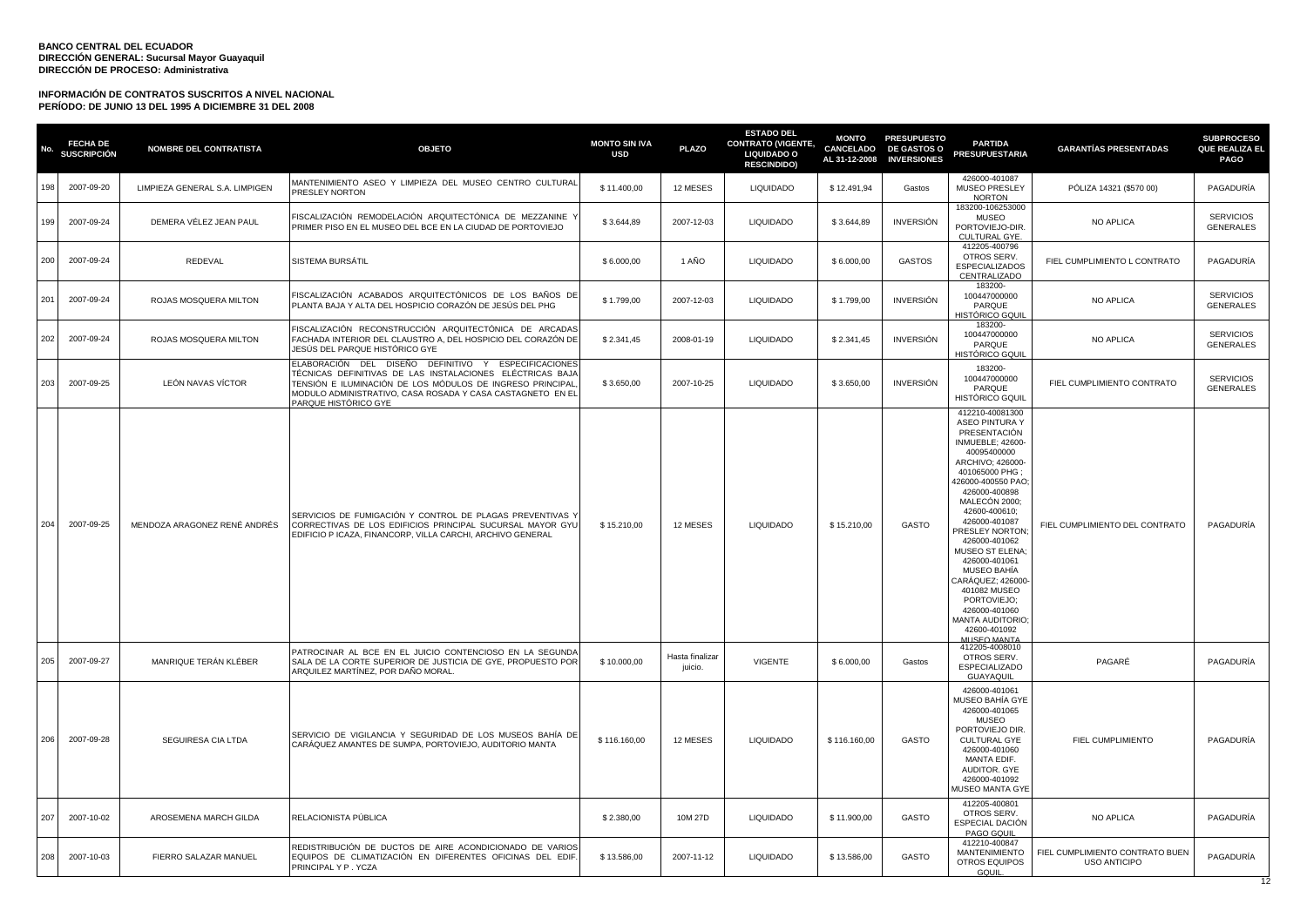| No. | <b>FECHA DE</b><br><b>SUSCRIPCIÓN</b> | <b>NOMBRE DEL CONTRATISTA</b> | <b>OBJETO</b>                                                                                                                                                                                         | <b>MONTO SIN IVA</b><br>USD | <b>PLAZO</b>                | <b>ESTADO DEL</b><br><b>CONTRATO (VIGENTE,</b><br><b>LIQUIDADO O</b><br><b>RESCINDIDO)</b> | <b>MONTO</b><br><b>CANCELADO</b> | <b>PRESUPUESTO</b><br><b>DE GASTOS O</b><br>AL 31-12-2008 INVERSIONES | <b>PARTIDA</b><br><b>PRESUPUESTARIA</b>                                                                                                                                                                                            | <b>GARANTÍAS PRESENTADAS</b>                                                                 | <b>SUBPROCESO</b><br>QUE REALIZA EL<br>PAGO |
|-----|---------------------------------------|-------------------------------|-------------------------------------------------------------------------------------------------------------------------------------------------------------------------------------------------------|-----------------------------|-----------------------------|--------------------------------------------------------------------------------------------|----------------------------------|-----------------------------------------------------------------------|------------------------------------------------------------------------------------------------------------------------------------------------------------------------------------------------------------------------------------|----------------------------------------------------------------------------------------------|---------------------------------------------|
| 209 | 2007-10-04                            | ANDRADE ROSALES GLORIA        | RELACIONISTA PÚBLICA                                                                                                                                                                                  | \$3.600,00                  | 4 MESES                     | <b>LIQUIDADO</b>                                                                           | \$3.600,00                       | <b>GASTOS</b>                                                         | 426000-400898<br>MALECÓN 2000                                                                                                                                                                                                      | NO APLICA                                                                                    | RR.HH.                                      |
| 210 | 2007-10-05                            | APADIN CIA LTDA               | INTERMEDIACIÓN LABORAL PARA LAS ÁREAS BANCARIAS<br>ADMINISTRATIVA DEL BCE SUCURSAL MAYOR GUAYAQUIL                                                                                                    | \$165.786,88                | 1-10-07 AL 31-<br>01-08     | <b>LIQUIDADO</b>                                                                           | \$165.786,88                     | <b>GASTOS</b>                                                         | 412205-40081<br>412205-400887<br>412205-400793<br>412205-400796<br>OTROS SERV.<br><b>ESPECIALIZADOS</b><br>DESCENTRALIZADO<br>- S<br>P.M.T.<br><b>FLETE CARGA</b><br>EMBALAG. GYE.<br>OTROS SERV.<br>CENT.<br><b>CENTRALIZADOS</b> | FIEL CUMPLIMIENTO CONTRATO FI<br>LIDAD                                                       | RR.HH.                                      |
| 211 | 2007-10-05                            | SERVICEJ S.A.                 | INTERMEDIACIÓN LABORAL PARA LA ADMINISTRACIÓN Y OPERACIÓN<br>DE MUSEOS DE LA DIRECCIÓN CULTURAL REGIONAL EN MANABÍ Y<br><b>SANTA ELENA</b>                                                            | \$32.788,60                 | 1-09-07 AL 31-<br>$12 - 07$ | <b>LIQUIDADO</b>                                                                           | \$32.788,60                      | <b>GASTOS</b>                                                         | 42600 401060 42600<br>401062 42600-<br>401061 42600-<br>401082 MANTA EDIF<br>AUDIT, GYE.<br><b>MUSEO SANTA</b><br>ELENA GYE.<br>MUSEO BAHÍA GYE<br>MUSEO PORT. DIR.<br>CULTURAL GYE.                                               | FIEL CUMPLIMIENTO CONTRATO FI<br>LIDAD                                                       | RR.HH.                                      |
| 212 | 2007-10-09                            | BUNCES CÁRDENAS CECILIA       | ING. SISTEMAS 1                                                                                                                                                                                       | \$1.250.00                  | 9M 15D                      | <b>LIQUIDADO</b>                                                                           | \$11,875.00                      | GASTO                                                                 | 412205-400990<br>OTROS SERV.<br>ESPECIAL. DACIÓN<br>PAGO GQUIL                                                                                                                                                                     | NO APLICA                                                                                    | RR.HH.                                      |
| 213 | 2007-10-09                            | CHILUISA MARIELA              | ING. SISTEMAS 1                                                                                                                                                                                       | \$1.250,00                  | 8M 7D                       | <b>LIQUIDADO</b>                                                                           | \$8.125,00                       | GASTO                                                                 | 412205-400801<br>OTROS SERV.<br>ESPECIAL DACIÓN<br>PAGO GQUIL                                                                                                                                                                      | NO APLICA                                                                                    | RR.HH.                                      |
| 214 | 2007-10-09                            | <b>MOYANO CACERES FREDDY</b>  | SERVICIO TÉCNICO Y LEVANTAMIENTO DE INFORMACIÓN, PARA<br>INDEPENDIZAR LAS INSTALACIONES ELÉCTRICAS DEL EDIFICIO<br>PRINCIPAL DEL BCE EN LA CIUDAD DE MANTA, CON LA DEBIDA<br>APROBACIÓN DE EMELMANABI | \$7,000.00                  | 2007-11-23                  | <b>LIQUIDADO</b>                                                                           | \$7.000,00                       | <b>GASTOS</b>                                                         | 412205-400796<br>OTROS SERV.<br><b>ESPECIALIZADOS</b><br>CENTRALIZADO                                                                                                                                                              | FIEL CUMPLIMIENTO CONTRATO Y<br><b>BUEN USO ANTICIPO</b>                                     | PAGADURÍA                                   |
| 215 | 2007-10-09                            | PINGEL VELASCO OSCAR          | ING. SISTEMAS 1                                                                                                                                                                                       | \$1,250.00                  | 9M 4D                       | <b>LIQUIDADO</b>                                                                           | \$11.416.67                      | GASTO                                                                 | 412205-400801<br>OTROS SERV.<br>ESPECIAL DACIÓN<br>PAGO GQUIL                                                                                                                                                                      | NO APLICA                                                                                    | RR.HH.                                      |
| 216 | 2007-10-10                            | MOYANO CÁCERES FREDDY         | PROVISIÓN E INSTALACIÓN DEL SISTEMA ELÉCTRICO DE ALTA TENSIÓN<br>E ILUMINACIÓN PARA EL MUSEO AMANTES DE SUMPA FASE 1 (OBRAS<br><b>ADICIONALES)</b>                                                    | \$55,695.60                 | 2008-01-08                  | <b>LIQUIDADO</b>                                                                           | \$54,415.83                      | <b>INVERSIÓN</b>                                                      | 183200-10719100<br><b>MUSEO SANTA</b><br><b>ELENA GYE</b>                                                                                                                                                                          | FIEL CUMPLIMIENTO CONTRATO<br>EJECUCIÓN OBRA Y BUENA CALIDAD<br>MATERIALES BUEN USO ANTICIPO | PAGADURÍA                                   |
| 217 | 2007-10-11                            | ICAZA ANDREA, LCDA.           | COMUNICADORA DEL PARQUE HISTÓRICO GUAYAQUIL                                                                                                                                                           | \$1.968,00                  | 3 MESES                     | <b>LIQUIDADO</b>                                                                           | \$481,07                         | Gastos                                                                | 426000-401065<br>PARQUE<br>HISTÓRICO GQUII                                                                                                                                                                                         | NO APLICA                                                                                    | PAGADURÍA                                   |
| 218 | 2007-10-15                            | GUAMBO MOROCHO RAFAEL         | ADECUACIONES DE CAFETERÍA, RESERVA, CAMINERÍA Y OBRAS<br>VARIAS DEL MUSEO AMANTES DE SUMPA. (SE INCLUYE REAJUSTE DE<br>PRECIOS Y OBRAS ADICIONALES)                                                   | \$14.874,27                 | 2007-11-29                  | <b>LIQUIDADO</b>                                                                           | \$13.579,95                      | <b>INVERSIÓN</b>                                                      | 183200-10719100<br><b>MUSEO SANTA</b><br><b>ELENA GYE</b>                                                                                                                                                                          | FIEL CUMPLIMIENTO CONTRATO<br>EJECUCIÓN OBRA Y BUENA CALIDAD<br>MATERIALES BUEN USO ANTICIPO | <b>SERVICIOS</b><br><b>GENERALES</b>        |
| 219 | 2007-10-15                            | KUFFO CEVALLOS NELSON IGNACIO | FISCALIZACIÓN CONSTRUCCIÓN DEL FOSO DE ASCENSOR<br>PLATAFORMA DE UNIÓN ENTRE CASA VERDE Y CASA ROSADA EN EL<br>PARQUE HISTÓRICO                                                                       | \$699,78                    | 2007-11-29                  | <b>LIQUIDADO</b>                                                                           | \$699,78                         | <b>INVERSIÓN</b>                                                      | 183200-<br>100447000000<br>PARQUE<br>HISTÓRICO GQUI                                                                                                                                                                                | <b>NO APLICA</b>                                                                             | <b>SERVICIOS</b><br><b>GENERALES</b>        |
| 220 | 2007-10-16                            | EPIDELIO S.A.                 | PROVISIÓN E INSTALACIÓN DEL SISTEMA DE ACONDICIONAMIENTO DE<br>AIRE DE LA CAFETERÍA DE LA PLAZA DE ARTES Y OFICIOS GYE                                                                                | \$10.109,74                 | 2007-10-31                  | <b>LIQUIDADO</b>                                                                           | \$9.984,99                       | GASTO                                                                 | 426000-4005500<br>PLAZA DE ARTES Y<br><b>OFICIOS</b>                                                                                                                                                                               | FIEL CUMPLIMIENTO CONTRATO                                                                   | PAGADURÍA                                   |
| 221 | 2007-10-16                            | MATAMOROS MORLA KLÉBER        | PROVISIÓN, INSTALACIÓN Y PUESTA EN FUNCIONAMIENTO DE EQUIPOS<br>DE CLIMATIZACIÓN PARA EL CENTRO DE DATOS UBICADOS EN EL PISO<br>4 DEL EDIFICIO PRINCIPAL                                              | \$18.991,65                 | 2008-01-14                  | <b>LIQUIDADO</b>                                                                           | \$18.991,65                      | <b>INVERSIONES</b>                                                    | 184200-100472 EQ.<br><b>ESPECIALIZADOS</b><br>GQUIL                                                                                                                                                                                | FIEL CUMPLIMIENTO CONTRATO Y<br><b>BUEN USO ANTICIPO</b>                                     | <b>SERVICIOS</b><br><b>GENERALES</b>        |
| 222 | 2007-10-16                            | PAREJA MERO CARLOS            | PROVISIÓN E INSTALACIÓN DE CERÁMICA DE PISO PARA LA MANZANA<br>1, CORRESPONDIENTE AL SOPORTAL DE LA CASA JULIÁN CORONEL Y<br>BANCO TERRITORIAL, DEL PHG.                                              | \$27.375,35                 | 2 MESES                     | <b>LIQUIDADO</b>                                                                           | \$27.090,74                      | INVERSIÓN                                                             | 183200-<br>100447000000<br>PARQUE<br>HISTÓRICO GQUII                                                                                                                                                                               | FIEL CUMPLIMIENTO CONTRATO,<br>EJECUCIÓN OBRA Y BUENA CALIDAD<br><b>MATERIALES</b>           | <b>SERVICIOS</b><br><b>GENERALES</b>        |
| 223 | 2007-10-18                            | COELLO PROAÑO FREDDY          | FISCALIZACIÓN CONSTRUCCIÓN DE CIMENTACIÓN Y ESTRUCTURA<br>PARA LOS MÓDULOS DE INGRESO Y SALIDA, MODULO DE<br>INTERPRETACIÓN DEL PARQUE HISTÓRICO GYE                                                  | \$4.469,09                  | 2008-01-15                  | <b>VIGENTE</b>                                                                             | \$4.005,08                       | INVERSIÓN                                                             | 183200-<br>100447000000<br>PARQUE<br><b>HISTÓRICO GQUIL</b>                                                                                                                                                                        | NO APLICA                                                                                    | <b>SERVICIOS</b><br><b>GENERALES</b>        |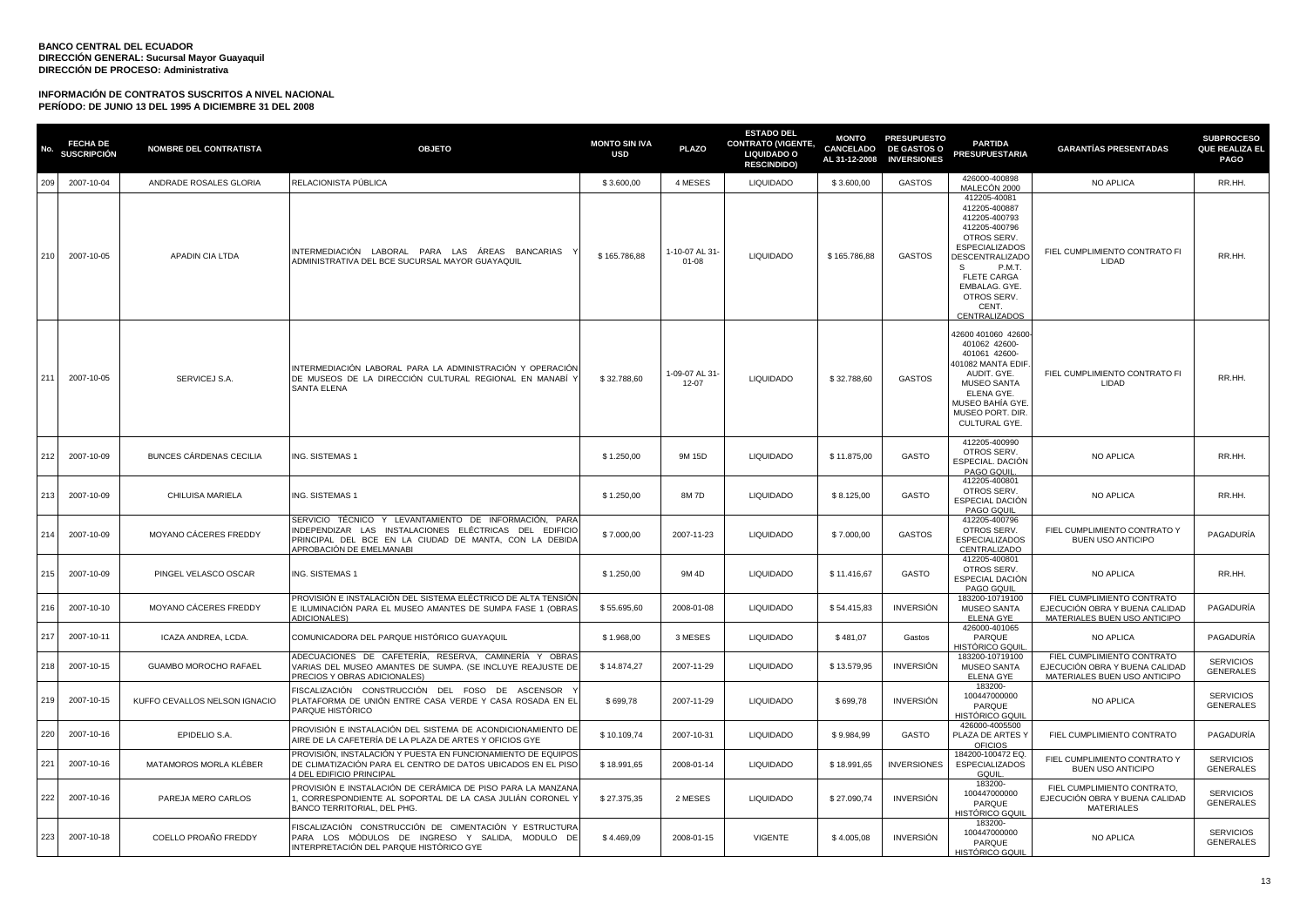| No  | <b>FECHA DE</b><br>SUSCRIPCIÓN | <b>NOMBRE DEL CONTRATISTA</b>  | <b>OBJETO</b>                                                                                                                                                                             | <b>MONTO SIN IVA</b><br><b>USD</b> | <b>PLAZO</b>                      | <b>ESTADO DEL</b><br><b>CONTRATO (VIGENTE,</b><br><b>LIQUIDADO O</b><br><b>RESCINDIDO)</b> | <b>MONTO</b><br><b>CANCELADO</b><br>AL 31-12-2008 | <b>PRESUPUESTO</b><br><b>DE GASTOS O</b><br><b>INVERSIONES</b> | <b>PARTIDA</b><br><b>PRESUPUESTARIA</b>                                                                                     | <b>GARANTÍAS PRESENTADAS</b>                                                                 | <b>SUBPROCESO</b><br>QUE REALIZA EL<br><b>PAGO</b> |
|-----|--------------------------------|--------------------------------|-------------------------------------------------------------------------------------------------------------------------------------------------------------------------------------------|------------------------------------|-----------------------------------|--------------------------------------------------------------------------------------------|---------------------------------------------------|----------------------------------------------------------------|-----------------------------------------------------------------------------------------------------------------------------|----------------------------------------------------------------------------------------------|----------------------------------------------------|
| 224 | 2007-10-18                     | COELLO PROAÑO FREDDY           | FISCALIZACIÓN PROVISIÓN E INSTALACIÓN DE ELEMENTOS DE ACERO<br>ESTRUCTURAL, PARA EL MONTAJE DE LA CASA CASTAGNETO DEL<br>PARQUE HISTÓRICO GYE                                             | \$4.076,67                         | 2008-03-16                        | <b>VIGENTE</b>                                                                             | \$3.459,42                                        | <b>INVERSIÓN</b>                                               | 183200-<br>100447000000<br>PARQUE<br>HISTÓRICO GOUL                                                                         | NO APLICA                                                                                    | <b>SERVICIOS</b><br><b>GENERALES</b>               |
| 225 | 2007-10-19                     | JÁCOME MENDOZA MARÍA ELIZABETH | ASISTENTE CONTABLE                                                                                                                                                                        | \$466,00                           | 5 MESES                           | <b>LIQUIDADO</b>                                                                           | \$2.330,00                                        | GASTO                                                          | 412205-400801<br>OTROS SERV.<br>ESPECIAL DACIÓN<br><b>PAGO GQUIL</b>                                                        | NO APLICA                                                                                    | RR.HH.                                             |
| 226 | 2007-10-22                     | RUNMERSA S.A.                  | REMODELACIÓN ARQUITECTÓNICA Y TÉCNICA DE LA CAFETERÍA DE LA<br>PLAZA DE ARTES Y OFICIOS GYE ( SE INCLUYE OBRAS ADICIONALES<br>REAJUSTE DE PRECIOS)                                        | \$156.628,12                       | 2007-12-27                        | <b>LIQUIDADO</b>                                                                           | \$165.053,03                                      | GASTO                                                          | 426000-4005500<br>PLAZA DE ARTES Y<br><b>OFICIOS</b>                                                                        | FIEL CUMPLIMIENTO CONTRATO<br>EJECUCIÓN OBRA Y BUENA CALIDAD<br>MATERIALES BUEN USO ANTICIPO | PAGADURÍA                                          |
| 227 | 2007-10-23                     | CELCO CIA LTDA.                | PROVISIÓN DE 31 EQUIPOS UPS CON REGULADOR INCORPORADO<br>PARA SER INSTALADOS EN LAS MAQUINAS DISPENSADORAS DE<br><b>MONEDAS</b>                                                           | \$13.888,00                        | 2008-01-01                        | <b>LIQUIDADO</b>                                                                           | \$13.888,00                                       | <b>INVERSIONES</b>                                             | 184800-100572<br><b>VARIOS GQUIL</b>                                                                                        | FIEL CUMPLIMIENTO CONTRATO Y<br><b>BUEN USO ANTICIPO</b>                                     | <b>SERVICIOS</b><br><b>GENERALES</b>               |
| 228 | 2007-10-24                     | <b>DCS ELÉCTRICA</b>           | PROVISIÓN E INSTALACIÓN Y PUESTA EN FUNCIONAMIENTO DE UN<br>TABLERO DE MEJORAMIENTO DE FACTOR POTENCIA EN EL MUSEO<br>0000                                                                | \$7.713,28                         | 2007-11-23                        | <b>LIQUIDADO</b>                                                                           | \$7.713,28                                        | <b>GASTOS</b>                                                  | 426000-400898<br>MALECÓN 2000                                                                                               | FIEL CUMPLIMIENTO Y BUEN USO<br><b>ANTICIPO</b>                                              | PAGADURÍA                                          |
| 229 | 2007-10-24                     | KUFFO CEVALLOS NELSON IGNACIO  | FISCALIZACIÓN ADECUACIÓN DEL CERRAMIENTO EXISTENTE DEL<br>MUSEO AMANTES DE SUMPA<br>FISCALIZACIÓN ADOQUINAMIENTO VEHICULAR Y PEATONAL, BORDILLO                                           | \$549,88                           | 2007-12-08                        | LIQUIDADO                                                                                  | \$549,88                                          | <b>INVERSIÓN</b>                                               | 183200-10719100<br><b>MUSEO SANTA</b><br><b>ELENA GYE</b>                                                                   | NO APLICA                                                                                    | <b>SERVICIOS</b><br><b>GENERALES</b>               |
| 230 | 2007-10-24                     | KUFFO CEVALLOS NELSON IGNACIO  | ACERA EN ÁREA DE ESTACIONAMIENTO DEL MUSEO AMANTES DE<br><b>SLIMPA</b>                                                                                                                    | \$1.388,28                         | 2007-12-23                        | <b>LIQUIDADO</b>                                                                           | \$1.388,28                                        | <b>INVERSIÓN</b>                                               | 183200-10719100<br>MUSEO SANTA<br><b>ELENA GYE</b><br>412415-400887                                                         | <b>NO APLICA</b>                                                                             | <b>SERVICIOS</b><br><b>GENERALES</b>               |
| 231 | 2007-10-24                     | OBREGÓN MÁRQUEZ MIRIAM         | MEDIADOR EN PMT                                                                                                                                                                           | \$300,00                           | 3M 27D                            | <b>LIQUIDADO</b>                                                                           | \$1.170,00                                        | <b>GASTO</b>                                                   | PROGRAMA<br><b>MUCHACHO</b><br>TRABAJADOR                                                                                   | NO APLICA                                                                                    | RR.HH.                                             |
| 232 | 2007-10-24                     | ORELLANA BENJAMÍN RAÚL         | PROVISIÓN E INSTALACIÓN DE CIELO RASO DEL MUSEO CENTRO<br>CULTURAL DE MANTA                                                                                                               | \$33,935.72                        | 2007-11-23                        | <b>LIQUIDADO</b>                                                                           | \$31,767.20                                       | <b>INVERSIÓN</b>                                               | 183200-10719300<br><b>MUSEO MANTA</b><br>GYE                                                                                | FIEL CUMPLIMIENTO CONTRATO BUEN<br><b>USO ANTICIPO</b>                                       | <b>SERVICIOS</b><br><b>GENERALES</b>               |
| 233 | 2007-10-24                     | SEGOVIA GONZÁLEZ PEDRO         | SERVICIOS TÉCNICOS PARA LA ELABORACIÓN DEL DISEÑO<br>ESPECIFICACIONES TÉCNICAS DEFINITIVAS DEL SISTEMA DE VOCEO Y<br>MÚSICA AMBIENTAL DE LOS MÓDULOS DE INGRESO EN EL PARQUE<br>HISTÓRICO | \$4.600,00                         | 2007-11-23                        | LIQUIDADO                                                                                  | \$4.600,00                                        | <b>INVERSIÓN</b>                                               | 183200-<br>100447000000<br>PARQUE<br><u>HISTÓRICO GQUII</u>                                                                 | FIEL CUMPLIMIENTO CONTRATO                                                                   | <b>SERVICIOS</b><br><b>GENERALES</b>               |
| 234 | 2007-10-26                     | DEMERA VÉLEZ JEAN PAUL         | <b>ISCALIZACIÓN</b><br>RESTAURACIÓN<br>DE<br>LOS<br><b>COMPONENTES</b><br>ARQUITECTÓNICOS Y ORNAMENTALES DE LA CASA SOCIEDAD DE<br>ARTESANOS AMANTES DEL PROGRESO EN EL PHG               | \$1.753,77                         | 2007-11-25                        | <b>VIGENTE</b>                                                                             | \$1.578,39                                        | <b>INVERSIÓN</b>                                               | 183200-<br>100447000000<br>PARQUE<br>HISTÓRICO GQUI                                                                         | NO APLICA                                                                                    | <b>SERVICIOS</b><br><b>GENERALES</b>               |
| 235 | 2007-10-26                     | DEMERA VÉLEZ JEAN PAUL         | FISCALIZACIÓN RESTAURACIÓN DE ELEMENTOS ARQUITECTÓNICOS Y<br>ORNAMENTALES DE LA CASA CASTAGNETO EN EL PARQUE HISTÒRICO<br><b>GYE</b>                                                      | \$2.327,71                         | 2008-01-24                        | VIGENTE                                                                                    | \$2.094,94                                        | <b>INVERSIÓN</b>                                               | 183200-<br>100447000000<br>PARQUE<br><b>HISTÓRICO GQUIL</b>                                                                 | NO APLICA                                                                                    | <b>SERVICIOS</b><br><b>GENERALES</b>               |
| 236 | 2007-10-26                     | MELACORP S.A.                  | CONTRATO COMPLEMENTARIO ACTUALIZACIÓN DEL SISTEMA DE<br>CONTROL INTELIGENTE PARA LA CLIMATIZACIÓN DEL MUSEO DEL BCE<br>EN PORTOVIEJO                                                      | \$2.035.53                         | 2007-12-23                        | LIQUIDADO                                                                                  | \$2.035,53                                        | <b>INVERSIÓN</b>                                               | 183200-106253000<br><b>MUSEO</b><br>PORTOVIEJO-DIR.<br><b>CULTURAL GYE</b>                                                  | FIEL CUMPLIMIENTO CONTRATO<br>EJECUCIÓN OBRA Y BUENA CALIDAD<br>MATERIALES BUEN USO ANTICIPO | <b>SERVICIOS</b><br><b>GENERALES</b>               |
| 237 | 2007-10-29                     | CHIRIBOGA ALBÁN RAÚL           | FISCALIZACIÓN REMODELACIÓN DE INTERIORES ARQUITECTÓNICOS DE<br>LUNETA, PLATEA BAJA, ALTA Y ESCENARIO DE LA PAO                                                                            | \$4,144.80                         | 2007-12-28                        | <b>VIGENTE</b>                                                                             | \$3.730,32                                        | GASTO                                                          | 426000-4005500<br>PLAZA DE ARTES Y<br><b>OFICIOS</b>                                                                        | NO APLICA                                                                                    | PAGADURÍA                                          |
| 238 | 2007-10-29                     | EPSILUM S. A.                  | PROVISIÓN E INSTALACIÓN DE CABLEADO ESTRUCTURADO CATEGORÍA<br>6 PARA EL BANCO CENTRAL DEL ECUADOR SUCURSAL MAYOR                                                                          | \$131.246,08                       | 2008-01-27                        | <b>LIQUIDADO</b>                                                                           | \$131.246,08                                      | <b>INVERSIONES</b>                                             | 183200-100443<br>CABLEADO LÓGICC<br>GQUIL                                                                                   | FIEL CUMPLIMIENTO CONTRATO<br>EJECUCIÓN OBRA Y BUENA CALIDAD<br>MATERIALES BUEN USO ANTICIPO | <b>SERVICIOS</b><br><b>GENERALES</b>               |
| 239 | 2007-10-30                     | FARFÁN INTRIAGO FELIPE         | REMODELACIÓN ÁREA BANCARIA, SEGURIDAD DE ESPACIO PARA<br>RACKS INFORMÁTICOS DEL MUSEO DE MANTA (SE INCLUYE OBRAS<br><b>ADICIONALES)</b>                                                   | \$58.668,51                        | 2007-12-14                        | <b>LIQUIDADO</b>                                                                           | \$62.942,52                                       | <b>INVERSIÓN</b>                                               | 183200-10719300<br><b>MUSEO MANTA</b><br>GYE000000 MUSEC<br><b>MANTA GYE</b>                                                | FIEL CUMPLIMIENTO CONTRATO<br>EJECUCIÓN OBRA Y BUENA CALIDAD<br>MATERIALES BUEN USO ANTICIPO | <b>SERVICIOS</b><br><b>GENERALES</b>               |
| 240 | 2007-10-31                     | MANRIQUE TERÁN KLÉBER          | PATROCINAR AL BCE DENTRO DEL AMPARO CONSTITUCIONAL NO. 646-<br>A-2007 SEGUIDO POR FILANBANCO INTERNATIONAL BANK                                                                           | USD.10,000,00                      | <b>FINALIZACIÓN</b><br>DE PROCESO | <b>LIQUIDADO</b>                                                                           | USD.10,000,00                                     | <b>GASTOS</b>                                                  | <b>OTROS SERVICIOS</b><br><b>ESPECIALIZADOS</b><br>DEL CRP DE LA DIR<br>OFICINA ASESORÍA<br>LEGAL                           | PAGARÉ                                                                                       | PAGADURÍA                                          |
| 241 | 2007-11-01                     | <b>ELTECEC</b>                 | SERVICIO DE MANTENIMIENTO PREVENTIVO DE DOS ASCENSORES<br>JBICADOS EN EL MUSEO DEL BANCO CENTRAL EN BAHÍA DE<br>CARÁQUEZ                                                                  | \$3.264,00                         | 1 AÑO                             | LIQUIDADO                                                                                  | \$3.264,00                                        | <b>GASTOS</b>                                                  | 426000-401061<br>MUSEO BAHÍA GYE                                                                                            | FIEL CUMPLIMIENTO CONTRATO                                                                   | PAGADURÍA                                          |
| 242 | 2007-11-01                     | <b>ELTECEC</b>                 | MANTENIMIENTO PREVENTIVO DE LOS ASCENSORES Y MONTACARGAS<br>DEL EDIFICIO PRINCIPAL. EDIFICIO P. ICAZA. EDIFICIO FINANCORP<br>MAAC Y MUSEO NAHÍM ISAÍAS                                    | \$14,520.00                        | 1 AÑO                             | <b>LIQUIDADO</b>                                                                           | \$14,520.00                                       | <b>GASTOS</b>                                                  | 412210-400822<br>426000-400898<br>426000-400610<br>MANT<br>ASCENS.GYE.<br>MALECÓN 2000<br>EDIF.MUSEO NAHÍM<br><b>ISAÍAS</b> | FIEL CUMPLIMIENTO CONTRATO                                                                   | PAGADURÍA                                          |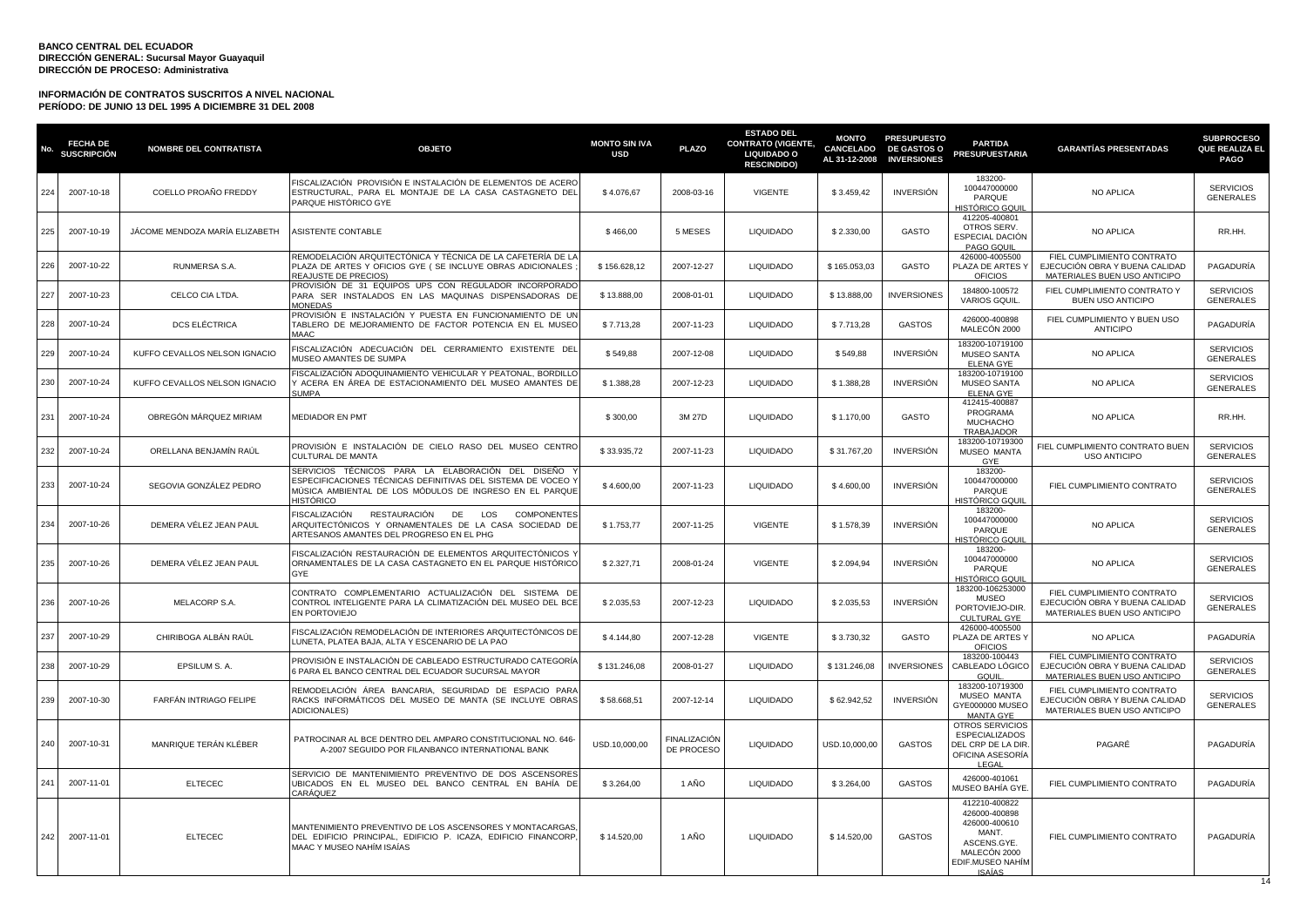| No. | <b>FECHA DE</b><br>SUSCRIPCIÓN | <b>NOMBRE DEL CONTRATISTA</b>               | <b>OBJETO</b>                                                                                                                                                                                                                                                                                                                 | <b>MONTO SIN IVA</b><br><b>USD</b> | <b>PLAZO</b>               | <b>ESTADO DEL</b><br><b>CONTRATO (VIGENTE,</b><br><b>LIQUIDADO O</b><br><b>RESCINDIDO)</b> | <b>MONTO</b><br>CANCELADO<br>AL 31-12-2008 | <b>PRESUPUESTO</b><br><b>DE GASTOS O</b><br><b>INVERSIONES</b> | <b>PARTIDA</b><br><b>PRESUPUESTARIA</b>                                                         | <b>GARANTIAS PRESENTADAS</b>                                                                 | <b>SUBPROCESO</b><br><b>QUE REALIZA EL</b><br><b>PAGO</b> |
|-----|--------------------------------|---------------------------------------------|-------------------------------------------------------------------------------------------------------------------------------------------------------------------------------------------------------------------------------------------------------------------------------------------------------------------------------|------------------------------------|----------------------------|--------------------------------------------------------------------------------------------|--------------------------------------------|----------------------------------------------------------------|-------------------------------------------------------------------------------------------------|----------------------------------------------------------------------------------------------|-----------------------------------------------------------|
| 243 | 2007-11-05                     | <b>DCS ELÉCTRICA</b>                        | ALIMENTACIÓN ELÉCTRICA PARA LAS CASAS DE LA ZONA URBANA<br>ARQUITECTÓNICA MZ. 1 DEL PARQUE HISTÓRICO GYE.                                                                                                                                                                                                                     | \$17.605,70                        | 2007-11-20                 | LIQUIDADO                                                                                  | \$15.883,02                                | <b>INVERSIÓN</b>                                               | 183200-<br>100447000000<br>PARQUE<br>HISTÓRICO GQU                                              | FIEL CUMPLIMIENTO CONTRATO<br>EJECUCIÓN OBRA Y BUENA CALIDAD<br>MATERIALES BUEN USO ANTICIPO | <b>SERVICIOS</b><br><b>GENERALES</b>                      |
| 244 | 2007-11-05                     | <b>TORRES VELIZ MANUEL</b>                  | CONSTRUCCIÓN DE CERRAMIENTO EXTERIOR HACIA LA AV<br>ESMERALDAS; CERRAMIENTO INTERIOR Y ADOQUINADO DE CERA<br>JUNTO A LA CDLA ENTRE RÍOS                                                                                                                                                                                       | \$64.223,38                        | 2008-01-24                 | <b>LIQUIDADO</b>                                                                           | \$65.518,28                                | <b>INVERSIÓN</b>                                               | 183200-<br>100447000000<br>PARQUE<br>HISTÓRICO GQUI                                             | FIEL CUMPLIMIENTO CONTRATO<br>EJECUCIÓN OBRA Y BUENA CALIDAD<br>MATERIALES BUEN USO ANTICIPO | <b>SERVICIOS</b><br><b>GENERALES</b>                      |
| 245 | 2007-11-05                     | VIZUETA HARO OSWALDO                        | INSTALACIÓN DEL SISTEMA HIDRÁULICA SANITARIO PARA EL MUSEC<br>AMANTES DE SUMPA FASE I                                                                                                                                                                                                                                         | \$19.317,33                        | 2007-01-19                 | <b>LIQUIDADO</b>                                                                           | \$17.124,85                                | <b>INVERSIÓN</b>                                               | 183200-10719100<br><b>MUSEO SANTA</b><br><b>ELENA GYE</b>                                       | FIEL CUMPLIMIENTO CONTRATO<br>EJECUCIÓN OBRA Y BUENA CALIDAD<br>MATERIALES BUEN USO ANTICIPO | <b>SERVICIOS</b><br><b>GENERALES</b>                      |
| 246 | 2007-11-06                     | COHECO CIA. LTDA.                           | MANTENIMIENTO A DOS MINI ASCENSORES UBICADOS EN LA CASA<br>JULIAN CORONEL DEL PARQUE HISTÓRICO                                                                                                                                                                                                                                | \$2.282,64                         | 1 AÑO                      | <b>LIQUIDADO</b>                                                                           | \$2.282,64                                 | <b>GASTOS</b>                                                  | 426000-401065<br>PARQUE<br>HISTÓRICO GQUI                                                       | FIEL CUMPLIMIENTO DEL CONTRATO                                                               | PAGADURÍA                                                 |
| 247 | 2007-11-07                     | AGUIRRE CABRERA MARCO ANTONIO               | PROVISIÓN E INSTALACIÓN DE PUERTAS Y VIDRIOS BLINDADOS EN EL<br>MUSEO CENTRO CULTURAL DE MANTA                                                                                                                                                                                                                                | \$39.569,78                        | 2008-01-06                 | <b>LIQUIDADO</b>                                                                           | \$32.346,17                                | <b>INVERSIÓN</b>                                               | 183200-10719300<br>MUSEO MANTA<br>GYE000000 MUSEC<br><b>MANTA GYE</b>                           | FIEL CUMPLIMIENTO CONTRATO BUEN<br><b>USO ANTICIPO</b>                                       | <b>SERVICIOS</b><br><b>GENERALES</b>                      |
| 248 | 2007-11-07                     | VIELEC S.A.                                 | PROVISIÓN E INSTALACIÓN Y PUESTA EN MARCHA DE LOS SISTEMAS<br>DE SEGURIDAD, PARA LA CAFETERÍA DE LA PAO                                                                                                                                                                                                                       | \$11.036,50                        | 2007-12-22                 | <b>LIQUIDADO</b>                                                                           | \$10.732,74                                | <b>INVERSIÓN</b>                                               | 426000-4005500<br>PLAZA DE ARTES Y<br><b>OFICIOS</b>                                            | FIEL CUMPLIMIENTO CONTRATO<br>EJECUCIÓN OBRA Y BUENA CALIDAD<br>MATERIALES BUEN USO ANTICIPO | <b>SERVICIOS</b><br><b>GENERALES</b>                      |
| 249 | 2007-11-08                     | PAZMIÑO BARCIA CATHERINE                    | ING. SISTEMAS 1                                                                                                                                                                                                                                                                                                               | \$720,00                           | 8M 15D                     | <b>LIQUIDADO</b>                                                                           | \$6.120,00                                 | GASTO                                                          | 412205-400801<br>OTROS SERV.<br>ESPECIAL DACIÓN<br>PAGO GQUIL                                   | NO APLICA                                                                                    | RR.HH.                                                    |
| 250 | 2007-11-09                     | SÁNCHEZ MERELO CARMEN, LCDA                 | RELACIONES PÚBLICA PARA LA DIRECCIÓN CULTURAL REGIONAL                                                                                                                                                                                                                                                                        | \$809,07                           | 37 DÍAS                    | <b>LIQUIDADO</b>                                                                           | \$809,07                                   | Gastos                                                         | 426000-400898<br>MALECÓN 2000                                                                   | NO APLICA                                                                                    | PAGADURÍA                                                 |
| 251 | 2007-11-15                     | BAQUERIZO PLAZA IVONNE                      | PROVISIÓN E INSTALACIÓN DE TABIQUERÍAS Y PUERTAS NUEVAS DE<br>ALUMINIO/YUTE/VIDRIO PARA EL SUBPROCESO DE SEGURIDAD EN EL<br>OCTAVO PISO DEL EDIFICIO PRINCIPAL DEL BCE GYE                                                                                                                                                    | \$8.966,54                         | 2007-12-15                 | <b>LIQUIDADO</b>                                                                           | \$8.966,54                                 | <b>GASTOS</b>                                                  | 412210-400819<br><b>REPARACIONESY</b><br><b>ADECUACIONES</b><br>GQUIL                           | FIEL CUMPLIMIENTO CONTRATO Y<br><b>BUEN USO ANTICIPO</b>                                     | PAGADURÍA                                                 |
| 252 | 2007-11-15                     | MATAMOROS MORLA KLÉBER                      | MANTENIMIENTO Y REPARACIÓN DE 10 UNIDADES MANEJADORAS DE<br>AIRE UBICADAS EN DIFERENTES NIVELES DEL EDIFICIO PRINCIPAL                                                                                                                                                                                                        | \$13.750,00                        | 2007-12-15                 | <b>LIQUIDADO</b>                                                                           | \$13.750,00                                | <b>GASTOS</b>                                                  | 412210-400847<br>MANT. OTROS EQ.<br>GQUIL                                                       | FIEL CUMPLIMIENTO CONTRATO Y<br><b>BUEN USO ANTICIPO</b>                                     | PAGADURÍA                                                 |
| 253 | 2007-11-15                     | SALVADOR SALAZAR JOSÉ DARÍO                 | PROVISIÓN DE 17 IMPRESORAS PORTÁTILES RECARGABLES PARA SER<br>INSTALADAS EN LA MAQUINAS DISPENSADORAS DE MONEDAS<br>SLIFI TAS                                                                                                                                                                                                 | \$5.440,00                         | <b>INMEDIATA</b>           | <b>LIQUIDADO</b>                                                                           | \$5.440,00                                 | <b>INVERSIONES</b>                                             | 184600-104014<br>MAQUINARIA GQUI                                                                | FIEL CUMPLIMIENTO DEL CONTRATO                                                               | <b>SERVICIOS</b><br><b>GENERALES</b>                      |
| 254 | 2007-11-16                     | ESCUELA SUPERIOR POLITÉCNICA DEL<br>LITORAL | IMPLANTACIÓN DE UN KIOSCO ELECTRÓNICO PARA LA EMISIÓN DE<br>CERTIFICADOS AUTOMATIZADOS                                                                                                                                                                                                                                        | \$7.690,00                         | 2008-01-11                 | LIQUIDADO                                                                                  | \$7.690,00                                 | <b>GASTOS</b>                                                  | 412205-400796<br>OTROS SERV.<br><b>ESPECIALIZADOS</b><br>CENTRALIZADO                           | NO PRESENTA POR SER EMPRESA<br><b>ESTATAL</b>                                                | PAGADURÍA                                                 |
| 255 | 2007-11-19                     | CASTRO CASTRO EDUARDO                       | REVISIÓN DE LA DOCUMENTACIÓN TÉCNICA DE LA LICITACIÓN, PARA LA<br>PROVISIÓN E INSTALACIÓN DEL SISTEMA DE ILUMINACIÓN PARA LOS<br>MINITEATROS 1 Y 2 DE LA PAO                                                                                                                                                                  | \$2.500,00                         | 2007-12-10                 | <b>RESCINDIDO</b>                                                                          | \$2.000,00                                 | GASTO                                                          | 426000-4005500<br>PLAZA DE ARTES Y<br><b>OFICIOS</b>                                            | NO APLICA                                                                                    | <b>SERVICIOS</b><br><b>GENERALES</b>                      |
| 256 | 2007-11-19                     | DOMÍNGUEZ EGAS RAÚL                         | OBRAS COMPLEMENTARIAS RESTAURACIÓN DE ELEMENTOS<br>ARQUITECTÓNICOS Y ORNAMENTALES DE LA CASA CASTAGNETO EN<br>EL PARQUE HISTÓRICO GYE (SE INCLUYE OBRAS ADICIONALES)                                                                                                                                                          | \$2.544,75                         | 2007-12-04                 | <b>LIQUIDADO</b>                                                                           | \$2.797,88                                 | INVERSIÓN                                                      | 183200-<br>100447000000<br>PARQUE<br>HISTÓRICO GQUII                                            | FIEL CUMPLIMIENTO CONTRATO                                                                   | <b>SERVICIOS</b><br><b>GENERALES</b>                      |
| 257 | 2007-11-19                     | MOINA HUMBERTO                              | ADECUACIÓN DE BODEGA DE HERRAMIENTAS Y MATERIALES PARA EL<br>ÁREA TÉCNICA EN EL HOSPICIO CORAZÓN DE JESÚS DEL PHG                                                                                                                                                                                                             | \$12.620,27                        | 2008-01-03                 | <b>LIQUIDADO</b>                                                                           | \$12.620,27                                | <b>INVERSIÓN</b>                                               | 183200-<br>100447000000<br>PARQUE<br>HISTÓRICO GQUI                                             | FIEL CUMPLIMIENTO CONTRATO<br>EJECUCION OBRA Y BUENA CALIDAD<br>MATERIALES BUEN USO ANTICIPO | <b>SERVICIOS</b><br><b>GENERALES</b>                      |
| 258 | 2007-11-19                     | <b>RUIZ THOMAS XAVIER</b>                   | CONSTRUCCIÓN DE LA CIMENTACIÓN Y ESTRUCTURA PARA EL<br>MODULO ADMINISTRATIVO DEL PARQUE HISTÓRICO (SE INCLUYE<br>OBRAS ADICIONALES ; REAJUSTE DE PRECIOS)                                                                                                                                                                     | \$99.817,19                        | 2008-01-23                 | <b>LIQUIDADO</b>                                                                           | \$109.829,20                               | <b>INVERSIÓN</b>                                               | 183200-<br>100447000000<br>PARQUE<br>HISTÓRICO GQU                                              | FIEL CUMPLIMIENTO CONTRATO<br>EJECUCION OBRA Y BUENA CALIDAD<br>MATERIALES BUEN USO ANTICIPO | <b>SERVICIOS</b><br><b>GENERALES</b>                      |
| 259 | 2007-11-19                     | <b>SERVACONSA</b>                           | PROVISIÓN E INSTALACIÓN DE UNIDADES MANEJADORAS DE A/C DE LA<br>PLAZA DE LAS ARTES Y OFICIOS (SE INCLUYE REAJUSTE DE PRECIOS)                                                                                                                                                                                                 | \$72.977,08                        | 2008-02-02                 | <b>LIQUIDADO</b>                                                                           | \$74.789,63                                | <b>GASTO</b>                                                   | 42600-4005500<br>PLAZA DE LAS<br><b>ARTES Y OFICIOS</b>                                         | FIEL CUMPLIMIENTO CONTRATO<br>EJECUCION OBRA Y BUENA CALIDAD<br>MATERIALES BUEN USO ANTICIPO | <b>SERVICIOS</b><br><b>GENERALES</b>                      |
| 260 | 2007-11-20                     | OLMEDO GAVILANES RAÚL                       | PATROCINAR AL BCE EN LA DEFENSA DE LA ETAPA DE INSTRUCCIÓI<br>FISCAL NO. 006-07-GMG EN CONTRA DE VARIOS ADMINISTRADORES Y<br>LIQUIDADORES DE FILANBANCO S. A. Y FILANBANCO S. A. EN<br>LIQUIDACIÓN. EN ESTA INSTRUCCIÓN SE SOLICITÓ LAS<br>DECLARACIONES DE LOS SEÑORES: LEOPOLDO BÁEZ, PATRICIO<br>DRDOÑEZ. TARQUINO MEDINA. | \$50.000,00                        | Hasta finalizar<br>juicio. | <b>LIQUIDADO</b>                                                                           | \$50.000,00                                | Gastos                                                         | "Otros Servicios<br>Especializados" del<br>CRP de la Dirección<br>Oficina de Asesoría<br>Legal. | PAGARÉ                                                                                       | <b>SUBPROCESO</b><br>PAGOS A<br><b>PROVEEDORES</b>        |
| 261 | 2007-11-20                     | OLMEDO GAVILANES RAÚL                       | PATROCINAR LA DEFENSA INTEGRAL DEL BANCO, DENTRO DE LA<br>INSTRUCCIÓN FISCAL NO. 006-07-GMG INICIADA CONTRA ALGUNOS<br>ADMINISTRADORES DE FILANBANCO S. A. Y FILANBANCO EN<br>LIQUIDACIÓN, DONDE SE DISPUSO LAS DECLARACIONES DE VARIOS<br><b>FUNCIONARIOS DEL BCE</b>                                                        | USD.50.000,00                      | FINALIZACIÓN<br>DE PROCESO | <b>LIQUIDADO</b>                                                                           | USD.50.000,00                              | <b>GASTOS</b>                                                  | OTROS SERVICIOS<br><b>ESPECIALIZADOS</b><br>DEL CRP DE LA DIR<br>OFICINA ASESORÍA<br>LEGAL      | PAGARÉ                                                                                       | PAGADURÍA                                                 |
|     | 262 2007-11-21                 | PÁEZ MORENO WALTER                          | III Y IV TALLER SOBRE TÉCNICAS DE GRABADO ARTÍSTICO                                                                                                                                                                                                                                                                           | \$13.000,00                        | 45 DÍAS                    | <b>LIQUIDADO</b>                                                                           | $\frac{1}{2}$ 13.000,00                    | Gastos                                                         | 412410-400883                                                                                   | NO APLICA                                                                                    | PAGADURÍA                                                 |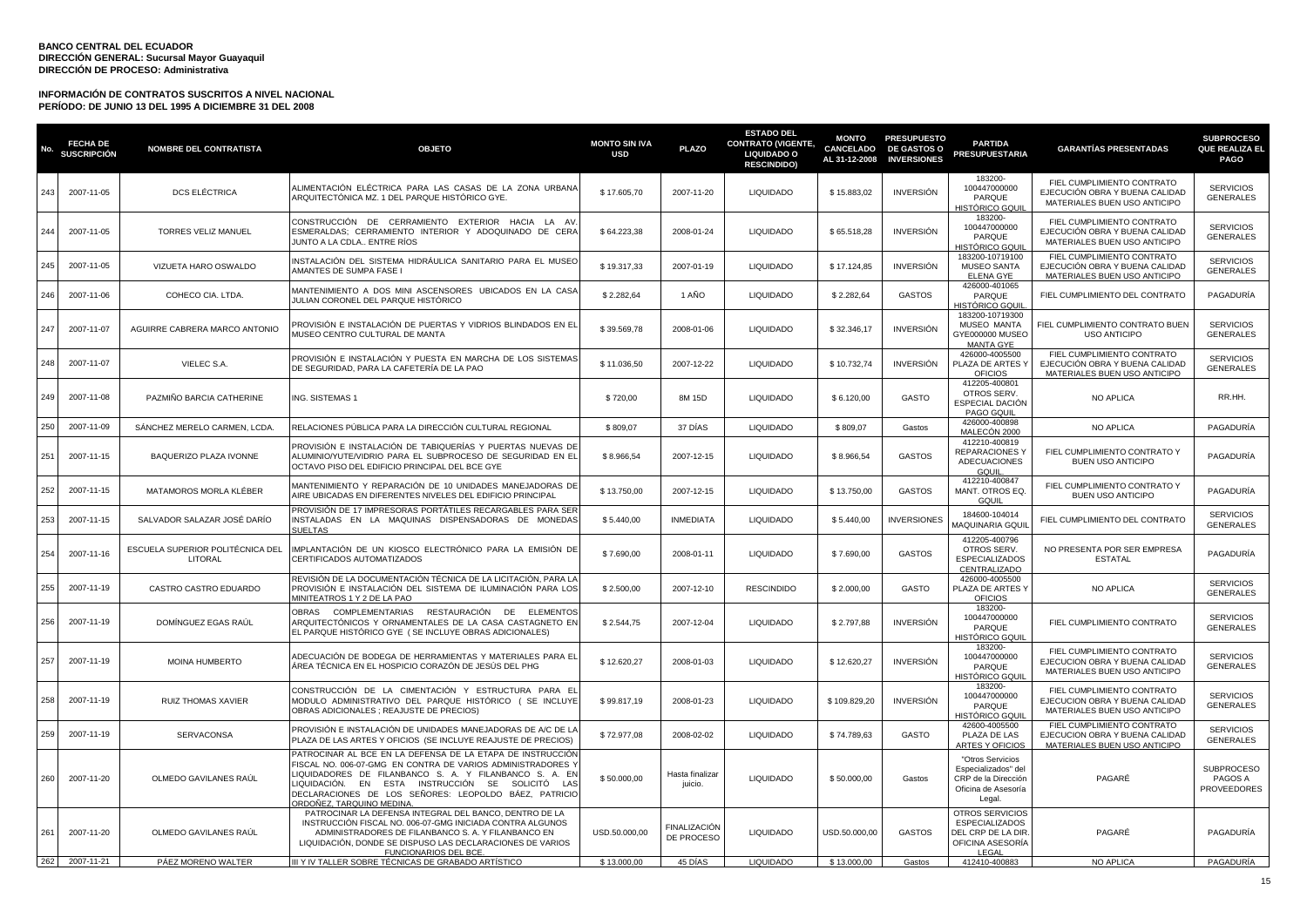| No. | <b>FECHA DE</b><br><b>SUSCRIPCIÓN</b> | <b>NOMBRE DEL CONTRATISTA</b>                       | <b>OBJETO</b>                                                                                                                                                                                                                                                                 | <b>MONTO SIN IVA</b><br><b>USD</b> | <b>PLAZO</b>             | <b>ESTADO DEL</b><br><b>CONTRATO (VIGENTE,</b><br><b>LIQUIDADO O</b><br><b>RESCINDIDO)</b> | <b>MONTO</b><br><b>CANCELADO</b><br>AL 31-12-2008 | <b>PRESUPUESTO</b><br><b>DE GASTOS O</b><br><b>INVERSIONES</b> | <b>PARTIDA</b><br><b>PRESUPUESTARIA</b>                                              | <b>GARANTÍAS PRESENTADAS</b>                                                                    | <b>SUBPROCESO</b><br><b>QUE REALIZA EL</b><br><b>PAGO</b> |
|-----|---------------------------------------|-----------------------------------------------------|-------------------------------------------------------------------------------------------------------------------------------------------------------------------------------------------------------------------------------------------------------------------------------|------------------------------------|--------------------------|--------------------------------------------------------------------------------------------|---------------------------------------------------|----------------------------------------------------------------|--------------------------------------------------------------------------------------|-------------------------------------------------------------------------------------------------|-----------------------------------------------------------|
| 263 | 2007-11-26                            | EPSILUM S.A.                                        | PROVISIÓN DE EQUIPAMIENTO DE AUDIO Y VIDEO PARA LA SALA<br>MULTIFUNCIONAL DEL MUSEO AMANTES DE SUMPA                                                                                                                                                                          | \$28.869,14                        | 2008-01-25               | <b>LIQUIDADO</b>                                                                           | \$28.869,14                                       | <b>INVERSIÓN</b>                                               | 183200-10719100<br><b>MUSEO SANTA</b><br><b>ELENA GYE</b>                            | FIEL CUMPLIMIENTO CONTRATO BUEN<br><b>USO ANTICIPO</b>                                          | <b>SERVICIOS</b><br><b>GENERALES</b>                      |
| 264 | 2007-11-27                            | LEÓN NAVAS VÍCTOR                                   | FISCALIZACIÓN PROVISIÓN E INSTALACIÓN DEL SISTEMA ELÉCTRICO<br>DE ALTA TENSIÓN E ILUMINACIÓN PARA EL MUSEO AMANTES DE<br><b>SUMPA FASE</b>                                                                                                                                    | \$2.227,82                         | 2008-02-25               | <b>VIGENTE</b>                                                                             | \$2.005,03                                        | <b>INVERSIÓN</b>                                               | 183200-10719100<br><b>MUSEO SANTA</b><br><b>ELENA GYE</b>                            | NO APLICA                                                                                       | <b>SERVICIOS</b><br><b>GENERALES</b>                      |
| 265 | 2007-11-28                            | DESIDERIO RODRIGO TEODORO                           | CONSTRUCCIÓN DE LA ESTRUCTURA DEL CUARTO DE EQUIPOS<br>BLOQUE, ANEXO A LA SALA MULTIFUNCIONAL DEL MUSEO AMANTES DE<br>SUMPA.                                                                                                                                                  | \$46.780,65                        | 60 DIAS                  | <b>LIQUIDADO</b>                                                                           | \$45.836,72                                       | INVERSIÓN                                                      | 183200-10719100<br><b>MUSEO SANTA</b><br><b>ELENA GYE</b>                            | FIEL CUMPLIMIENTO CONTRATO,<br>EJECUCION OBRA Y BUENA CALIDAD<br>MATERIALES Y BUEN USO ANTICIPO | <b>SERVICIOS</b><br><b>GENERALES</b>                      |
| 266 | 2007-11-28                            | ERAZO VARGAS BYRON                                  | ELABORACIÓN DEL DISEÑO DEFINITIVO Y ESPECIFICACIONES<br>TÉCNICAS DEFINITIVAS DE LAS INSTALACIONES HIDRÁULICAS<br>SANITARIAS DE MÓDULOS DE INGRESO PRINCIPAL, MODULO<br>ADMINISTRATIVO, CASA ROSADA Y CASA CASTAGNETO EN EL PARQUE<br>HISTÓRICO GYE                            | \$3.200,00                         | 2007-12-28               | <b>LIQUIDADO</b>                                                                           | \$3.200,00                                        | INVERSIÓN                                                      | 183200-<br>100447000000<br>PARQUE<br>HISTÓRICO GQUIL                                 | <b>NO APLICA</b>                                                                                | <b>SERVICIOS</b><br><b>GENERALES</b>                      |
| 267 | 2007-11-28                            | KUFFO CEVALLOS NELSON IGNACIO                       | FISCALIZACIÓN ADECUACIÓN DE CAFETERÍA RESERVA CAMINERÍ Y<br>OBRAS VARIAS DEL MUSEO AMANTES DE SUMPA                                                                                                                                                                           | \$594,97                           | 2008-01-12               | <b>LIQUIDADO</b>                                                                           | \$594,97                                          | <b>INVERSIÓN</b>                                               | 183200-10719100<br><b>MUSEO SANTA</b><br><b>ELENA GYE</b>                            | <b>NO APLICA</b>                                                                                | <b>SERVICIOS</b><br><b>GENERALES</b>                      |
| 268 | 2007-11-28                            | TABLELEC S. A.                                      | PROVISIÓN E INSTALACIÓN Y PUESTA EN FUNCIONAMIENTO DE UN<br>TABLERO DE TRANSFERENCIA AUTOMÁTICO PARA EL MUSEO MAAC                                                                                                                                                            | \$17.850,00                        | 2007-12-28               | <b>LIQUIDADO</b>                                                                           | \$17.850,00                                       | <b>GASTOS</b>                                                  | 426000-400898<br>MALECÓN 2000                                                        | FIEL CUMPLIMIENTO CONTRATO Y<br><b>BUEN USO ANTICIPO</b>                                        | PAGADURÍA                                                 |
| 269 | 2007-11-28                            | TODORO DESIDERIO RODRIGO                            | CONSTRUCCIÓN DE LA ESTRUCTURA DEL CUARTO DE EQUIPOS<br>BLOQUE, ANEXO A LA SALA MULTIFUNCIONAL DEL MUSEO AMANTES DE<br>SUMPA ( SE INCLUYE OBRAS ADICIONALES)                                                                                                                   | \$46.780,65                        | 2008-01-27               | <b>LIQUIDADO</b>                                                                           | \$47.355,21                                       | <b>INVERSIÓN</b>                                               | 183200-10719100<br><b>MUSEO SANTA</b><br><b>ELENA GYE</b>                            | FIEL CUMPLIMIENTO CONTRATO<br>EJECUCION OBRA Y BUENA CALIDAD<br>MATERIALES BUEN USO ANTICIPO    | <b>SERVICIOS</b><br><b>GENERALES</b>                      |
| 270 | 2007-11-30                            | VIELEC S.A.                                         | PROVISIÓN. INSTALACIÓN Y PUESTA EN MARCHA DE LOS SISTEMAS DE<br>SEGURIDAD PARA EL MUSEO AMANTES DE SUMPA FASE I DEL BCE DE<br><b>SANTA ELENA</b>                                                                                                                              | \$24.107,16                        | 2008-01-14               | <b>LIQUIDADO</b>                                                                           | \$21,440.35                                       | <b>INVERSIÓN</b>                                               | 184200-100487000<br>EQUIPO DE<br><b>VIGILANCIA Y</b><br><b>SEGURIDAD GQUI</b>        | FIEL CUMPLIMIENTO CONTRATO<br>EJECUCION OBRA Y BUENA CALIDAD<br>MATERIALES BUEN USO ANTICIPO    | <b>SERVICIOS</b><br><b>GENERALES</b>                      |
| 271 | 2007-12-03                            | BUÑAY LOOR ERICA PAOLA                              | CONTRATO DE SERVICIOS PROFESIONALES                                                                                                                                                                                                                                           | \$725,00                           | 28 DÍAS                  | <b>LIQUIDADO</b>                                                                           | \$725,00                                          | <b>GASTOS</b>                                                  | 412420-40113500<br>OPTIMIZACIÓN DE<br><b>ESTADISTICAS</b><br><b>REGIONALES</b>       | NO APLICA                                                                                       | PAGADURÍA                                                 |
| 272 | 2007-12-03                            | COMWARE                                             | PROV. E INSTALACIÓN PUESTA EN FUNCIONAMIENTO Y MANT. CON SU:<br>RESPECTIVAS ACTUALIZACIONES DE LOS FIRMWARE VERSIONES Y/O<br>PARCHES DE ACUERDO A LAS MODALIDADES PLATINO, DE UN<br>MULTIPACK DE DISCOS, PARA LA SUCURSAL MAYOR GYE PARA<br>CONTINGENCIAS Y REDUNDANCIA LOCAL | \$62.347,46                        | 2008-02-01               | <b>LIQUIDADO</b>                                                                           | \$62.347,46                                       | <b>INVERSIONES</b>                                             | 184500-100539 EQ.<br><b>COMPUTACIÓN</b><br>GQUIL.                                    | FIEL CUMPLIMIENTO CONTRATO Y<br><b>BUEN USO ANTICIPO</b>                                        | <b>SERVICIOS</b><br><b>GENERALES</b>                      |
| 273 | 2007-12-03                            | COMWARE                                             | PROVISIÓN.<br>INSTALACIÓN, CAPACITACIÓN Y PUESTA<br>- EN<br>FUNCIONAMIENTO DE DOS SERVIDORES SUN SPARC ENTERPRISE<br>T5220 PARA LA SUCURSAL MAYOR GYE                                                                                                                         | \$80.045,31                        | 2008-01-17               | <b>LIQUIDADO</b>                                                                           | \$80.045,31                                       | <b>INVERSIONES</b>                                             | 184500-100539 EQ.<br>COMPUTACIÓN<br>GQUIL                                            | FIEL CUMPLIMIENTO CONTRATO Y<br><b>BUEN USO ANTICIPO</b>                                        | <b>SERVICIOS</b><br><b>GENERALES</b>                      |
| 274 | 2007-12-03                            | DEMERA VÉLEZ JEAN PAUL                              | FISCALIZACIÓN REMODELACIÓN DEL ÁREA BANCARIA, SEGURIDAD Y<br>ESPACIO PARA RACKS INFORMÁTICOS DEL MUSEO DE MANTA                                                                                                                                                               | \$2.346,74                         | 2008-01-17               | <b>LIQUIDADO</b>                                                                           | \$2.346,74                                        | <b>INVERSIÓN</b>                                               | 183200-10719300<br>MUSEO MANTA<br>GYF                                                | NO APLICA                                                                                       | <b>SERVICIOS</b><br><b>GENERALES</b>                      |
| 275 | 2007-12-03                            | ELYTE CÍA. LTDA. ELECTRÓNICA Y<br><b>TECNOLOGÍA</b> | PROVISIÓN E INSTALACIÓN Y PUESTA EN MARCHA DE LOS SISTEMAS<br>DE SEGURIDAD DEL NUEVO MUSEO DE MANTA                                                                                                                                                                           | \$157.421,22                       | 2008-01-17               | <b>LIQUIDADO</b>                                                                           | \$157.551,54                                      | <b>INVERSIÓN</b>                                               | 184200-100487000<br><b>EQUIPO DE</b><br><b>VIGILANCIA Y</b><br><b>SEGURIDAD GQUI</b> | FIEL CUMPLIMIENTO CONTRATO<br>EJECUCION OBRA Y BUENA CALIDAD<br>MATERIALES BUEN USO ANTICIPO    | <b>SERVICIOS</b><br><b>GENERALES</b>                      |
| 276 | 2007-12-03                            | <b>MERO SUAREZ HENRY</b>                            | ANALISTA DE SISTEMAS                                                                                                                                                                                                                                                          | \$820,00                           | 4M 26D                   | <b>LIQUIDADO</b>                                                                           | \$3.990,67                                        | GASTO                                                          | 412205-400990<br>OTROS SERV.<br>ESPECIAL. DACIÓN<br>PAGO GQUIL                       | NO APLICA                                                                                       | RR. HH.                                                   |
| 277 | 2007-12-03                            | TRANSDATACOM SOLUTIONS                              | PROVISIÓN E INSTALACIÓN DEL CABLEADO ESTRUCTURADO DEL<br>NUEVO EDIFICIO UBICADO EN EL MALECÓN JAIME CHÁVEZ Y CALLE<br>ECUADOR, EX EDIFICIO DEL BANCO DEL PROGRESO, EN LA CIUDAD DE<br>MANTA.                                                                                  | \$33.069,37                        | 2008-01-02               | LIQUIDADO                                                                                  | \$31.916,06                                       | <b>INVERSIÓN</b>                                               | 183200-10719300<br>MUSEO MANTA<br>GYE                                                | FIEL CUMPLIMIENTO CONTRATO BUEN<br><b>USO ANTICIPO</b>                                          | <b>SERVICIOS</b><br><b>GENERALES</b>                      |
| 278 | 2007-12-05                            | CHIRIBOGA ALBÁN RAÚL                                | FISCALIZACIÓN REMODELACIÓN ARQUITECTÓNICA Y TÉCNICA DE LA<br>CAFETERÍA DE LA PLAZA DE ARTES Y OFICIOS GYE                                                                                                                                                                     | \$3.915,70                         | 2008-02-09               | <b>LIQUIDADO</b>                                                                           | \$3.524,13                                        | GASTO                                                          | 42600-4005500<br>PLAZA DE LAS<br><b>ARTES Y OFICIOS</b>                              | <b>NO APLICA</b>                                                                                | PAGADURÍA                                                 |
| 279 | 2007-12-06                            | ESPINOZA MINA MARCOS A.                             | FISCALIZACIÓN<br>PROVISIÓN E INSTALACIÓN DE<br>CABLEADC<br>ESTRUCTURADO CATEGORÍA 6 PARA EL BANCO CENTRAL DEL<br><b>ECUADOR SUCURSAL MAYOR</b>                                                                                                                                | \$3.281,15                         | 2008-03-05               | <b>LIQUIDADO</b>                                                                           | \$3.281,15                                        | <b>INVERSIONES</b>                                             | 183200-100443<br>CABLEADO LÓGICO<br>JUII.                                            | FIEL CUMPLIMIENTO CONTRATO Y<br><b>BUEN USO ANTICIPO</b>                                        | <b>SERVICIOS</b><br><b>GENERALES</b>                      |
| 280 | 2007-12-07                            | RAUE BALAREZO JUAN EDUARDO                          | COMPLEMENTARIAS<br>DE<br>RESTAURACIÓN<br>OBRAS<br>DE<br>LO <sub>5</sub><br>COMPONENTES ARQUITECTONICOS Y ORNAMENTALES DE LA CASA DE<br>LA SOCIEDAD DE ARTESANOS AMANTES DEL PROGRESO EN EL<br>PARQUE HISTÓRICO GYE (SE INCLUYE OBRAS ADICIONALES)                             | \$5.652,00                         | 2007-12-22               | <b>LIQUIDADO</b>                                                                           | \$6.167,88                                        | <b>INVERSIÓN</b>                                               | 183200-<br>100447000000<br>PARQUE<br>HISTÓRICO JUI                                   | NO APLICA                                                                                       | <b>SERVICIOS</b><br><b>GENERALES</b>                      |
| 281 | 2007-12-09                            | DIANA GARCÍA BOLAÑOS                                | EDICIÓN DE IMÁGENES DE OBJETOS ARQUEOLÓGICOS PARA EL<br>PROYECTO RBC DE LA DIRECCIÓN CULTURAL REGIONAL                                                                                                                                                                        | 0,50 X IMAGEN                      | 02-01-08 AL 30-<br>06-08 | <b>LIQUIDADO</b>                                                                           | 0,50 X IMAGEN                                     | <b>GASTOS</b>                                                  | 412410-400883<br>PROGRAMAS<br>CULTURALES JUII                                        | FIEL CUMPLIMIENTO CONTRATO                                                                      | PAGADURÍA                                                 |
| 282 | 2007-12-10                            | KUFFO CEVALLOS NELSON IGNACIO                       | FISCALIZACIÓN INSTALACIÓN DEL SISTEMA HIDRÁULICA SANITARIO<br>PARA EL MUSEO AMANTES DE SUMPA FASE I                                                                                                                                                                           | \$772,69                           | 2008-02-23               | <b>VIGENTE</b>                                                                             | \$695,41                                          | <b>INVERSIÓN</b>                                               | 183200-10719100<br><b>MUSEO SANTA</b><br><b>ELENA GYE</b>                            | NO APLICA                                                                                       | <b>SERVICIOS</b><br><b>GENERALES</b>                      |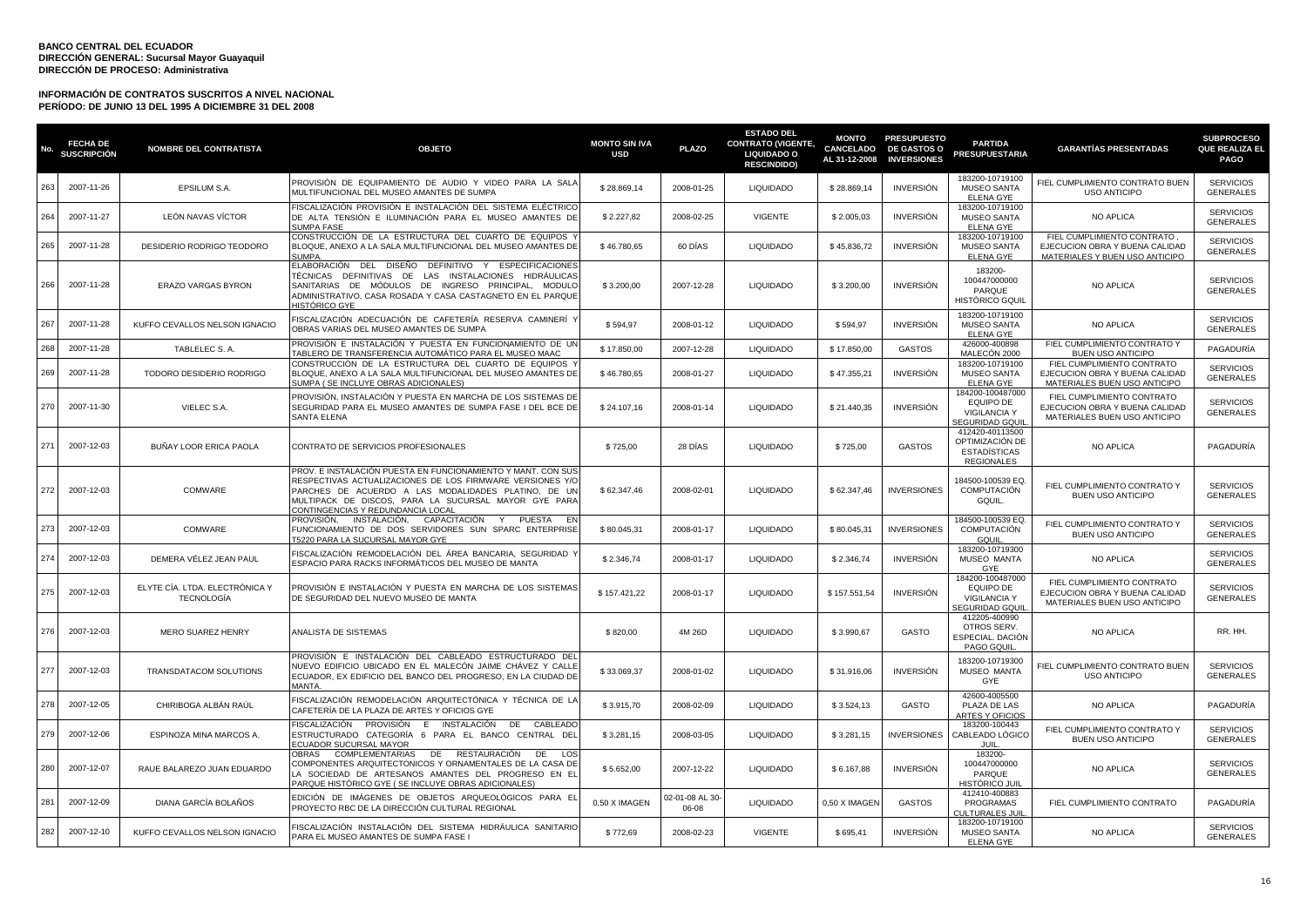| No. | <b>FECHA DE</b><br><b>SUSCRIPCIÓN</b> | <b>NOMBRE DEL CONTRATISTA</b>            | <b>OBJETO</b>                                                                                                                                                                                                                                                                                                                                 | <b>MONTO SIN IVA</b><br><b>USD</b> | <b>PLAZO</b>                  | <b>ESTADO DEL</b><br><b>CONTRATO (VIGENTE,</b><br><b>LIQUIDADO O</b><br><b>RESCINDIDO)</b> | <b>MONTO</b><br><b>CANCELADO</b><br>AL 31-12-2008 | <b>PRESUPUESTO</b><br><b>DE GASTOS O</b><br><b>INVERSIONES</b> | <b>PARTIDA</b><br><b>PRESUPUESTARIA</b>                                        | <b>GARANTÍAS PRESENTADAS</b>                                                                   | <b>SUBPROCESO</b><br><b>QUE REALIZA EL</b><br><b>PAGO</b> |
|-----|---------------------------------------|------------------------------------------|-----------------------------------------------------------------------------------------------------------------------------------------------------------------------------------------------------------------------------------------------------------------------------------------------------------------------------------------------|------------------------------------|-------------------------------|--------------------------------------------------------------------------------------------|---------------------------------------------------|----------------------------------------------------------------|--------------------------------------------------------------------------------|------------------------------------------------------------------------------------------------|-----------------------------------------------------------|
| 283 | 2007-12-14                            | COELLO PROAÑO FREDDY                     | FISCALIZACIÓN CONSTRUCCIÓN DE CERRAMIENTO EXTERIOR HACIA LA<br>AV. ESMERALDA Y CERRAMIENTO INTERIOR ADOQUINADO DE ACERA<br>JUNTO A LA CIUDADELA ENTRE RÍOS EN LAS INSTALACIONES DEL<br>PARQUE HISTÓRICO GYE                                                                                                                                   | \$2.247,82                         | 2008-03-03                    | <b>VIGENTE</b>                                                                             | \$1.471,87                                        | <b>INVERSIÓN</b>                                               | 183200-<br>100447000000<br>PARQUE<br><b>HISTÓRICO JUIL</b>                     | <b>NO APLICA</b>                                                                               | <b>SERVICIOS</b><br><b>GENERALES</b>                      |
| 284 | 2007-12-14                            | MELACORP S.A.                            | OBRAS COMPLEMENTARIAS PROVISIÓN E INSTALACIÓN DEL SISTEMA<br>DE CONTROL Y MONITOREO FAN COILS PARA EL SISTEMA DE<br>CLIMATIZACIÓN DEL TEATRO PRINCIPAL Y MINITEATROS Y ÁREAS<br>ANEXAS DE LA PAO                                                                                                                                              | \$5.674,67                         | 2008-01-13                    | <b>LIQUIDADO</b>                                                                           | \$5.674,67                                        | GASTO                                                          | 42600-4005500<br>PLAZA DE LAS<br><b>ARTES Y OFICIOS</b>                        | FIEL CUMPLIMIENTO CONTRATO                                                                     | <b>SERVICIOS</b><br><b>GENERALES</b>                      |
| 285 | 2007-12-17                            | MORALES TOBAR JORGE                      | ASESOR GESTIÓN ADM. DE DCRG                                                                                                                                                                                                                                                                                                                   | \$2.200,00                         | dic. 3-07 a dic.:<br>del 2008 | <b>LIQUIDADO</b>                                                                           | \$26.400,00                                       | <b>GASTOS</b>                                                  | 426000-4008980<br>MALECÓN 2000                                                 | <b>NO APLICA</b>                                                                               | RR. HH.                                                   |
| 286 | 2007-12-17                            | MORALES TOBAR JORGE                      | CONSULTOR                                                                                                                                                                                                                                                                                                                                     | \$2.200,00                         | 5M 5D                         | <b>LIQUIDADO</b>                                                                           | \$11.366,67                                       | GASTO                                                          | 412205-400801<br>OTROS SERV.<br>ESPECIAL DACIÓN<br>PAGO JUIL                   | NO APLICA                                                                                      | RR. HH.                                                   |
| 287 | 2007-12-18                            | OLMEDO GAVILANES RAÚL                    | PATROCINAR AL BCE DENTRO DE 13 JUICIOS DE NULIDADES DE<br>ESCRITURA DE COMPRAVENTA Y UNA ACCIÓN PENAL PROPUESTOS<br>POR EL BANCO CENTRAL; ASÍ COMO TAMBIÉN TODAS LAS ACCIONES<br>PLANTEADAS Y LAS QUE ACCIONES PLANTEADAS Y LAS QUE<br>PLANTEAREN CONTRA EL BANCO CENTRAL DEL ECUADOR EN<br>RELACIÓN A LOS TERRENOS DE DURÁN DE SU PROPIEDAD. | \$50.000,00                        | Hasta finalizar<br>juicio.    | <b>VIGENTE</b>                                                                             | \$25.000,00                                       | Gastos                                                         | 412205-4008010<br>OTROS SERV.<br><b>ESPECIALIZADO</b><br>GUAYAQUIL             | PAGARÉ                                                                                         | PAGADURÍA                                                 |
| 288 | 2007-12-19                            | CEYM S.A.                                | PROVISIÓN E INSTALACIÓN Y PUESTA EN FUNCIONAMIENTO DE<br>EQUIPOS DE PROCESAMIENTO DE DESECHOS PARA EL PARQUE<br>HISTÓRICO GYE                                                                                                                                                                                                                 | \$40.668,82                        | 2008-03-18                    | LIQUIDADO                                                                                  | \$40.668,82                                       | <b>INVERSIÓN</b>                                               | 183200-<br>100447000000<br>PARQUE<br>HISTÓRICO JU                              | FIEL CUMPLIMIENTO CONTRATO<br>EJECUCION OBRA Y BUENA CALIDAD<br>MATERIALES BUEN USO ANTICIPO   | <b>SERVICIOS</b><br>GENERALES                             |
| 289 | 2007-12-19                            | DW CONSULWARE CIA LTDA.                  | PROVISIÓN DE UNA LICENCIA DEL SOFTWARE COGNOS 8 BI<br>ADMINISTRADOR Y 10 SOPORTES COGNOS BUSINNES ANALYST Y, A<br>BRINDAR CAPACITACIÓN EN COGNOS 8 BI METADATA MODELIN - PART 1                                                                                                                                                               | \$31.620,00                        | 2007-12-27                    | <b>LIQUIDADO</b>                                                                           | \$31.620,00                                       | <b>INVERSIONES</b>                                             | 191205-100929<br>PROGRAMAS<br><b>INFORMÁTICOS</b><br>$\mathbf{H}$ $\mathbf{H}$ | FIEL CUMPLIMIENTO Y BUEN USO<br><b>ANTICIPO</b>                                                | PAGADURÍA                                                 |
| 290 | 2007-12-19                            | GARCÍA BOLAÑOS DIANA MARÍA               | TRABAJOS DE EDICIÓN DE IMÁGENES DE OBJETOS ARQUEOLÓGICOS<br>PARA EL PROYECTO RBC                                                                                                                                                                                                                                                              | \$0,50                             | 6 MESES                       | <b>LIQUIDADO</b>                                                                           | \$2.250,00                                        | <b>GASTOS</b>                                                  | 412410-400883000<br>PROGRAMA<br><b>CULTURALES</b>                              | NO APLICA                                                                                      | PAGADURÍA                                                 |
| 291 | 2007-12-19                            | MAINT CIA LTDA.                          | PROVISIÓN DE EQUIPOS, INSTALACIÓN, PRUEBAS DE FUNCIONAMIENTC<br>DE UN ENLACE INALAMBRICO ENTRE EL BCE SUCURSAL GYE Y EL<br>PARQUE HISTÓRICO, AHG Y EL TERMINAL TERRESTRE GYE                                                                                                                                                                  | \$26.808,90                        | <b>INMEDIATA</b>              | <b>LIQUIDADO</b>                                                                           | \$26.808,90                                       | <b>INVERSIONES</b>                                             | 184200-100477 EQ.<br>DE COMUNICACIÓN<br>GQUIL.                                 | FIEL CUMPLIMIENTO Y BUEN USO<br><b>ANTICIPO</b>                                                | <b>SERVICIOS</b><br><b>GENERALES</b>                      |
| 292 | 2007-12-19                            | RAMOS GRACIELA                           | CONTRATO MODIFICATORIO: ADMINISTRADOR DE LA COLECCIÓN, CON<br>PERFIL EN ORGANIZACIÓN CIENTÍFICA DE LA RESERVA Y ATENCIÓN AL<br>PÚBLICO, CAPAZ DE COORDINAR LA GESTIÓN CULTURAL QUE SE<br>IMPLEMENTARÀ DESDE LA RESERVA EN CUANTO AL USO DE<br>HERRAMIENTAS EN EL CAMPO DE LA INVESTIGACIÓN Y EL ESTUDIO EN<br>EL MUSEO PRESLEY NORTON         | \$620,62                           | 200 DIAS                      | <b>LIQUIDADO</b>                                                                           | \$620,62                                          | Gastos                                                         | 426000-401087<br><b>MUSEO PRESLEY</b><br><b>NORTON</b>                         | <b>NO APLICA</b>                                                                               | PAGADURÍA                                                 |
| 293 | 2007-12-19                            | VELASTEGUİ PEÑAFIEL MARIELLA<br>ANGELINA | EDICIÓN DE IMÁGENES DE OBJETOS ARQUEOLÓGICOS PARA EL<br>PROYECTO RBC                                                                                                                                                                                                                                                                          | \$2.250,00                         | 6 MESES                       | <b>LIQUIDADO</b>                                                                           | \$2.250,00                                        | Gastos                                                         | 412410-400883                                                                  | NO APLICA                                                                                      | PAGADURÍA                                                 |
| 294 | 2007-12-21                            | AUTOMOTORES Y ANEXOS                     | PROVISIÓN DE 3 VEHÍCULOS TIPO JEEP MARCA NISSAN, MODELO<br>XTRAIL 4X4 AÑO 2008                                                                                                                                                                                                                                                                | \$95.089,29                        | <b>INMEDIATA</b>              | LIQUIDADO                                                                                  | \$95.089,29                                       | <b>INVERSIONES</b>                                             | 184400-100533<br><b>VEHÍCULOS Y</b><br>UNIDADES DE<br><b>TRANSPORTES</b>       | FIEL CUMPLIMIENTO Y BUEN USO<br><b>ANTICIPO</b>                                                | <b>SERVICIOS</b><br>GENERALES                             |
| 295 | 2007-12-21                            | POWERTIME S.A.                           | MANTENIMIENTO PREVENTIVO Y CORRECTIVO MENORES DE LAS<br>INSTALACIONES HIDROSANITARIAS, ELÉCTRICAS Y DE CLIMATIZACIÓN<br>DEL MUSEO DEL BANCO CENTRAL ECUADOR EN BAHÍA DE CARÁQUEZ                                                                                                                                                              | \$21.600,00                        | 12 MESES                      | <b>LIQUIDADO</b>                                                                           | \$23.126,40                                       | Gastos                                                         | 42600-401061<br>MUSEO BAHÍA GYE                                                | FIEL CUMPLIMIENTO CONTRATO                                                                     | PAGADURÍA                                                 |
| 296 | 2007-12-21                            | REDPARTNERS.A                            | SERVICIO DE MANTENIMIENTO Y ACTUALIZACIÓN DE LICENCIAS DE<br>UPGRADE DE LAS VERSIONES Y SOPORTE TÉCNICO DE TECNOLOGÍA<br>EN BASE DE DATOS ORACLE                                                                                                                                                                                              | \$5.923,28                         | SEP-2007 - AG<br>2008         | <b>LIQUIDADO</b>                                                                           | \$5.923,28                                        | GASTO                                                          | 412205-400796<br>OTROS SERV.<br><b>ESPECIALIZADOS</b><br>CENTRALIZADO          | FIEL CUMPLIMIENTO CONTRATO BUEN<br><b>USO ANTICIPO</b>                                         | PAGADURÍA                                                 |
| 297 | 2007-12-22                            | ARTEOFI S. A.                            | PROVISIÓN DE MUEBLES DE OFICINA PARA DIFERENTES ÁREAS DEL<br>BANCO CENTRAL DEL ECUADOR SUCURSAL MAYOR GYE                                                                                                                                                                                                                                     | \$39.957,46                        | <b>INMEDIATA</b>              | <b>LIQUIDADO</b>                                                                           | \$39.957,46                                       | <b>INVERSIONES</b>                                             | 184100-100451<br>MUEBLES GQUIL                                                 | FIEL CUMPLIMIENTO CONTRATO Y<br>BUEN USO ANTICIPO                                              | <b>SERVICIOS</b><br><b>GENERALES</b>                      |
| 298 | 2007-12-22                            | COMPUCABLE S. A.                         | PROVISIÓN DE 21 TELEVISORES PLASMAS Y/O LCD DE 40 PARA<br>DIFERENTES ESPACIOS CULTURALES DEL BCE                                                                                                                                                                                                                                              | \$34.375,00                        | <b>INMEDIATA</b>              | <b>LIQUIDADO</b>                                                                           | \$34.375,00                                       | <b>INVERSIÓN</b>                                               | 184200-10047700<br><b>EQUIPOS DE</b><br>COMUNICACIÓN                           | FIEL CUMPLIMIENTO CONTRATO<br>EJECUCIÓN OBRA Y BUENA CALIDAD<br>MATERIALES Y BUEN USO ANTICIPO | <b>SERVICIOS</b><br><b>GENERALES</b>                      |
| 299 | 2007-12-22                            | DIMQUALITY S.A.                          | PROVISIÓN DE EQUIPOS DE COMPUTACIÓN 7 IMPRESORAS BLANCO<br>NEGRO MULTIFUNCIÓN, 6 IMPRESORAS LASER A COLOR, 37<br><u>COMPUTADORAS ESTÁNDAR PARA DIFERENTES ÁREAS DEL BCE</u>                                                                                                                                                                   | \$47.672,44                        | <b>INMEDIATA</b>              | LIQUIDADO                                                                                  | \$47.672,44                                       | <b>INVERSIÓN</b>                                               | 184500-100539 EQ<br>COMPUTACIÓN<br>GQUIL                                       |                                                                                                | <b>SERVICIOS</b><br><b>GENERALES</b>                      |
| 300 | 2007-12-22                            | EPSILUM S.A.                             | PROVISIÓN DE EQUIPOS DE COMPUTACIÓN 8 IMPRESORAS BLANCO<br>NEGRO MULTIFUNCIÓN, 1 IMPRESORA LASER A COLOR,<br>COMPUTADORAS PORTÁTILES Y 25 COMPUTADORAS ESTANDARTE                                                                                                                                                                             | \$40.733,57                        | <b>INMEDIATA</b>              | <b>LIQUIDADO</b>                                                                           | \$40.733,57                                       | <b>INVERSIÓN</b>                                               | 184500-100539 EQ<br>COMPUTACIÓN<br>GQUII                                       |                                                                                                | <b>SERVICIOS</b><br><b>GENERALES</b>                      |
| 301 | 2007-12-22                            | FRANCO MONSERRATE PEDRO JOSÉ             | TÉCNICO                                                                                                                                                                                                                                                                                                                                       | \$545,00                           | 6 MESES                       | <b>LIQUIDADO</b>                                                                           | \$3.270,00                                        | GASTO                                                          | 412205-400801<br>OTROS SERV.<br>ESPECIAL DACIÓN<br>PAGO GQUIL                  | NO APLICA                                                                                      | RR. HH.                                                   |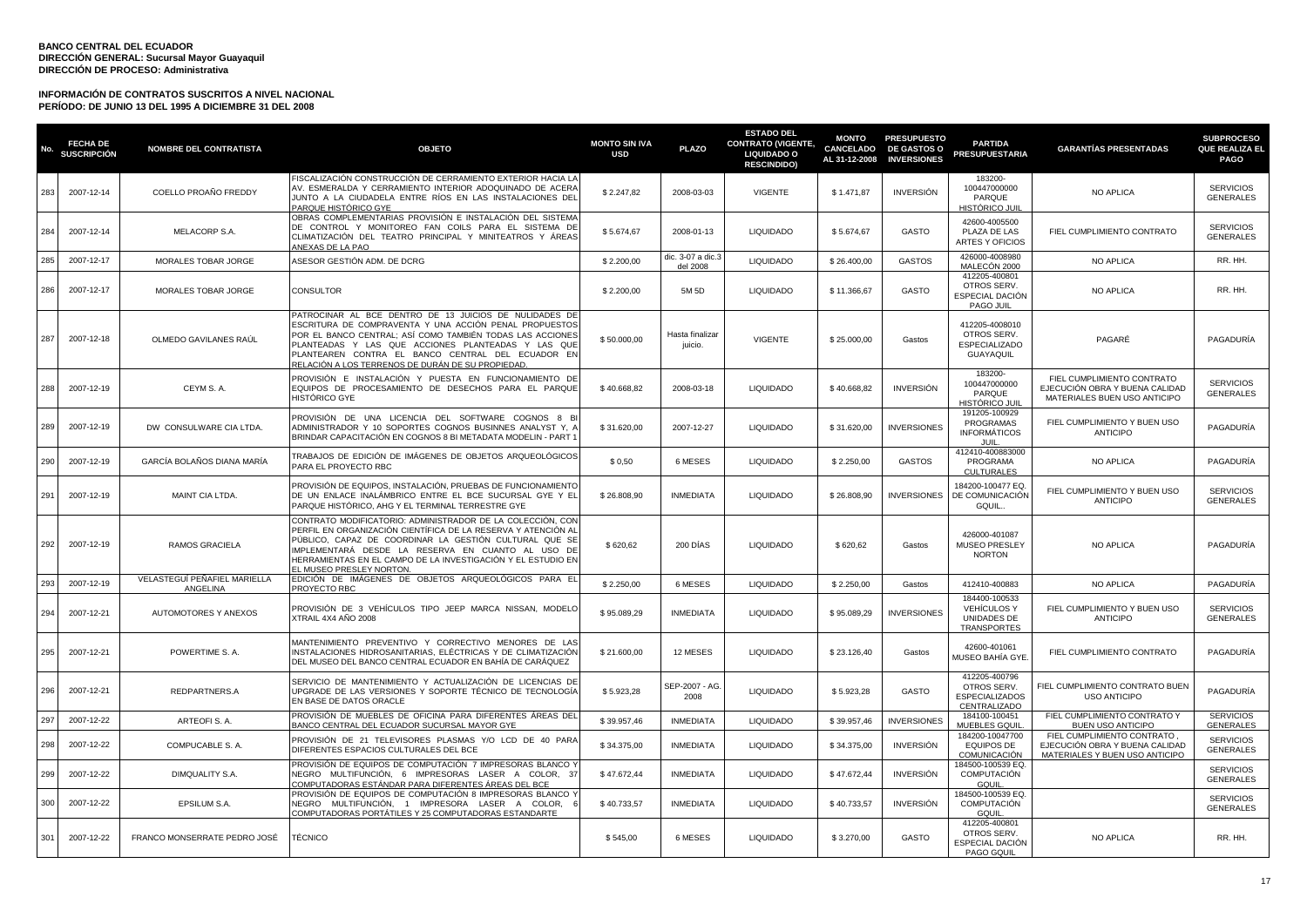| No. | <b>FECHA DE</b><br><b>SUSCRIPCIÓN</b> | <b>NOMBRE DEL CONTRATISTA</b>               | <b>OBJETO</b>                                                                                                                                                                                       | <b>MONTO SIN IVA</b><br>USD           | <b>PLAZO</b>               | <b>ESTADO DEL</b><br><b>CONTRATO (VIGENTE,</b><br><b>LIQUIDADO O</b><br><b>RESCINDIDO)</b> | <b>MONTO</b><br><b>CANCELADO</b><br>AL 31-12-2008 | <b>PRESUPUESTO</b><br><b>DE GASTOS O</b><br><b>INVERSIONES</b> | <b>PARTIDA</b><br>PRESUPUESTARIA                                        | <b>GARANTÍAS PRESENTADAS</b>                                                                 | <b>SUBPROCESO</b><br>QUE REALIZA EL<br><b>PAGO</b> |
|-----|---------------------------------------|---------------------------------------------|-----------------------------------------------------------------------------------------------------------------------------------------------------------------------------------------------------|---------------------------------------|----------------------------|--------------------------------------------------------------------------------------------|---------------------------------------------------|----------------------------------------------------------------|-------------------------------------------------------------------------|----------------------------------------------------------------------------------------------|----------------------------------------------------|
| 302 | 2007-12-22                            | RODRÍGUEZ PERALTA CARLOS                    | ASISTENTE BANCARIO                                                                                                                                                                                  | \$725,00                              | 6 MESES                    | <b>LIQUIDADO</b>                                                                           | \$4.350,00                                        | GASTO                                                          | 412205-400801<br>OTROS SERV.<br>ESPECIAL DACIÓN<br>PAGO GQUIL           | <b>NO APLICA</b>                                                                             | RR. HH.                                            |
| 303 | 2007-12-26                            | COLINEAL CORPORATION CIA LTDA.              | PROVISIÓN DE MUEBLES DE OFICINA PARA DIFERENTES ÁREAS DEL<br>BANCO CENTRAL DEL ECUADOR SUCURSAL MAYOR GYE                                                                                           | \$21.136,59                           | <b>INMEDIATA</b>           | <b>LIQUIDADO</b>                                                                           | \$21.136,59                                       | <b>INVERSIONES</b>                                             | 184100-100451<br>MUEBLES GOUIL                                          | NO APLICA                                                                                    | <b>SERVICIOS</b><br><b>GENERALES</b>               |
| 304 | 2007-12-26                            | COMPUCABLE S.A.                             | CONSTRUCCIÓN DEL PUNTO DE CANJE Y CAJERO AUTOSUELTO EN LA<br>TERMINAL TERRESTRE JAIME ROLDÓS AGUILERA DE LA CIUDAD DE<br><b>GUAYAQUIL</b>                                                           | \$56.687,54                           | 2008-01-25                 | <b>LIQUIDADO</b>                                                                           | \$49,643.00                                       | GASTO                                                          | 412210-<br>4008190000000<br>REPARACIONES<br><b>ADECUACIONES</b><br>GOUI | FIEL CUMPLIMIENTO CONTRATO<br>EJECUCIÓN OBRA Y BUENA CALIDAD<br>MATERIALES BUEN USO ANTICIPO | PAGADURÍA                                          |
| 305 | 2007-12-26                            | <b>ESPINOZA MINA MARCOS</b>                 | CONTRATO DE FISCALIZACIÓN PARA LA PROVISIÓN E INSTALACIÓN DEL<br>CABLEADO ESTRUCTURADO CATEGORÍA 6, PARA EL EDIFICIO<br>PRINCIPAL DEL BANCO CENTRAL DEL ECUADOR, SUCURSAL MAYOR<br><b>GUAYAQUIL</b> | \$3.281,15                            | 90 DÍAS                    | <b>VIGENTE</b>                                                                             | \$2.953,04                                        | <b>INVERSIÓN</b>                                               | 183200-100443<br>CABLEADO LÓGICO<br>GQUIL                               | FIEL CUMPLIMIENTO                                                                            | <b>SERVICIOS</b><br><b>GENERALES</b>               |
| 306 | 2007-12-26                            | HOGARES SALUDABLES HOGABLES                 | ADQUISICIÓN DE 14 EQUIPOS PURIFICADORES DE AIRE MEDIANOS Y 24<br>EQUIPOS PURIFICADORES DE AIRE GRANDES PARA DIVERSAS ÁREAS<br>DEL EDIFICIO PRINCIPAL DEL BANCO CENTRAL DEL ECUADOR                  | \$44.350,00                           | <b>INMEDIATA</b>           | <b>LIQUIDADO</b>                                                                           | \$44.350,00                                       | <b>INVERSIÓN</b>                                               | 184200-100507<br><b>EQUIPOS DE</b><br><b>SERVICIOS</b><br>BÁSICOS GQUI  | NO HUBO GARANTÍA POR SER<br><b>ENTREGA INMEDIATA</b>                                         | <b>SERVICIOS</b><br><b>GENERALES</b>               |
| 307 | 2007-12-26                            | RIGHTTEK TECNOLOGÍA APROPIADA               | PROVISIÓN DE EQUIPOS DE PARA LA GUÍA MULTIMEDIA<br>MUSEOGRÁFICOS INTERACTIVOS PARA EXPOSICIONES DE DIFERENTES<br>ESPACIOS CULTURALES DEL BANCO CENTRAL DEL ECUADOR                                  | \$47.000,00                           | <b>INMEDIATA</b>           | <b>LIQUIDADO</b>                                                                           | \$43.400,00                                       | <b>INVERSIÓN</b>                                               | 184500-100539 EQ.<br>COMPUTACIÓN<br>GQUIL                               |                                                                                              | <b>SERVICIOS</b><br><b>GENERALES</b>               |
| 308 | 2007-12-26                            | TELECUADOR CIA LTDA.                        | PROVISIÓN E INSTALACIÓN DE SEIS EQUIPOS DE VIDEO CONFERENCIA                                                                                                                                        | \$54.671,50                           | <b>INMEDIATA</b>           | <b>LIQUIDADO</b>                                                                           | \$54.671,50                                       | <b>INVERSIONES</b>                                             | 184200-100477 EQ.<br>DE COMUNICACIÓN<br>GQUIL                           |                                                                                              | <b>SERVICIOS</b><br><b>GENERALES</b>               |
| 309 | 2007-12-27                            | <b>BALLADARES Y ASOCIADOS</b>               | FISCALIZACIÓN DE LA PROVISIÓN E INSTALACIÓN DEL SISTEMA DE<br>CLIMATIZACIÓN DEL TEATRO DE LA PAO.                                                                                                   | \$2.617,00                            | 2008-04-25                 | <b>VIGENTE</b>                                                                             | \$2.355,30                                        | GASTO                                                          | 426000-4005500<br>PLAZA DE ARTES'<br><b>OFICIOS</b>                     | NO APLICA                                                                                    | PAGADURÍA                                          |
| 310 | 2007-12-27                            | MAINT CIA LTDA.                             | PROVISIÓN DE 1 LICENCIA DE MICROSOFT PROYECT SERVER 2007, 25<br>LICENCIAS DE MICROSOFT PROYECT PRO 2007 Y 5 LICENCIAS<br>MICROSOFT PROJECT 2007 CAL                                                 | \$22.256,93                           | <b>INMEDIATA</b>           | <b>LIQUIDADO</b>                                                                           | \$22.256,93                                       | <b>INVERSIONES</b>                                             | 191205-100929<br>PROGRAMAS<br><b>INFORMÁTICOS</b><br>GQUII              |                                                                                              | <b>SERVICIOS</b><br><b>GENERALES</b>               |
| 311 | 2007-12-27                            | MUEDIRSA S. A.                              | PROVISIÓN DE 34 MUEBLES DE ÉPOCA PARA SER UBICADOS EN L <i>I</i><br>PLANTA ALTA DE LA CASA JULIÁN CORONEL DEL PHG                                                                                   | \$32.901,22                           | <b>INMEDIATA</b>           | <b>LIQUIDADO</b>                                                                           | \$32.901,22                                       | <b>INVERSIÓN</b>                                               | 184100-100451000<br><b>MUEBLES</b><br>GUAYAQU                           | NO APLICA                                                                                    | <b>SERVICIOS</b><br><b>GENERALES</b>               |
| 312 | 2007-12-29                            | KUFFO CEVALLOS NELSON IGNACIO               | FISCALIZACIÓN REFORZAMIENTO ESTRUCTURAL DEL CERRAMIENTO<br>EXISTENTE EN EL MUSEO DE AMANTES DE SUMPA                                                                                                | \$450,51                              | 2008-01-28                 | <b>LIQUIDADO</b>                                                                           | \$450,51                                          | <b>INVERSIÓN</b>                                               | 183200-10719100<br><b>MUSEO SANTA</b><br><b>ELENA GYE</b>               | NO APLICA                                                                                    | <b>SERVICIOS</b><br><b>GENERALES</b>               |
| 313 | 2008-01-02                            | ANDRADE ROSALES GLORIA                      | RELACIONISTA PÚBLICA                                                                                                                                                                                | \$3.600,00                            | ene.2 a jun.30-            | LIQUIDADO                                                                                  | \$900,00                                          | <b>GASTOS</b>                                                  | 426000-400898<br>MALECÓN 2000                                           | NO APLICA                                                                                    | RR. HH.                                            |
| 314 | 2008-01-02                            | BALLADARES MORENO JAIME                     | FISCALIZACIÓN MANTENIMIENTO Y RENOVACIÓN DEL SISTEMA DE<br>DISTRIBUCIÓN DEL AIRE EN EL EDIFICIO PRINCIPAL Y SUS ÁREAS<br>ANEXAS DE LA PAO                                                           | \$3.502,04                            | 2008-05-01                 | <b>LIQUIDADO</b>                                                                           | \$3.502,04                                        | GASTO                                                          | 426000-4005500<br>PLAZA DE ARTES'<br><b>OFICIOS</b>                     | NO APLICA                                                                                    | PAGADURÍA                                          |
| 315 | 2008-01-03                            | ADEXUS S. A.                                | SERVICIO DE CONSULTORÍA PARA EL ESTUDIO DE LA VULNERABILIDAD<br>DE LA SEGURIDAD INFORMÁTICA E INFRAESTRUCTURA TECNOLÓGICA                                                                           | \$11.545,00                           | 2008-02-02                 | <b>LIQUIDADO</b>                                                                           | \$11.545,00                                       | <b>GASTOS</b>                                                  | 412205-400796<br>OTROS SERV.<br><b>ESPECIALIZADOS</b><br>CENTRALIZADO   | <b>FIEL CUMPLIMIENTO</b>                                                                     | PAGADURÍA                                          |
| 316 | 2008-01-03                            | ESCUELA SUPERIOR POLITÉCNICA DEL<br>LITORAL | PROVISIÓN DEL SERVICIO DE PROGRAMACIÓN Y OPERACIÓN DEL MAAC<br>EN LAS CIUDADES DE GUAYAQUIL Y MANTA                                                                                                 | \$193.200,00                          | 2008-12-31                 | <b>LIQUIDADO</b>                                                                           | \$193.200,00                                      | <b>GASTOS</b>                                                  | 412410-400883<br>PROGRAMA<br>CULTURAL MANTA '<br>GUAYAQUIL              | POR SER INSTITUCIÓN L ESTADO NO<br>PRESENTA GARANTÍAS                                        | PAGADURÍA                                          |
| 317 | 2008-01-04                            | ACOSTA BUSTAMANTE PİA(JUZGADO<br>COACTIVA)  | LABORAR EN CALIDAD DE SECRETARIO DE COACTIVA BAJO LA<br>MODALIDAD DE HONORARIOS POR SERVICIOS PROFESIONALES POR<br>RECUPERACIÓN                                                                     | PORCENTAJE POR<br><b>RECUPERACIÓN</b> | Hasta Finalizar<br>Trámite | <b>VIGENTE</b>                                                                             | \$3.084,39                                        | <b>GASTOS</b>                                                  | CARGO A<br><b>DEUDORES</b>                                              | NO APLICA                                                                                    | PAGADURÍA                                          |
| 318 | 2008-01-04                            | VILLA ÁVALOS VÍCTOR (JUZGADO<br>COACTIVA)   | LABORAR EN CALIDAD DE SECRETARIO DE COACTIVA BAJO L<br>MODALIDAD DE HONORARIOS POR SERVICIOS PROFESIONALES POR<br>RECUPERACIÓN                                                                      | PORCENTAJE POR<br><b>RECUPERACIÓN</b> | Hasta Finalizar<br>Trámite | <b>VIGENTE</b>                                                                             | \$1.429,29                                        | <b>GASTOS</b>                                                  | CARGO A<br><b>COACTIVADOS</b>                                           | NO APLICA                                                                                    | PAGADURÍA                                          |
| 319 | 2008-01-07                            | <b>GUAMA GARCÍA CESAR</b>                   | RESTAURACIÓN Y RECONSTRUCCIÓN ARQUITECTÓNICA DE<br>FACHADA DE LA CASA ROSADA DEL PARQUE HISTÓRICO GYE (SE<br>INCLUYE OBRAS ADICIONALES Y REAJUSTE DE PRECIOS)                                       | \$183.213,89                          | 2008-03-22                 | LIQUIDADO                                                                                  | \$200.313,16                                      | <b>INVERSIÓN</b>                                               | 183200-<br>100447000000<br>PARQUE<br><b>HISTÓRICO GQU</b>               | FIEL CUMPLIMIENTO CONTRATO<br>EJECUCIÓN OBRA Y BUENA CALIDAD<br>MATERIALES BUEN USO ANTICIPO | <b>SERVICIOS</b><br><b>GENERALES</b>               |
| 320 | 2008-01-07                            | TILFA S.A.                                  | SISTEMA DE EXTRACCIÓN DE HUMO Y PANTALLA DE PROTECCIÓN EN<br>ESCENARIO DEL TEATRO PRINCIPAL DE LA PAO (SE INCLUYE OBRAS<br>ADICIONALES Y REAJUSTE DE PRECIOS)                                       | \$30,736.85                           | 2008-02-06                 | <b>LIQUIDADO</b>                                                                           | \$33,731.59                                       | <b>INVERSIÓN</b>                                               | 426000-4005500<br>PLAZA DE ARTES '<br><b>OFICIOS</b>                    | FIEL CUMPLIMIENTO CONTRATO<br>EJECUCIÓN OBRA Y BUENA CALIDAD<br>MATERIALES BUEN USO ANTICIPO | <b>SERVICIOS</b><br><b>GENERALES</b>               |
| 321 | 2008-01-08                            | SÁNCHEZ PINCAY JESÚS                        | SERVICIOS DE RESTAURACIÓN Y DIGITALIZACIÓN DE DOCUMENTO<br>BIBLIOGRÁFICO EN EL MUSEO Y ARCHIVO HISTÓRICO PORTOVIEJO                                                                                 | \$2.100,00                            | 6 MESES                    | <b>LIQUIDADO</b>                                                                           | \$2.100,00                                        | Gastos                                                         | 42600-40108200<br><b>MUSEO</b><br>PORTOVIEJO DIR.<br><b>CULTURAL</b>    | NO APLICA                                                                                    | PAGADURÍA                                          |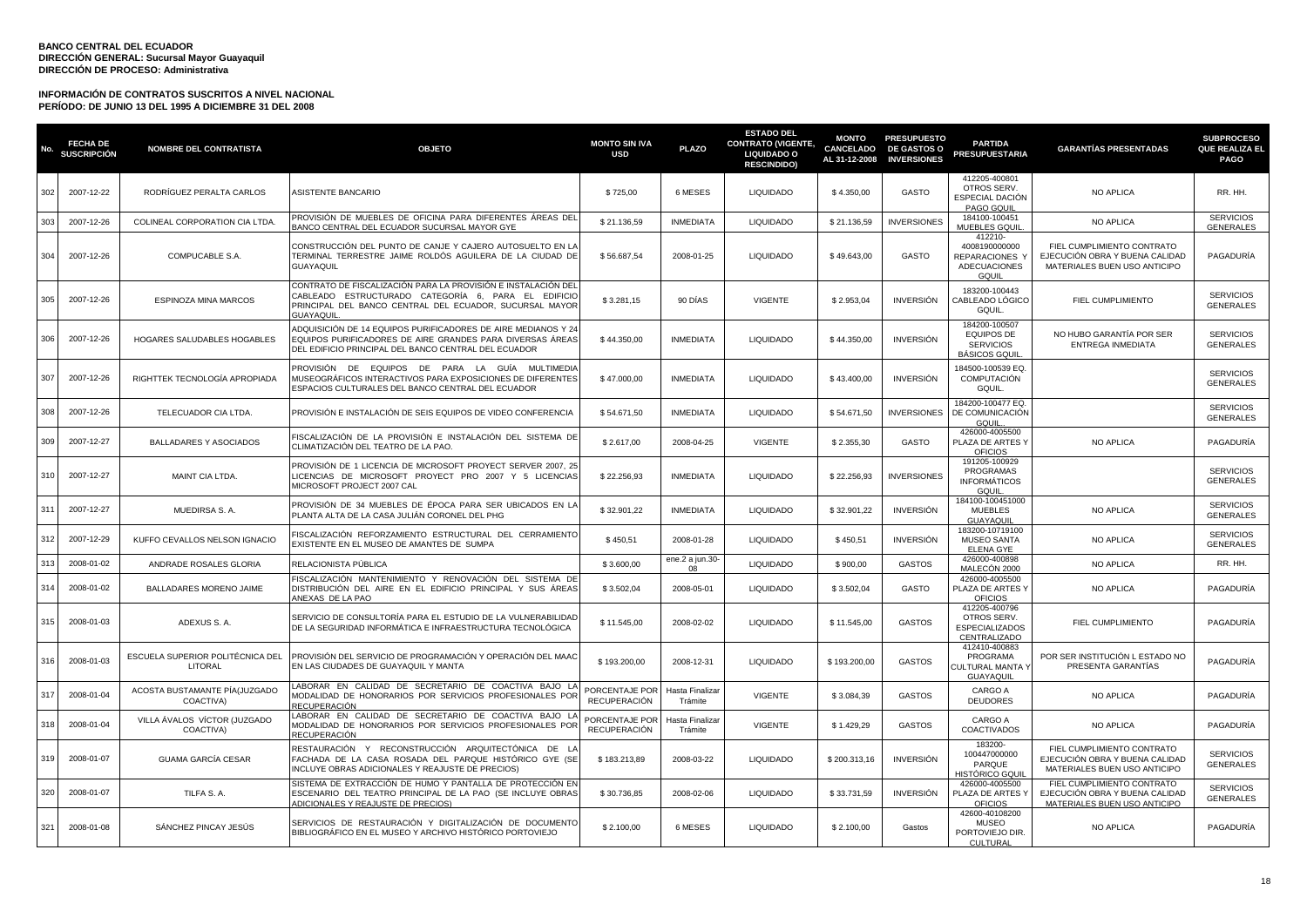| No. | <b>FECHA DE</b><br><b>SUSCRIPCIÓN</b> | <b>NOMBRE DEL CONTRATISTA</b>   | <b>OBJETO</b>                                                                                                                                                                                                                                                                  | <b>MONTO SIN IVA</b><br><b>USD</b> | <b>PLAZO</b>          | <b>ESTADO DEL</b><br><b>CONTRATO (VIGENTE,</b><br><b>LIQUIDADO O</b><br><b>RESCINDIDO)</b> | <b>MONTO</b><br>CANCELADO<br>AL 31-12-2008 | <b>PRESUPUESTO</b><br><b>DE GASTOS O</b><br><b>INVERSIONES</b> | <b>PARTIDA</b><br><b>PRESUPUESTARIA</b>                              | <b>GARANTÍAS PRESENTADAS</b> | <b>SUBPROCESO</b><br><b>QUE REALIZA EL</b><br><b>PAGO</b> |
|-----|---------------------------------------|---------------------------------|--------------------------------------------------------------------------------------------------------------------------------------------------------------------------------------------------------------------------------------------------------------------------------|------------------------------------|-----------------------|--------------------------------------------------------------------------------------------|--------------------------------------------|----------------------------------------------------------------|----------------------------------------------------------------------|------------------------------|-----------------------------------------------------------|
| 322 | 2008-01-08                            | TERÁN ROMERO GISSELA            | SERVICIOS PARA PRESERVACIÓN DE LA HEMEROTECA DEL SIGLO XX<br>ENTREGADA EN COMODATO POR LA MUNICIPALIDAD DE PORTOVIEJO<br>EN EL MUSEO Y ARCHIVO HISTÓRICO DE PORTOVIEJO                                                                                                         | \$2.100,00                         | 6 MESES               | <b>LIQUIDADO</b>                                                                           | \$2.100,00                                 | Gastos                                                         | 42600-40108200<br><b>MUSEO</b><br>PORTOVIEJO DIR.<br>CULTURAL        | <b>NO APLICA</b>             | PAGADURÍA                                                 |
| 323 | 2008-01-08                            | ZEVALLOS MENDOZA ÁNGELA         | SERVICIOS DE PEDAGOGO-COMUNICADOR EN EL MUSEO Y ARCHIVO<br>HISTÓRICO DE PORTOVIEJO, PARA QUE SE ENCARGUE DIFUSIÓN,<br>PROMOCIÓN DE EVENTOS Y PROGRAMACIÓN QUE SE DESARROLLEN<br>EN EL MUSEO Y AH DE PORTOVIEJO                                                                 | \$3.000,00                         | 6 MESES               | <b>LIQUIDADO</b>                                                                           | \$3.000,00                                 | Gastos                                                         | 42600-40108200<br><b>MUSEO</b><br>PORTOVIEJO DIR.<br><b>CULTURAL</b> | NO APLICA                    | PAGADURÍA                                                 |
| 324 | 2008-01-09                            | COELLO PROAÑO FREDDY            | FISCALIZACIÓN CONSTRUCCIÓN DE LA CIMENTACIÓN Y ESTRUCTURA<br>PARA EL MODULO ADMINISTRATIVO DEL PARQUE HISTÓRICO GYE                                                                                                                                                            | \$2.495.43                         | 2008-03-13            | <b>VIGENTE</b>                                                                             | \$2.245.89                                 | <b>INVERSIÓN</b>                                               | 183200-<br>100447000000<br>PARQUE<br>HISTÓRICO GQUI                  | <b>NO APLICA</b>             | <b>SERVICIOS</b><br><b>GENERALES</b>                      |
| 325 | 2008-01-11                            | BALLADARES MORENO JAIME         | FISCALIZACIÓN PROVISIÓN E INSTALACIÓN DEL SISTEMA DE A/C DE LA<br>CAFETERÍA DE LA PAO                                                                                                                                                                                          | \$202,19                           | 2008-01-25            | <b>LIQUIDADO</b>                                                                           | \$202,19                                   | GASTO                                                          | 426000-4005500<br>PLAZA DE ARTES Y<br><b>OFICIOS</b>                 | NO APLICA                    | PAGADURÍA                                                 |
| 326 | 2008-01-11                            | BALLADARES MORENO JAIME         | ELABORACIÓN DEL DISEÑO DEFINITIVO Y ESPECIFICACIONES<br>TÉCNICAS, DEFINITIVAS DEL SISTEMA DE ACONDICIONADORES DE<br>AIRE, DEL SISTEMA DE VENTILACIÓN Y EXTRACCIÓN MECÁNICA DE<br>MODULO ADMINISTRATIVO, BÓVEDA DEL BANCO TERRITORIAL, CASA<br>ROSADA Y CASA CASTAGNETO DEL PHG | \$2.600,00                         | 2008-02-20            | <b>LIQUIDADO</b>                                                                           | \$2.600,00                                 | <b>INVERSIÓN</b>                                               | 183200-<br>100447000000<br>PARQUE<br><b>HISTÓRICO GQUIL</b>          | <b>NO APLICA</b>             | <b>SERVICIOS</b><br><b>GENERALES</b>                      |
| 327 | 2008-01-11                            | BALLADARES MORENO JAIME         | FISCALIZACIÓN DE LA PROVISIÓN E INSTALACIÓN DE UNIDADES<br>MANEJADORAS DE AIRE PARA EL SISTEMA DE DISTRIBUCIÓN DE A/C DE<br>A PAO                                                                                                                                              | \$1.459,54                         | 2008-04-05            | <b>VIGENTE</b>                                                                             | \$1.021,68                                 | GASTO                                                          | 426000-4005500<br>PLAZA DE ARTES Y<br><b>OFICIOS</b>                 | <b>NO APLICA</b>             | PAGADURÍA                                                 |
| 328 | 2008-01-15                            | CHANG YÁNEZ BEATRIZ             | ASESORA DE RELACIONES PÚBLICAS                                                                                                                                                                                                                                                 | \$2.720,00                         | 1 AÑO                 | <b>LIQUIDADO</b>                                                                           | \$32.640,00                                | GASTO                                                          | 412205-400801<br>OTROS SERV.<br>ESPECIAL DACIÓN<br>PAGO GQUIL        | NO APLICA                    | RR HH Y PAGOS /<br><b>PROVEEDORES</b>                     |
| 329 | 2008-01-16                            | BOLAÑOS BADILLO JESSICA, ING    | GESTIÓN PRESUPUESTARIA DE LA DIRECCIÓN CULTURAL REGIONAL                                                                                                                                                                                                                       | \$5.874,00                         | 6 MESES               | <b>LIQUIDADO</b>                                                                           | \$5.874,00                                 | Gastos                                                         | 426000-400898<br>MALECÓN 2000                                        | NO APLICA                    | PAGADURÍA                                                 |
| 330 | 2008-01-16                            | <b>ESPINOZA MINA MARCOS</b>     | FISCALIZACIÓN DE LA PROVISIÓN E INSTALACIÓN DEL CABLEADO<br>ESTRUCTURADO DEL NUEVO EDIFICIO DEL MUSEO DEL BANCO<br>CENTRAL DEL ECUADOR EN LA CIUDAD DE MANTA                                                                                                                   | \$826,73                           | 2008-02-16            | <b>LIQUIDADO</b>                                                                           | \$826,73                                   | <b>INVERSIÓN</b>                                               | 183200-10719300<br><b>MUSEO MANTA</b><br>GYE                         | <b>BUEN USO ANTICIPO</b>     | <b>SERVICIOS</b><br><b>GENERALES</b>                      |
| 331 | 2008-01-17                            | ABRICOSA S. A.                  | MANTENIMIENTO PREVENTIVO Y CORRECTIVO PARA MANTENER<br>OPERATIVA LA RED DE TELECOMUNICACIONES DE SEGURIDAD                                                                                                                                                                     | \$17.724,00                        | 2008-12-31            | <b>LIQUIDADO</b>                                                                           | \$17.724,00                                | <b>GASTOS</b>                                                  | 412210-400838<br>MANT, EQ.<br><b>SEGURIDAD GQUI</b>                  | FIEL CUMPLIMIENTO            | PAGADURÍA                                                 |
| 332 | 2008-01-17                            | SERVIMAGEN S.A.                 | MANTENIMIENTO DE 11 EQUIPOS DE MICROFILM MARCA KODAK                                                                                                                                                                                                                           | \$4.832,52                         | 2008-12-31            | <b>LIQUIDADO</b>                                                                           | \$4.832,52                                 | <b>GASTO</b>                                                   | 412210-400847<br>MANT. OTROS<br><b>EQUIPOS GQUIL</b>                 | FIEL CUMPLIMIENTO            | PAGADURÍA                                                 |
| 333 | 2008-01-18                            | ANGULO ANGULO CARMEN            | <b>MEDIADOR EN PMT</b>                                                                                                                                                                                                                                                         | \$330,00                           | 6 MESES               | <b>LIQUIDADO</b>                                                                           | \$1.980,00                                 | <b>GASTOS</b>                                                  | 412415-400887<br>PROGRAMA<br><b>MUCHACHO</b><br>TRABAJADOR           | NO APLICA                    | RR. HH.                                                   |
| 334 | 2008-01-18                            | AVILÉS FAJARDO EDNA             | COORD.DE FISCALIZACIÓN                                                                                                                                                                                                                                                         | \$901,42                           | ene.2 a jun.30-<br>08 | <b>LIQUIDADO</b>                                                                           | \$5.408,52                                 | <b>GASTOS</b>                                                  | 426000-4005500<br>PLAZA DE ARTES Y<br><b>OFICIOS</b>                 | NO APLICA                    | RR. HH.                                                   |
| 335 | 2008-01-18                            | CAMPOVERDE LALANGUI CARLOS      | SUPERVISIÓN MANT. ARQUIRECTÓNICO                                                                                                                                                                                                                                               | \$901,42                           | ene.2 a jun.30-<br>08 | <b>LIQUIDADO</b>                                                                           | \$5.408,52                                 | <b>GASTOS</b>                                                  | 426000-4005500<br>PLAZA DE ARTES Y<br><b>OFICIOS</b>                 | NO APLICA                    | RR. HH.                                                   |
| 336 | 2008-01-18                            | GALLEGOS BARZOLA BYRON          | COORDINAC. DE INGENIERÍAS                                                                                                                                                                                                                                                      | \$990,06                           | ene.2 a jun.30-<br>08 | <b>LIQUIDADO</b>                                                                           | \$5.940,36                                 | <b>GASTOS</b>                                                  | 426000-4005500<br>PLAZA DE ARTES Y<br><b>OFICIOS</b>                 | <b>NO APLICA</b>             | RR. HH.                                                   |
| 337 | 2008-01-18                            | <b>GUARRERO FERRECIO CARLOS</b> | ELABORAR PROYECTOS ARQUITECTÓNICOS                                                                                                                                                                                                                                             | \$1.307,43                         | ene.2 a jun.30-<br>08 | <b>LIQUIDADO</b>                                                                           | \$7.844,58                                 | <b>GASTOS</b>                                                  | 183200-<br>100447000000<br>PARQUE<br>HISTÓRICO GQUI                  | <b>NO APLICA</b>             | RR. HH.                                                   |
| 338 | 2008-01-18                            | MACÍAS VALENCIA GEOMARA         | OBRAS MUSEOGRÁFICAS MANABÍ                                                                                                                                                                                                                                                     | \$657,47                           | ene.2 a jun.30-<br>08 | <b>LIQUIDADO</b>                                                                           | \$3,944.82                                 | <b>GASTOS</b>                                                  | 42600-40108200<br><b>MUSEO</b><br>PORTOVIEJO DIR.<br><b>CULTURAL</b> | <b>NO APLICA</b>             | RR. HH.                                                   |
| 339 | 2008-01-18                            | MERCADO MINA DIRNIA TATIANA     | <b>MEDIADOR EN PMT</b>                                                                                                                                                                                                                                                         | \$330.00                           | 6 MESES               | <b>LIQUIDADO</b>                                                                           | \$1,980.00                                 | GASTO                                                          | 412415-400887<br>PROGRAMA<br><b>MUCHACHO</b><br><b>TRABAJADOR</b>    | <b>NO APLICA</b>             | RR. HH.                                                   |
| 340 | 2008-01-18                            | MORA MERO VANESA                | MEDIADOR EN PMT                                                                                                                                                                                                                                                                | \$439,00                           | 6 MESES               | <b>LIQUIDADO</b>                                                                           | \$2.634,00                                 | GASTO                                                          | 412415-400887<br>PROGRAMA<br><b>MUCHACHO</b><br><b>TRABAJADOR</b>    | <b>NO APLICA</b>             | RR. HH.                                                   |
| 341 | 2008-01-18                            | NAPA ÁLVAREZ LIGNER             | MEDIADOR EN PMT                                                                                                                                                                                                                                                                | \$330,00                           | 6 MESES               | <b>LIQUIDADO</b>                                                                           | \$1.980,00                                 | GASTO                                                          | 412415-400887<br>PROGRAMA<br><b>MUCHACHO</b><br><b>TRABAJADOR</b>    | <b>NO APLICA</b>             | RR. HH.                                                   |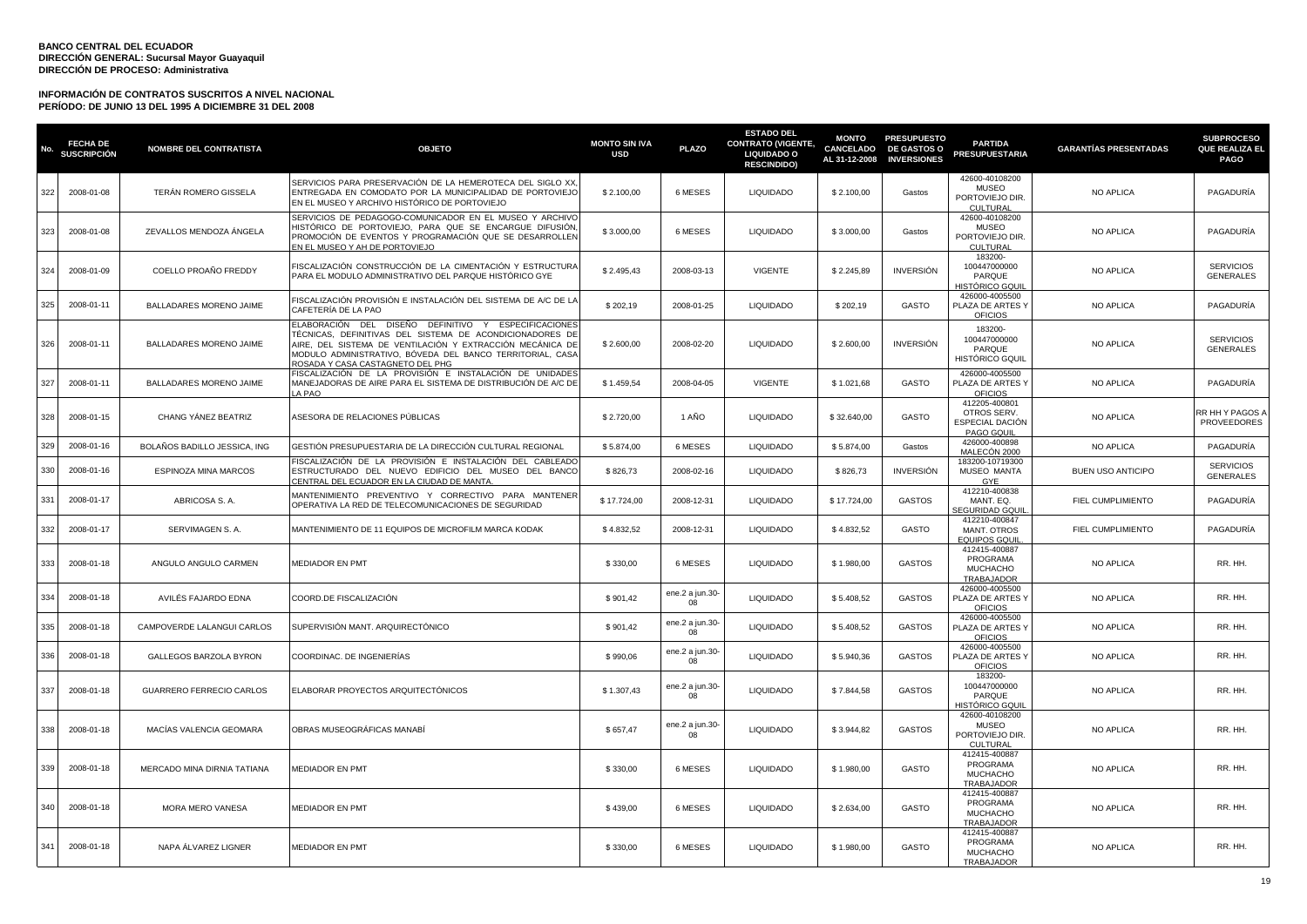| No. | <b>FECHA DE</b><br><b>SUSCRIPCIÓN</b> | <b>NOMBRE DEL CONTRATISTA</b>      | <b>OBJETO</b>                                                                 | <b>MONTO SIN IVA</b><br><b>USD</b> | <b>PLAZO</b>          | <b>ESTADO DEL</b><br><b>CONTRATO (VIGENTE,</b><br><b>LIQUIDADO O</b><br><b>RESCINDIDO)</b> | <b>MONTO</b><br>CANCELADO<br>AL 31-12-2008 | <b>PRESUPUESTO</b><br><b>DE GASTOS O</b><br><b>INVERSIONES</b> | <b>PARTIDA</b><br><b>PRESUPUESTARIA</b>                                        | <b>GARANTÍAS PRESENTADAS</b> | <b>SUBPROCESO</b><br><b>QUE REALIZA EL</b><br><b>PAGO</b> |
|-----|---------------------------------------|------------------------------------|-------------------------------------------------------------------------------|------------------------------------|-----------------------|--------------------------------------------------------------------------------------------|--------------------------------------------|----------------------------------------------------------------|--------------------------------------------------------------------------------|------------------------------|-----------------------------------------------------------|
| 342 | 2008-01-18                            | PEÑAFIEL DELGADO MARÍA             | MEDIADOR EN PMT                                                               | \$439,00                           | 6 MESES               | <b>LIQUIDADO</b>                                                                           | \$2.634,00                                 | GASTO                                                          | 412415-400887<br>PROGRAMA<br><b>MUCHACHO</b><br>TRABAJADOR                     | NO APLICA                    | RR. HH.                                                   |
| 343 | 2008-01-18                            | REPETTO VALLEJO MARÍA              | ARQUITECTA MUSEÓGRAFA                                                         | \$1.307,43                         | ene.2 a jun.30<br>08  | LIQUIDADO                                                                                  | \$7.844,58                                 | <b>GASTOS</b>                                                  | 426000-400898<br>MALECÓN 2000                                                  | NO APLICA                    | RR. HH.                                                   |
| 344 | 2008-01-18                            | VEGA JARAMILLO ROBINSON            | ARQ. CONSERVAC. ARQUITECTÓNICA                                                | \$1.307,43                         | ene.2 a jun.30-<br>08 | <b>LIQUIDADO</b>                                                                           | \$7.844,58                                 | <b>GASTOS</b>                                                  | 426000-4005500<br>PLAZA DE ARTES Y<br><b>OFICIOS</b>                           | NO APLICA                    | RR. HH.                                                   |
| 345 | 2008-01-18                            | VELASCO PIGUAVE AMADA AMÉRICA      | MEDIADOR EN PMT                                                               | \$330,00                           | 6 MESES               | <b>LIQUIDADO</b>                                                                           | \$1.980,00                                 | GASTO                                                          | 412415-400887<br>PROGRAMA<br><b>MUCHACHO</b><br><b>TRABAJADOR</b>              | NO APLICA                    | RR. HH.                                                   |
| 346 | 2008-01-18                            | VELASCO SANTILLÁN ANDREA           | <b>MEDIADOR EN PMT</b>                                                        | \$439,00                           | 6 MESES               | LIQUIDADO                                                                                  | \$2.634,00                                 | GASTO                                                          | 412415-400887<br>PROGRAMA<br><b>MUCHACHO</b><br>TRABAJADOR                     | NO APLICA                    | RR. HH.                                                   |
| 347 | 2008-01-18                            | ZEVALLOS TORRES JOSEFINA           | ARQUITECTA PROCESOS PRECONTRACTUALES                                          | \$1.307,43                         | ene.2 a jun.30-<br>08 | LIQUIDADO                                                                                  | \$7.844,58                                 | <b>GASTOS</b>                                                  | 426000-4005500<br>PLAZA DE ARTES Y<br><b>OFICIOS</b>                           | NO APLICA                    | RR. HH.                                                   |
| 348 | 2008-01-18                            | ZULOAGA SÁNCHEZ KENIA              | COORDINACIÓN GESTIÓN OBRAS TÉCNICAS                                           | \$901,42                           | ene.2 a jun.30-<br>08 | <b>LIQUIDADO</b>                                                                           | \$5.408,52                                 | <b>GASTOS</b>                                                  | 426000-401065<br>PARQUE<br>HISTÓRICO GQUII                                     | NO APLICA                    | RR. HH.                                                   |
| 349 | 2008-01-22                            | ASCENCIO VALLEJO MARÍA ANGÉLICA    | <b>MEDIADOR EN PMT</b>                                                        | \$1.980,00                         | 6 MESES               | LIQUIDADO                                                                                  | \$660,00                                   | GASTO                                                          | 412415-400887<br>PROGRAMA<br><b>MUCHACHO</b><br>TRABAJADOR                     | NO APLICA                    | RR. HH.                                                   |
| 350 | 2008-01-22                            | DÁVILA RAAD SOLANGE, LCDA          | RELACIONISTA PUBLICA PARA LOS MUSEOS PRESLEY NORTON \<br>MUSEO NAHIM ISAÍAS   | \$3.936,00                         | 6 MESES               | <b>LIQUIDADO</b>                                                                           | \$3.936,00                                 | Gastos                                                         | 426000-400610<br>426000-401087                                                 | NO APLICA                    | PAGADURÍA                                                 |
| 351 | 2008-01-22                            | DE LA TORRE RODRÍGUEZ MATILDE, ING | SUPERVISAR PLANES, PROGRAMAS Y PROYECTOS DE DCR                               | \$4.191,00                         | 3 MESES               | <b>LIQUIDADO</b>                                                                           | \$4.191,00                                 | Gastos                                                         | 426000-400898<br>MALECÓN 2000                                                  | NO APLICA                    | PAGADURÍA                                                 |
| 352 | 2008-01-22                            | JUNCO MEJILLONES JENNY             | <b>MEDIADOR EN PMT</b>                                                        | \$330,00                           | 6 MESES               | <b>LIQUIDADO</b>                                                                           | \$1.980,00                                 | <b>GASTO</b>                                                   | 412415-400887<br>PROGRAMA<br><b>MUCHACHO</b><br>TRABAJADOR                     | NO APLICA                    | RR. HH.                                                   |
| 353 | 2008-01-22                            | MORAN GRANOBLE PILI AURORA         | MEDIADOR EN PMT                                                               | \$330,00                           | 6 MESES               | <b>LIQUIDADO</b>                                                                           | \$1.980,00                                 | GASTO                                                          | 412415-400887<br>PROGRAMA<br><b>MUCHACHO</b><br><b>TRABAJADOR</b>              | NO APLICA                    | RR. HH.                                                   |
| 354 | 2008-01-22                            | OBREGÓN MÁRQUEZ MIRIAM             | <b>MEDIADOR EN PMT</b>                                                        | \$330,00                           | 6 MESES               | <b>LIQUIDADO</b>                                                                           | \$1.980,00                                 | GASTO                                                          | 412415-400887<br>PROGRAMA<br><b>MUCHACHO</b><br>TRABAJADOR                     | NO APLICA                    | RR. HH.                                                   |
| 355 | 2008-01-22                            | PINCAY MARTINEZ HILDA              | <b>MEDIADOR EN PMT</b>                                                        | \$330,00                           | 6 MESES               | LIQUIDADO                                                                                  | \$1.980,00                                 | GASTO                                                          | 412415-400887<br>PROGRAMA<br><b>MUCHACHO</b><br>TRABAJADOR                     | NO APLICA                    | RR. HH.                                                   |
| 356 | 2008-01-22                            | QUIÑÓNEZ RODRÍGUEZ MARY BELLA      | MEDIADOR EN PMT                                                               | \$330,00                           | 6 MESES               | <b>LIQUIDADO</b>                                                                           | \$1.980,00                                 | GASTO                                                          | 412415-400887<br>PROGRAMA<br><b>MUCHACHO</b><br><b>TRABAJADOR</b>              | NO APLICA                    | RR. HH.                                                   |
| 357 | 2008-01-22                            | SÁNCHEZ MERELO CARMEN, LCDA.       | RELACIONES PÚBLICA PARA LA DIRECCIÓN CULTURAL REGIONAL                        | \$3,936.00                         | 6 MESES               | LIQUIDADO                                                                                  | \$3.936,00                                 | Gastos                                                         | 426000-400898<br>MALECÓN 2000                                                  | <b>NO APLICA</b>             | PAGADURÍA                                                 |
| 358 | 2008-01-22                            | VÉLEZ CHICA JOSÉ ERNESTO           | MEDIADOR EN PMT                                                               | \$330,00                           | 6 MESES               | <b>LIQUIDADO</b>                                                                           | \$1.980,00                                 | <b>GASTO</b>                                                   | 412415-400887<br>PROGRAMA<br><b>MUCHACHO</b><br>TRABAJADOR                     | NO APLICA                    | RR. HH.                                                   |
| 359 | 2008-01-23                            | ECUADIGITAL S. A.                  | SERVICIO DE MANTENIMIENTO PREVENTIVO DE 8 EQUIPOS DE<br>MICROFILM MARCA CANON | \$3.720,00                         | 2008-12-31            | <b>LIQUIDADO</b>                                                                           | \$3.720,00                                 | GASTO                                                          | 412210-400847<br>MANT. OTROS<br><b>EQUIPOS GQUIL</b>                           | FIEL CUMPLIMIENTO            | PAGADURÍA                                                 |
| 360 | 2008-01-24                            | BUÑAY LOOR ERIKA PAOLA             | SERVICIOS PROFESIONALES , GENERACIÓN DE ESTADÍSTICAS DE<br>COMERCIO EXTERIOR. | \$2.900,00                         | 4 MESES               | <b>LIQUIDADO</b>                                                                           | \$2.900,00                                 | <b>GASTOS</b>                                                  | 412420-40113500<br>OPTIMIZACIÓN DE<br><b>ESTADÍSTICAS</b><br><b>REGIONALES</b> | NO APLICA                    | PAGADURÍA                                                 |
| 361 | 2008-01-24                            | CUEVA ESTRADA MIGUEL MAURICIO      | SERVICIOS PROFESIONALES , GENERACIÓN DE ESTADÍSTICAS DE<br>COMERCIO EXTERIOR. | \$4,860.00                         | 4 MESES               | <b>LIQUIDADO</b>                                                                           | \$4.860,00                                 | <b>GASTOS</b>                                                  | 412205-400801<br>OTROS SERV.<br>ESPECIAL DACIÓN<br>PAGO GQUIL                  | NO APLICA                    | PAGADURÍA                                                 |
| 362 | 2008-01-24                            | <b>GARCÍA MOYA ROSA</b>            | <b>MEDIADOR EN PMT</b>                                                        | \$330,00                           | 6 MESES               | <b>LIQUIDADO</b>                                                                           | \$1.980,00                                 | GASTO                                                          | 412415-400887<br>PROGRAMA<br><b>MUCHACHO</b><br>TRABAJADOR                     | NO APLICA                    | RR. HH.<br>20                                             |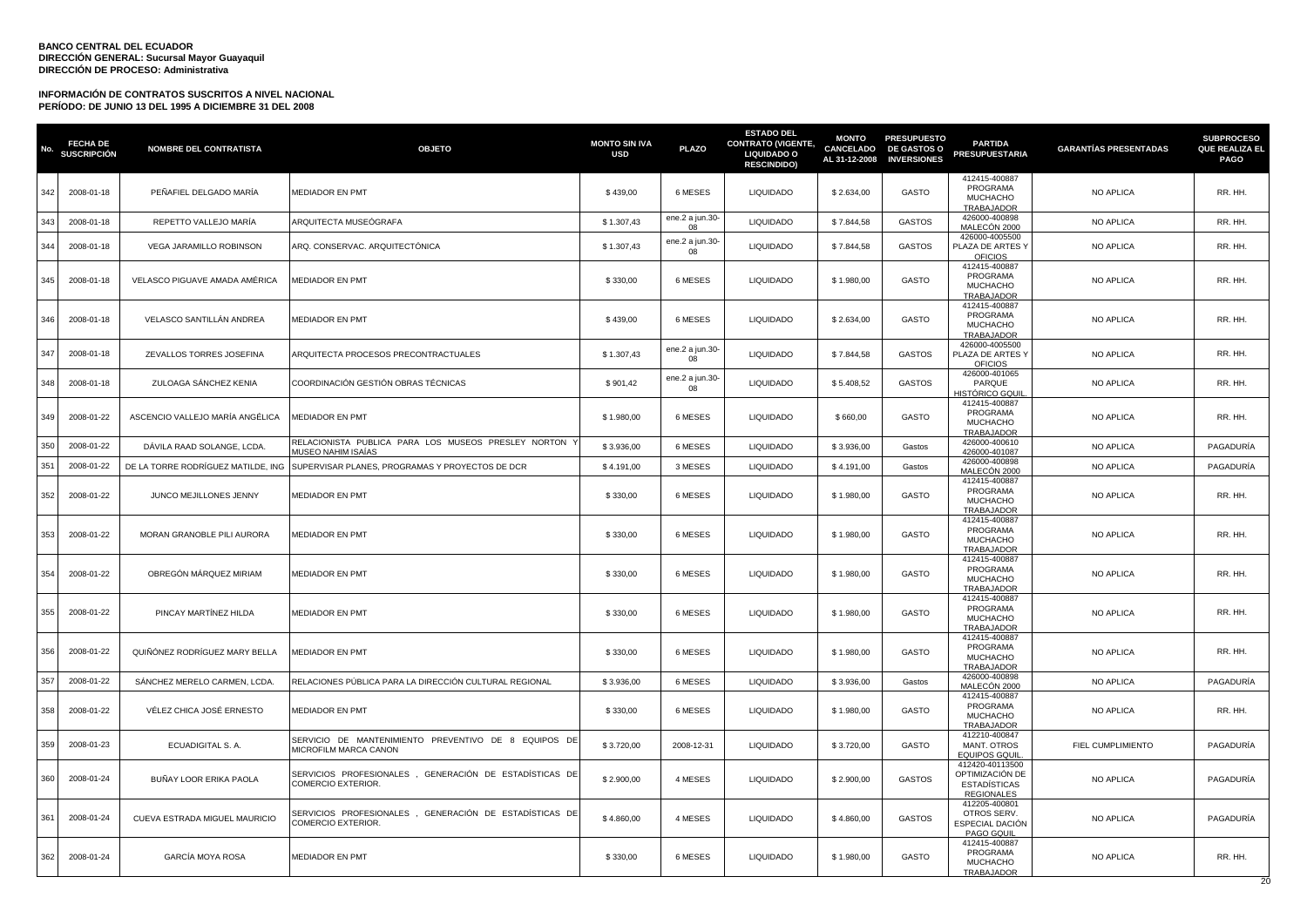| No  | <b>FECHA DE</b><br><b>SUSCRIPCIÓN</b> | <b>NOMBRE DEL CONTRATISTA</b>   | <b>OBJETO</b>                                                                                                         | <b>MONTO SIN IVA</b><br><b>USD</b> | <b>PLAZO</b>               | <b>ESTADO DEL</b><br><b>CONTRATO (VIGENTE,</b><br><b>LIQUIDADO O</b><br><b>RESCINDIDO)</b> | <b>MONTO</b><br><b>CANCELADO</b><br>AL 31-12-2008 | <b>PRESUPUESTO</b><br><b>DE GASTOS O</b><br><b>INVERSIONES</b> | <b>PARTIDA</b><br><b>PRESUPUESTARIA</b>                                               | <b>GARANTÍAS PRESENTADAS</b>   | <b>SUBPROCESO</b><br><b>QUE REALIZA EL</b><br><b>PAGO</b> |
|-----|---------------------------------------|---------------------------------|-----------------------------------------------------------------------------------------------------------------------|------------------------------------|----------------------------|--------------------------------------------------------------------------------------------|---------------------------------------------------|----------------------------------------------------------------|---------------------------------------------------------------------------------------|--------------------------------|-----------------------------------------------------------|
| 363 | 2008-01-24                            | OCHOA KOPPEL CARLOS VÍCTOR      | SERVICIOS PROFESIONALES, GENERACIÓN DE ESTADÍSTICAS DE<br>COMERCIO EXTERIOR.                                          | \$4,860.00                         | 4 MESES                    | <b>LIQUIDADO</b>                                                                           | \$4.860,00                                        | <b>GASTOS</b>                                                  | 412420-40113500<br>OPTIMIZACIÓN DE<br><b>ESTADÍSTICAS</b><br><b>REGIONALES</b>        | NO APLICA                      | PAGADURÍA                                                 |
| 364 | 2008-01-24                            | VILLON TORRES DARWIN            | <b>MEDIADOR EN PMT</b>                                                                                                | \$330,00                           | 6 MESES                    | <b>LIQUIDADO</b>                                                                           | \$1.980,00                                        | GASTO                                                          | 412415-400887<br>PROGRAMA<br><b>MUCHACHO</b><br>TRABAJADOR                            | <b>NO APLICA</b>               | RR. HH.                                                   |
| 365 | 2008-01-28                            | GAROFALO JOSÉ MORA              | MANTENIMIENTO PREVENTIVO Y CORRECTIVO DE LAS DIFERENTES<br>IMPRESORAS UBICADAS EN LA SUCURSAL MAYOR GYE               | \$4.320,00                         | 2008-06-30                 | <b>LIQUIDADO</b>                                                                           | \$4.320,00                                        | GASTOS                                                         | 412210-400835<br><b>MANTENIMIENTO</b><br>EQ, DE<br><b>COMPUTACIÓN</b><br><b>GQUIL</b> | FIEL CUMPLIMIENTO DEL CONTRATO | PAGADURÍA                                                 |
| 366 | 2008-01-28                            | LEÓN PALMA OSCAR                | SERVICIO TÉCNICO DE MANTENIMIENTO DE HARDWARE Y SOFTWARE A<br>DIFERENTES EQUIPOS COMPUTACIONALES DEL BANCO.           | \$4.440,00                         | 6 MESES                    | <b>LIQUIDADO</b>                                                                           | \$4.440,00                                        | <b>GASTOS</b>                                                  | 412210-40083500<br><b>MANT. EQUIPOS DE</b><br><b>COMPUTACIÓN</b><br>GQUIL             | FIEL CUMPLIMIENTO DEL CONTRATO | PAGADURÍA                                                 |
| 367 | 2008-01-28                            | MORA GAROFALO JOSÉ              | SERVICIO DE SOPORTE TÉCNICO ANTIVIRUS EN SITIO, DE ESTACIONES<br>DE TRABAJO LOCALES Y REMOTAS DEL BANCO.              | \$3.815,00                         | 6 meses                    | LIQUIDADO                                                                                  | \$3.815,00                                        | <b>GASTOS</b>                                                  | 412205-400796<br>OTROS SERV.<br>ESPECIALIZADOS<br>CENTRALIZADO                        | FIEL CUMPLIMIENTO L CONTRATO   | PAGADURÍA                                                 |
| 368 | 2008-01-28                            | OSCAR LEÓN PALMA                | SERVICIO TÉCNICO DE MANTENIMIENTO DE HARDWARE Y SOFTWARE A<br>DIFERENTES EQUIPOS DEL BCE                              | \$4.440,00                         | 2008-06-30                 | <b>LIQUIDADO</b>                                                                           | \$4.440,00                                        | <b>GASTOS</b>                                                  | 412210-400835<br><b>MANTENIMIENTO</b><br>EQ, DE<br><b>COMPUTACIÓN</b><br>GQUIL        | FIEL CUMPLIMIENTO L CONTRATO   | PAGADURÍA                                                 |
| 369 | 2008-01-29                            | TALHUSA TALENTO HUMANO S. A.    | DESCRIPCIÓN DE FUNCIONES Y VALORACIÓN DE CARGOS                                                                       | \$10.000,00                        | 45 días                    | <b>LIQUIDADO</b>                                                                           | \$10.000,00                                       | <b>GASTOS</b>                                                  | 412205-400801<br>OTROS SERV.<br>ESPECIAL DACIÓN<br>PAGO GQUIL                         | FIEL CUMPLIMIENTO L CONTRATO   | PAGADURÍA                                                 |
| 370 | 2008-01-30                            | BARAHONA BURGOS JOSÉ, ING       | ADMINISTRADOR DE ESPACIOS CULTURALES(MAAC)                                                                            | \$5.868,00                         | 6 MESES                    | <b>LIQUIDADO</b>                                                                           | \$5.868,00                                        | Gastos                                                         | 426000-400898<br>MALECÓN 2000                                                         | <b>NO APLICA</b>               | PAGADURÍA                                                 |
| 371 | 2008-01-30                            | <b>CARRERA DARWIN</b>           | RESTAURACIÓN Y CONSERVACIÓN DE OBRAS DE ARTE                                                                          | \$6.228,00                         | 6 MESES                    | <b>LIQUIDADO</b>                                                                           | \$6.228,00                                        | Gastos                                                         | 426000-400610<br>MANT. MUSEO<br>NAHÍM ISAÍAS                                          | NO APLICA                      | PAGADURÍA                                                 |
| 372 | 2008-01-30                            | SANI BUENAÑO DIANA              | TECNÓLOGO COMPUTACIÓN E INFORMÁTICA                                                                                   | \$545,00                           | 3 MESES                    | <b>LIQUIDADO</b>                                                                           | \$1.635,00                                        | GASTO                                                          | 412205-400801<br>OTROS SERV.<br>ESPECIAL DACIÓN<br>PAGO GQUIL                         | <b>NO APLICA</b>               | RR. HH.                                                   |
| 373 | 2008-02-06                            | GARCÍA GUADAMUD ERIKA PRISCILLA | CONTRATO DE SERVICIO TÉCNICO DE PUNTO DE CONTACTO ÚNICO<br>PARA EL USO DE HERRAMIENTAS SERVICE DESK                   | \$2.340,00                         | 6 MESES                    | <b>LIQUIDADO</b>                                                                           | \$2.340,00                                        | <b>GASTOS</b>                                                  | 412205-400796<br>OTROS SERV.<br><b>ESPECIALIZADOS</b><br>CENTRALIZADO                 | FIEL CUMPLIMIENTO L CONTRATO   | PAGADURÍA                                                 |
| 374 | 2008-02-06                            | LEXIS S. A.                     | SERVICIO DE ACTUALIZACIÓN DEL SISTEMA SILEC PRO. SISTEMA<br>INTEGRADO DE LEGISLACIÓN ECUATORIANA VERSIÓN PROFESIONAL  | \$1.512,00                         | 2008-12-31                 | LIQUIDADO                                                                                  | \$1.512,00                                        | <b>GASTOS</b>                                                  | 412205-400796<br>OTROS SERV.<br>ESPECIALIZADOS<br>CENTRALIZADO                        | FIEL CUMPLIMIENTO L CONTRATO   | PAGADURÍA                                                 |
| 375 | 2008-02-08                            | CELCO CIA LTDA.                 | SERVICIO DE MANTENIMIENTO DE UN SISTEMA ININTERRUMPIDO DE<br>ENERGÍA ELÉCTRICA UPS DE MARCA GENERAL ELECTRIC DE 40KVA | \$820,00                           | 2008-12-31                 | <b>LIQUIDADO</b>                                                                           | \$820,00                                          | <b>GASTOS</b>                                                  | 412210-400835<br><b>MANTENIMIENTO</b><br>EQ, DE<br><b>COMPUTACIÓN</b><br><b>GQUIL</b> | FIEL CUMPLIMIENTO L CONTRATO   | PAGADURÍA                                                 |
| 376 | 2008-02-08                            | GAROFALO JOSÉ MORA              | SERVICIO TÉCNICO DE OPERACIÓN DEL CENTRO DE DATOS (DATA<br>CENTER)                                                    | \$4.800,00                         | 2-01-08 AL 30-<br>JUNIO-08 | <b>LIQUIDADO</b>                                                                           | \$4.800,00                                        | <b>GASTOS</b>                                                  | 412205-400796<br>OTROS SERV.<br><b>ESPECIALIZADOS</b><br>CENTRALIZADO                 | FIEL CUMPLIMIENTO L CONTRATO   | PAGADURÍA                                                 |
| 377 | 2008-02-08                            | HUREL PRIETO JORGE              | <b>MÉDICO AUDITOR</b>                                                                                                 | \$687,48                           | 3 MESES                    | LIQUIDADO                                                                                  | \$2.062,44                                        | GASTO                                                          | 412205-400796<br>OTROS SERV.<br>ESPECIALIZADOS<br>CENTRALIZADO                        | NO APLICA                      | RR. HH.                                                   |
| 378 | 2008-02-08                            | MORA GAROFALO JOSÉ              | CONTRATO PARA SERVICIO TÉCNICO DE OPERACIÓN DEL CENTRO DE<br>DATOS (DATA CENTER)                                      | \$4.800,00                         | 6 MESES                    | LIQUIDADO                                                                                  | \$4.800,00                                        | <b>GASTOS</b>                                                  | 412205-400796<br>OTROS SERV.<br><b>ESPECIALIZADOS</b><br>CENTRALIZADO                 | FIEL CUMPLIMIENTO L CONTRATO   | PAGADURÍA                                                 |
| 379 | 2008-02-08                            | PACHECO ZAMBRANO ANABERTA       | MÉDICO VESPERTINO                                                                                                     | \$683,00                           | 6 MESES                    | <b>LIQUIDADO</b>                                                                           | \$4.098.00                                        | GASTO                                                          | 412205-400796<br>OTROS SERV.<br><b>ESPECIALIZADOS</b><br>CENTRALIZADO                 | NO APLICA                      | RR. HH.                                                   |
| 380 | 2008-02-09                            | CANSIONG FERNÁNDEZ FABIÁN       | ANALISTA DE SISTEMAS                                                                                                  | \$1.785,00                         | 3 MESES                    | <b>LIQUIDADO</b>                                                                           | \$1.785,00                                        | GASTO                                                          | 412205-400801<br>OTROS SERV.<br>ESPECIAL DACIÓN<br>PAGO GQUIL                         | <b>NO APLICA</b>               | RR. HH.<br>21                                             |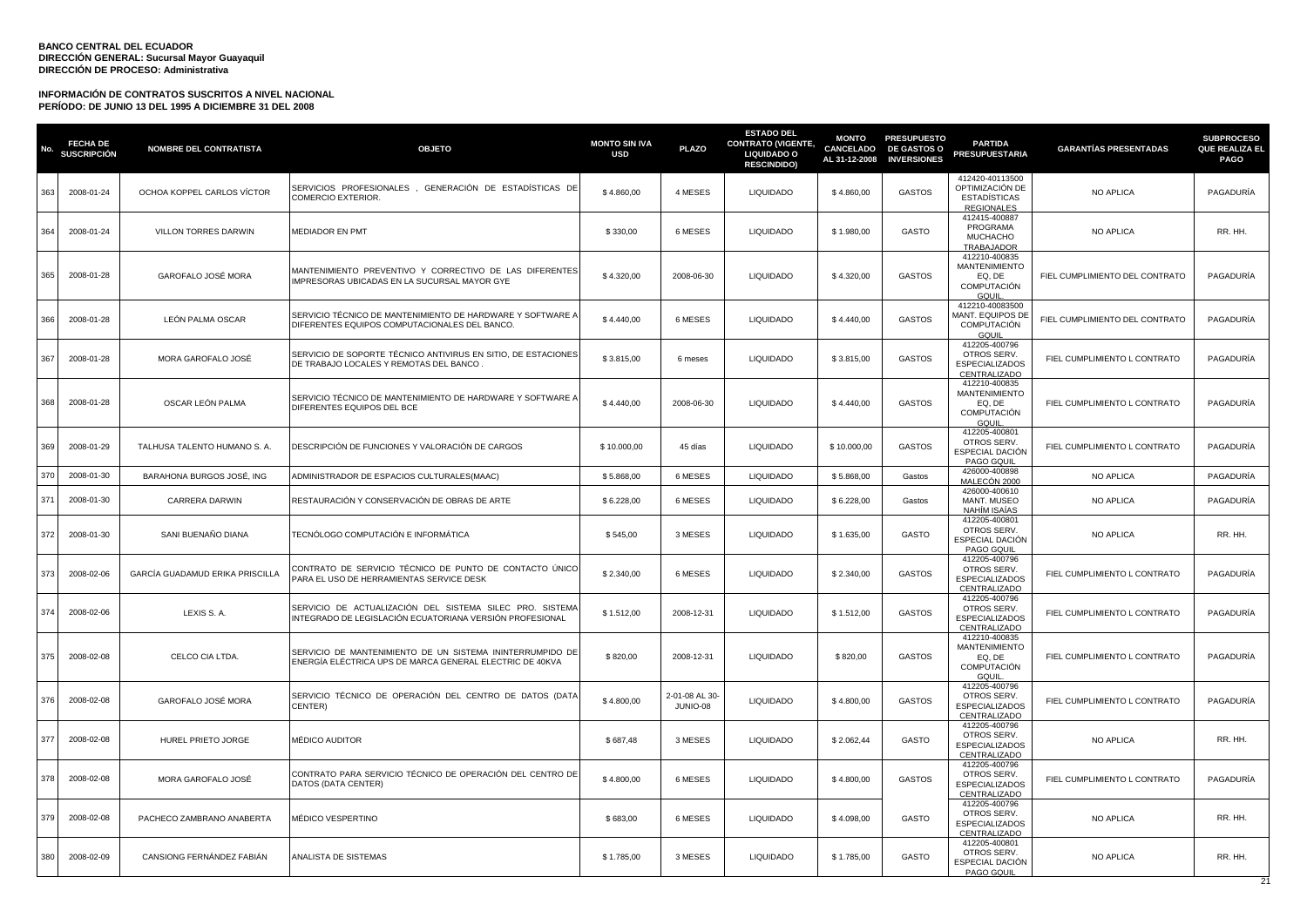| No. | <b>FECHA DE</b><br>SUSCRIPCIÓN | <b>NOMBRE DEL CONTRATISTA</b>                                      | <b>OBJETO</b>                                                                                                                                                                                                                                                                                                                                                                                                                                                                                                                | <b>MONTO SIN IVA</b><br><b>USD</b> | <b>PLAZO</b> | <b>ESTADO DEL</b><br><b>CONTRATO (VIGENTE,</b><br><b>LIQUIDADO O</b><br><b>RESCINDIDO)</b> | <b>MONTO</b><br><b>CANCELADO</b><br>AL 31-12-2008 | <b>PRESUPUESTO</b><br><b>DE GASTOS O</b><br><b>INVERSIONES</b> | <b>PARTIDA</b><br><b>PRESUPUESTARIA</b>                                                                                       | <b>GARANTÍAS PRESENTADAS</b>                                                                 | <b>SUBPROCESO</b><br><b>QUE REALIZA EL</b><br><b>PAGO</b> |
|-----|--------------------------------|--------------------------------------------------------------------|------------------------------------------------------------------------------------------------------------------------------------------------------------------------------------------------------------------------------------------------------------------------------------------------------------------------------------------------------------------------------------------------------------------------------------------------------------------------------------------------------------------------------|------------------------------------|--------------|--------------------------------------------------------------------------------------------|---------------------------------------------------|----------------------------------------------------------------|-------------------------------------------------------------------------------------------------------------------------------|----------------------------------------------------------------------------------------------|-----------------------------------------------------------|
|     | 381 2008-02-09                 | CASTILLO MONTOYA SANDRA                                            | RESPONSABLE DEL PROYECTO CULTURA PARA TODOS.                                                                                                                                                                                                                                                                                                                                                                                                                                                                                 | \$7.500,00                         | 6 MESES      | <b>LIQUIDADO</b>                                                                           | \$7.500,00                                        | Gastos                                                         | 412410-400883                                                                                                                 | NO APLICA                                                                                    | PAGADURÍA                                                 |
| 382 | 2008-02-09                     | JIMÉNEZ OLLAGUE DAVID                                              | MÉDICO MATUTINO                                                                                                                                                                                                                                                                                                                                                                                                                                                                                                              | \$1.103,00                         | 3 MESES      | <b>LIQUIDADO</b>                                                                           | \$3.309,00                                        | GASTO                                                          | 412205-400796<br>OTROS SERV.<br><b>ESPECIALIZADOS</b><br>CENTRALIZADO                                                         | NO APLICA                                                                                    | RR. HH.                                                   |
| 383 | 2008-02-11                     | DE LA CRUZ PÉREZ EDELSO ALAIN                                      | CONTRATO DE SERVICIOS PROFESIONALES                                                                                                                                                                                                                                                                                                                                                                                                                                                                                          | \$6.048,00                         | 7 MESES      | <b>LIQUIDADO</b>                                                                           | \$6.048,00                                        | <b>GASTOS</b>                                                  | 412205-400796<br>OTROS SERV.<br><b>ESPECIALIZADOS</b><br>CENTRALIZADO                                                         | NO APLICA                                                                                    | PAGADURÍA                                                 |
| 384 | 2008-02-11                     | <b>ITAE INSTITUTO SUPERIOR</b><br>TECNOLÓGICO DE ARTES DEL ECUADOR | DESARROLLAR Y EJECUTAR PROYECTO CULTURAL EN LA PAO, TANTO<br>EN LOS ESPACIOS EXTERIORES COMO INTERIORES EN DOS ETAPAS:<br>LA PRIMERA A TRAVÉS DE UN TALLER VACACIONAL DE ARTE PARA<br>NIÑOS ENTRE 5 Y 12 AÑOS, TALLER DE SERIGRAFÍA PARA JÓVENES DE<br>AGRUPACIÓN DE LA CALLE Y UN ENCUENTRO NACIONAL DE<br>ENSEÑANZA ARTÍSTICA Y LA SEGUNDA ETAPA, MEDIANTE LA<br>PROGRAMACIÓN CONSTANTE Y SOSTENIDA DE ESPECTÁCULOS<br>TEATRALES LOS DÍAS DOMINGOS DE CADA SEMANA, DE ACUERDO AL<br>CRONOGRAMA CONSTANTES EN LA PROPUESTA. | \$96.000,00                        | 11 MESES     | <b>LIQUIDADO</b>                                                                           | \$96.000,30                                       | <b>GASTOS</b>                                                  | 412410-400883000<br>PROGRAMA<br><b>CULTURALES</b>                                                                             | FIEL CUMPLIMIENTO L CONTRATO                                                                 | PAGADURÍA                                                 |
| 385 | 2008-02-12                     | ULLOA FRANCISCO, DR.                                               | COORDINACIÓN TÉCNICA EN PARQUE HISTÓRICO                                                                                                                                                                                                                                                                                                                                                                                                                                                                                     | \$2.937,00                         | 3 MESES      | <b>LIQUIDADO</b>                                                                           | \$2.937,00                                        | Gastos                                                         | 426000-401065<br>PARQUE<br><del>I</del> ISTÓRICO GQUII                                                                        | NO APLICA                                                                                    | PAGADURÍA                                                 |
| 386 | 2008-02-13                     | SERINDEC S.A.                                                      | MANTENIMIENTO PREVENTIVO Y CORRECTIVO DE LOS SOFTWARE<br>NETWARE, BORGER MANAGER , ZENWORK, SURF CONTROL<br>SYMANTEC, FAXMALER, MAIL SECURITY, MAIL ESSENTIALS<br><b>BRIGHTSTOR ARCSERVE</b>                                                                                                                                                                                                                                                                                                                                 | \$7.600,00                         | 1 AÑO        | <b>LIQUIDADO</b>                                                                           | \$7.600,00                                        | <b>INVERSIÓN</b>                                               | 191205-100929<br>PROGRAMAS<br><b>INFORMÁTICOS</b><br>GQUIL                                                                    | FIEL CUMPLIMIENTO CONTRATO Y<br><b>BUEN USO ANTICIPO</b>                                     | <b>SERVICIOS</b><br><b>GENERALES</b>                      |
| 387 | 2008-02-15                     | COMWARE S.A.                                                       | MANTENIMIENTO PREVENTIVO Y CORRECTIVO DE EQUIPOS DE<br>COMUNICACIÓN, INCLUYENDO LAS RESPECTIVAS ACTUALIZACIONES<br>DE FIRMWARE Y EL CORRESPONDIENTE SOPORTE TÉCNICO.                                                                                                                                                                                                                                                                                                                                                         | \$17.701,23                        | 2008-12-31   | <b>LIQUIDADO</b>                                                                           | \$17.701,23                                       | <b>GASTOS</b>                                                  | 412210-400835<br><b>MANTENIMIENTO</b><br>EQ. DE<br><b>COMPUTACIÓN</b><br>GQUIL                                                | FIEL CUMPLIMIENTO CONTRATO Y<br>BUEN USO ANTICIPO                                            | PAGADURÍA                                                 |
| 388 | 2008-02-15                     | <b>SERINDEC</b>                                                    | PROVISIÓN DE MANTENIMIENTO Y ACTUALIZACIÓN DE LICENCIAS DE<br>DIFERENTES SOFTWARE'S                                                                                                                                                                                                                                                                                                                                                                                                                                          | \$47.298,50                        | 2008-12-31   | <b>LIQUIDADO</b>                                                                           | \$47.298,50                                       | <b>GASTOS</b>                                                  | 412205-400796<br>OTROS SERV.<br><b>ESPECIALIZADOS</b><br>CENTRALIZADO                                                         | FIEL CUMPLIMIENTO CONTRATO Y<br><b>BUEN USO ANTICIPO</b>                                     | PAGADURÍA                                                 |
| 389 | 2008-02-21                     | COELLO ROSERO ANDRÉS                                               | GRUPO DE TEATRO RETABLILLO PARA LAS PRESENTACIONES DE LAS<br>OBRAS TEATRALES EN LA CASA HACIENDA DEL PARQUE HISTÓRICO<br>GYE                                                                                                                                                                                                                                                                                                                                                                                                 | \$14.000,00                        | 2008-12-31   | <b>LIQUIDADO</b>                                                                           | \$14.000,00                                       | <b>GASTOS</b>                                                  | 412410-400883<br>PROGRAMA<br><b>CULTURAL MANTA \</b><br>GUAYAQUIL                                                             | FIEL CUMPLIMIENTO L CONTRATO                                                                 | PAGADURÍA                                                 |
| 390 | 2008-02-21                     | COPIADORA ECUATORIANA CIA LTDA.<br><b>ECUACOPIA</b>                | MANTENIMIENTO PREVENTIVO Y CORRECTIVO DE ONCE(11) MAQUINAS<br>DE FOTOCOPIADO RICOH. CON FECHA 20/06/2008 SE SUSCRIBIÓ<br>AMPLIACIÓN DE CONTRATO                                                                                                                                                                                                                                                                                                                                                                              | \$5.580,00                         | 2008-12-31   | <b>LIQUIDADO</b>                                                                           | \$5.580,00                                        | GASTO                                                          | 426000-400954<br>ARCHIVO<br><b>HISTÓRICO DEL</b><br>GUAYAS<br>412210<br>400828<br><b>MANTENIMIENTO</b><br><b>MAQUINAS GYE</b> | FIEL CUMPLIMIENTO L CONTRATO                                                                 | PAGADURÍA                                                 |
| 391 | 2008-02-21                     | <b>TORRES VELIZ MANUEL</b>                                         | ADECUACIÓN DEL ÁREA DE GERENCIA, PARA LAS OFICINAS DEL<br>DIRECTORIO DEL BANCO CENTRAL DEL ECUADOR                                                                                                                                                                                                                                                                                                                                                                                                                           | \$39.973,25                        | 2008-03-22   | <b>LIQUIDADO</b>                                                                           | \$34.505,40                                       | GASTO                                                          | 412210-<br>40081900000000<br><b>REPARACIONES Y</b><br><b>ADECUACIONES</b><br><b>GQUIL</b>                                     | FIEL CUMPLIMIENTO CONTRATO<br>EJECUCIÓN OBRA Y BUENA CALIDAD<br>MATERIALES BUEN USO ANTICIPO | PAGADURÍA                                                 |
| 392 | 2008-02-22                     | ESCOBAR MANUEL DARIO                                               | SERVICIOS DE AMBIENTACIÓN Y SKETCHS TEATRALES EN LA CASA<br>AGRUPACIÓN TEATRAL LOS COMPADRES CAMPESINA EN PARQUE HISTORICO GUAYAQUIL                                                                                                                                                                                                                                                                                                                                                                                         | \$34.320,00                        | 2008-12-31   | <b>LIQUIDADO</b>                                                                           | \$34.320,00                                       | <b>GASTOS</b>                                                  | 412410-400883<br>PROGRAMA<br><b>CULTURAL MANTA '</b><br><b>GUAYAQUIL</b>                                                      | FIEL CUMPLIMIENTO L CONTRATO                                                                 | PAGADURÍA                                                 |
| 393 | 2008-02-25                     | COMWARE S.A.                                                       | MANTENIMIENTO DE SOFTWARE QUE FUNCIONA EN LOS DIFERENTES<br>SERVIDORES DE LA SUCURSAL MAYOR DEL BCE, SISTEMA OPERATIVO<br>SOLARIS                                                                                                                                                                                                                                                                                                                                                                                            | \$34.920,00                        | 2008-12-31   | <b>LIQUIDADO</b>                                                                           | \$34.920,00                                       | <b>GASTOS</b>                                                  | 412205-400796<br>OTROS SERV.<br><b>ESPECIALIZADOS</b><br>CENTRALIZADO                                                         | FIEL CUMPLIMIENTO L CONTRATO                                                                 | PAGADURÍA                                                 |
| 394 | 2008-02-28                     | SUAREZ CAPELLO MARCOS                                              | FISCALIZACIÓN DEL IMPACTO SOBRE BIENES CULTURALES DE LAS<br>DIVERSAS OBRAS FÍSICAS QUE SE EJECUTAN EN EL MUSEO AMANTES<br>DE SUMPA                                                                                                                                                                                                                                                                                                                                                                                           | \$4.932,70                         | 2008-04-28   | <b>LIQUIDADO</b>                                                                           | \$4.932,70                                        | <b>INVERSIÓN</b>                                               | 183200-10719100<br><b>MUSEO SANTA</b><br><b>ELENA GYE</b>                                                                     | NO APLICA                                                                                    | <b>SERVICIOS</b><br><b>GENERALES</b>                      |
| 395 | 2008-03-04                     | SERVICIOS DEL ECUADOR<br>SEREC CIA LTDA.                           | PROVISIÓN DEL SERVICIO DE HIGIENE Y SANITIZACIÓN DE LOS BAÑOS<br>DEL PARQUE HISTÓRICO GUAYAQUIL                                                                                                                                                                                                                                                                                                                                                                                                                              | \$9.120,00                         | 12 MESES     | <b>LIQUIDADO</b>                                                                           | \$9.070,72                                        | Gastos                                                         | 426000-401065<br>PARQUE<br>HISTÓRICO GQUII                                                                                    | GARANTÍA B129114 BANCO L<br>PICHINCHA C A (\$456,00)                                         | PAGADURÍA                                                 |
| 396 | 2008-03-05                     | ACEBO ANTONIO, ING                                                 | SERV. PROFESIONALES: PROGRAMA DE TRABAJO Y ASISTENCI/<br>TÉCNICA "ÁREAS VERDES"                                                                                                                                                                                                                                                                                                                                                                                                                                              | \$2.418,06                         | 3 MESES      | <b>LIQUIDADO</b>                                                                           | \$2.418,06                                        | Gastos                                                         | 426000-401065<br>PARQUE<br><del>I</del> ISTÓRICO GQUII                                                                        | NO APLICA                                                                                    | PAGADURÍA                                                 |
| 397 | 2008-03-05                     | BENÍTEZ JOSIE, ING AGR                                             | PROGRAMA DE TRABAJO Y ASISTENCIA TÉCNICA "ZONA TRADICIONES"                                                                                                                                                                                                                                                                                                                                                                                                                                                                  | \$2,418.06                         | 3 MESES      | <b>LIQUIDADO</b>                                                                           | \$2.418,06                                        | Gastos                                                         | 426000-401065<br>PARQUE<br>HISTÓRICO GQUIL                                                                                    | NO APLICA                                                                                    | PAGADURÍA                                                 |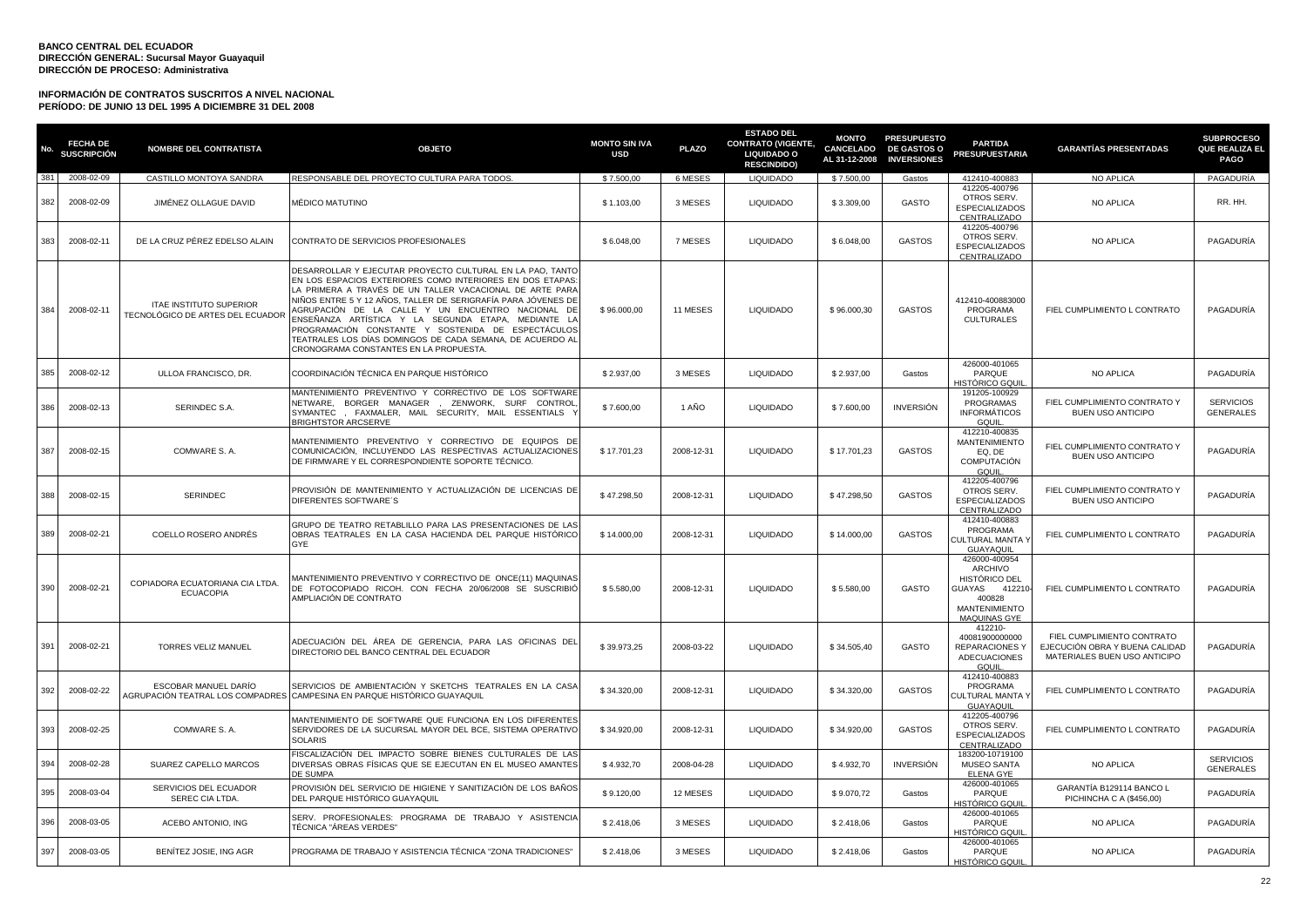| No  | <b>FECHA DE</b><br><b>SUSCRIPCIÓN</b> | <b>NOMBRE DEL CONTRATISTA</b>             | <b>OBJETO</b>                                                                                                                                                                                                                                      | <b>MONTO SIN IVA</b><br><b>USD</b> | <b>PLAZO</b>                                                | <b>ESTADO DEL</b><br><b>CONTRATO (VIGENTE,</b><br><b>LIQUIDADO O</b><br><b>RESCINDIDO)</b> | <b>MONTO</b><br><b>CANCELADO</b><br>AL 31-12-2008 | <b>PRESUPUESTO</b><br><b>DE GASTOS O</b><br><b>INVERSIONES</b> | <b>PARTIDA</b><br><b>PRESUPUESTARIA</b>                                  | <b>GARANTIAS PRESENTADAS</b>                                                                 | <b>SUBPROCESO</b><br><b>QUE REALIZA EL</b><br><b>PAGO</b> |
|-----|---------------------------------------|-------------------------------------------|----------------------------------------------------------------------------------------------------------------------------------------------------------------------------------------------------------------------------------------------------|------------------------------------|-------------------------------------------------------------|--------------------------------------------------------------------------------------------|---------------------------------------------------|----------------------------------------------------------------|--------------------------------------------------------------------------|----------------------------------------------------------------------------------------------|-----------------------------------------------------------|
| 398 | 2008-03-05                            | FERNÁNDEZ EMMA, BIOL                      | PROGRAMA DE TRABAJO Y ASISTENCIA TÉCNICA "ZONA BOSQUES"                                                                                                                                                                                            | \$2.418,06                         | 3 MESES                                                     | <b>LIQUIDADO</b>                                                                           | \$2.418,06                                        | Gastos                                                         | 426000-401065<br>PARQUE<br><del>I</del> ISTÓRICO GQUIL                   | NO APLICA                                                                                    | PAGADURÍA                                                 |
| 399 | 2008-03-05                            | MEJÍA EDGAR, ING                          | APOYO AL ÁREA ADMINISTRATIVA FINANCIERA DE LA DIRECCIÓN<br>CULTURAL REGIONAL                                                                                                                                                                       | \$5.370,00                         | 6 MESES                                                     | <b>LIQUIDADO</b>                                                                           | \$5.370,00                                        | Gastos                                                         | 426000-400898<br>MALECÓN 2000                                            | NO APLICA                                                                                    | PAGADURÍA                                                 |
| 400 | 2008-03-06                            | DE JANON TORRES MÓNICA, LCDA.             | EJECUCIÓN DEL PROYECTO "ENLACE CULTURAL" PARA LOS ESPACIOS<br>CULTURALES MAAC, MNI, MPN Y PHG                                                                                                                                                      | \$3,000.00                         | 6 MESES                                                     | <b>LIQUIDADO</b>                                                                           | \$3.000,00                                        | Gastos                                                         | 426000-400610<br>MANT. MUSEO<br>NAHÍM ISAÍAS                             | NO APLICA                                                                                    | PAGADURÍA                                                 |
| 401 | 2008-03-07                            | BERREZUETA RÍOS FERNANDO                  | TECNÓLOGO COMPUTACIÓN E INFORMÁTICA                                                                                                                                                                                                                | \$415.00                           | 3 MESES                                                     | <b>LIQUIDADO</b>                                                                           | \$1.245.00                                        | GASTO                                                          | 412205-400801<br>OTROS SERV.<br><b>ESPECIAL DACIÓN</b><br>PAGO GQUIL     | <b>NO APLICA</b>                                                                             | RR. HH.                                                   |
| 402 | 2008-03-07                            | SONNE JOHANNA, LCDA.                      | ADMINISTRADORA DEL PARQUE HISTÓRICO GUAYAQUIL                                                                                                                                                                                                      | \$8.040,00                         | 6 MESES                                                     | <b>LIQUIDADO</b>                                                                           | \$8.040,00                                        | Gastos                                                         | 426000-401065<br>PARQUE<br><del>I</del> ISTÓRICO GQUI                    | NO APLICA                                                                                    | PAGADURÍA                                                 |
| 403 | 2008-03-08                            | EGAS RUIZ DE BANEGAS ALEJANDRO<br>MARCELO | POR LA DEFENSA EN CASOS DE INSOLVENCIA O QUIEBRA DE 60<br>CAUSAS                                                                                                                                                                                   | \$10.000,00                        | <b>HASTA LA</b><br>FINALIZACIÓN<br>DE LOS<br><b>JUICIOS</b> | <b>VIGENTE</b>                                                                             | \$7.500,00                                        | <b>GASTOS</b>                                                  | 412205-400796<br>OTROS SERV.<br>ESPECIALIZADOS<br>CENTRALIZADO           | PAGARÉ                                                                                       | PAGADURÍA                                                 |
| 404 | 2008-03-10                            | COMWARE S.A.                              | MANTENIMIENTO PREVENTIVO Y CORRECTIVO, SOPORTE TÉCNICO .<br>DIFERENTES SERVIDORES SUN FIRE 3800 Y SUN BLADE 100, CON SUS<br>RESPECTIVAS ACTUALIZACIONES DE LOS FIRMWARE VERSIONES Y/O<br>PARCHES DE ACUERDO A LAS MODALIDADES PLATINO, ORO Y PLATA | \$63,005.86                        | 2008-12-31                                                  | <b>LIQUIDADO</b>                                                                           | \$63,005.86                                       | <b>GASTOS</b>                                                  | 412210-400835<br><b>MANTENIMIENTO</b><br>EQ, DE<br>COMPUTACIÓN<br>GQUIL  | FIEL CUMPLIMIENTO CONTRATO Y<br>BUEN USO ANTICIPO                                            | PAGADURÍA                                                 |
| 405 | 2008-03-13                            | <b>MARTIN SALAZAR CARLOS</b>              | PROYECTO DE IMPLEMENTACIÓN DE LA PLAZA DE ARTES Y OFICIOS                                                                                                                                                                                          | \$10,000,00                        | 10 MESES                                                    | <b>LIQUIDADO</b>                                                                           | \$2,000.00                                        | Gastos                                                         | 426000-4005500<br>PLAZA DE ARTES Y<br><b>OFICIOS</b>                     | <b>NO APLICA</b>                                                                             | PAGADURÍA                                                 |
| 406 | 2008-03-17                            | SPERANZA GASTALDI GUSTAVO, DR.            | RESPONSABLE DE LA ZONA DE VIDA SILVESTRE EN EL PARQUE<br>HISTÓRICO GUAYAQUIL                                                                                                                                                                       | \$1.812,00                         | 3 MESES                                                     | <b>LIQUIDADO</b>                                                                           | \$1.812,00                                        | Gastos                                                         | 426000-401065<br>PARQUE<br>IISTÓRICO GQUII                               | NO APLICA                                                                                    | PAGADURÍA                                                 |
| 407 | 2008-03-19                            | BALLADARES MORENO JAIME                   | FISCALIZACIÓN PROVISIÓN E INSTALACIÓN DE UN ASCENSOR PARA EL<br>EDIFICIO DE LA PAO                                                                                                                                                                 | \$760,00                           | 2008-09-15                                                  | <b>LIQUIDADO</b>                                                                           | \$760,00                                          | GASTO                                                          | 426000-4005500<br>PLAZA DE ARTES Y<br><b>OFICIOS</b>                     | <b>NO APLICA</b>                                                                             | PAGADURÍA                                                 |
| 408 | 2008-03-20                            | REYES VALENCIA RITA ESPERANZA             | PRESENTACIÓN DE OBRAS DE TEATRO EN EL PARQUE HISTÓRICO GYE<br>DE MIÉRCOLES A DOMINGOS Y DÍAS DE FERIADOS                                                                                                                                           | \$24,530.00                        | 2008-12-31                                                  | <b>LIQUIDADO</b>                                                                           | \$24.530,00                                       | <b>GASTOS</b>                                                  | 412410-400883<br>PROGRAMA<br>CULTURAL MANTA '<br>GUAYAQUIL               | FIEL CUMPLIMIENTO L CONTRATO                                                                 | PAGADURÍA                                                 |
| 409 | 2008-03-28                            | BALLADARES MORENO JAIME                   | FISCALIZACIÓN SISTEMA DE EXTRACCIÓN DE HUMO Y PANTALLA DE<br>PROTECCIÓN EN ESCENARIO DEL TEATRO PRINCIPAL DE LA PAO                                                                                                                                | \$614.74                           | 2008-04-27                                                  | <b>VIGENTE</b>                                                                             | \$553,27                                          | GASTO                                                          | 426000-4005500<br>PLAZA DE ARTES Y<br><b>OFICIOS</b>                     | NO APLICA                                                                                    | PAGADURÍA                                                 |
| 410 | 2008-03-28                            | BALLADARES MORENO JAIME                   | FISCALIZACIÓN PROVISIÓN E INSTALACIÓN Y PUESTA EN<br>FUNCIONAMIENTO DE EQUIPOS DE PROCESAMIENTO DE DESECHOS<br>PARA EL PARQUE HISTÓRICO GUAYAQUIL                                                                                                  | \$813,38                           | 2008-06-26                                                  | <b>VIGENTE</b>                                                                             | \$732,05                                          | <b>INVERSIÓN</b>                                               | 183200-<br>100447000000<br>PARQUE<br>HISTÓRICO GQUI                      | NO APLICA                                                                                    | <b>SERVICIOS</b><br><b>GENERALES</b>                      |
| 411 | 2008-03-28                            | MEGADATOS S.A.                            | PROVISIÓN DE SERVICIO DE INTERNET PARA LA SUCURSAL MAYOR<br>GYE, MACHALA. PRESLEY NORTON, MUSEOS DE MANTA Y PORTOVIEJO                                                                                                                             | \$33.106,33                        | 2008-12-31                                                  | <b>LIQUIDADO</b>                                                                           | \$33.106,33                                       | <b>GASTOS</b>                                                  | 412205-400796<br>OTROS SERV.<br><b>ESPECIALIZADOS</b><br>CENTRALIZADO    | FIEL CUMPLIMIENTO CONTRATO Y<br><b>BUEN USO ANTICIPO</b>                                     | PAGADURÍA                                                 |
| 412 | 2008-03-31                            | COMERCIAL ORGU S. A.                      | PROVISIÓN DE 5 VEHÍCULOS TIPO JEEP 4 X 4                                                                                                                                                                                                           | \$203.483,48                       | 2008-04-15                                                  | <b>LIQUIDADO</b>                                                                           | \$203.483,48                                      | <b>INVERSIONES</b>                                             | 184400-100533<br><b>VEHÍCULOS Y</b><br>UNIDADES DE<br><b>TRANSPORTES</b> | FIEL CUMPLIMIENTO DEL CONTRATO                                                               | PAGADURÍA                                                 |
| 413 | 2008-04-01                            | PROCQUELAL S. A.                          | REMODELACIÓN ARQUITECTÓNICA DEL TEATRO PRINCIPAL DE LA PAO<br>SE INCLUYE OBRAS ADICIONALES Y REAJUSTE DE PRECIOS)                                                                                                                                  | \$975.722,30                       | 112 DÍAS<br><b>PRORROGA</b><br>7/11/2008                    | <b>LIQUIDADO</b>                                                                           | \$1.184.682,85                                    | GASTO                                                          | 426000-4005500<br>PLAZA DE ARTES Y<br><b>OFICIOS</b>                     | FIEL CUMPLIMIENTO CONTRATO<br>EJECUCIÓN OBRA Y BUENA CALIDAD<br>MATERIALES BUEN USO ANTICIPO | PAGADURÍA                                                 |
| 414 | 2008-04-03                            | DONOSO PAREJA MIGUEL                      | DESARROLLO DEL PROYECTO TALLERES LITERARIOS                                                                                                                                                                                                        | \$12.000,00                        | 12 MESES                                                    | <b>LIQUIDADO</b>                                                                           | \$12.000,00                                       | <b>GASTOS</b>                                                  | 412410-400883000<br>PROGRAMA<br><b>CULTURALES</b>                        | NO APLICA                                                                                    | PAGADURÍA                                                 |
| 415 | 2008-04-04                            | VEINTIMILLA BUSTAMANTE CÉSAR , MSC        | PROYECTO "CURADURÍA MUSEOS DE PORTOVIEJO Y MANTA"                                                                                                                                                                                                  | \$4.500,00                         | 3 MESES                                                     | <b>LIQUIDADO</b>                                                                           | \$4.500,00                                        | Gastos                                                         | 412410-400883                                                            | NO APLICA                                                                                    | PAGADURÍA                                                 |
| 416 | 2008-04-07                            | SUAREZ CAPELLO MARCOS                     | CONTRATO DE SERVICIOS PROFESIONALES, PROYECTO "SERVICIOS DE<br>APOYO A LOS PLANEAMIENTOS MUSEOGRÁFICOS DE MANTA Y<br>PORTOVIEJO DE LOS MUSEOS DEL BCE"                                                                                             | \$4.500,00                         | 3 MESES                                                     | <b>LIQUIDADO</b>                                                                           | \$4.500,00                                        | <b>INVERSIÓN</b>                                               | 183200-10719100<br><b>MUSEO SANTA</b><br><b>ELENA GYE</b>                | FIEL CUMPLIMIENTO L CONTRATO                                                                 | <b>SERVICIOS</b><br><b>GENERALES</b>                      |
| 417 | 2008-04-09                            | BARRERA SÁNCHEZ PAÚL                      | SERVICIO DE TRANSPORTE DE LA RUTA 5 PARA EL PERSONAL DEL<br>BCE.                                                                                                                                                                                   | \$5.460,00                         | 2009-03-31                                                  | <b>VIGENTE</b>                                                                             | \$4.095,00                                        | <b>GASTOS</b>                                                  | 412190-4007590<br><b>TRANSPORTE DE</b><br>PERSONAL<br>CENTRALIZADA       | A FIEL CUMPLIMIENTO                                                                          | PAGADURÍA                                                 |
| 418 | 2008-04-09                            | CAMACHO MONAR MELIDA                      | SERVICIO DE TRANSPORTE DE LA RUTA 6 PARA EL PERSONAL DEL<br>BCE.                                                                                                                                                                                   | \$4.800,00                         | 2009-03-31                                                  | <b>VIGENTE</b>                                                                             | \$4.800,00                                        | <b>GASTOS</b>                                                  | 412190-4007590<br>TRANSPORTE DE<br>PERSONAL<br>CENTRALIZADA              | A FIEL CUMPLIMIENTO                                                                          | PAGADURÍA                                                 |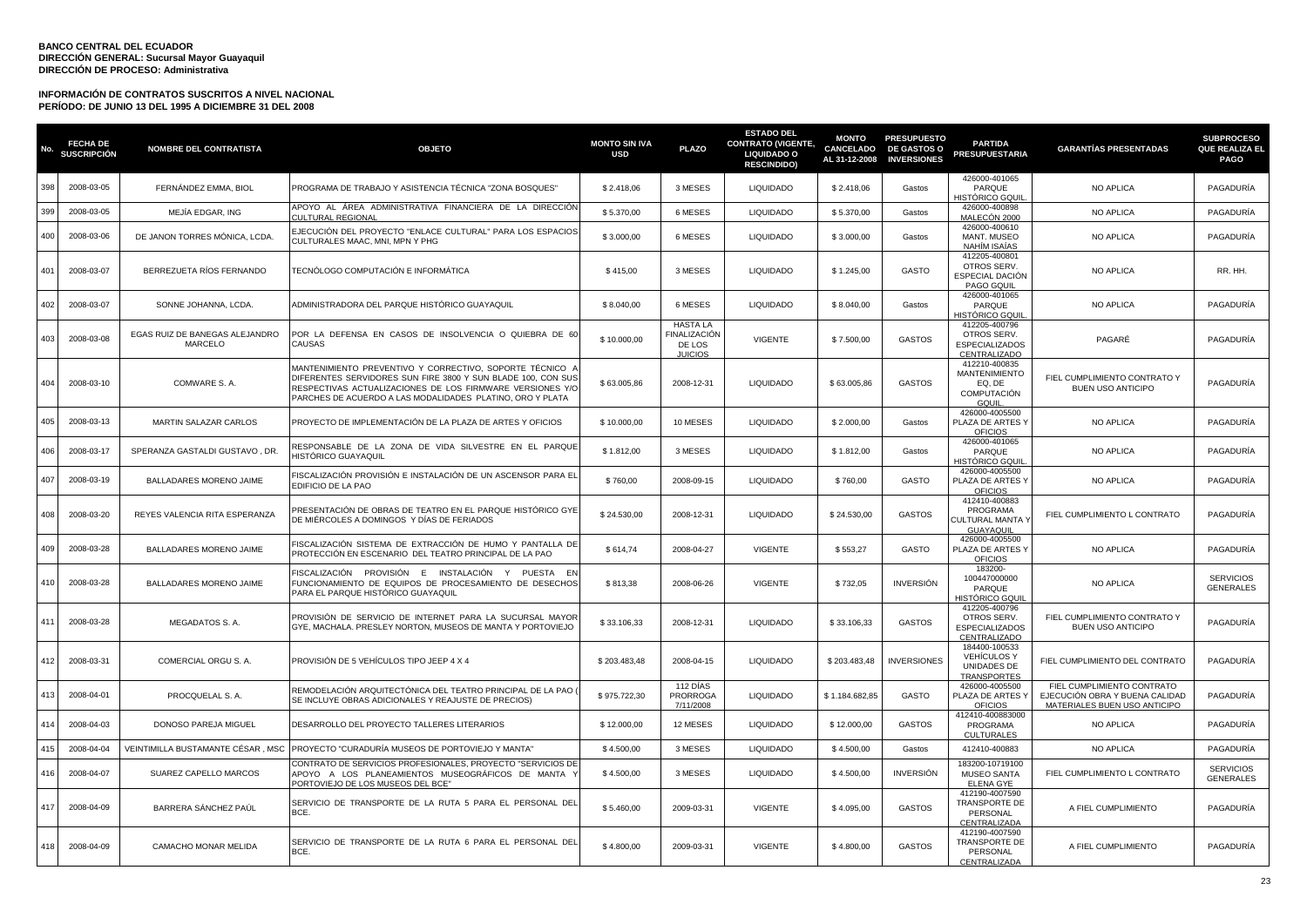| No  | <b>FECHA DE</b><br><b>SUSCRIPCIÓN</b> | <b>NOMBRE DEL CONTRATISTA</b>                            | <b>OBJETO</b>                                                                                                                                                             | <b>MONTO SIN IVA</b><br><b>USD</b>                                 | <b>PLAZO</b>                         | <b>ESTADO DEL</b><br><b>CONTRATO (VIGENTE,</b><br>LIQUIDADO O<br><b>RESCINDIDO)</b> | <b>MONTO</b><br>CANCELADO<br>AL 31-12-2008 | <b>PRESUPUESTO</b><br><b>DE GASTOS O</b><br><b>INVERSIONES</b> | <b>PARTIDA</b><br><b>PRESUPUESTARIA</b>                               | <b>GARANTÍAS PRESENTADAS</b>                                                                 | <b>SUBPROCESO</b><br>QUE REALIZA EL<br><b>PAGO</b> |
|-----|---------------------------------------|----------------------------------------------------------|---------------------------------------------------------------------------------------------------------------------------------------------------------------------------|--------------------------------------------------------------------|--------------------------------------|-------------------------------------------------------------------------------------|--------------------------------------------|----------------------------------------------------------------|-----------------------------------------------------------------------|----------------------------------------------------------------------------------------------|----------------------------------------------------|
| 419 | 2008-04-10                            | PILLAJO DUCHE ANTONIO                                    | CONTRATO DE SERVICIO DE TRANSPORTE                                                                                                                                        | \$470,00                                                           | 1 MES                                | <b>LIQUIDADO</b>                                                                    | \$470,00                                   | <b>GASTOS</b>                                                  | 412190-4007590<br><b>TRANSPORTE DE</b><br>PERSONAL<br>CENTRALIZADA    | FIEL CUMPLIMIENTO L CONTRATO                                                                 | PAGADURÍA                                          |
| 420 | 2008-04-15                            | DE LA TORRE RODRÍGUEZ MATILDE, ING                       | SERVICIOS PROFESIONALES PARA GESTIÓN DE CONTROL DE LA<br>IRECCIÓN CULTURAL REGIONAL                                                                                       | \$11.835,00                                                        | 9 MESES                              | <b>LIQUIDADO</b>                                                                    | \$11.835,00                                | Gastos                                                         | 426000-400898<br>MALECÓN 2000                                         | NO APLICA                                                                                    | PAGADURÍA                                          |
| 421 | 2008-04-15                            | MOREIRA HIDROVO MELIDA CELINDA                           | CONSTRUCCIÓN DE LA SALA MULTIFUNCIONAL Y CONFORMACIÓN DE<br>ÁREA EXTERIOR DE LA SALA MUSEO AMANTES DE SUMPA ( SE INCLUYE<br>OBRAS ADICIONALES Y REAJUSTE DE PRECIOS)      | \$141,569.09                                                       | 2008-09-02                           | <b>LIQUIDADO</b>                                                                    | \$163,021.76                               | <b>INVERSIÓN</b>                                               | 183200-10719100<br><b>MUSEO SANTA</b><br><b>ELENA GYE</b>             | FIEL CUMPLIMIENTO CONTRATO<br>EJECUCIÓN OBRA Y BUENA CALIDAD<br>MATERIALES BUEN USO ANTICIPO | <b>SERVICIOS</b><br><b>GENERALES</b>               |
| 422 | 2008-04-15                            | SCHAFFRY MURILLO WALTER                                  | CONSTRUCCIÓN DE VIVERO EN LA ZONA DE TRADICIONES DEL PHG<br>SE INCLUYE OBRAS ADICIONALES)                                                                                 | \$45.026,83                                                        | 2008-05-27                           | <b>LIQUIDADO</b>                                                                    | \$45.302,56                                | <b>INVERSIÓN</b>                                               | 183200-<br>100447000000<br>PARQUE<br>HISTÓRICO GQUII                  | FIEL CUMPLIMIENTO CONTRATO<br>EJECUCIÓN OBRA Y BUENA CALIDAD<br>MATERIALES BUEN USO ANTICIPO | <b>SERVICIOS</b><br><b>GENERALES</b>               |
| 423 | 2008-04-15                            | SESPACIN CIA. LTDA.                                      | PROVISIÓN DEL SERVICIO DE INTERMEDIACIÓN LABORAL PARA LAS<br>ÁREAS BANCARIAS Y ADMINISTRATIVA DEL BCE.                                                                    | \$42.611,84                                                        | 2008-05-15                           | <b>LIQUIDADO</b>                                                                    | \$42.611,84                                | <b>GASTOS</b>                                                  | 412205-400801<br>OTROS SERV.<br>ESPECIAL DACIÓN<br>PAGO GQUIL         | FIEL CUMPLIMIENTO L CONTRATO                                                                 | PAGADURÍA                                          |
| 424 | 2008-04-17                            | CANSIONG FERNÁNDEZ FABIÁN                                | ANALISTA DE SISTEMAS                                                                                                                                                      | \$1.785,00                                                         | 3 MESES                              | <b>LIQUIDADO</b>                                                                    | \$1.785,00                                 | <b>GASTO</b>                                                   | 412205-400801<br>OTROS SERV.<br>ESPECIAL DACIÓN<br>PAGO GQUIL         | NO APLICA                                                                                    | RR. HH.                                            |
| 425 | 2008-04-21                            | COLINEAL CORPORATION CIA LTDA                            | PROVISIÓN DE MUEBLES DE OFICINA PARA LOS MIEMBROS DEL<br><b>DIRECTORIO DEL BANCO CENTRAL DEL ECUADOR EN GYE</b>                                                           | \$65,410.90                                                        | 2008-05-01                           | <b>LIQUIDADO</b>                                                                    | \$65,410.90                                | <b>INVERSIONES</b>                                             | 184100-100451<br>MUEBLES GQUIL                                        | <b>NO APLICA</b>                                                                             | <b>SERVICIOS</b><br><b>GENERALES</b>               |
| 426 | 2008-04-22                            | AMPUERO OCHOA MATILDE                                    | PROYECTO SALAS DE ARTES DIGITALES MAAC 2008                                                                                                                               | \$11.835,00                                                        | 9 MESES                              | <b>LIQUIDADO</b>                                                                    | \$11.835,00                                | Gastos                                                         | 412410-400883                                                         | <b>NO APLICA</b>                                                                             | PAGADURÍA                                          |
| 427 | 2008-04-22                            | PUBLISA S. A.                                            | FABRICACIÓN E INSTALACIÓN DE PANELERÍA RECTA Y CURVA BÁSICA<br>PARA LA SALA DE ARTE Y ARQUEOLOGÍA DEL NUEVO MUSEO DE LA<br>CIUDAD DE MANTA (SE INCLUYE OBRAS ADICIONALES) | \$48.414,42                                                        | 2008-06-06                           | <b>LIQUIDADO</b>                                                                    | \$48.965,44                                | <b>INVERSIÓN</b>                                               | 183200-10719300<br>MUSEO MANTA<br>GYE                                 | FIEL CUMPLIMIENTO CONTRATO<br>EJECUCIÓN OBRA Y BUENA CALIDAD<br>MATERIALES BUEN USO ANTICIPO | PAGADURÍA                                          |
| 428 | 2008-04-22                            | RAMOS GRACIELA                                           | PROYECTO "ORGANIZACIÓN TÉCNICA Y CATALOGACIÓN BIENES<br>CULTURALES DEL FONDO ARQUEOLÓGICO DE LA DIRECCIÓN<br><b>CULTURAL REGIONAL"</b>                                    | \$20.820,00                                                        | 12 MESES                             | <b>LIQUIDADO</b>                                                                    | \$20.817,00                                | Gastos                                                         | 412410-400883                                                         | NO APLICA                                                                                    | PAGADURÍA                                          |
| 429 | 2008-04-22                            | SALVADOR SALAZAR JOSÉ                                    | PROVISIÓN DE REPUESTOS PARA LA MAQUINA CLASIFICADORA DE<br>BILLETES MODELO BPS 1040B                                                                                      | \$50.068,71                                                        | 2008-09-09                           | <b>LIQUIDADO</b>                                                                    | \$50.068,71                                | <b>GASTOS</b>                                                  | 412210-400828<br><b>MANTENIMIENTO</b><br>MÁQUINAS GQUIL               | FIEL CUMPLIMIENTO CONTRATO Y<br><b>BUEN USO ANTICIPO</b>                                     | PAGADURÍA                                          |
| 430 | 2008-04-22                            | SANI BUENAÑO DIANA                                       | TECNÓLOGO COMPUTACIÓN E INFORMÁTICA                                                                                                                                       | \$545,00                                                           | 3 MESES                              | <b>LIQUIDADO</b>                                                                    | \$1.635,00                                 | GASTO                                                          | 412205-400801<br>OTROS SERV.<br>ESPECIAL DACIÓN<br>PAGO GQUIL         | NO APLICA                                                                                    | RR. HH.                                            |
| 431 | 2008-04-22                            | SERVACONSA S. A.                                         | MANTENIMIENTO PREVENTIVO Y CORRECTIVOS MENORES DEL EDIF<br>PRINCIPAL, EX SUIZO, FINANCORP Y VILLA CARCHI                                                                  | \$62,790.00                                                        | 2009-03-31                           | <b>LIQUIDADO</b>                                                                    | \$47,092.50                                | <b>GASTO</b>                                                   | 412210-400819<br>REPARACIONES Y<br><b>ADECUACIONES</b><br>GOUIL       | FIEL CUMPLIMIENTO CONTRATO                                                                   | PAGADURÍA                                          |
| 432 | 2008-04-22                            | SONDA DEL ECUADOR                                        | PROVISIÓN DE TREINTA Y SIETE EQUIPOS DE COMPUTACIÓN PARA EL<br>BANCO CENTRAL DEL ECUADOR GYE                                                                              | \$34.133,00                                                        | 2008-06-06                           | <b>LIQUIDADO</b>                                                                    | \$34.133,00                                | <b>INVERSIONES</b>                                             | 184500-100539 EQ.<br><b>COMPUTACIÓN</b><br><b>GQUIL</b>               | FIEL CUMPLIMIENTO CONTRATO Y<br><b>BUEN USO ANTICIPO</b>                                     | <b>SERVICIOS</b><br><b>GENERALES</b>               |
| 433 | 2008-04-23                            | VEGA OLVERA MÓNICA                                       | PROVISIÓN DE VITRINAS CON ZÓCALO Y MUEBLES PARA<br>EXPOSICIONES EN VARIOS ESPACIOS CULTURALES                                                                             | \$52,574.25                                                        | 2008-05-23                           | <b>LIQUIDADO</b>                                                                    | \$52,574.25                                | <b>INVERSIÓN</b>                                               | 184100-100451000<br><b>MUEBLES</b><br><b>GUAYAQUIL</b>                | FIEL CUMPLIMIENTO CONTRATO<br>EJECUCIÓN OBRA Y BUENA CALIDAD<br>MATERIALES BUEN USO ANTICIPO | <b>SERVICIOS</b><br><b>GENERALES</b>               |
| 434 | 2008-04-25                            | MÉNDEZ ÁVILA GLADIS                                      | TRANSPORTE DE LA RUTA 1 PARA EL PERSONAL DEL BCE. Y DEL<br>PARQUE HISTÓRICO GUAYAQUIL.                                                                                    | \$4,800.00                                                         | 1 AÑO                                | <b>VIGENTE</b>                                                                      | \$3.600,00                                 | <b>GASTOS</b>                                                  | 412190-4007590<br>TRANSPORTE DE<br>PERSONAL<br>CENTRALIZADA           | - - FIEL CUMPLIMIENTO                                                                        | PAGADURÍA                                          |
| 435 | 2008-04-29                            | ARIAS ÁLVAREZ JOSÉ CARLOS                                | POR SERVICIOS DE CATALOGACIÓN DE LAS OBRAS DEL FONDO DE<br>ARTE Y DESARROLLO DE TALLERES EN EL PROYECTO: "ICONOGRAFÍA<br>EN LA HISTORIA DEL ARTE"                         | \$27,000.00                                                        | 1 AÑO                                | <b>LIQUIDADO</b>                                                                    | \$27,000.00                                | <b>GASTOS</b>                                                  | 412410-400883000<br>PROGRAMA<br><b>CULTURALES</b>                     | FIEL CUMPLIMIENTO                                                                            | PAGADURÍA                                          |
| 436 | 2008-04-30                            | ALPORT S.A.                                              | SERVICIO DE PROVISIÓN DE AGUA PURIFICADA<br><b>MEDIANTE</b><br>BOTELLONES DE 20 LITROS                                                                                    | 1,20 C/U<br>BOTELLÓN                                               | 2009-04-30                           | <b>VIGENTE</b>                                                                      | \$5.776,86                                 | GASTO                                                          | 412105-400721                                                         | FIEL CUMPLIMIENTO CONTRATO                                                                   | PAGADURÍA                                          |
| 437 | 2008-04-30                            | TELECOMUNICACIONES MÓVILES DEL<br>ECUADOR, TELECSA S. A. | PROVISIÓN DE SERVICIO DE INTERNET INALÁMBRICO PARA 11<br><b>COMPUTADORES PORTÁTILES</b>                                                                                   | \$7.128,00                                                         | 2009-03-30                           | <b>VIGENTE</b>                                                                      | \$7.128,00                                 | <b>GASTOS</b>                                                  | 412205-400796<br>OTROS SERV.<br>ESPECIALIZADOS<br>CENTRALIZADO        | <b>BUEN USO ANTICIPO</b>                                                                     | PAGADURÍA                                          |
| 438 | 2008-05-01                            | ORGELCORP S.A.                                           | SERVICIO DE MOVILIZACIÓN DE EJECUTIVOS DEL BCE. SUCURSAL<br><b>MAYOR GUAYAQUIL</b>                                                                                        | Se paga tarifa de<br>acuerdo a las<br>distancias por<br>recorrido. | 1 AÑO                                | <b>VIGENTE</b>                                                                      | \$7.948,60                                 | <b>GASTOS</b>                                                  | 412190-40076200<br>TRANSPORTE DE<br>PERSONAL<br><b>DESCENTRALIZAD</b> | FIEL CUMPLIMIENTO DEL CONTRATO                                                               | PAGADURÍA                                          |
| 439 | 2008-05-01                            | TELECOMUNICACIONES MÓVILES DEL<br>ECUADOR, TELECSA S. A. | PROVISIÓN DE SERVICIO DE INTERNET INALÁMBRICO PARA 11<br>COMPUTADORES PORTÁTILES                                                                                          | \$7.128,00                                                         | 2009-03-30                           | <b>VIGENTE</b>                                                                      | \$7.128,00                                 | GASTO                                                          | 412205-400796<br>OTROS SERV.<br><b>ESPECIALIZADOS</b><br>CENTRALIZADO | <b>BUEN USO ANTICIPO</b>                                                                     | PAGADURÍA                                          |
| 440 | 2008-05-05                            | BECERRA CENTENO MÓNICA                                   | ARQUITECTA OBRAS FÍSICAS                                                                                                                                                  | \$901,42                                                           | abril 1 al 30 jun.<br>0 <sub>8</sub> | <b>LIQUIDADO</b>                                                                    | \$2.704,26                                 | <b>GASTOS</b>                                                  | 426000-4005500<br>PLAZA DE ARTES Y<br><b>OFICIOS</b>                  | <b>NO APLICA</b>                                                                             | RR. HH.                                            |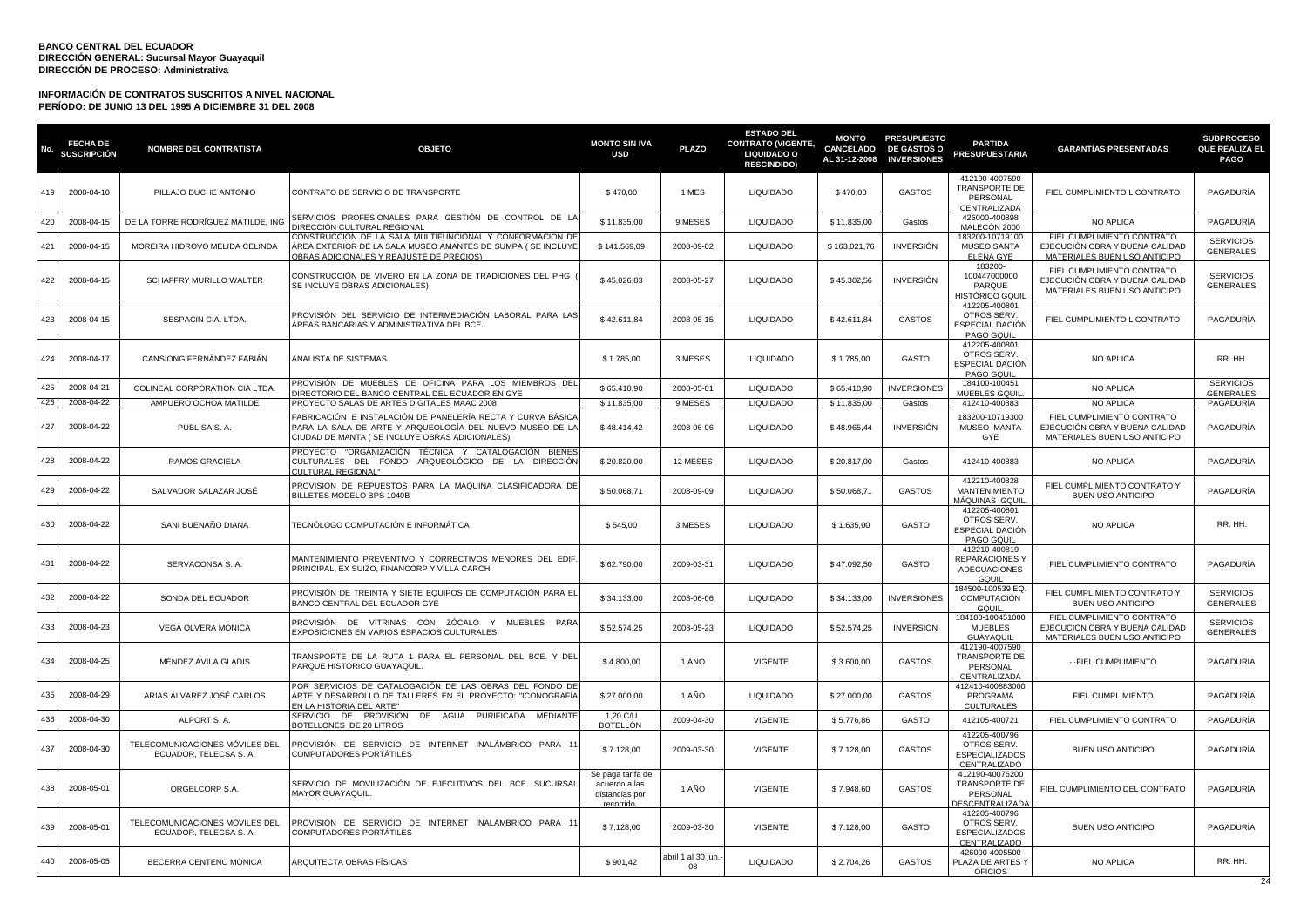| No. | <b>FECHA DE</b><br>SUSCRIPCIÓN | <b>NOMBRE DEL CONTRATISTA</b>    | <b>OBJETO</b>                                                                                                                                                                                                                                                                          | <b>MONTO SIN IVA</b><br><b>USD</b> | <b>PLAZO</b>                                                                                           | <b>ESTADO DEL</b><br><b>CONTRATO (VIGENTE,</b><br><b>LIQUIDADO O</b><br><b>RESCINDIDO)</b> | <b>MONTO</b><br><b>CANCELADO</b><br>AL 31-12-2008 | <b>PRESUPUESTO</b><br><b>DE GASTOS O</b><br><b>INVERSIONES</b> | <b>PARTIDA</b><br><b>PRESUPUESTARIA</b>                                        | <b>GARANTIAS PRESENTADAS</b>                                                                 | <b>SUBPROCESO</b><br><b>QUE REALIZA EL</b><br><b>PAGO</b> |
|-----|--------------------------------|----------------------------------|----------------------------------------------------------------------------------------------------------------------------------------------------------------------------------------------------------------------------------------------------------------------------------------|------------------------------------|--------------------------------------------------------------------------------------------------------|--------------------------------------------------------------------------------------------|---------------------------------------------------|----------------------------------------------------------------|--------------------------------------------------------------------------------|----------------------------------------------------------------------------------------------|-----------------------------------------------------------|
| 441 | 2008-05-05                     | CUEVA ESTRADA MIGUEL MAURICIO    | CONTRATO DE SERVICIOS PROFESIONALES                                                                                                                                                                                                                                                    | \$1.515,00                         | 1 AÑO                                                                                                  | <b>VIGENTE</b>                                                                             | \$1.221,77                                        | <b>GASTOS</b>                                                  | 412205-400801<br>OTROS SERV.<br>ESPECIAL DACIÓN<br>PAGO GQUIL                  | <b>NO APLICA</b>                                                                             | PAGADURÍA                                                 |
| 442 | 2008-05-05                     | MANTILLA AVENDAÑO GUSTAVO        | PRESTACIÓN DE SERVICIOS PROFESIONALES                                                                                                                                                                                                                                                  | \$1.315,00                         | 7 MESES                                                                                                | <b>LIQUIDADO</b>                                                                           | \$10.388,50                                       | Gastos                                                         | 412205-400796<br>OTROS SERV.<br><b>ESPECIALIZADOS</b><br>CENTRALIZADO          | NO APLICA                                                                                    | PAGADURÍA                                                 |
| 443 | 2008-05-05                     | ROMERO VITERI CARLOS             | SERVICIO DE TRANSPORTE PARA EL PERSONAL DEL BANCO CENTRAL<br>DEL ECUADOR GYE                                                                                                                                                                                                           | \$8,400.00                         | 2009-04-30                                                                                             | <b>VIGENTE</b>                                                                             | \$5,600.00                                        | GASTO                                                          | 412190-4007590<br><b>TRANSPORTE DE</b><br>PERSONAL<br>CENTRALIZADA             | - - FIEL CUMPLIMIENTO CONTRATO                                                               | PAGADURÍA                                                 |
| 444 | 2008-05-05                     | TORRES VELIZ MANUEL              | FABRICACIÓN E INSTALACIÓN DE PANELERÍA RECTA BÁSICA PARA LA<br>SALA DE ARQUEOLOGÍA DEL MUSEO DE LA CIUDAD DE PORTOVIEJO<br>SE INCLUYE OBRAS ADICIONALES)                                                                                                                               | \$14.532,09                        | 2008-06-04                                                                                             | <b>LIQUIDADO</b>                                                                           | \$14.025,17                                       | <b>INVERSIÓN</b>                                               | 183200-106253000<br><b>MUSEO</b><br>PORTOVIEJO-DIR<br><b>CULTURAL GYE</b>      | FIEL CUMPLIMIENTO CONTRATO<br>EJECUCIÓN OBRA Y BUENA CALIDAD<br>MATERIALES BUEN USO ANTICIPO | <b>SERVICIOS</b><br><b>GENERALES</b>                      |
| 445 | 2008-05-09                     | ABRICOSA S. A.                   | MANTENIMIENTO PREVENTIVO Y CORRECTIVO DE LOS SISTEMAS<br>ELECTRÓNICOS DE SEGURIDAD DE LAS DIFERENTES ÁREAS DEL<br>BANCO CENTRAL DEL ECUADOR                                                                                                                                            | \$20.143,96                        | 2009-04-30                                                                                             | <b>VIGENTE</b>                                                                             | \$13.428,64                                       | GASTO                                                          | 412210-400838<br>MANT. EQUIPO DE<br>SEGURIDAD<br><b>GUAYAQUIL</b>              | FIEL CUMPLIMIENTO                                                                            | PAGADURÍA                                                 |
| 446 | 2008-05-12                     | BUÑAY LOOR ERIKA PAOLA           | CONTRATO DE SERVICIOS PROFESIONALES                                                                                                                                                                                                                                                    | \$1.215,00                         | 8 MESES                                                                                                | <b>LIQUIDADO</b>                                                                           | \$1.215,00                                        | <b>GASTOS</b>                                                  | 412420-40113500<br>OPTIMIZACIÓN DE<br><b>ESTADISTICAS</b><br><b>REGIONALES</b> | NO APLICA                                                                                    | PAGADURÍA                                                 |
| 447 | 2008-05-12                     | MÁRQUEZ SORIANO LOLA, LCDA       | RESPONSABLE DE COMUNICACIÓN Y RELACIONES PÚBLICAS DE LA<br>)IRECCIÓN CULTURAL REGIONAL                                                                                                                                                                                                 | \$7.200,00                         | 6 MESES                                                                                                | <b>RESCINDIDO</b>                                                                          | \$2.680,00                                        | Gastos                                                         | 426000-400898<br>MALECÓN 2000                                                  | NO APLICA                                                                                    | PAGADURÍA                                                 |
| 448 | 2008-05-12                     | PÁEZ MORENO WALTER               | CONTRATACIÓN DE SERVICIOS PROFESIONALES,<br>PARA<br>REALIZACIÓN DE 3 TALLERES SOBRE TÉCNICAS DE GRABADO<br>ARTÍSTICO EN DISTINTOS SECTORES DE LA CIUDAD                                                                                                                                | \$19.200,00                        | 7 MESES                                                                                                | <b>LIQUIDADO</b>                                                                           | \$19.200,00                                       | <b>GASTOS</b>                                                  | 412410-400883000<br>PROGRAMA<br><b>CULTURALES</b>                              | FIEL CUMPLIMIENTO CONTRATO Y<br>BUEN USO ANTICIPO                                            | PAGADURÍA                                                 |
| 449 | 2008-05-12                     | ZAMBRANO SOLINEZ MARÍA ALEJANDRA | PROYECTOS ARQUITECTÓNICOS Y MUSEOGRÁFICOS                                                                                                                                                                                                                                              | \$1.215,00                         | mayo 19-08 a<br>nov.30-08                                                                              | <b>LIQUIDADO</b>                                                                           | \$7.776,00                                        | <b>GASTOS</b>                                                  | 426000-4005500<br>PLAZA DE ARTES Y<br><b>OFICIOS</b>                           | <b>NO APLICA</b>                                                                             | RR. HH.                                                   |
| 450 | 2008-05-14                     | INSTANTSOFT S. A.                | SISTEMA AUTOMATIZADO PARA ELABORAR Y ESTANDARIZAR MODELOS<br>DE LOS DIFERENTES PROCESOS DE CONTRATACIÓN PÚBLICA DESDE<br>LA ELABORACIÓN DE BASES HASTA LA SUSCRIPCIÓN PÚBLICA, DESDE<br>LA ELABORACIÓN DE BASES HASTA LA SUSCRIPCIÓN DEL CONTRATO<br>CON OPERATIVIDAD A NIVEL NACIONAL | \$57.550,00                        | 45 DÍAS A<br>PARTIR DE<br>ENTREGA DE<br><b>DOCUMENTAC</b><br>ÓN POR<br>PARTE DE<br>EGAL Y SER\<br>GEN. | <b>VIGENTE</b>                                                                             | \$32.550,00                                       | GASTO                                                          | 412205-400801<br>OTROS SERV.<br>ESPECIAL DACIÓN<br>PAGO GQUIL                  | FIEL CUMPLIMIENTO DE CONTRATO Y<br>BUEN USO DE ANTICIPO                                      | PAGADURÍA                                                 |
| 451 | 2008-05-15                     | MURRIETA MORA CARLOS EDMUNDO     | REVISIÓN INTEGRAL DE LOS PROCESOS DE CONTRATACIÓN PÚBLICA<br>EN LAS ETAPAS PRECONTRACTUAL Y CONTRACTUAL, PARA AGILITAR Y<br>SOLVENTAR EL MECANISMO DE ELABORACIÓN Y ESTANDARIZACIÓN DE<br>CONTRATOS EN EL BCE                                                                          | \$14.000,00                        | 7 MESES                                                                                                | <b>LIQUIDADO</b>                                                                           | \$7.000,00                                        | <b>GASTOS</b>                                                  | 412205-400801<br>OTROS SERV.<br>ESPECIAL DACIÓN<br>PAGO GOUIL                  | <b>NO APLICA</b>                                                                             | PAGADURÍA                                                 |
| 452 | 2008-05-19                     | MUÑOZ QUINTEROS MANOLO           | FISCALIZACIÓN REMODELACIÓN ARQUITECTÓNICA DEL EDIFICIO DE LA<br>PAO                                                                                                                                                                                                                    | \$19.514,45                        | 2008-09-08                                                                                             | <b>VIGENTE</b>                                                                             | \$13.660,12                                       | <b>GASTO</b>                                                   | 426000-4005500<br>PLAZA DE ARTES Y<br><b>OFICIOS</b>                           | <b>NO APLICA</b>                                                                             | PAGADURÍA                                                 |
| 453 | 2008-05-19                     | TENORIO QUIÑÓNEZ JORGE           | SERVICIO DE TRANSPORTE PARA EL PERSONAL DEL BANCO CENTRAL<br>DEL ECUADOR SUCURSAL MAYOR GUAYAQUIL Y PARQUE HISTÓRICO<br>DE GUAYAQUIL                                                                                                                                                   | \$7.200,00                         | 2009-05-31                                                                                             | <b>VIGENTE</b>                                                                             | \$4.200,00                                        | <b>GASTOS</b>                                                  | 42600-40106500<br>PARQUE<br>HISTÓRICO GQUI                                     | - - FIEL CUMPLIMIENTO                                                                        | PAGADURÍA                                                 |
| 454 | 2008-05-20                     | VIDAL MANSPON IGNACIO            | PATROCINAR AL BCE DENTRO DEL JUICIO NO. 960-A-2007 PROPUESTO<br>POR BANCO AMAZONAS POR ENRIQUECIMIENTO ILÍCITO                                                                                                                                                                         | \$240.000,00                       | Hasta finalizar<br>juicio.                                                                             | <b>VIGENTE</b>                                                                             | \$54.000,00                                       | Gastos                                                         | 412205-4008010<br>OTROS SERV.<br><b>ESPECIALIZADO</b><br><b>GUAYAQUIL</b>      | PAGARÉ                                                                                       | PAGADURÍA                                                 |
| 455 | 2008-05-21                     | GRÁFICOS NACIONALES S.A.         | CONTRATO POR 14 PUBLICACIONES EN LAS QUE SE INFORMARÁ DE<br>LOS EVENTOS Y ACTIVIDADES A REALIZARSE POR EL MAAC                                                                                                                                                                         | \$5.880,00                         | 6 MESES                                                                                                | LIQUIDADO                                                                                  | \$5.880,00                                        | <b>GASTOS</b>                                                  | 412410-400883000<br>PROGRAMA<br><b>CULTURALES</b>                              | NO APLICA                                                                                    | PAGADURÍA                                                 |
| 456 | 2008-05-23                     | FRANCO MONSERRATE PEDRO JOSÉ     | <b>TÉCNICO</b>                                                                                                                                                                                                                                                                         | \$545,00                           | 1M 11D                                                                                                 | <b>LIQUIDADO</b>                                                                           | \$7.447,83                                        | GASTO                                                          | 412205-400801<br>OTROS SERV.<br>ESPECIAL DACIÓN<br><b>PAGO GQUIL</b>           | <b>NO APLICA</b>                                                                             | RR. HH.                                                   |
| 457 | 2008-05-26                     | GUERRERO RODRÍGUEZ WALTER        | FISCALIZACIÓN CONSTRUCCIÓN DE LA SALA MULTIFUNCIONAL<br>CONFORMACIÓN DE ÁREA EXTERIOR DE LA SALA MUSEO AMANTES DE<br><b>SUMPA</b>                                                                                                                                                      | \$3.132,06                         | 2008-06-05                                                                                             | <b>LIQUIDADO</b>                                                                           | \$2.818,95                                        | INVERSIÓN                                                      | 183200-10719100<br><b>MUSEO SANTA</b><br><b>ELENA GYE</b>                      | NO APLICA                                                                                    | <b>SERVICIOS</b><br><b>GENERALES</b>                      |
| 458 | 2008-05-27                     | MOSUMI S.A.                      | PROVISIÓN DE UN VEHÍCULO TIPO CANTER, MARCA MITSUBISH, CHASIS<br>CABINADO, AÑO 2008                                                                                                                                                                                                    | \$23.651,79                        | 2008-05-28                                                                                             | <b>LIQUIDADO</b>                                                                           | \$23.651,79                                       | <b>INVERSIONES</b>                                             | 184400-100533<br><b>VEHÍCULOS Y</b><br>UNIDADES DE<br><b>TRANSPORTES</b>       | <b>NO APLICA</b>                                                                             | <b>SERVICIOS</b><br><b>GENERALES</b>                      |
| 459 | 2008-05-28                     | MEDIFARMA S.A.                   | ADQUISICIÓN DE MEDICAMENTOS Y PRODUCTOS DE CONSUMO PARA<br>EXPENDIO EN LA FARMACIA DE LA SUCURSAL MAYOR DEL BCE GYE                                                                                                                                                                    | \$36.520,07                        | 2 DÍAS                                                                                                 | <b>LIQUIDADO</b>                                                                           | \$36.520,07                                       | <b>INVERSIÓN</b>                                               | 198800-10265600<br><b>BCE MEDICINAS</b><br>GUAYAQUIL                           | NO APLICA                                                                                    | SERVICIOS DE<br>SALUD                                     |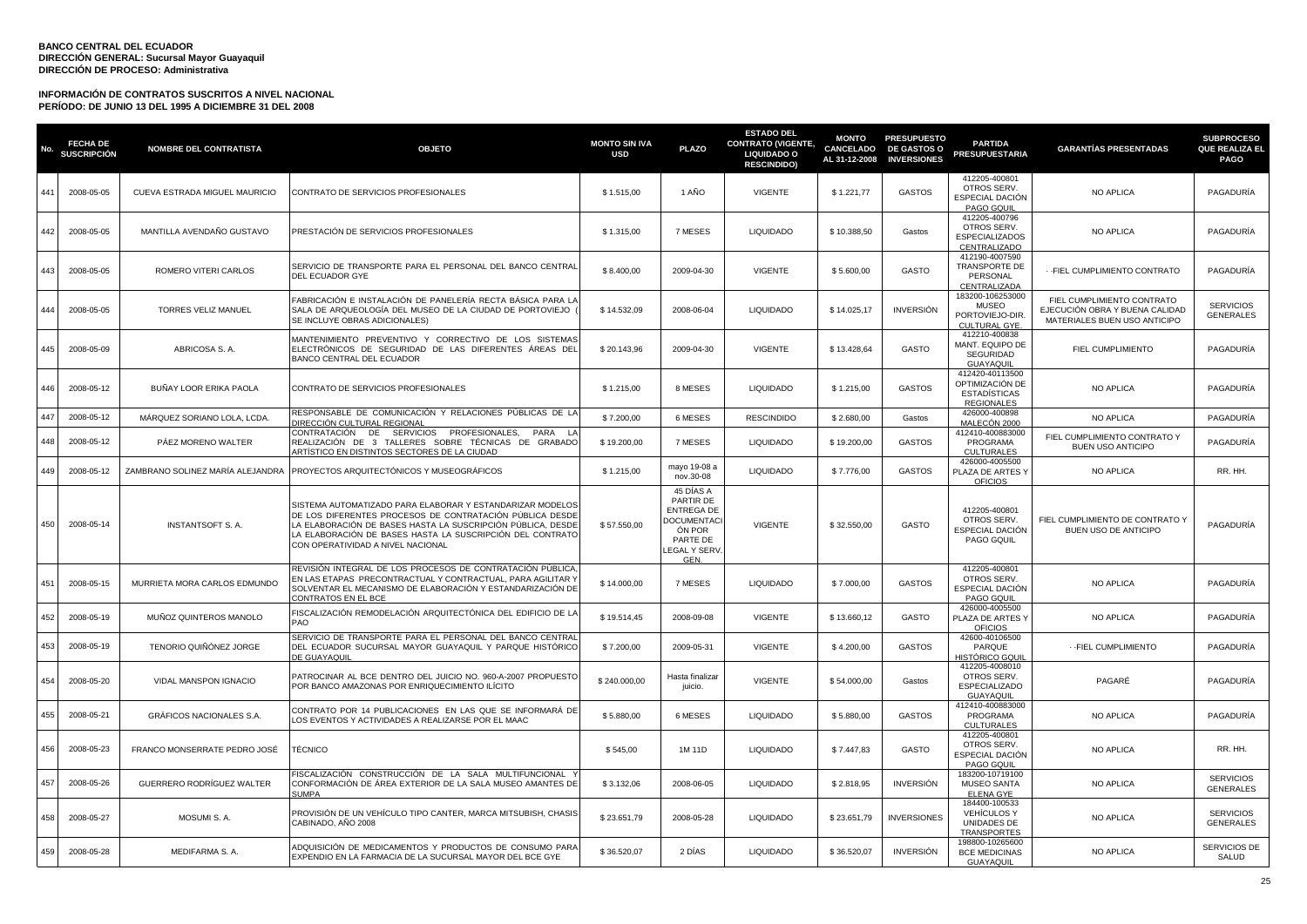| No. | <b>FECHA DE</b><br><b>SUSCRIPCIÓN</b> | <b>NOMBRE DEL CONTRATISTA</b> | <b>OBJETO</b>                                                                                                                                                                                                                                                                                                                                               | <b>MONTO SIN IVA</b><br><b>USD</b> | <b>PLAZO</b>            | <b>ESTADO DEL</b><br><b>CONTRATO (VIGENTE,</b><br><b>LIQUIDADO O</b><br><b>RESCINDIDO)</b> | <b>MONTO</b><br><b>CANCELADO</b><br>AL 31-12-2008 | <b>PRESUPUESTO</b><br><b>DE GASTOS O</b><br><b>INVERSIONES</b> | <b>PARTIDA</b><br><b>PRESUPUESTARIA</b>                                                                                | <b>GARANTÍAS PRESENTADAS</b>                                                                 | <b>SUBPROCESO</b><br>QUE REALIZA EL<br><b>PAGO</b> |
|-----|---------------------------------------|-------------------------------|-------------------------------------------------------------------------------------------------------------------------------------------------------------------------------------------------------------------------------------------------------------------------------------------------------------------------------------------------------------|------------------------------------|-------------------------|--------------------------------------------------------------------------------------------|---------------------------------------------------|----------------------------------------------------------------|------------------------------------------------------------------------------------------------------------------------|----------------------------------------------------------------------------------------------|----------------------------------------------------|
| 460 | 2008-05-29                            | CALLE FORREST HUGO            | DESARROLLO DE PROYECTO DE DIRECCIÓN, EJECUCIÓN Y PROMOCIÓN<br>DE LA PROGRAMACIÓN CULTURAL DEL PARQUE HISTÓRICO GYE                                                                                                                                                                                                                                          | \$48.600,00                        | 2008-12-31              | <b>LIQUIDADO</b>                                                                           | \$48.600,00                                       | GASTO                                                          | 412410-400883000<br>PROGRAMA<br><b>CULTURALES</b>                                                                      | FIEL CUMPLIMIENTO DEL CONTRATO                                                               | PAGADURÍA                                          |
| 461 | 2008-05-29                            | INFOCITY S. A.                | PROGRAMACIÓN E INFORMACIÓN DE EVENTOS MENSUALES QUE SE<br>REALIZAN EN LAS INSTITUCIONES CULTURALES, MUSEOS Y TEATROS.<br>CINES, FERIAS, ETC. DEL BANCO CENTRAL DEL ECUADOR                                                                                                                                                                                  | \$9.000,00                         | 2009-01-31              | <b>VIGENTE</b>                                                                             | \$7.800,00                                        | <b>GASTOS</b>                                                  | 412410-400883<br>PROGRAMA<br><b>CULTURAL MANTA</b><br><b>GUAYAQUIL</b>                                                 | FIEL CUMPLIMIENTO DEL CONTRATO                                                               | PAGADURÍA                                          |
| 462 | 2008-06-01                            | DECISIÓN C. A.                | MANTENIMIENTO PREVENTIVO Y CORRECTIVO<br>SISTEMA CONTRA<br>INCENDIO ARCHIVO HISTÓRICO, Y NAHIM ISAÍAS                                                                                                                                                                                                                                                       | \$1.700,00                         | 2009-05-31              | <b>VIGENTE</b>                                                                             | \$1.275,00                                        | GASTO                                                          | 426000-400954<br>ARCHIVO<br>HISTÓRICO DEL<br>GUAYAS<br>412210<br>400828<br><b>MANTENIMIENTO</b><br><b>MAQUINAS GYE</b> | FIEL CUMPLIMIENTO DEL CONTRATO                                                               | PAGADURÍA                                          |
| 463 | 2008-06-02                            | CELCO CIA LTDA.               | PROVISIÓN E INSTALACIÓN DE UN UPS TRIFÁSICO DE 40KVA. PARA EI<br>MUSEO DEL BANCO CENTRAL DEL ECUADOR EN LA CIUDAD DE MANTA                                                                                                                                                                                                                                  | \$18.300,00                        | 2008-06-09              | <b>LIQUIDADO</b>                                                                           | \$18.300,00                                       | <b>INVERSIONES</b>                                             | 183200-107193<br><b>MUSEO MANTA</b><br>GYE.                                                                            | FIEL CUMPLIMIENTO CONTRATO Y<br><b>BUEN USO ANTICIPO</b>                                     | <b>SERVICIOS</b><br><b>GENERALES</b>               |
| 464 | 2008-06-03                            | MERA RODRÍGUEZ SILVIA         | PRESTACIÓN DE SERVICIO DE TRANSPORTE PARA EL PERSONAL DEL<br>BCE, SUCURSAL MAYOR GYE Y PARQUE HISTÓRICO GYE.                                                                                                                                                                                                                                                | \$4.680,00                         | 9 MESES                 | VIGENTE                                                                                    | \$3.640,00                                        | <b>GASTOS</b>                                                  | 412190-4007590<br>TRANSPORTE DE<br>PERSONAL<br>CENTRALIZADA                                                            | -FIEL CUMPLIMIENTO CONTRATO                                                                  | PAGADURÍA                                          |
| 465 | 2008-06-03                            | PILLAJO DUCHE ANTONIO         | SERVICIO DE TRANSPORTE PARA EL PERSONAL DEL BANCO CENTRAL<br>DEL ECUADOR SUCURSAL MAYOR Y PARQUE HISTÓRICO RUTA #2                                                                                                                                                                                                                                          | \$5.640,00                         | 2009-05-31              | <b>VIGENTE</b>                                                                             | \$3.290,00                                        | <b>GASTOS</b>                                                  | 412190-4007590<br>TRANSPORTE DE<br>PERSONAL<br>CENTRALIZADA                                                            | -FIEL CUMPLIMIENTO CONTRATO                                                                  | PAGADURÍA                                          |
| 466 | 2008-06-05                            | SEGINTER S. A.                | SERVICIO DE SEGURIDAD CON GUARDIÁN RESIDENTE PARA LOS<br>GALPONES, BODEGAS, TERRENOS Y EDIFICIOS DE PROPIEDAD DEL<br>BCE                                                                                                                                                                                                                                    | 470.00 MEN. C/U                    | 2008-12-31              | <b>LIQUIDADO</b>                                                                           | 470.00 MEN.                                       | GASTO                                                          | 412205-400990<br>OTROS SERV.<br>ESPECIAL. DACIÓN<br>PAGO GQUIL                                                         | FIEL CUMPLIMIENTO DEL CONTRATO                                                               | <b>RECUPERAC</b><br><b>FINANCIERA</b>              |
| 467 | 2008-06-05                            | WORKCOOL S. A.                | REALIZAR EL TRABAJO JURÍDICO DE LIQUIDACIÓN DE CINCO (5<br>FIDEICOMISOS DE ADMINISTRACIÓN QUE EL BCE APARECE COMO<br><b>BENEFICIARIO</b>                                                                                                                                                                                                                    | \$300.000,00                       | UN AÑO                  | VIGENTE                                                                                    | \$191.100,00                                      | <b>GASTOS</b>                                                  | 412205-400990<br>OTROS SERV.<br>ESPECIAL. DACIÓN<br>PAGO GQUIL                                                         | BUEN USO ANTICIPO                                                                            | PAGADURÍA                                          |
| 468 | 2008-06-09                            | TELCONET S. A.                | PROVISIÓN DE SERVICIO DE INTERNET PARA LA SUCURSAL MAYOR<br>GYE Y TERMINAL GYE                                                                                                                                                                                                                                                                              | \$17.400,00                        | 1-01-08 AL 31-<br>12-08 | <b>LIQUIDADO</b>                                                                           | \$17.400,00                                       | <b>GASTOS</b>                                                  | 412205-400796<br>OTROS SERV.<br><b>ESPECIALIZADOS</b><br>CENTRALIZADO                                                  | FIEL CUMPLIMIENTO CONTRATO Y<br><b>BUEN USO ANTICIPO</b>                                     | PAGADURÍA                                          |
| 469 | 2008-06-16                            | <b>INACORPSA</b>              | SERVICIO DE MANTENIMIENTO PREVENTIVO Y CORRECTIVO DE 16<br>MAQUINAS FOTOCOPIADORAS MARCA XEROX                                                                                                                                                                                                                                                              | \$8.340,00                         | 2009-03-31              | <b>VIGENTE</b>                                                                             | \$6.255,00                                        | GASTO                                                          | 412210-100828<br><b>MANTENIMEINTO</b><br>MAQUINAS GYE                                                                  | FIEL CUMPLIMIENTO DEL CONTRATO                                                               | PAGADURÍA                                          |
| 470 | 2008-06-19                            |                               | CONTRATO POR SERVICIO PROFESIONALES PARA QUE PATROCINE AI<br>BCE EN 25 INDAGACIONES PREVIAS PENALES CONTRA AUTORES<br>CÓMPLICES Y ENCUBRIDORES, POR HURTO DE BIENES OCURRIDOS /<br>VARIOS EMPLEADOS DE LA INSTITUCIÓN                                                                                                                                       | \$3.000,00                         | 1 AÑO                   | VIGENTE                                                                                    | \$500,00                                          | Gastos                                                         | 412205-400801<br>OTROS SERV.<br><b>ESPECIAL DACION</b><br>PAGO GQUIL                                                   | PAGARÉ                                                                                       | PAGADURÍA                                          |
| 471 | 2008-06-20                            | COMWARE S.A.                  | PROVISIÓN E INSTALACIÓN, PUESTA EN FUNCIONAMIENTO CON SUS<br>RESPECTIVAS ACTUALIZACIONES DE LOS FIRMWARE VERSIONES Y/O<br>PARCHES DE ACUERDO A LAS MODALIDADES GOLD, DE UN MULTIPACK<br>SUN STORAGE TEK 6140 PARA LA SUCURSAL GYE PARA DUPLICAR EL<br>RESPALDO DE INFORMACIÓN CON EL MULTIPACK PRINCIPAL<br>GARANTIZAR LA CONTINUIDAD DEL SERVICIO EN LÍNEA | \$57.038,26                        | 2008-08-25              | <b>LIQUIDADO</b>                                                                           | \$57.038,26                                       | <b>INVERSIONES</b>                                             | 184500-100539 EQ.<br><b>COMPUTACIÓN</b><br>GQUIL.                                                                      | FIEL CUMPLIMIENTO CONTRATO Y<br>BUEN USO ANTICIPO                                            | <b>SERVICIOS</b><br><b>GENERALES</b>               |
| 472 | 2008-06-20                            | COMWARE S.A.                  | PROVISIÓN E INSTALACIÓN, PUESTA EN FUNCIONAMIENTO Y MANT<br>CON SUS RESPECTIVAS ACTUALIZACIONES DE LOS FIRMWARE<br>VERSIONES Y/O PARCHES DE ACUERDO A LAS MODALIDADES GOLD, DE<br>UNA UNIDAD ROBOTIZADA SUN STORAGE TEK SL500 PARA LA<br>SUCURSAL MAYOR GYE PARA RESPALDO DE INFORMACIÓN ENTRE LOS<br>CENTROS DE CÓMPUTOS DE GYE Y QUITO                    | \$77.532,45                        | 2008-08-25              | <b>LIQUIDADO</b>                                                                           | \$77.532,45                                       | <b>INVERSIONES</b>                                             | 184500-100539 EQ.<br>COMPUTACIÓN<br>GQUIL.                                                                             | FIEL CUMPLIMIENTO CONTRATO Y<br><b>BUEN USO ANTICIPO</b>                                     | <b>SERVICIOS</b><br><b>GENERALES</b>               |
| 473 | 2008-06-20                            | LÓPEZ MONTENEGRO HÉCTOR       | PROVISIÓN E INSTALACIÓN Y PUESTA EN FUNCIONAMIENTO DE UN<br>SISTEMA DE INTERFASES O DISPOSITIVOS DE COMUNICACIÓN ENTRE<br>LOS 18 DISPENSADORES DE MONEDAS DISTRIBUIDOS EN LAS<br>CIUDADES DE QUITO, GYE Y CUENCA E INTERCONECTADOS CON EL<br>CENTRO DE DATOS, DE LA SUCURSAL MAYOR BCE A TRAVÉS DE ALGÚN<br>MEDIO DE COMUNICACIÓN EFICIENTE                 | \$19.560,00                        | 2008-09-09              | <b>LIQUIDADO</b>                                                                           | \$19.560,00                                       | <b>INVERSIONES</b>                                             | 184200-10047700<br><b>EQUIPOS DE</b><br>COMPUTACIÓN<br>GQUIL.                                                          | FIEL CUMPLIMIENTO CONTRATO Y<br>BUEN USO ANTICIPO                                            | <b>SERVICIOS</b><br><b>GENERALES</b>               |
| 474 | 2008-06-23                            | COELLO SCHULDT ISIDRO ÁLVARO  | REINTEGRACIÓN CROMÁTICA DE ENTABLAMIENTOS POLICROMADOS<br>DEL EDIFICIO SOCIEDAD DE ARTESANOS Y CASA CASTAGNETO EN EL<br>PARQUE HISTÓRICO GUAYAQUIL                                                                                                                                                                                                          | \$19.445,78                        | 75 DIAS                 | <b>LIQUIDADO</b>                                                                           | \$19.441,20                                       | <b>GASTOS</b>                                                  | 426000-401065<br>PARQUE<br>HISTÓRICO GQU                                                                               | NO APLICA                                                                                    | PAGADURÍA                                          |
| 475 | 2008-06-23                            | ISIDRO ÁLVARO COELLO SCHULDT  | REINTEGRACIÓN CROMÁTICA DE ENTABLAMENTOS POLICROMADOS<br>DEL EDIFICIO SOCIEDAD DE ARTESANOS Y CASA CASTAGNETO EN EL<br>PARQUE HISTÓRICO                                                                                                                                                                                                                     | \$19.445,78                        | 2008-09-06              | <b>LIQUIDADO</b>                                                                           | \$19.445,78                                       | GASTO                                                          | 426000-401065<br>PARQUE<br><u>HISTÓRICO GQUIL</u>                                                                      | FIEL CUMPLIMIENTO CONTRATO<br>EJECUCIÓN OBRA Y BUENA CALIDAD<br>MATERIALES BUEN USO ANTICIPO | PAGADURÍA                                          |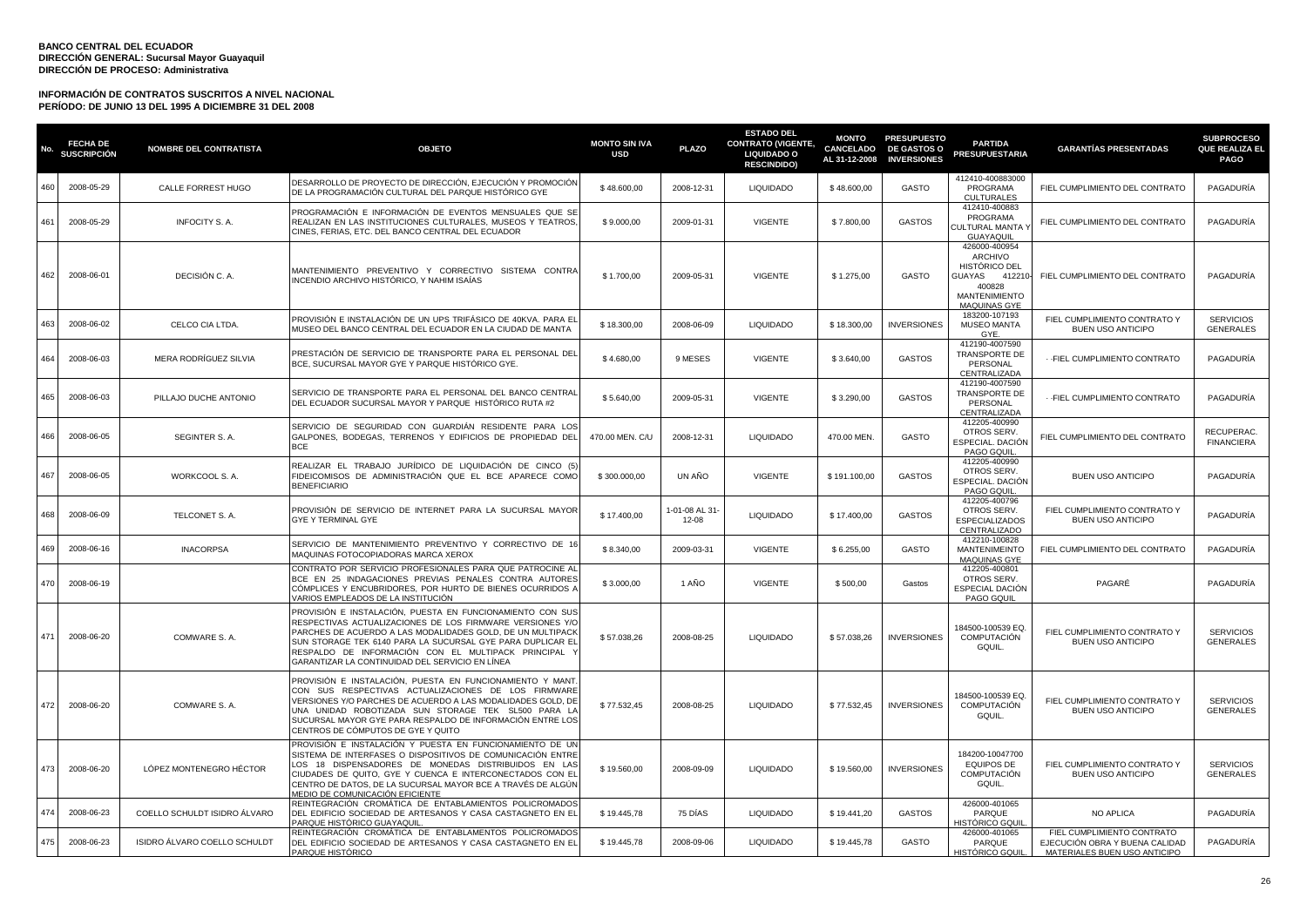| No. | <b>FECHA DE</b><br><b>SUSCRIPCIÓN</b> | <b>NOMBRE DEL CONTRATISTA</b>                     | <b>OBJETO</b>                                                                                                                                                                                                                                                                           | <b>MONTO SIN IVA</b><br><b>USD</b> | <b>PLAZO</b>                         | <b>ESTADO DEL</b><br><b>CONTRATO (VIGENTE,</b><br><b>LIQUIDADO O</b><br><b>RESCINDIDO)</b> | <b>MONTO</b><br><b>CANCELADO</b><br>AL 31-12-2008 | <b>PRESUPUESTO</b><br><b>DE GASTOS O</b><br><b>INVERSIONES</b> | <b>PARTIDA</b><br><b>PRESUPUESTARIA</b>                                           | <b>GARANTÍAS PRESENTADAS</b>                                                                 | <b>SUBPROCESO</b><br>QUE REALIZA EL<br><b>PAGO</b> |
|-----|---------------------------------------|---------------------------------------------------|-----------------------------------------------------------------------------------------------------------------------------------------------------------------------------------------------------------------------------------------------------------------------------------------|------------------------------------|--------------------------------------|--------------------------------------------------------------------------------------------|---------------------------------------------------|----------------------------------------------------------------|-----------------------------------------------------------------------------------|----------------------------------------------------------------------------------------------|----------------------------------------------------|
| 476 | 2008-06-23                            | <b>TORRES VELIZ MANUEL</b>                        | CONSTRUCCIÓN DEL ESCENARIO Y PANELES ACÚSTICOS MÓVILES DEL<br>SALÓN MULTIFUNCIONAL EN EL MUSEO AMANTES DE SUMPA                                                                                                                                                                         | \$24.480,96                        | 2008-08-22                           | <b>LIQUIDADO</b>                                                                           | \$23.344,43                                       | <b>INVERSIÓN</b>                                               | 183200-10719100<br><b>MUSEO SANTA</b><br><b>ELENA GYE</b>                         | FIEL CUMPLIMIENTO CONTRATO<br>EJECUCIÓN OBRA Y BUENA CALIDAD<br>MATERIALES BUEN USO ANTICIPO | <b>SERVICIOS</b><br><b>GENERALES</b>               |
| 477 | 2008-06-28                            | APARICIO ACOSTA JORGE, MSC                        | SERVICIOS PARA QUE DESARROLLARA EL PROYECTO CULTURAL<br>'SIEMPRE IMPULSANDO LA CULTURA" EN LA PLATAFORMA DEL MAAC Y<br>EN LA PLAZA DE ARTES Y OFICIOS. CON LA PRESENTACIÓN MÍNIMA DE<br>B EVENTOS AL MES, LOS DÍAS VIERNES Y SÁBADOS CON ENTRADA<br>IBRE EN EL HORARIO DE 19H30 A 21H30 | \$24.285,71                        | 6 MESES                              | <b>LIQUIDADO</b>                                                                           | \$19.686,00                                       | Gastos                                                         | 412410-400883000<br>PROGRAMA<br><b>CULTURALES</b>                                 | NO APLICA                                                                                    | PAGADURÍA                                          |
| 478 | 2008-07-04                            | FUNDACIÓN RESCATE JAMBELÍ                         | SERVICIOS PARA BRINDAR ASISTENCIA TÉCNICA EN EL MANEJO DE<br>ÁREAS VERDES Y CULTIVOS<br>BOSQUES, FAUNA, HUERTOS,<br><b>TRADICIONALES</b>                                                                                                                                                | \$76.000,00                        | 8 MESES                              | <b>LIQUIDADO</b>                                                                           | \$66.700,00                                       | Gastos                                                         | 426000-401065<br>PARQUE<br>HISTÓRICO GOUII                                        | 55108 SEGUROS EQUINOCCIAL (\$3800)                                                           | PAGADURÍA                                          |
| 479 | 2008-07-07                            | <b>INSTANTSOFT S. A.</b>                          | ADECUACIÓN DEL MODULO SFC, PARA COMPLEMENTAR INFORMACIÓN<br>DEL SISTEMA AUTOMATIZADO PARA ELABORAR Y ESTANDARIZAR<br>MODELOS DE LOS DIFERENTES PROCESO DE CONTRATACIÓN PUBLICA<br>DESDE LA ELABORACIÓN DE BASES, HASTA LA SUSCRIPCIÓN DE<br>CONTRATO CON OPERATIVIDAD A NIVEL NACIONAL  | \$3.500,00                         | 2008-08-07                           | <b>LIQUIDADO</b>                                                                           | \$3.500,00                                        | GASTO                                                          | 412205-400801<br>OTROS SERV.<br>ESPECIAL DACIÓN<br>PAGO GQUIL                     | FIEL CUMPLIMIENTO DEL CONTRATO                                                               | PAGADURÍA                                          |
| 480 | 2008-07-11                            | CELCO CIA LTDA.                                   | PROVISIÓN E INSTALACIÓN DE UN UPS TRIFÁSICO DE 40 KVA. PARA EL<br>MUSEO ANTROPOLÓGICO Y DE ARTE CONTEMPORÁNEO MAAC DEL<br>BANCO CENTRAL DEL ECUADOR EN LA SUCURSAL MAYOR GYE                                                                                                            | \$18,290.00                        | 2008-07-18                           | <b>LIQUIDADO</b>                                                                           | \$18,290.00                                       | <b>INVERSIONES</b>                                             | 184200-100507 EQ.<br>DE SERVICIOS<br><b>BÁSICO GQUIL</b>                          | FIEL CUMPLIMIENTO CONTRATO Y<br><b>BUEN USO ANTICIPO</b>                                     | <b>SERVICIOS</b><br><b>GENERALES</b>               |
| 481 | 2008-07-16                            | BOSQUEZ ARGUELLO ADRIANA                          | PROYECTO FERROCARRILES                                                                                                                                                                                                                                                                  | \$550,00                           | jun.2 a agt.-31<br>0 <sub>8</sub>    | <b>LIQUIDADO</b>                                                                           | \$1.650,00                                        | <b>GASTOS</b>                                                  | 426000-400898<br>MALECÓN 2000                                                     | <b>NO APLICA</b>                                                                             | RR. HH.                                            |
| 482 | 2008-07-16                            | <b>GUERRERO ESTRADA ISRAEL</b>                    | PROYECTO FERROCARRILES                                                                                                                                                                                                                                                                  | \$1.275,00                         | jun.2 a agt.-31<br>0 <sub>8</sub>    | <b>LIQUIDADO</b>                                                                           | \$3.825,00                                        | <b>GASTOS</b>                                                  | 426000-400898<br>MALECÓN 2000                                                     | NO APLICA                                                                                    | RR. HH.                                            |
| 483 | 2008-07-16                            | <b>GUERRERO ESTRADA ISRAEL</b>                    | PRESENTACIÓN ANTEPROYECTO ESTACIONES ETAQPA 1 PARA LA<br>EXPOSICIÓN SOBRE EL FERROCARRII                                                                                                                                                                                                | \$1.275.00                         | 1MES                                 | <b>LIQUIDADO</b>                                                                           | \$1.275,00                                        | <b>GASTOS</b>                                                  | 426000-400898<br>MALECÓN 2000                                                     | <b>NO APLICA</b>                                                                             | PAGADURÍA                                          |
| 484 | 2008-07-16                            | MARTÍNEZ MURILLO PAOLA                            | PROYECTO FERROCARRILES                                                                                                                                                                                                                                                                  | \$850,00                           | jun.2 a agt.-31<br>08                | <b>LIQUIDADO</b>                                                                           | \$2.550,00                                        | <b>GASTOS</b>                                                  | 426000-400898<br>MALECON 2000                                                     | NO APLICA                                                                                    | RR. HH.                                            |
| 485 | 2008-07-17                            | ÁLVAREZ FÁLQUEZ TOMAS                             | ADECUACIÓN ARQUITECTÓNICA DEL BLOQUE DE ANEXO A LA SALA<br>MULTIFUNCIONAL DEL MUSEO AMANTES DE SUMPA (SE INCLUYE<br>OBRAS ADICIONALES)                                                                                                                                                  | \$84.549,00                        | 15/09/2008<br>PRORROGA<br>30/09/2008 | <b>LIQUIDADO</b>                                                                           | \$79.206,54                                       | INVERSIÓN                                                      | 183200-10719100<br>MUSEO SANTA<br><b>ELENA GYE</b>                                | FIEL CUMPLIMIENTO CONTRATO<br>EJECUCIÓN OBRA Y BUENA CALIDAD<br>MATERIALES BUEN USO ANTICIPO | <b>SERVICIOS</b><br><b>GENERALES</b>               |
| 486 | 2008-07-17                            | CASTRO CEVALLOS BIRON                             | PROYECTO FERROCARRILES                                                                                                                                                                                                                                                                  | \$800,00                           | jun.2 a agt.-31<br>08                | <b>LIQUIDADO</b>                                                                           | \$2.400,00                                        | <b>GASTOS</b>                                                  | 426000-400898<br>MALECÓN 2000                                                     | NO APLICA                                                                                    | RR. HH.                                            |
| 487 | 2008-07-17                            | MOSCOSO YONTOMO CECILIA ELIZABETH MEDIADOR EN PMT |                                                                                                                                                                                                                                                                                         | \$439,00                           | 2M 15D                               | <b>LIQUIDADO</b>                                                                           | \$1.097,50                                        | GASTO                                                          | 412415-400887<br>PROGRAMA<br><b>MUCHACHO</b><br><b>TRABAJADOR</b>                 | <b>NO APLICA</b>                                                                             | RR. HH.                                            |
| 488 | 2008-07-17                            | ROJAS MOSQUERA MILTON                             | PROYECTO FERROCARRILES                                                                                                                                                                                                                                                                  | \$1,210.00                         | jun.2 a agt.-31<br>08                | <b>LIQUIDADO</b>                                                                           | \$3,630.00                                        | <b>GASTOS</b>                                                  | 426000-400898<br>MALECÓN 2000                                                     | <b>NO APLICA</b>                                                                             | RR. HH.                                            |
| 489 | 2008-07-18                            | CORPORACIÓN SEC S. A. CORSECSA                    | PROVISIÓN DE<br>PARA<br><b>MAQUINAS</b><br>LOS<br><b>REPUESTOS</b><br>LAS<br>ENCARTUCHADORAS DE MONEDAS Y, PARA LAS<br><b>MAQUINAS</b><br>CONTADORAS DE BILLETES                                                                                                                        | \$22.768,75                        | 2008-11-10                           | <b>LIQUIDADO</b>                                                                           | \$22.768,75                                       | <b>INVERSIONES</b>                                             | 412210-400828<br><b>MANTENIMIENTO</b><br>MAQ. GYE.                                | FIEL CUMPLIMIENTO CONTRATO Y<br><b>BUEN USO ANTICIPO</b>                                     | PAGADURÍA                                          |
| 490 | 2008-07-21                            | SERVACONSA S.A.                                   | PROVISION E INSTALACIÓN DEL SISTEMA DE CONTROL DE LUCES<br>DIMMERS ARQUITECTÓNICOS PARA EL TEATRO PRINCIPAL DE LA<br>PLAZA DE ARTES Y OFICIOS                                                                                                                                           | \$38.656,78                        | 2008-09-19                           | <b>LIQUIDADO</b>                                                                           | \$38.656,78                                       | GASTO                                                          | 426000-4005500<br>PLAZA DE ARTES Y<br><b>OFICIOS</b>                              | FIEL CUMPLIMIENTO CONTRATO<br>EJECUCIÓN OBRA Y BUENA CALIDAD<br>MATERIALES BUEN USO ANTICIPO | PAGADURÍA                                          |
| 491 | 2008-07-24                            | EPSILUM S. A.                                     | PROVISIÓN DE EQUIPOS DE COMPUTACIÓN 1 LAPTOP,<br>COMPUTADORES ESTÁNDAR, 2 COMPUTADORES PARA DISEÑO<br>GRÁFICO, 1 COMPUTADOR PARA EDITAR VIDEOS, 2 EXPANSIÓN DE<br>MEMORIA RAM 1 GB PARA LLEGAR A 3GB; Y, 2 EXPANSIÓN DE MEMORIA<br>512 MB PARA LLEGAR A 1,5 GB PARA COMPUTADORES MAC    | \$14.711,00                        | 2008-07-29                           | <b>LIQUIDADO</b>                                                                           | \$14.711,00                                       | <b>INVERSIONES</b>                                             | 184500-100539 EQ.<br>COMPUTACIÓN<br>GQUIL.                                        | FIEL CUMPLIMIENTO CONTRATO Y<br>BUEN USO ANTICIPO                                            | <b>SERVICIOS</b><br><b>GENERALES</b>               |
| 492 | 2008-07-29                            | MARRIOTT. S.A.                                    | PROVISIÓN LUMINARIAS PARA ZONA URBANO ARQUITECTÓNICA DEL<br>PARQUE HISTÓRICO GYE                                                                                                                                                                                                        | \$15.995,87                        | 2008-10-27                           | <b>LIQUIDADO</b>                                                                           | \$15.995,87                                       | <b>INVERSIÓN</b>                                               | 183200-<br>100447000000<br>PARQUE<br>HISTÓRICO GQUII                              | - - FIEL CUMPLIMIENTO CONTRATO<br><b>BUEN USO ANTICIPO</b>                                   | <b>SERVICIOS</b><br><b>GENERALES</b>               |
| 493 | 2008-07-29                            | REYES CALIXTO                                     | MANTENIMIENTO PREVENTIVO DE PLANTAS ORNAMENTALES Y ÁREAS<br>VERDES DE LOS DIFERENTES ESPACIOS DE LA DIRECCIÓN CULTURAL<br>REGIONAL Y BANCARIA DEL BANCO CENTRAL DEL ECUADOR                                                                                                             | \$19.620,00                        | 12 MESES                             | <b>VIGENTE</b>                                                                             | \$5.640,00                                        | Gastos                                                         | 426000-400610<br>426000-400898<br>426000-401087<br>426000-401061                  | NO PRESENTA GARANTÍAS                                                                        | PAGADURÍA                                          |
| 494 | 2008-07-29                            | REYES QUIROZ CALIXTO NEPTALI                      | MANTENIMIENTO PREVENTIVO DE PLANTAS ORNAMENTALES Y ÁREAS<br>VERDES DE LOS DIFERENTES ESPACIOS DE LA DIRECCIÓN CULTURAL<br>REGIONAL BANCARIA DEL BANCO CENTRAL DEL ECUADOR                                                                                                               | \$15.960,00                        | 2009-05-31                           | <b>VIGENTE</b>                                                                             | \$7.980,00                                        | <b>GASTO</b>                                                   | 412210-40081300<br><b>ASEO PINTURA Y</b><br>PRESENTACIÓN<br><b>INMUEBLE</b>       | FIEL CUMPLIMIENTO                                                                            | PAGADURÍA                                          |
| 495 | 2008-07-29                            | <b>SERINDEC</b>                                   | ADQUISICIÓN DE 100 LICENCIAS NOVELL OPEN NTERPRISE Y 250<br>LICENCIAS DE NOVELL BORDER MANAGER                                                                                                                                                                                          | \$29.400,00                        | 2008-08-13                           | <b>LIQUIDADO</b>                                                                           | \$29.400,00                                       | <b>INVERSIONES</b>                                             | 191205-100929<br>PROGRAMAS<br><b>INFORMÁTICOS</b><br>GQUIL                        | FIEL CUMPLIMIENTO CONTRATO                                                                   | <b>SERVICIOS</b><br><b>GENERALES</b>               |
| 496 | 2008-07-29                            | <b>TORRES VELIZ MANUEL</b>                        | REMODELACIÓN DE RECEPCIÓN DE GERENCIA Y SECRETARÍA<br>GENERAL DEL BANCO CENTRAL DEL ECUADOR SUCURSAL MAYOR GYE                                                                                                                                                                          | \$32.350,79                        | 2008-08-28                           | <b>LIQUIDADO</b>                                                                           | \$32.350,79                                       | GASTO                                                          | 412210<br>40081900000000<br><b>REPARACIONES Y</b><br><b>ADECUACIONES</b><br>GQUIL | FIEL CUMPLIMIENTO CONTRATO<br>EJECUCIÓN OBRA Y BUENA CALIDAD<br>MATERIALES BUEN USO ANTICIPO | PAGADURÍA                                          |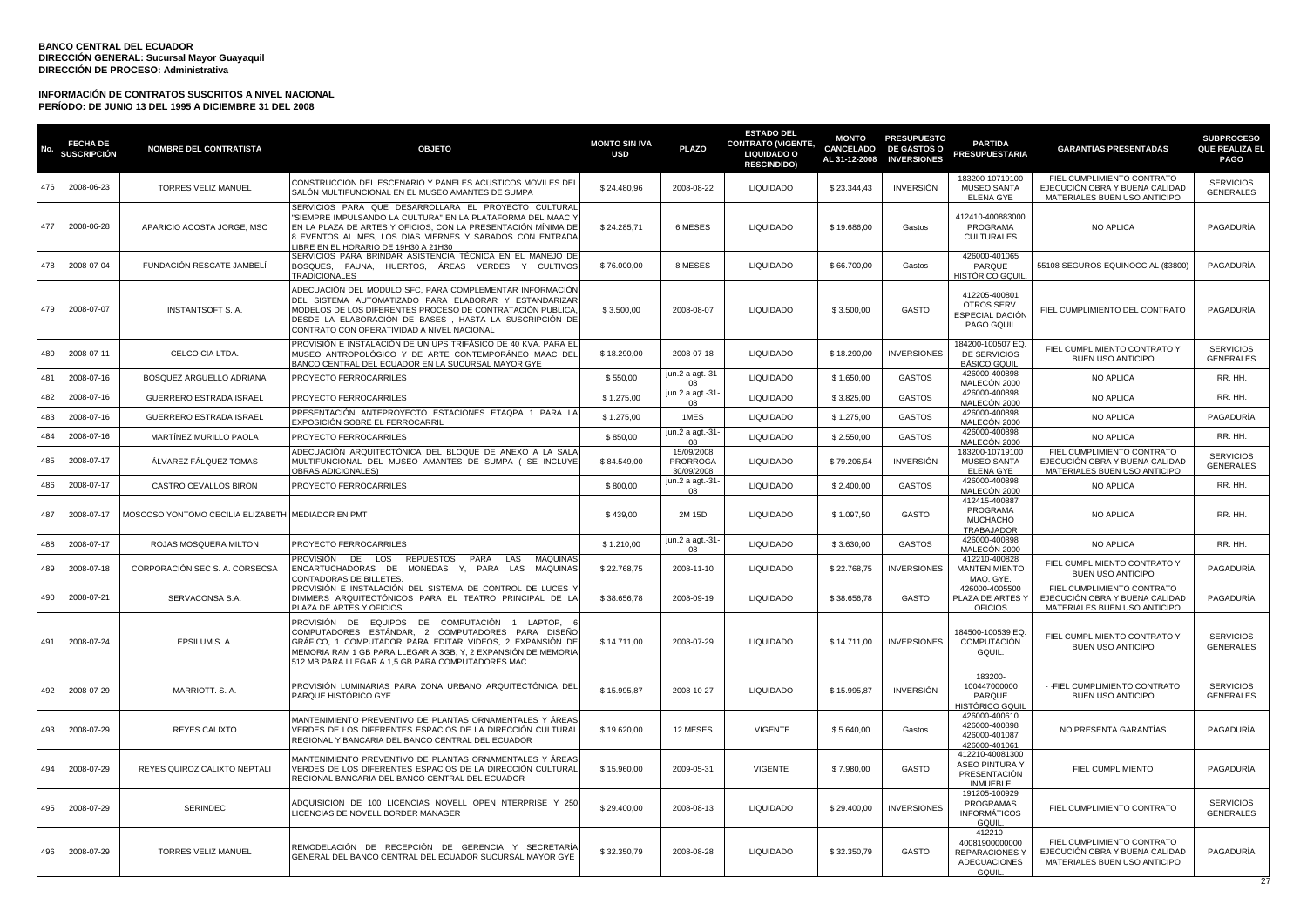| No. | <b>FECHA DE</b><br><b>SUSCRIPCIÓN</b> | <b>NOMBRE DEL CONTRATISTA</b> | <b>OBJETO</b>                                                                                                                                    | <b>MONTO SIN IVA</b><br><b>USD</b> | <b>PLAZO</b> | <b>ESTADO DEL</b><br><b>CONTRATO (VIGENTE,</b><br><b>LIQUIDADO O</b><br><b>RESCINDIDO)</b> | <b>MONTO</b><br><b>CANCELADO</b><br>AL 31-12-2008 | <b>PRESUPUESTO</b><br><b>DE GASTOS O</b><br><b>INVERSIONES</b> | <b>PARTIDA</b><br><b>PRESUPUESTARIA</b>                                        | <b>GARANTÍAS PRESENTADAS</b>                           | <b>SUBPROCESO</b><br><b>QUE REALIZA EL</b><br><b>PAGO</b> |
|-----|---------------------------------------|-------------------------------|--------------------------------------------------------------------------------------------------------------------------------------------------|------------------------------------|--------------|--------------------------------------------------------------------------------------------|---------------------------------------------------|----------------------------------------------------------------|--------------------------------------------------------------------------------|--------------------------------------------------------|-----------------------------------------------------------|
| 497 | 2008-08-06                            | ANGULO ANGULO CARMEN          | MEDIADOR EN PMT                                                                                                                                  | \$330,00                           | 6 MESES      | <b>LIQUIDADO</b>                                                                           | \$1.980,00                                        | <b>GASTOS</b>                                                  | 412415-400887<br>PROGRAMA<br><b>MUCHACHO</b><br>TRABAJADOR                     | <b>NO APLICA</b>                                       | RR. HH. Y PAGOS<br>A PROVEEDORES                          |
| 498 | 2008-08-06                            | AVELINO BAJAÑA ALEXANDRA      | MEDIADOR EN PMT                                                                                                                                  | \$990,00                           | 3 MESES      | <b>LIQUIDADO</b>                                                                           | \$990,00                                          | GASTO                                                          | 412415-400887<br>PROGRAMA<br><b>MUCHACHO</b><br>TRABAJADOR                     | NO APLICA                                              | RR. HH.                                                   |
| 499 | 2008-08-06                            | BURBANO MOSQUERA LÍA          | <b>MEDIADOR EN PMT</b>                                                                                                                           | \$330.00                           | 2M 16D       | <b>LIQUIDADO</b>                                                                           | \$836,00                                          | <b>GASTO</b>                                                   | 412415-400887<br>PROGRAMA<br><b>MUCHACHO</b><br>TRABAJADOR                     | NO APLICA                                              | RR. HH.                                                   |
| 500 | 2008-08-06                            | GALARZA MINDIOLA GUILLERMO    | SUPERVISIÓN DE OBRAS ARQUITECTÓNICA DE LAS OBRAS<br>ARQUITECTÓNICAS DEL MUSEO AMANTES SUMPA                                                      | \$2.000,00                         | 2 meses      | <b>LIQUIDADO</b>                                                                           | \$1.500,00                                        | <b>INVERSIÓN</b>                                               | 183200-10719100<br><b>MUSEO SANTA</b><br><b>ELENA GYE</b>                      | NO APLICA                                              | <b>SERVICIOS</b><br><b>GENERALES</b>                      |
| 501 | 2008-08-06                            | <b>GARCÍA MOYA ROSA</b>       | MEDIADOR EN PMT                                                                                                                                  | \$330,00                           | 6 MESES      | <b>LIQUIDADO</b>                                                                           | \$1.980,00                                        | GASTO                                                          | 412415-400887<br>PROGRAMA<br><b>MUCHACHO</b><br>TRABAJADOR                     | <b>NO APLICA</b>                                       | RR. HH. Y PAGOS<br>A PROVEEDORES                          |
| 502 | 2008-08-06                            | JUNCO MEJILLONES JENNY        | MEDIADOR EN PMT                                                                                                                                  | \$330,00                           | 6 MESES      | <b>LIQUIDADO</b>                                                                           | \$1.980,00                                        | GASTO                                                          | 412415-400887<br>PROGRAMA<br><b>MUCHACHO</b><br>TRABAJADOR                     | NO APLICA                                              | RR. HH. Y PAGOS<br>A PROVEEDORES                          |
| 503 | 2008-08-06                            | MORA MERO VANESA              | MEDIADOR EN PMT                                                                                                                                  | \$439,00                           | 6 MESES      | <b>LIQUIDADO</b>                                                                           | \$2.634,00                                        | GASTO                                                          | 412415-400887<br>PROGRAMA<br><b>MUCHACHO</b><br>TRABAJADOR                     | NO APLICA                                              | RR. HH. Y PAGOS<br>A PROVEEDORES                          |
| 504 | 2008-08-06                            | MORAN GRANOBLE PILI AURORA    | MEDIADOR EN PMT                                                                                                                                  | \$330,00                           | 6 MESES      | <b>LIQUIDADO</b>                                                                           | \$1.980,00                                        | GASTO                                                          | 412415-400887<br>PROGRAMA<br>MUCHACHO<br>TRABAJADOR                            | <b>NO APLICA</b>                                       | RR. HH. Y PAGOS<br>A PROVEEDORES                          |
| 505 | 2008-08-06                            | NAPA ALVAREZ LIGNER           | MEDIADOR EN PMT                                                                                                                                  | \$300,00                           | 2M 22D       | <b>LIQUIDADO</b>                                                                           | \$1.980,00                                        | GASTO                                                          | 412415-400887<br>PROGRAMA<br><b>MUCHACHO</b><br>TRABAJADOR                     | <b>NO APLICA</b>                                       | RR. HH. Y PAGOS<br>A PROVEEDORES                          |
| 506 | 2008-08-06                            | OBREGÓN MÁRQUEZ MIRIAM        | MEDIADOR EN PMT                                                                                                                                  | \$330,00                           | 6 MESES      | <b>LIQUIDADO</b>                                                                           | \$1.980,00                                        | GASTO                                                          | 412415-400887<br>PROGRAMA<br><b>MUCHACHO</b><br>TRABAJADOR                     | NO APLICA                                              | RR. HH. Y PAGOS<br>A PROVEEDORES                          |
| 507 | 2008-08-06                            | PEÑAFIEL DELGADO MARÍA        | MEDIADOR EN PMT                                                                                                                                  | \$439,00                           | 6 MESES      | <b>LIQUIDADO</b>                                                                           | \$2.634,00                                        | GASTO                                                          | 412415-400887<br>PROGRAMA<br><b>MUCHACHO</b><br>TRABAJADOR                     | NO APLICA                                              | RR. HH. Y PAGOS<br>A PROVEEDORES                          |
| 508 | 2008-08-06                            | PINCAY MARTINEZ HILDA         | <b>MEDIADOR EN PMT</b>                                                                                                                           | \$330,00                           | 6 MESES      | <b>LIQUIDADO</b>                                                                           | \$1.980,00                                        | GASTO                                                          | 412415-400887<br>PROGRAMA<br><b>MUCHACHO</b><br>TRABAJADOR                     | <b>NO APLICA</b>                                       | RR. HH. Y PAGOS<br>A PROVEEDORES                          |
| 509 | 2008-08-06                            | QUIÑÓNEZ RODRÍGUEZ MARY BELLA | <b>MEDIADOR EN PMT</b>                                                                                                                           | \$330,00                           | 6 MESES      | LIQUIDADO                                                                                  | \$1.980,00                                        | GASTO                                                          | 412415-400887<br>PROGRAMA<br><b>MUCHACHO</b><br>TRABAJADOR                     | NO APLICA                                              | RR. HH. Y PAGOS<br>A PROVEEDORES                          |
| 510 | 2008-08-06                            | VELASCO PIGUAVE AMADA AMÉRICA | <b>MEDIADOR EN PMT</b>                                                                                                                           | \$330,00                           | 6 MESES      | <b>LIQUIDADO</b>                                                                           | \$1.980,00                                        | <b>GASTO</b>                                                   | 412415-400887<br>PROGRAMA<br><b>MUCHACHO</b><br>TRABAJADOR                     | <b>NO APLICA</b>                                       | RR. HH. Y PAGOS<br>A PROVEEDORES                          |
| 511 | 2008-08-06                            | VELASCO SANTILLÁN ANDREA      | MEDIADOR EN PMT                                                                                                                                  | \$439,00                           | 5 MESES      | <b>LIQUIDADO</b>                                                                           | \$2.634,00                                        | GASTO                                                          | 412415-400887<br>PROGRAMA<br><b>MUCHACHO</b><br>TRABAJADOR                     | <b>NO APLICA</b>                                       | RR. HH. Y PAGOS<br>A PROVEEDORES                          |
| 512 | 2008-08-06                            | VÉLEZ CHICA JOSÉ ERNESTO      | MEDIADOR EN PMT                                                                                                                                  | \$330,00                           | 6 MESES      | LIQUIDADO                                                                                  | \$1.980,00                                        | GASTO                                                          | 412415-400887<br>PROGRAMA<br><b>MUCHACHO</b><br>TRABAJADOR                     | <b>NO APLICA</b>                                       | RR. HH. Y PAGOS<br>A PROVEEDORES                          |
| 513 | 2008-08-08                            | MERCADO MINA ROSY TANYI       | MEDIADOR EN PMT                                                                                                                                  | \$439,00                           | 6 MESES      | LIQUIDADO                                                                                  | \$2.634,00                                        | GASTO                                                          | 412415-400887<br>PROGRAMA<br><b>MUCHACHO</b><br>TRABAJADOR                     | NO APLICA                                              | RR. HH. Y PAGOS<br>A PROVEEDORES                          |
| 514 | 2008-08-11                            | DECISIÓN C. A.                | PROVISIÓN E INSTALACIÓN DEL SISTEMA DE DETECCIÓN Y EXTINCIÓN<br>AUTOMÁTICA DE INCENDIO PARA EL ÁREA DE FOTOGRAFÍA EN EL<br>ARCHIVO HISTÓRICO GYE | \$15.573,00                        | 2008-11-04   | <b>LIQUIDADO</b>                                                                           | \$15.573,00                                       | <b>INVERSIÓN</b>                                               | 184200-100487000<br><b>EQUIPO DE</b><br><b>VIGILANCIA Y</b><br>SEGURIDAD GQUIL | FIEL CUMPLIMIENTO CONTRATO BUEN<br><b>USO ANTICIPO</b> | <b>SERVICIOS</b><br><b>GENERALES</b>                      |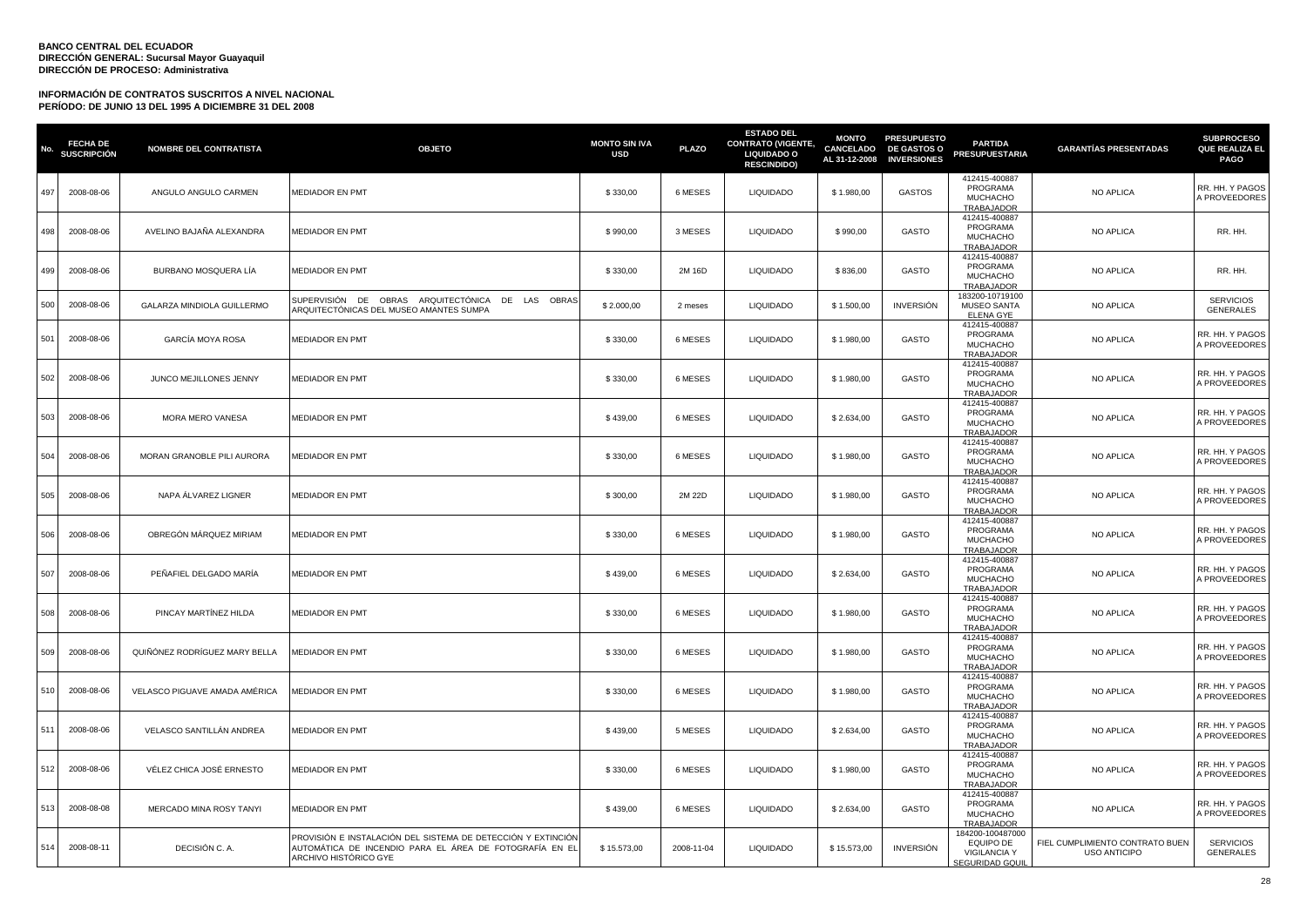| No. | <b>FECHA DE</b><br>SUSCRIPCIÓN | <b>NOMBRE DEL CONTRATISTA</b> | <b>OBJETO</b>                                                                                                                                                                                         | <b>MONTO SIN IVA</b><br><b>USD</b> | <b>PLAZO</b>                         | <b>ESTADO DEL</b><br><b>CONTRATO (VIGENTE,</b><br><b>LIQUIDADO O</b><br><b>RESCINDIDO)</b>                                                                                                            | <b>MONTO</b><br><b>CANCELADO</b><br>AL 31-12-2008 | <b>PRESUPUESTO</b><br><b>DE GASTOS O</b><br><b>INVERSIONES</b>   | <b>PARTIDA</b><br><b>PRESUPUESTARIA</b>                                                                                                                                             | <b>GARANTÍAS PRESENTADAS</b>                                                                 | <b>SUBPROCESO</b><br>QUE REALIZA EL<br><b>PAGO</b> |
|-----|--------------------------------|-------------------------------|-------------------------------------------------------------------------------------------------------------------------------------------------------------------------------------------------------|------------------------------------|--------------------------------------|-------------------------------------------------------------------------------------------------------------------------------------------------------------------------------------------------------|---------------------------------------------------|------------------------------------------------------------------|-------------------------------------------------------------------------------------------------------------------------------------------------------------------------------------|----------------------------------------------------------------------------------------------|----------------------------------------------------|
| 515 | 2008-08-13                     | BAUSA S. A.                   | PROVISIÓN E INSTALACIÓN DE PISO Y TUMBADO DE MADERA DEL<br>CLAUSTRO B DEL HOSPICIO CORAZÓN DE JESÚS DEL PARQUE<br>HISTÓRICO GYE                                                                       | \$98.834,98                        | 11/11/2008<br>PRORROGA<br>26/12/2008 | TERMINACIÓN DE<br><b>CONTRATO POR</b><br>MUTUO ACUERDO<br>AUTORIZADO POR<br><b>GERENCIA DE LA</b><br>SUCURSAL EN OF, DE<br>DIC. 23 DEL 2008 DE<br>LA EMPRESA BAUSA<br>S.A.                            | \$37.926,58                                       | <b>INVERSIÓN</b>                                                 | 183200-<br>100447000000<br>PARQUE<br><b>HISTÓRICO GQUIL</b>                                                                                                                         | FIEL CUMPLIMIENTO CONTRATO<br>EJECUCIÓN OBRA Y BUENA CALIDAD<br>MATERIALES BUEN USO ANTICIPO | <b>SERVICIOS</b><br><b>GENERALES</b>               |
| 516 | 2008-08-14                     | BECERRA CENTENO MÓNICA        | DRECC. ARQUIT. TRABAJOS DE MANT. Y CONSERVAC. ARQUITECT. DEL<br>PHG.                                                                                                                                  | \$7,440.00                         | 150 días<br>28-Dic-2008              | <b>LIQUIDADO</b>                                                                                                                                                                                      | \$3.990,00                                        | <b>GASTOS</b>                                                    | 426000-401065<br>PARQUE<br>HISTÓRICO GQUI                                                                                                                                           | NO APLICA                                                                                    | PAGADURÍA                                          |
| 517 | 2008-08-14                     | GALARZA MINDIOLA GUILLERMO    | SUPERVISIÓN ARQUITECTÓNICA DE OBRAS EN LA PAO                                                                                                                                                         | \$5.000,00                         | 120 días<br>28-Nov-2008              | <b>LIQUIDADO</b>                                                                                                                                                                                      | \$5.000,00                                        | <b>GASTOS</b>                                                    | 426000-4005500<br>PLAZA DE ARTES Y<br><b>OFICIOS</b>                                                                                                                                | <b>NO APLICA</b>                                                                             | PAGADURÍA                                          |
| 518 | 2008-08-15                     | MEDIFARMA S.A.                | PROVISIÓN DE MEDICAMENTOS Y PRODUCTOS DE CONSUMO, PARA<br>EXPENDIO EN LA FARMACIA DE LA SUCURSAL MAYOR GUAYAQUIL                                                                                      | \$31.202,92                        | 2 DÍAS                               | <b>LIQUIDADO</b>                                                                                                                                                                                      | \$31.202,92                                       | <b>INVERSIÓN</b>                                                 | 198800-10265600<br><b>BCE MEDICINAS</b><br>GUAYAQUIL                                                                                                                                | NO APLICA                                                                                    | SERVICIOS DE<br>SALUD                              |
| 519 | 2008-08-19                     | AGUIRRE HERRERA ROBERTO       | ELABORACIÓN DE LOS ESTUDIOS EN 3D DEL PROYECTO FERROCARRIL                                                                                                                                            | \$4.300,00                         | 2008-12-31                           | <b>LIQUIDADO</b>                                                                                                                                                                                      | \$4.300,00                                        | <b>GASTOS</b><br><b>MANTENIMIENT</b><br>O TÉCNICO<br><b>MAAC</b> | 426000-4008980<br>MALECÓN 2000                                                                                                                                                      | NO APLICA                                                                                    | PAGADURÍA                                          |
| 520 | 2008-08-20                     | VEGA OLVERA MÓNICA            | PROVISIÓN DE MOBILIARIO PARA EL ÁREA DE RESERVA ARQUEOLOGÍA<br>DEL MUSEO PRESLEY NORTON DEL BANCO CENTRAL DEL ECUADOR                                                                                 | \$84.146,00                        | PRORROGA<br>24/10/2008<br>24/09/2008 | VALOR US \$57.344.00<br>FUE PROVISIONADO.<br><b>ACTUALMENTE SE</b><br><b>ENCUENTRA</b><br>PENDIENTE DE<br>CANCELACIÓN;<br>SUSCRITA ACTA DE<br><b>TERMINACIÓN POR</b><br>MUTUO ACUERDO 10-<br>01-2009. | \$-                                               | <b>INVERSIÓN</b>                                                 | 184100-100451000<br><b>MUEBLES</b><br><b>GUAYAQUIL</b>                                                                                                                              | FIEL CUMPLIMIENTO CONTRATO<br>EJECUCIÓN OBRA Y BUENA CALIDAD<br>MATERIALES BUEN USO ANTICIPO | <b>SERVICIOS</b><br><b>GENERALES</b>               |
| 521 | 2008-08-25                     | VALAREZO CRESPO PATRICIO      | FABRICACIÓN E INSTALACIÓN DE MOBILIARIO MUSEOGRÁFICO PARA LA<br>EXPOSICIÓN HITOS EN LA SALA PERMANENTE DE ARQUEOLOGÍA DEL<br>MUSEO CENTRO CULTURAL DE MANTA ( SE INCLUYE OBRAS<br><b>ADICIONALES)</b> | \$52.079,18                        | 2008-10-09                           | <b>LIQUIDADO</b>                                                                                                                                                                                      | \$53.219,18                                       | <b>INVERSIÓN</b>                                                 | 184100-100451000<br><b>MUEBLES</b><br><b>GUAYAQUILY</b><br>183200-                                                                                                                  | FIEL CUMPLIMIENTO CONTRATO<br>EJECUCIÓN OBRA Y BUENA CALIDAD<br>MATERIALES BUEN USO ANTICIPO | <b>SERVICIOS</b><br><b>GENERALES</b>               |
| 522 | 2008-08-29                     | SERVACONSA S.A.               | MANTENIMIENTO PREVENTIVO Y CORRECTIVO MENORES DE<br>INSTALACIÓN ELÉCTRICA HIDROSANITARIA MECÁNICA Y DE AIRE<br>ACONDICIONADO PARA NUEVO MUSEO Y ANTIGUO MUSEO MAAC CINE<br>MANTA                      | \$40.680,00                        | 2009-09-01                           | <b>VIGENTE</b>                                                                                                                                                                                        | \$13.560,00                                       | GASTO                                                            | 412210-400819<br><b>REPARACIONES Y</b><br><b>ADECUACIONES</b><br>GQUIL.<br>426000<br>401092 MUSEO<br>MANTA - GYE.<br>426000-401060<br><b>MANTA EDIFICIO</b><br><b>AUDITORIO GYE</b> | FIEL CUMPLIMIENTO                                                                            | PAGADURÍA                                          |
| 523 | 2008-09-01                     | <b>BORINQUENCORP</b>          | PROVISIÓN DE INSUMOS PARA ZONA DE ÁREAS VERDES TRADICIONES<br>VIDA SILVESTRE ÅREA DE BOSQUE Y VIDA SILVESTRE ÅREA FAUNA<br>PHG.                                                                       | \$10,506.50                        | 2008-12-31                           | <b>LIQUIDADO</b>                                                                                                                                                                                      | \$10,506.50                                       | <b>GASTO</b>                                                     | 426000-401065<br>PARQUE<br>HISTÓRICO GQUII                                                                                                                                          | <b>FIEL CUMPLIMIENTO</b>                                                                     | PAGADURÍA                                          |
| 524 | 2008-09-03                     | GRUPOCONTEXT S.A.             | ADQUISICIÓN DE 1 LICENCIA SQL BACKTRACK PARA EL SERVIDOR DE<br>DESARROLLO SUNFIRE V250 DE 101G-250 G                                                                                                  | \$17.702,00                        | 2009-03-31                           | <b>VIGENTE</b>                                                                                                                                                                                        | \$17.702,00                                       | <b>INVERSIONES</b>                                               | 191205-100929<br>PROGRAMAS<br><b>INFORMÁTICOS</b><br>GQUIL                                                                                                                          | FIEL CUMPLIMIENTO                                                                            | <b>SERVICIOS</b><br><b>GENERALES</b>               |
| 525 | 2008-09-03                     | HERNÁNDEZ NEVAREZ MYRIAN      | PROVISIÓN E INSTALACIÓN DE LA CUBIERTA DE LA CASA CASTAGNETO<br>DEL PARQUE HISTÓRICO GUAYAQUIL                                                                                                        | \$32,721.40                        | 2008-11-08                           | <b>LIQUIDADO</b>                                                                                                                                                                                      | \$31.160.10                                       | <b>INVERSIÓN</b>                                                 | 183200-<br>100447000000<br>PARQUE<br>HISTÓRICO GQUII                                                                                                                                | FIEL CUMPLIMIENTO CONTRATO<br>EJECUCIÓN OBRA Y BUENA CALIDAD<br>MATERIALES BUEN USO ANTICIPO | <b>SERVICIOS</b><br><b>GENERALES</b>               |
| 526 | 2008-09-03                     | MANRIQUE TERÁN KLÉBER         | PATROCINIO DEL GERENTE GENERAL EN DEFENSA DE LOS SIGUIENTES<br>JUICIOS DE EXCEPCIONES: 1) JCG-35-2000; 2) JCG-245-1996; 3) JCG-251-                                                                   | \$3.000,00                         | Hasta finalizar<br>juicio.           | <b>VIGENTE</b>                                                                                                                                                                                        | \$1.800,00                                        | Gastos                                                           | 412205-4008010<br>OTROS SERV.<br><b>ESPECIALIZADO</b><br>GUAYAQUIL                                                                                                                  | PAGARÉ                                                                                       | PAGADURÍA                                          |
| 527 | 2008-09-03                     | SEGINTER C. LTDA.             | PROVISIÓN, INSTALACIÓN Y PUESTA EN MARCHA DEL SISTEMA DE<br>SEGURIDAD PARA EL MUSEO AMANTES DE SUMPA FASE II DEL BANCO<br>CENTRAL DEL ECUADOR EN SANTA ELENA                                          | \$40.554,21                        | 2008-12-02                           | <b>LIQUIDADO</b>                                                                                                                                                                                      | \$39.717.72                                       | <b>INVERSIÓN</b>                                                 | 184200-100487000<br><b>EQUIPO DE</b><br><b>VIGILANCIA Y</b><br>SEGURIDAD GQUIL                                                                                                      | FIEL CUMPLIMIENTO CONTRATO<br>EJECUCIÓN OBRA Y BUENA CALIDAD<br>MATERIALES BUEN USO ANTICIPO | <b>SERVICIOS</b><br><b>GENERALES</b>               |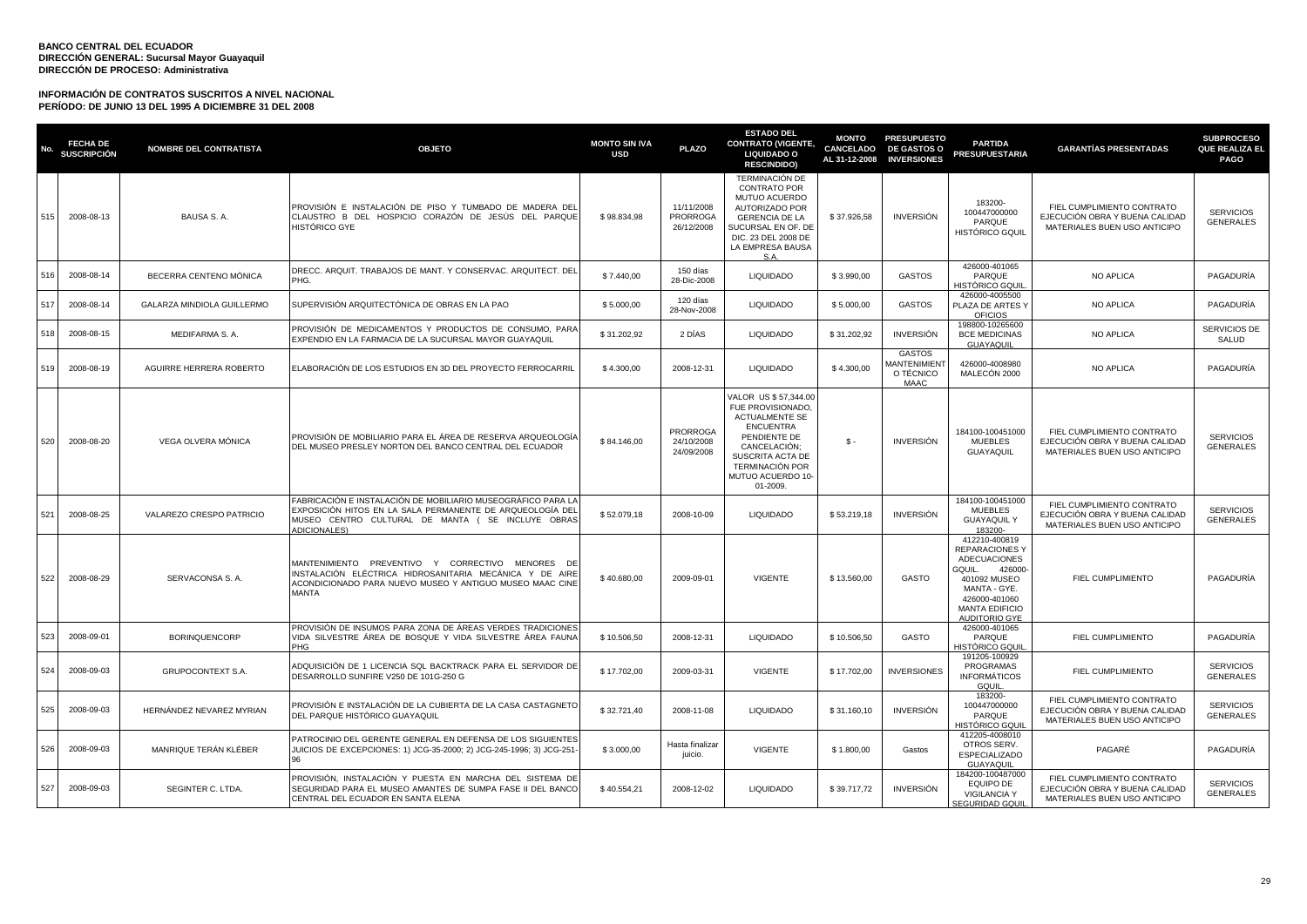| No. | <b>FECHA DE</b><br>SUSCRIPCIÓN | <b>NOMBRE DEL CONTRATISTA</b> | <b>OBJETO</b>                                                                                                                                                                                                                                                                                                                                                                                                                                                                                                                          | <b>MONTO SIN IVA</b><br><b>USD</b> | <b>PLAZO</b>               | <b>ESTADO DEL</b><br><b>CONTRATO (VIGENTE,</b><br><b>LIQUIDADO O</b><br><b>RESCINDIDO)</b>                                                                                                    | <b>MONTO</b> | <b>PRESUPUESTO</b><br>CANCELADO DE GASTOS O<br>AL 31-12-2008 INVERSIONES | <b>PARTIDA</b><br><b>PRESUPUESTARIA</b>                                                                                                                                                                                                                                                                                                                                                                                                                                                                            | <b>GARANTIAS PRESENTADAS</b>                           | <b>SUBPROCESO</b><br><b>QUE REALIZA EL</b><br><b>PAGO</b> |
|-----|--------------------------------|-------------------------------|----------------------------------------------------------------------------------------------------------------------------------------------------------------------------------------------------------------------------------------------------------------------------------------------------------------------------------------------------------------------------------------------------------------------------------------------------------------------------------------------------------------------------------------|------------------------------------|----------------------------|-----------------------------------------------------------------------------------------------------------------------------------------------------------------------------------------------|--------------|--------------------------------------------------------------------------|--------------------------------------------------------------------------------------------------------------------------------------------------------------------------------------------------------------------------------------------------------------------------------------------------------------------------------------------------------------------------------------------------------------------------------------------------------------------------------------------------------------------|--------------------------------------------------------|-----------------------------------------------------------|
| 528 | 2008-09-08                     | EPSILUM S.A.                  | PROVISIÓN, INSTALACIÓN Y CALIBRACIÓN DEL SISTEMA DE REFUERZO<br>DE AUDIO COMPLEMENTARIO AL EXISTENTE EN EL TEATRO PRINCIPAL<br>DE LA PLAZA DE LAS ARTES Y OFICIOS                                                                                                                                                                                                                                                                                                                                                                      | \$119.972,87                       | PRORROGA 30-<br>$12 - 08$  | VALOR US \$98,797.87<br>FUE PROVISIONADO,<br><b>ACTUALMENTE SE</b><br>ENCUENTRA<br>PENDIENTE DE<br>CANCELACIÓN;<br>CONTRATO<br><b>MODIFICATORIO</b><br>SUSCRITO EN DIC. 30<br><b>DEL 2008</b> | \$ -         | GASTO                                                                    | 426000-4005500<br>PLAZA DE ARTES Y<br><b>OFICIOS</b>                                                                                                                                                                                                                                                                                                                                                                                                                                                               | FIEL CUMPLIMIENTO CONTRATO BUEN<br><b>USO ANTICIPO</b> | PAGADURÍA                                                 |
| 529 | 2008-09-08                     | MENDOZA ARAGONEZ RENÉ ANDRÉS  | SERVICIO DE FUMIGACIÓN Y CONTROL DE PLAGAS PREVENTIVA Y<br>CORRECTIVA DE LOS EDIFICIOS PRINCIPAL SUCURSAL MAYOR<br>GUAYAQUIL, EDIFICIO P ICAZA, EDIFICIO FINANCORP, VILLA CARCHI<br>BODEGAS ARCHIVO GENERAL, TRANSPORTE, ARCHIVO HISTÓRICO DEL<br>GUAYAS, OFICINA DE MACHALA, PARQUE HISTÓRICO GUAYAQUIL,<br>PLAZA DE LAS ARTES Y OFICIOS, MAAC, MUSEO NAHIM ISAÍAS, MUSEO<br>PRESLEY NORTON, MUSEO AMANTES DE SUMPA PENÍNSULA SANTA<br>ELENA, MUSEO BAHÍA DE CARÁQUEZ, MUSEO PORTOVIEJO, MUSEO<br>AUDITORIO MANTA Y NUEVO MUSEO MANTA | \$26.520,00                        | 2009-07-29                 | <b>VIGENTE</b>                                                                                                                                                                                | \$2.530,00   | <b>GASTOS</b>                                                            | 412210-400813<br>426000-400954<br>426000-401065<br>426000-400550<br>426000-400898<br>426000-400610<br>426000-401087<br>426000-401062<br>426000-401061<br>ASEO, PINTURA Y<br>PRESENTACIÓN DE<br><b>INMUEBLE</b><br><b>ARCHIVO</b><br><b>HISTÓRICO DEL</b><br><b>GUAYAS</b><br>PARQUE<br><b>HISTÓRICO</b><br><b>GUAYAQUIL</b><br>PLAZA DE LAS<br><b>ARTES Y OFICIOS</b><br>MALECÓN 2000<br><b>MUSEO NAHÍM</b><br>ISAÍAS<br><b>MUSEO PRESLEY</b><br><b>NORTON</b><br><b>MUSEO SANTA</b><br>ELENA<br><b>ILICEO RAH</b> | FIEL CUMPLIMIENTO CONTRATO                             | PAGADURÍA                                                 |
| 530 | 2008-09-11                     | COMWARE S.A.                  | PROVISIÓN, INSTALACIÓN, CONFIGURACIÓN, PUESTA EN<br>FUNCIONAMIENTO Y CAPACITACIÓN DE UN HARDWARE Y SOFTWARE<br>PARA MONITOREO DE RED EN TIEMPO REAL                                                                                                                                                                                                                                                                                                                                                                                    | \$86,143.38                        | 2008-11-15                 | <b>LIQUIDADO</b>                                                                                                                                                                              | \$86,143.38  | <b>INVERSIONES</b>                                                       | 191205-100929<br>184500-100539<br>PROGRAMAS<br>INFORMÁTICOS<br>GQUIL.<br>EQ. COMPUTACIÓN                                                                                                                                                                                                                                                                                                                                                                                                                           | FIEL CUMPLIMIENTO CONTRATO Y<br>BUEN USO ANTICIPO      | <b>SERVICIOS</b><br><b>GENERALES</b>                      |
| 531 | 2008-09-12                     | DE LA CRUZ PÉREZ EDELSO ALAIN | REALIZAR SUPERVISIÓN Y VERIFICACIÓN SOBRE EL BUEN<br>FUNCIONAMIENTO DE LOS EQUIPOS E INSTALACIONES MECÁNICAS<br>QUE FORMAN PARTE DE LOS EDIFICIOS A CARGO DE SUC. MAYOR<br>INCLUIDO LA PLAZA DE ARTES Y OFICIOS                                                                                                                                                                                                                                                                                                                        | \$3.456,00                         | 4 MESES                    | <b>LIQUIDADO</b>                                                                                                                                                                              | \$3.456,00   | <b>GASTOS</b>                                                            | 412205-400796<br>OTROS SERV.<br><b>ESPECIALIZADOS</b><br>CENTRALIZADO                                                                                                                                                                                                                                                                                                                                                                                                                                              | NO APLICA                                              | PAGADURÍA                                                 |
| 532 | 2008-09-12                     | OCHOA QUEZADA CARLOS          | FISCALIZACIÓN DE PROVISIÓN E INSTALACIÓN DE CUBIERTA DE LA<br>CASA CASTAGNETO DEL PARQUE HISTÓRICO GUAYAQUIL                                                                                                                                                                                                                                                                                                                                                                                                                           | \$1.145,25                         | 2008-10-18                 | <b>LIQUIDADO</b>                                                                                                                                                                              | \$1.030,73   | <b>INVERSIÓN</b>                                                         | 183200-<br>100447000000<br>PARQUE<br>HISTÓRICO GQUII                                                                                                                                                                                                                                                                                                                                                                                                                                                               | <b>NO APLICA</b>                                       | <b>SERVICIOS</b><br>GENERALES                             |
| 533 | 2008-09-15                     | ZAMBRANO ALCÍVAR FRANCISCA    | COORDINADORA DE PROYECTO                                                                                                                                                                                                                                                                                                                                                                                                                                                                                                               | \$590,00                           | 9 MESES                    | <b>LIQUIDADO</b>                                                                                                                                                                              | \$5.310,00   | GASTO                                                                    | 412415-400887<br>PROGRAMA<br><b>MUCHACHO</b><br>TRABAJADOR                                                                                                                                                                                                                                                                                                                                                                                                                                                         | <b>NO APLICA</b>                                       | RR. HH. Y PAGOS<br>A PROVEEDORES                          |
| 534 | 2008-09-16                     | VIDAL MANSPON IGNACIO         | PATROCINAR AL BCE DENTRO DE LOS JUICIOS 157-08-1 TRAMITADO EN<br>EL TRIB. CONTENC. ADM. Y HABEAS DATA 546-08 TRAMITADO EN EL<br>JUZGADO 3 CIVIL PROPUESTOS POR EL DR. PATRICIO DÁVILA                                                                                                                                                                                                                                                                                                                                                  | \$30.000,00                        | Hasta Finalizar<br>Trámite | <b>VIGENTE</b>                                                                                                                                                                                | \$18.000,00  | <b>GASTOS</b>                                                            | 412205-400796<br>OTROS SERV.<br><b>ESPECIALIZADOS</b><br>CENTRALIZADO                                                                                                                                                                                                                                                                                                                                                                                                                                              | PAGARÉ                                                 | PAGADURÍA                                                 |
| 535 | 2008-09-18                     | GUERRERO RODRÍGUEZ WALTER     | FISCALIZACIÓN DE CONSTRUCCIÓN DEL ESCENARIO Y PANELES<br>ACÚSTICOS MÓVILES DEL SALÓN MULTIFUNCIONAL EN EL MUSEO<br>AMANTES DE SUMPA                                                                                                                                                                                                                                                                                                                                                                                                    | \$979,55                           | 2008-11-17                 | <b>LIQUIDADO</b>                                                                                                                                                                              | \$881,60     | <b>INVERSIÓN</b>                                                         | 183200-10719100<br><b>MUSEO SANTA</b><br><b>ELENA GYE</b><br>183200-10719100                                                                                                                                                                                                                                                                                                                                                                                                                                       | NO APLICA                                              | <b>SERVICIOS</b><br><b>GENERALES</b>                      |
| 536 | 2008-09-18                     | GUERRERO RODRÍGUEZ WALTER     | FISCALIZACIÓN ADECUACIÓN ARQUITECTÓNICA DEL BLOQUE DE<br>ANEXO A LA SALA MULTIFUNCIONAL DEL MUSEO AMANTES DE SUMPA                                                                                                                                                                                                                                                                                                                                                                                                                     | \$3.381,99                         | 2009-06-02                 | <b>VIGENTE</b>                                                                                                                                                                                | \$3.043,79   | <b>INVERSIÓN</b>                                                         | <b>MUSEO SANTA</b><br><b>ELENA GYE</b><br>183200-                                                                                                                                                                                                                                                                                                                                                                                                                                                                  | NO APLICA                                              | <b>SERVICIOS</b><br><b>GENERALES</b>                      |
| 537 | 2008-09-19                     | MILTON ROJAS MOSQUERA         | FISCALIZACIÓN DE PROVISIÓN E INSTALACIÓN DE PISO Y TUMBADO DE<br>MADERA DEL CLAUSTRO B DEL HOSPICIO CORAZÓN DE JESÚS DEL<br>PARQUE HISTÓRICO GUAYAQUIL                                                                                                                                                                                                                                                                                                                                                                                 | \$3.459,22                         | 2008-12-18                 | <b>LIQUIDADO</b>                                                                                                                                                                              | \$1.327,43   | INVERSIÓN                                                                | 100447000000<br>PARQUE<br><b>HISTÓRICO GQUIL</b>                                                                                                                                                                                                                                                                                                                                                                                                                                                                   | <b>NO APLICA</b>                                       | <b>SERVICIOS</b><br><b>GENERALES</b>                      |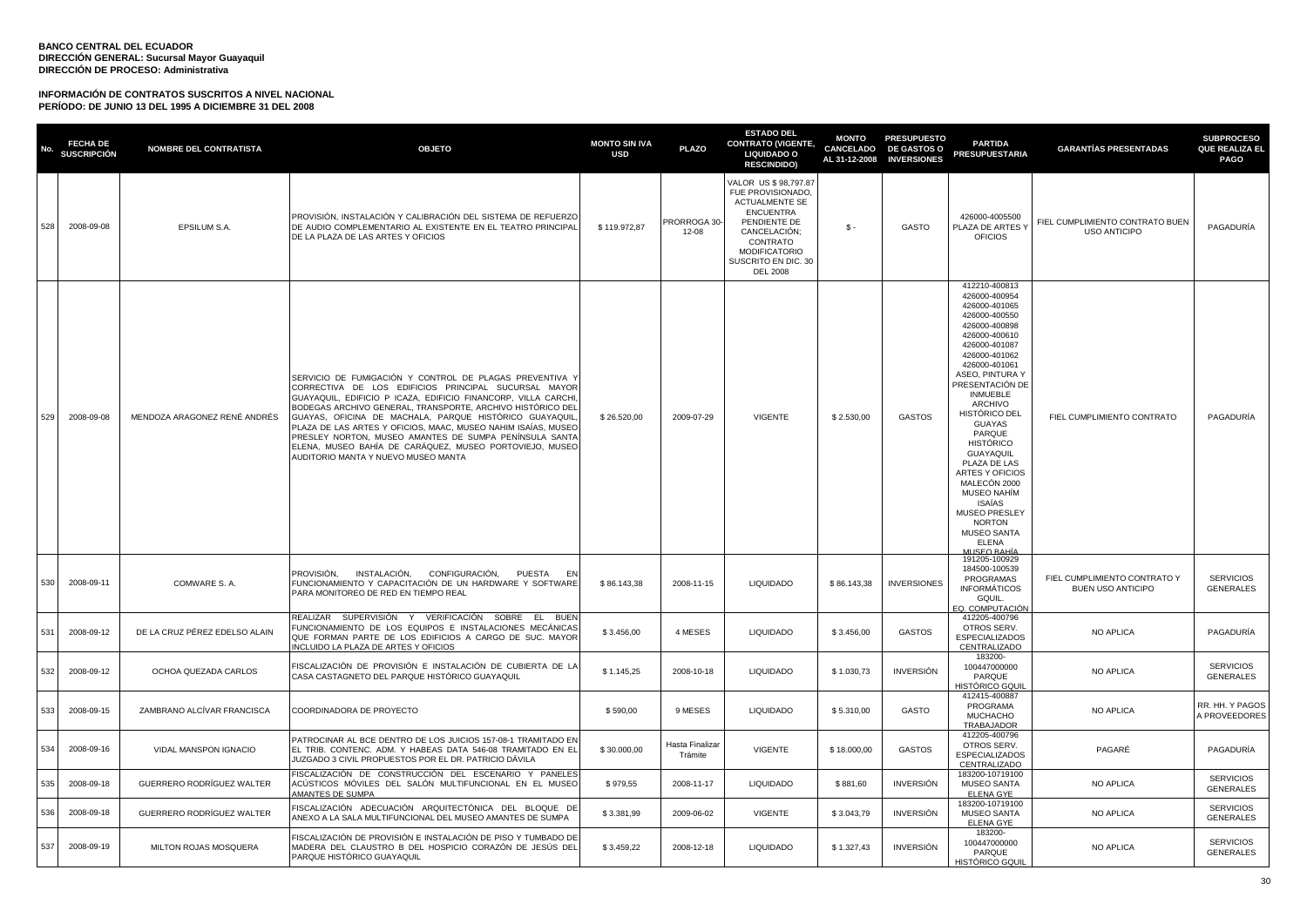| No. | <b>FECHA DE</b><br>SUSCRIPCIÓN | <b>NOMBRE DEL CONTRATISTA</b> | <b>OBJETO</b>                                                                                                                                                                                                                                                                                                              | <b>MONTO SIN IVA</b><br><b>USD</b> | <b>PLAZO</b> | <b>ESTADO DEL</b><br><b>CONTRATO (VIGENTE,</b><br><b>LIQUIDADO O</b><br><b>RESCINDIDO)</b> | <b>MONTO</b><br>CANCELADO<br>AL 31-12-2008 | <b>PRESUPUESTO</b><br><b>DE GASTOS O</b><br><b>INVERSIONES</b> | <b>PARTIDA</b><br><b>PRESUPUESTARIA</b>                                  | <b>GARANTÍAS PRESENTADAS</b> | <b>SUBPROCESO</b><br><b>QUE REALIZA EL</b><br><b>PAGO</b> |
|-----|--------------------------------|-------------------------------|----------------------------------------------------------------------------------------------------------------------------------------------------------------------------------------------------------------------------------------------------------------------------------------------------------------------------|------------------------------------|--------------|--------------------------------------------------------------------------------------------|--------------------------------------------|----------------------------------------------------------------|--------------------------------------------------------------------------|------------------------------|-----------------------------------------------------------|
| 538 | 2008-09-25                     | <b>OMNIBUS BB</b>             | PROVISIÓN DE DOS (2) JEEP SUZUKI GRAND VITARA SZ 5 PUERTAS 4X2<br>AÑO 2009; Y UNA CAMIONETA CHEVROLET DOBLE CABINA 4X2 AÑO 2009                                                                                                                                                                                            | \$49.391,78                        | 2008-10-25   | <b>LIQUIDADO</b>                                                                           | \$49.391,78                                | <b>INVERSIONES</b>                                             | 184400-100533<br><b>VEHÍCULOS Y</b><br>UNIDADES DE<br><b>TRANSPORTES</b> | <b>INMEDIATO</b>             | <b>SERVICIOS</b><br><b>GENERALES</b>                      |
| 539 | 2008-10-01                     | <b>SERMALINSA</b>             | SERVICIO COMPLEMENTARIO DE LIMPIEZA ÁREAS CULTURALES Y<br><b>BANCARIA DEL BCE</b>                                                                                                                                                                                                                                          | \$127.969,52                       | 2009-05-31   | <b>VIGENTE</b>                                                                             | \$50.366,66                                | GASTO                                                          | 426000-4005500<br>PLAZA DE ARTES Y<br><b>OFICIOS</b>                     | FIEL CUMPLIMENTO             | PAGADURÍA                                                 |
| 540 | 2008-10-03                     | BARAHONA BURGOS JOSÉ, ING     | SERVICIOS PROFESIONALES COMO SUPERVISOR DE MANTENIMIENTO<br>PARA LA DIRECCIÓN CULTURAL REGIONAL GUAYAQUIL                                                                                                                                                                                                                  | \$2.934,00                         | 3 MESES      | <b>LIQUIDADO</b>                                                                           | \$2.934,00                                 | Gastos                                                         | 426000-400898<br>MALECÓN 2000                                            | NO APLICA                    | PAGADURÍA                                                 |
| 541 | 2008-10-03                     | BERREZUETA RÍOS FERNANDO      | TECNÓLOGO COMPUTACIÓN E INFORMÁTICA                                                                                                                                                                                                                                                                                        | \$415,00                           | 7 MESES      | <b>LIQUIDADO</b>                                                                           | \$2.905,00                                 | GASTO                                                          | 412205-400801<br>OTROS SERV.<br>ESPECIAL DACIÓN<br>PAGO GQUIL            | <b>NO APLICA</b>             | RR. HH. Y PAGOS<br><b>I PROVEEDORES</b>                   |
| 542 | 2008-10-03                     | BOLAÑOS BADILLO JESSICA, ING  | SERVICIOS PROFESIONALES COMO ASISTENTE CONTABLE PARA LA<br>)CRG                                                                                                                                                                                                                                                            | \$2.937,00                         | 3 MESES      | LIQUIDADO                                                                                  | \$2.937,00                                 | Gastos                                                         | 426000-400898<br>MALECÓN 2000                                            | NO APLICA                    | PAGADURÍA                                                 |
| 543 | 2008-10-03                     | BUNCES CÁRDENAS CECILIA       | ING. SISTEMAS 1                                                                                                                                                                                                                                                                                                            | \$1.250,00                         | 6 MESES      | <b>LIQUIDADO</b>                                                                           | \$7.500,00                                 | <b>GASTO</b>                                                   | 412205-400990<br>OTROS SERV.<br>ESPECIAL. DACIÓN<br>PAGO GQUIL           | <b>NO APLICA</b>             | RR. HH. Y PAGOS<br>A PROVEEDORES                          |
| 544 | 2008-10-03                     | CANSIONG FERNÁNDEZ FABIÁN     | ANALISTA DE SISTEMAS                                                                                                                                                                                                                                                                                                       | \$1.785,00                         | 3 MESES      | <b>LIQUIDADO</b>                                                                           | \$1.785,00                                 | <b>GASTO</b>                                                   | 412205-400801<br>OTROS SERV.<br>ESPECIAL DACIÓN<br>PAGO GQUIL            | <b>NO APLICA</b>             | PAGADURÍA                                                 |
| 545 | 2008-10-03                     | CARRERA DARWIN                | SERVICIOS PROFESIONALES PARA LA DCRG, CUMPLIENDO<br>CONSERVAR Y RESTAURAR LOS BIENES DE LA RESERVA, VERIFICAR<br>LAS RESERVAS, ACTUALIZAR Y DEPURAR INFORMACIÓN DE LOS<br>BIENES, ACTUAR COMO REFERENCISTA PARA LOS INVESTIGADORES,<br>APOYAR A LA DCRG EN REVISAR, VERIFICAR Y CONDICIONES FÍSICAS<br>DE LAS EXPOSICIONES | \$3.114,00                         | 3 MESES      | <b>LIQUIDADO</b>                                                                           | \$3.114,00                                 | Gastos                                                         | 426000-400610<br><b>MANT. MUSEO</b><br>NAHÍM ISAÍAS                      | <b>NO APLICA</b>             | PAGADURÍA                                                 |
| 546 | 2008-10-03                     | CASTILLO MONTOYA SANDRA       | SERVICIOS PROFESIONALES COMO GESTORA SOCIO CULTURAL PARA<br>A DIRECCIÓN CULTURAL REGIONAL GUAYAQUII                                                                                                                                                                                                                        | \$3.750,00                         | 3 MESES      | <b>LIQUIDADO</b>                                                                           | \$3.750,00                                 | Gastos                                                         | 412410-400883                                                            | NO APLICA                    | PAGADURÍA                                                 |
| 547 | 2008-10-03                     | DÁVILA RAAD SOLANGE, LCDA.    | SERVICIOS PROFESIONALES PARA LA DCRG - MAAC, CUMPLIENDO<br>REDACTAR Y ENVIAR BOLETINES INFORMATIVOS, ELABORAR TEXTO E<br>IMAGEN DE LAS INVITACIONES PARA LOS EVENTOS                                                                                                                                                       | \$1.968,00                         | 3 MESES      | <b>LIQUIDADO</b>                                                                           | \$1.968,00                                 | Gastos                                                         | 426000-400610<br>426000-401087                                           | <b>NO APLICA</b>             | PAGADURÍA                                                 |
| 548 | 2008-10-03                     | DE JANON TORRES MÓNICA, LCDA  | SERVICIOS PROFESIONALES PARA LA DCRG, CUMPLIENDO: ADAPTAF<br>PROGRAMAS EDUCATIVOS, PROMOVER Y DIFUNDIR EL CONTENIDO DE<br>LAS EXPOSICIONES CULTURALES, ORIENTAR A LAS GUÍAS EN EL<br>ASPECTO PEDAGÓGICO, ETC.                                                                                                              | \$1.500,00                         | 3 MESES      | <b>LIQUIDADO</b>                                                                           | \$1.500,00                                 | Gastos                                                         | 426000-400610<br>MANT. MUSEO<br>NAHÍM ISAÍAS                             | NO APLICA                    | PAGADURÍA                                                 |
| 549 | 2008-10-03                     | HUREL PRIETO JORGE            | MÉDICO AUDITOR                                                                                                                                                                                                                                                                                                             | \$687,48                           | 9 MESES      | <b>LIQUIDADO</b>                                                                           | \$6.187,32                                 | <b>GASTO</b>                                                   | 412205-400796<br>OTROS SERV.<br><b>ESPECIALIZADOS</b><br>CENTRALIZADO    | NO APLICA                    | RR. HH. Y PAGOS<br>A PROVEEDORES                          |
| 550 | 2008-10-03                     | JIMÉNEZ OLLAGUE DAVID         | <b>MÉDICO MATUTINO</b>                                                                                                                                                                                                                                                                                                     | \$1.103,00                         | 9 MESES      | <b>LIQUIDADO</b>                                                                           | \$9.927,00                                 | GASTO                                                          | 412205-400796<br>OTROS SERV.<br><b>ESPECIALIZADOS</b><br>CENTRALIZADO    | NO APLICA                    | RR. HH. Y PAGOS<br>A PROVEEDORES                          |
| 551 | 2008-10-03                     | MEJÍA EDGAR, ING              | SERVICIOS PROFESIONALES PARA LA DCRG - MAAC. CUMPLIENDC<br>COORDINAR Y EFECTUAR SEGUIMIENTO DE TEMAS CON LA FUND.<br>MALECÓN 2000, REALIZAR EL PROCESO DE UBICACIÓN, INVENTARIO<br>FÍSICO DE LOS BIENES                                                                                                                    | \$2.685,00                         | 3 MESES      | <b>LIQUIDADO</b>                                                                           | \$2.685,00                                 | Gastos                                                         | 426000-400898<br>MALECÓN 2000                                            | NO APLICA                    | PAGADURÍA                                                 |
| 552 | 2008-10-03                     | PACHECO ZAMBRANO ANABERTA     | MÉDICO VESPERTINO                                                                                                                                                                                                                                                                                                          | \$683,00                           | 6 MESES      | <b>LIQUIDADO</b>                                                                           | \$4.098,00                                 | GASTO                                                          | 412205-400796<br>OTROS SERV.<br><b>ESPECIALIZADOS</b><br>CENTRALIZADO    | NO APLICA                    | RR. HH. Y PAGOS<br>A PROVEEDORES                          |
| 553 | 2008-10-03                     | PAZMIÑO BARCIA CATHERINE      | ING. SISTEMAS 1                                                                                                                                                                                                                                                                                                            | \$720,00                           | 6 MESES      | <b>LIQUIDADO</b>                                                                           | \$2.520,00                                 | GASTO                                                          | 412205-400801<br>OTROS SERV.<br>ESPECIAL DACIÓN<br>PAGO GQUIL            | NO APLICA                    | PAGADURÍA                                                 |
| 554 | 2008-10-03                     | RODRÍGUEZ PERALTA CARLOS      | ASISTENTE BANCARIO                                                                                                                                                                                                                                                                                                         | \$725,00                           | 6M 23D       | <b>LIQUIDADO</b>                                                                           | \$4.905,83                                 | <b>GASTO</b>                                                   | 412205-400801<br>OTROS SERV.<br>ESPECIAL DACIÓN<br>PAGO GQUIL            | NO APLICA                    | RR. HH.                                                   |
| 555 | 2008-10-03                     | SÁNCHEZ MERELO CARMEN, LCDA   | ASISTENTE DE COMUNICACIÓN SOCIAL PARA LA DCRG                                                                                                                                                                                                                                                                              | \$1.968,00                         | 3 MESES      | LIQUIDADO                                                                                  | \$1.968,00                                 | Gastos                                                         | 426000-400898<br>MALECÓN 2000                                            | NO APLICA                    | PAGADURÍA                                                 |
| 556 | 2008-10-03                     | SÁNCHEZ PINCAY JESÚS          | SERVICIOS PROFESIONALES PARA LA DCRG. CUMPLIENDO: REALIZAR<br>PROCESO DE RESTAURACIÓN; DE INVENTARIO; DIGITALIZAR MATERIAL<br>BIBLIOGRÁFICO; ATENDER Y PROPORCIONAR AL<br>PÚBLICO<br>INFORMACIÓN RELACIONADA CON EL FONDO BIBLIOGRÁFICO                                                                                    | \$1,050,00                         | 3 MESES      | <b>LIQUIDADO</b>                                                                           | \$1.050.00                                 | Gastos                                                         | 42600-40108200<br><b>MUSEO</b><br>PORTOVIEJO DIR.<br><b>CULTURAL</b>     | <b>NO APLICA</b>             | PAGADURÍA                                                 |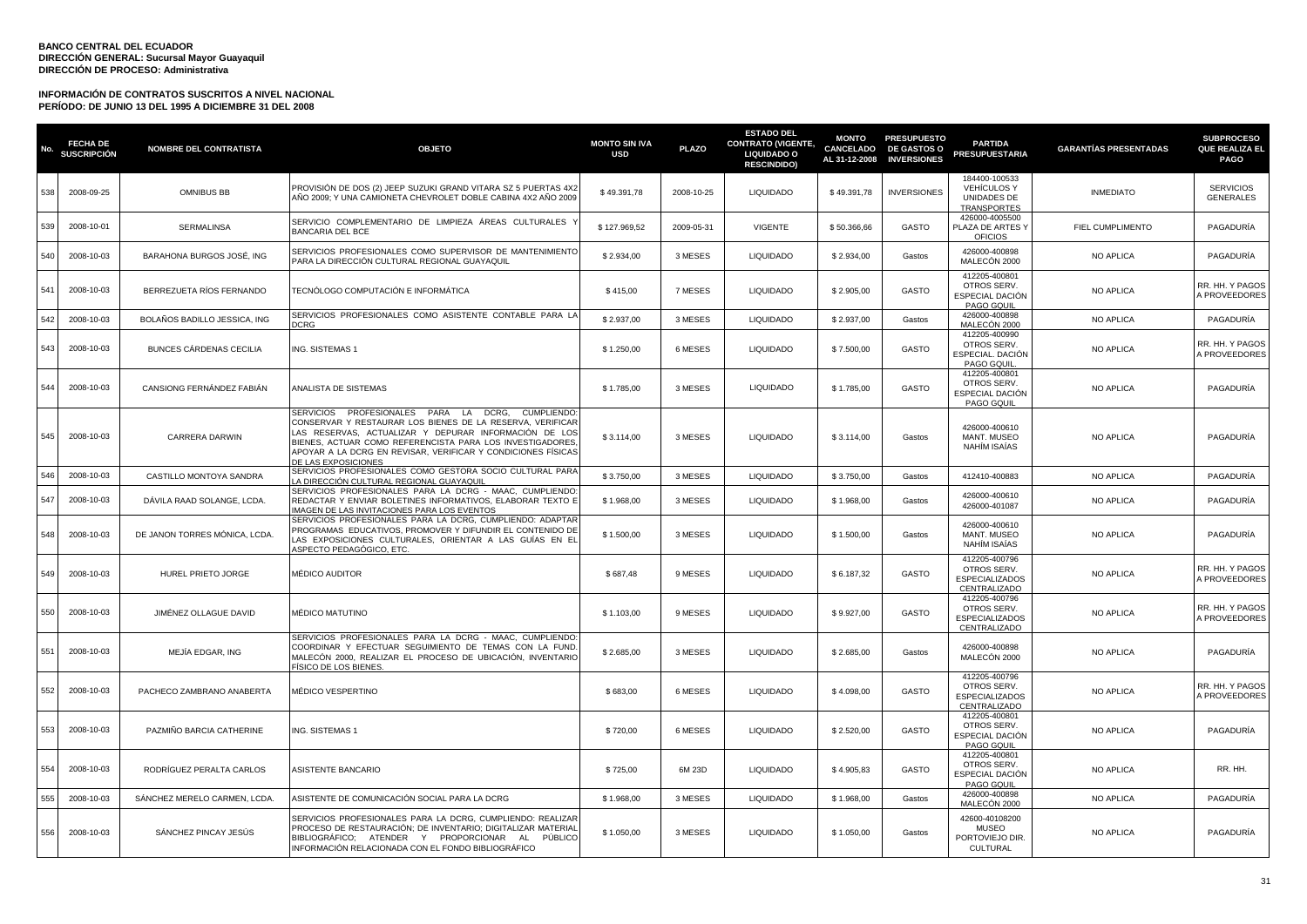| No. | <b>FECHA DE</b><br>SUSCRIPCIÓN | NOMBRE DEL CONTRATISTA       | <b>OBJETO</b>                                                                                                                                                                                                                        | <b>MONTO SIN IVA</b><br><b>USD</b> | <b>PLAZO</b> | <b>ESTADO DEL</b><br><b>CONTRATO (VIGENTE,</b><br><b>LIQUIDADO O</b><br><b>RESCINDIDO)</b> | <b>MONTO</b><br><b>CANCELADO</b><br>AL 31-12-2008 | <b>PRESUPUESTO</b><br><b>DE GASTOS O</b><br><b>INVERSIONES</b> | <b>PARTIDA</b><br><b>PRESUPUESTARIA</b>                                                                                                                                                                                                                                                                            | <b>GARANTÍAS PRESENTADAS</b>                         | <b>SUBPROCESO</b><br>QUE REALIZA EL<br><b>PAGO</b> |
|-----|--------------------------------|------------------------------|--------------------------------------------------------------------------------------------------------------------------------------------------------------------------------------------------------------------------------------|------------------------------------|--------------|--------------------------------------------------------------------------------------------|---------------------------------------------------|----------------------------------------------------------------|--------------------------------------------------------------------------------------------------------------------------------------------------------------------------------------------------------------------------------------------------------------------------------------------------------------------|------------------------------------------------------|----------------------------------------------------|
| 557 | 2008-10-03                     | SANI BUENAÑO DIANA           | TECNÓLOGO COMPUTACIÓN E INFORMÁTICA                                                                                                                                                                                                  | \$545,00                           | 6 MESES      | <b>LIQUIDADO</b>                                                                           | \$3.270,00                                        | GASTO                                                          | 412205-400801<br>OTROS SERV.<br>ESPECIAL DACIÓN<br>PAGO GQUIL                                                                                                                                                                                                                                                      | NO APLICA                                            | RR. HH. Y PAGOS<br>A PROVEEDORES                   |
| 558 | 2008-10-03                     | SONNE JOHANNA, LCDA.         | ADMINISTRADORA DEL PARQUE HISTÓRICO GUAYAQUIL                                                                                                                                                                                        | \$4.020,00                         | 3 MESES      | <b>LIQUIDADO</b>                                                                           | \$4.020,00                                        | Gastos                                                         | 426000-401065<br>PARQUE<br>HISTÓRICO GQUII                                                                                                                                                                                                                                                                         | <b>NO APLICA</b>                                     | PAGADURÍA                                          |
| 559 | 2008-10-03                     | <b>TERÁN ROMERO GISSELA</b>  | SERVICIOS PROFESIONALES PARA LA DCRG. CUMPLIENDO: REALIZAR<br>PROCESO DE RESTAURACIÓN; DE INVENTARIO; DIGITALIZAR MATERIAI<br>BIBLIOGRÁFICO; ATENDER Y PROPORCIONAR AL PÚBLICO<br>INFORMACIÓN RELACIONADA CON EL FONDO BIBLIOGRÁFICO | \$1.050.00                         | 3 MESES      | <b>LIQUIDADO</b>                                                                           | \$1.050.00                                        | Gastos                                                         | 42600-40108200<br><b>MUSEO</b><br>PORTOVIEJO DIR.<br>CULTURAL                                                                                                                                                                                                                                                      | NO APLICA                                            | PAGADURÍA                                          |
| 560 | 2008-10-03                     | ZEVALLOS MENDOZA ÁNGELA      | SERVICIOS PROFESIONALES PARA LA DCRG, CUMPLIENDO: REDACTAR<br>Y ENVIAR BOLETINES, CONTACTAR Y ENTREVISTARSE CON MEDIOS DE<br>COMUNICACIÓN, CON ORGANIZACIÓN DE DESARROLLO, COORDINAR EL<br>DESARROLLO DE EVENTOS CULTURALES          | \$1,500.00                         | 3 MESES      | <b>LIQUIDADO</b>                                                                           | \$1.500,00                                        | Gastos                                                         | 42600-40108200<br><b>MUSEO</b><br>PORTOVIEJO DIR.<br>CULTURAL                                                                                                                                                                                                                                                      | NO APLICA                                            | PAGADURÍA                                          |
| 561 | 2008-10-06                     | CASTRO CASTRO EDUARDO        | FISCALIZACIÓN SISTEMA DE CONTROL DE LUCES Y DIMEMERS<br>ARQUITECTÓNICOS PARA EL TEATRO PRINCIPAL DE LA PLAZA DE<br>ARTES Y OFICIOS                                                                                                   | \$1.352,96                         | 2008-12-05   | <b>LIQUIDADO</b>                                                                           | \$947,07                                          | GASTO                                                          | 426000-4005500<br>PLAZA DE ARTES Y<br><b>OFICIOS</b>                                                                                                                                                                                                                                                               | NO APLICA                                            | PAGADURÍA                                          |
| 562 | 2008-10-06                     | FUNDACIÓN MIGUEL ASPIAZU     | MEGAPROYECTO DE PRESERV. DOCUMENTAL, INVESTIG. HISTÓRICA<br>CAPACIT. EDUCATIVA                                                                                                                                                       | \$96.770,00                        | 2008-12-31   | <b>LIQUIDADO</b>                                                                           | \$96.770,00                                       | <b>GASTOS</b>                                                  | 412410-400883000<br>PROGRAMAS<br><b>CULTURALES</b><br>GQUIL                                                                                                                                                                                                                                                        | FIEL CUMPLIMENTO                                     | PAGADURÍA                                          |
| 563 | 2008-10-08                     | TREO S.A.                    | SERVICIOS COMPLEMENTARIOS DE LIMPIEZA DEL ÁREA CULTURAL Y<br>BANCARIA (VILLA CARCHI Y NUEVE DE OCTUBRE P.M.T.) DEL BANCO<br>CENTRAL DEL ECUADOR                                                                                      | \$8.992,96                         | 2009-05-31   | VIGENTE                                                                                    | \$1.963,54                                        | GASTO                                                          | 412210-40081300<br><b>ASEO PINTURA Y</b><br>PRESENTACIÓN<br><b>INMUEBLE</b>                                                                                                                                                                                                                                        | FIEL CUMPLIMIENTO                                    | PAGADURÍA                                          |
| 564 | 2008-10-09                     | SERVICIOS EMPRESARIALES VEEP | SERVICIOS COMPLEMENTARIOS DE LIMPIEZA DE LOS EDIFICIOS DE LOS<br>MUSEOS DEL BANCO CENTRAL DEL ECUADOR EN LA PROVINCIA DE<br>MANABÍ.                                                                                                  | \$54.571,79                        | 2009-09-30   | <b>VIGENTE</b>                                                                             | \$13.642,95                                       | GASTO                                                          | 426000-<br>401061MUSEO<br>BAHÍA GYE<br>426000-401082<br><b>MUSEO</b><br>PORTOVIEJO-DIR<br>CULTURAL 4256000<br>401060 MANTA<br><b>EDIFICIO</b><br><b>AUDITORIO GYE</b>                                                                                                                                              | FIEL CUMPLIMIENTO                                    | PAGADURÍA                                          |
| 565 | 2008-10-09                     | SERVILEAL S.A.               | SERVICIO COMPLEMENTARIO DE LIMPIEZA DE LOS EDIFICIOS DE LOS<br>MUSEOS DEL BANCO CENTRAL DEL ECUADOR EN LA PROVINCIA DE<br>MANARÍ                                                                                                     | \$35.240,00                        | 2009-09-30   | <b>VIGENTE</b>                                                                             | \$8.810,00                                        | GASTO                                                          | 426000-401092<br>MUSEO MANTA GYE                                                                                                                                                                                                                                                                                   | NO HUBO GARANTÍA POR SER<br><b>ENTREGA INMEDIATA</b> | PAGADURÍA                                          |
| 566 | 2008-10-10                     | SEGINTER C. LTDA.            | SERVICIO COMPLEMENTARIO DE VIGILANCIA Y SEGURIDAD PARA<br>DIFERENTES ESPACIOS DEL BCE EN DIFERENTES PROVINCIAS                                                                                                                       | \$255.000,00                       | 2009-09-30   | <b>VIGENTE</b>                                                                             | \$85.000,00                                       | GASTO                                                          | 426000-401060<br>MANTA EDIFIC.<br>AUDITORIO GYE.<br>426000-401062<br><b>MUSEO SANTA</b><br>ELENA GYE<br>426000-401061<br>MUSEO BAHÍA GYE<br>426000-401092<br><b>MUSEO MANTA</b><br>GYE.                                                                                                                            | FIEL CUMPLIMIENTO CONTRATO                           | PAGADURÍA                                          |
| 567 | 2008-10-10                     | SEGINTER C. LTDA.            | SERVICIO COMPLEMENTARIO DE VIGILANCIA Y SEGURIDAD PARA LOS<br>DIFERENTES ESPACIOS CULTURALES DEL BANCO CENTRAL DEL<br>ECUADOR                                                                                                        | \$298.500,00                       | 2009-03-15   | <b>VIGENTE</b>                                                                             | \$199.000,00                                      | GASTO                                                          | 426000-400550<br>PLAZA DE LAS<br><b>ARTES Y OFICIOS</b><br>412205-<br>GYE<br>400610 EDIFICIO<br><b>MUSEO NAHIM</b><br>ISAÍAS 412205-<br>400954 ARCHIVO<br>HISTÓRICO DEL<br>GUAYAS 426000-<br>400898 MALECÓN<br>2000 426000-<br>401065 PARQUE<br>HISTÓRICO GQUIL<br>426000-401087<br>MUSEO PRESLEY<br><b>NORTON</b> | FIEL CUMPLIMIENTO CONTRATO                           | PAGADURÍA                                          |
| 568 | 2008-10-14                     | MACHUCA MENÉNDEZ GRACE       | DIBUJANTE ARQUITECT. DE EXPOSICIÓN<br>PERMANENTE DE<br>ARQUEOLOGÍA NVO. MUSEO DE MANTA                                                                                                                                               | \$1.500,00                         | 2008-12-15   | <b>LIQUIDADO</b>                                                                           | \$1.500,00                                        | <b>GASTOS</b>                                                  | 426000-401092<br>MUSEO MANTA GYE                                                                                                                                                                                                                                                                                   | NO APLICA                                            | PAGADURÍA<br>32                                    |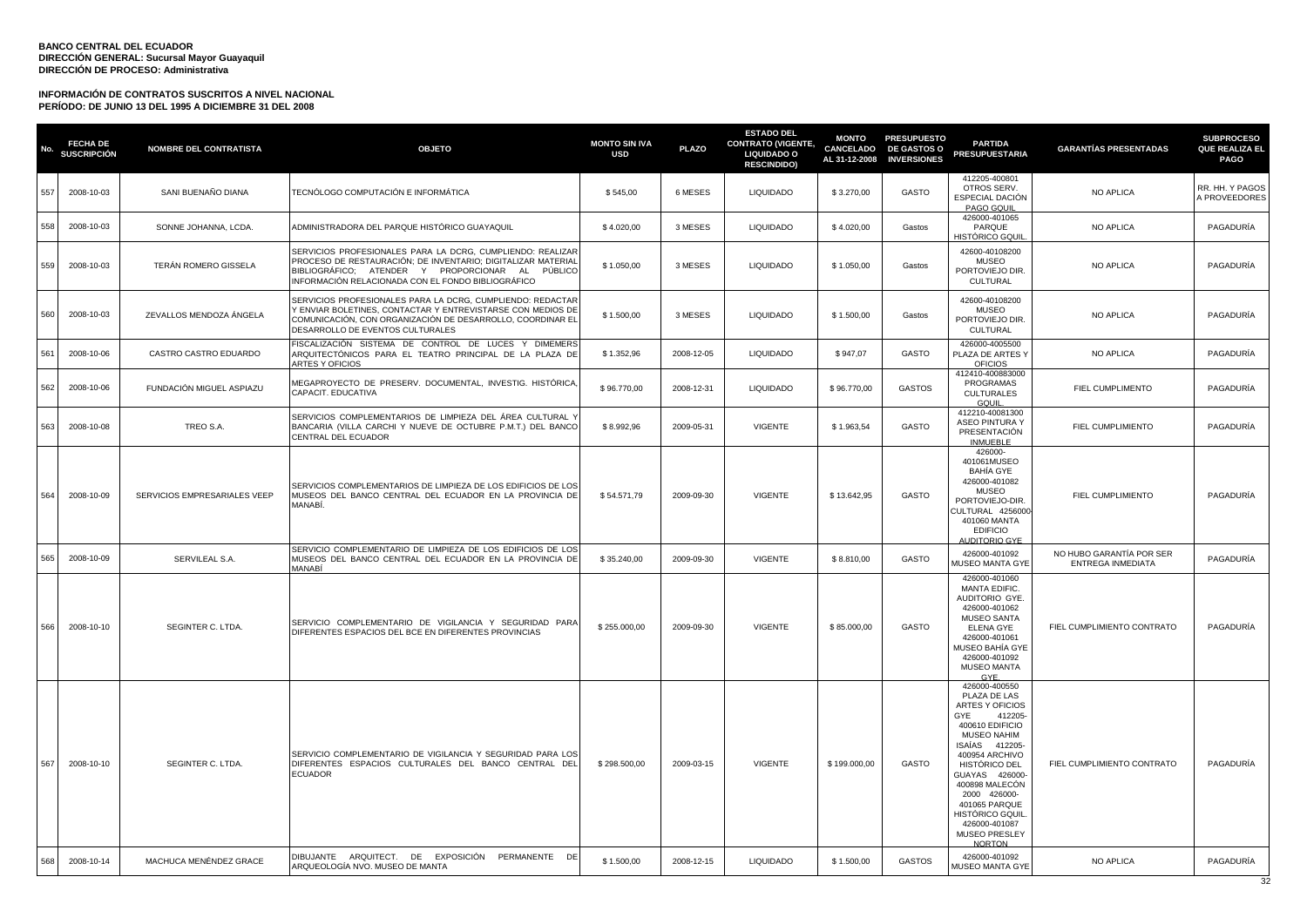| No. | <b>FECHA DE</b><br><b>SUSCRIPCIÓN</b> | <b>NOMBRE DEL CONTRATISTA</b>                       | <b>OBJETO</b>                                                                                                                                                                                | <b>MONTO SIN IVA</b><br><b>USD</b> | <b>PLAZO</b>                    | <b>ESTADO DEL</b><br><b>CONTRATO (VIGENTE,</b><br><b>LIQUIDADO O</b><br><b>RESCINDIDO)</b>                                | <b>MONTO</b><br><b>CANCELADO</b><br>AL 31-12-2008 | <b>PRESUPUESTO</b><br><b>DE GASTOS O</b><br><b>INVERSIONES</b> | <b>PARTIDA</b><br><b>PRESUPUESTARIA</b>                                       | <b>GARANTÍAS PRESENTADAS</b>                             | <b>SUBPROCESO</b><br>QUE REALIZA EL<br><b>PAGO</b> |
|-----|---------------------------------------|-----------------------------------------------------|----------------------------------------------------------------------------------------------------------------------------------------------------------------------------------------------|------------------------------------|---------------------------------|---------------------------------------------------------------------------------------------------------------------------|---------------------------------------------------|----------------------------------------------------------------|-------------------------------------------------------------------------------|----------------------------------------------------------|----------------------------------------------------|
| 569 | 2008-10-15                            | COMPUCABLE S.A.                                     | PROVISIÓN E INSTALACIÓN DE LÁMPARAS Y ACCESORIOS<br>COMPLEMENTARIOS AL SISTEMA DE ILUMINACIÓN TEATRAL EXISTENTE<br>EN EL TEATRO PRINCIPAL DE LA PLAZA DE LAS ARTES Y OFICIOS                 | \$155.942,90                       | <b>PRORROGA 28</b><br>$01 - 08$ | VALOR US\$<br>155.942.90 FUE<br>PROVISIONADO,<br><b>ACTUALMENTE SE</b><br><b>ENCUENTRA</b><br>PENDIENTE DE<br>CANCELACIÓN | \$-                                               | GASTO                                                          | 426000-4005500<br>PLAZA DE ARTES'<br><b>OFICIOS</b>                           | FIEL CUMPLIMIENTO CONTRATO BUEN<br><b>USO ANTICIPO</b>   | PAGADURÍA                                          |
| 570 | 2008-10-15                            | LIMPIEZA GENERAL S. A. LIMPIGEN                     | SERVICIOS COMPLEMENTARIO DE LIMPIEZA DE LAS<br>AREAS<br>CULTURALES Y BANCARIAS (PARQUE HISTÓRICO GUAYAQUIL<br>EDIFICIO PRINCIPAL) DEL BANCO CENTRAL DEL ECUADOR                              | \$144.611,84                       | 8 MESES                         | <b>VIGENTE</b>                                                                                                            | \$22.628,37                                       | Gastos                                                         | 426000-401065<br>426000-401087                                                | PÓLIZA 16723 SEGUROS ORIENTE<br>(\$7230,59)              | PAGADURÍA                                          |
| 571 | 2008-10-27                            | ACOSTA VELÁSQUEZ PRISCILA                           | <b>MEDIADOR EN PMT</b>                                                                                                                                                                       | \$990,00                           | 3 MESES                         | <b>LIQUIDADO</b>                                                                                                          | \$990,00                                          | <b>GASTOS</b>                                                  | 412415-400887<br>PROGRAMA<br><b>MUCHACHO</b><br>TRABAJADOR                    | <b>NO APLICA</b>                                         | RR. HH.                                            |
| 572 | 2008-10-27                            | GUILLEN SUAREZ JOSÉ ANTONIO                         | COORDINACIÓN<br>DE<br>CONSERVAC.<br><b>BIENES</b><br><b>CULTURALES</b><br><b>ARQUITECTÓNICOS</b>                                                                                             | \$990,06                           | 3 MESES                         | <b>LIQUIDADO</b>                                                                                                          | \$2.970,18                                        | <b>GASTOS</b>                                                  | 426000-401065<br>PARQUE<br>HIST <u>ÓRICO GQUI</u>                             | NO APLICA                                                | PAGADURÍA                                          |
| 573 | 2008-10-27                            | IVÂN BOHMAN C.A.                                    | PROVISIÓN DE BOMBAS DE AGUA Y TANQUES DE PRESIÓN PARA EL<br>EDIFICIO PRINCIPAL SUCURSAL MAYOR, EDIFICIO P ICAZA Y EDIF<br>ANTIGUO MUSEO MANTA                                                | \$34.985,00                        | 2009-01-25                      | <b>VIGENTE</b>                                                                                                            | \$34.985,00                                       | <b>INVERSIÓN</b>                                               | 184200-100507 EQ.<br>DE SERVICIOS<br><b>BÁSICO GQUIL</b>                      | FIEL CUMPLIMIENTO CONTRATO Y<br><b>BUEN USO ANTICIPO</b> | <b>SERVICIOS</b><br><b>GENERALES</b>               |
| 574 | 2008-10-27                            | ZAMBRANO VERA AURA                                  | <b>MEDIADOR EN PMT</b>                                                                                                                                                                       | \$330,00                           | 3 MESES                         | <b>LIQUIDADO</b>                                                                                                          | \$990,00                                          | GASTO                                                          | 412415-400887<br>PROGRAMA<br><b>MUCHACHO</b><br>TRABAJADOR                    | <b>NO APLICA</b>                                         | RR. HH.                                            |
| 575 | 2008-10-29                            | ORMAZA DAZA ELSA                                    | DIBUJANTE ARQUITECTÓNICA DE EXPOSICIÓN PERMANENTE<br>ARQUEOLOGÍA MUSEO PORTOVIEJO<br>SERVICIOS PROFESIONALES PARA TRABAJOS DE DIBUJOS TÉCNICOS Y<br>SUPERVISIÓN DE TRABAJOS MUSEO PORTOVIEJO | \$1.500,00                         | 2008-12-15                      | <b>LIQUIDADO</b>                                                                                                          | \$1.500,00                                        | <b>GASTOS</b>                                                  | 42600-40108200<br><b>MUSEO</b><br>PORTOVIEJO DIR.<br>CULTURAL                 | NO APLICA                                                | PAGADURÍA                                          |
| 576 | 2008-11-04                            | OCHOA ESPINOZA SOFÍA                                | RESTAURACIÓN Y MONTAJE DE CIELO RASO CON SOPORTES EN<br>TELAS, CORNISAS POLICROMADAS, PUERTAS DE MADERA, UBICADAS<br>EN LA RESERVA EL PARQUE HISTÓRICO, SSG-SO-059-2008                      | \$17.307,87                        | 2009-01-23                      | VIGENTE                                                                                                                   | \$17.124,85                                       | GASTO                                                          | 426000-4005500<br>PLAZA DE ARTES Y<br><b>OFICIOS</b>                          | BUEN USO DE ANTICIPO                                     | <b>SERVICIOS</b><br><b>GENERALES</b>               |
| 577 | 2008-11-21                            | NAWY S.A.                                           | DISEÑO MULTIMEDIA PARA LA SALA PERMANENTE DE ARQUEOLOGÍA<br>DEL MUSEO DEL BANCO CENTRAL DEL ECUADOR EN LA CIUDAD DE<br><b>PORTOVIEJO</b>                                                     | \$17.499,97                        | 2009-02-19                      | <b>VIGENTE</b>                                                                                                            | \$-                                               | <b>INVERSIÓN</b>                                               | 183200-106253000<br><b>MUSEO</b><br>PORTOVIEJO-DIR<br><b>CULTURAL GYE</b>     | BUEN USO DE ANTICIPO                                     | <b>SERVICIOS</b><br><b>GENERALES</b>               |
| 578 | 2008-12-01                            | <b>RAYMOND WELLS</b>                                | PROVISIÓN DE 6 RADIOS BASES MOTOROLAS, 20 RADIOS PORTÁTILES,<br>10 RADIOS MÓVILES MOTOROLA                                                                                                   | \$113.210,27                       | 2008-12-31                      | <b>LIQUIDADO</b>                                                                                                          | \$113.210,27                                      | INVERSIÓN                                                      | 184200-100487<br><b>EQUIPOS DE</b><br><b>COMUNICACIÓN</b><br><b>GUAYAQUIL</b> | FIEL CUMPLIMIENTO                                        | <b>SERVICIOS</b><br><b>GENERALES</b>               |
| 579 | 2008-12-04                            | CHILA MORALES EDITH                                 | <b>MEDIADOR EN PMT</b>                                                                                                                                                                       | \$330,00                           | 2M 16D                          | <b>LIQUIDADO</b>                                                                                                          | \$836,00                                          | GASTO                                                          | 412415-400887<br>PROGRAMA<br><b>MUCHACHO</b><br>TRABAJADOR                    | NO APLICA                                                | RR. HH.                                            |
| 580 | 2008-12-04                            | MOREIRA HIDROVO MELIDA CELINDA                      | OBRAS COMPLEMENTARIAS CONSTRUCCIÓN DE<br>SAL<br>LA<br>MULTIFUNCIONAL Y CONFORMACIÓN DE ÁREA EXTERIOR DE LA SALA<br>MUSEO AMANTES DE SUMPA                                                    | \$11.055,14                        | 2008-12-14                      | <b>LIQUIDADO</b>                                                                                                          | \$11.055,14                                       | <b>INVERSIÓN</b>                                               | 183200-10719100<br><b>MUSEO SANTA</b><br><b>ELENA GYE</b>                     | -FIEL CUMPLIMIENTO CONTRATO                              | <b>SERVICIOS</b><br><b>GENERALES</b>               |
| 581 | 2008-12-05                            | MEDIFARMA S. A.                                     | ADQUISICIÓN DE MEDICAMENTOS Y PRODUCTOS DE CONSUMO PARA<br>EXPENDIO EN LA FARMACIA DE LA SUCURSAL MAYOR DEL BANCO<br>CENTRAL DEL ECUADOR GUAYAQUIL                                           | \$24.092,64                        | 2 DIAS                          | <b>LIQUIDADO</b>                                                                                                          | \$24.092,64                                       | INVERSIÓN                                                      | 198800-10265600<br><b>BCE MEDICINAS</b><br>GUAYAQUIL                          | NO APLICA                                                | SERVICIOS DE<br>SALUD                              |
| 582 | 2008-12-09                            | COPIADORA ECUATORIANA CIA LTDA.<br><b>ECUACOPIA</b> | PROVISIÓN DE CUATRO FOTOCOPIADORAS PARA EL BANCO CENTRAL<br>DEL ECUADOR, SUCURSAL MAYOR GUAYAQUIL                                                                                            | \$27.637,69                        | 2008-12-10                      | <b>LIQUIDADO</b>                                                                                                          | \$27.637,69                                       | <b>INVERSIONES</b>                                             | 184800-<br>100572VARIOS<br>GQUIL                                              | <b>INMEDIATO</b>                                         | <b>SERVICIOS</b><br><b>GENERALES</b>               |
| 583 | 2008-12-10                            | CELCO CIA LTDA.                                     | PROVISIÓN E INSTALACIÓN DE UN UPS TRIFÁSICO DE 40KVA. PARA EL<br>CENTRO DE COMPUTO DE LA DIRECCIÓN DE OFICINA DE INFORMÁTICA                                                                 | \$39.000,00                        | 2008-12-17                      | <b>LIQUIDADO</b>                                                                                                          | \$39.000,00                                       | <b>INVERSIONES</b>                                             | 184800-<br>100572VARIOS<br>GQUIL                                              | FIEL CUMPLIMIENTO CONTRATO Y<br><b>BUEN USO ANTICIPO</b> | <b>SERVICIOS</b><br><b>GENERALES</b>               |
| 584 | 2008-12-10                            | PROTECCIÓN BLINDADA C. A. P.B.C.A                   | POR CONSTRUCCIÓN DE CARROCERÍA BLINDADA EN CHASIS FORD-350<br>PLACA GXH-811                                                                                                                  | \$48.000,00                        | 2008-12-30                      | VALOR US \$48,000.00<br>FUE PROVISIONADO,<br><b>ACTUALMENTE SE</b><br><b>ENCUENTRA</b><br>PENDIENTE DE<br>CANCELACIÓN     | $\mathsf{s}$ -                                    | <b>INVERSIÓN</b>                                               | 184400-100533<br><b>VEHÍCULOS Y</b><br>UNIDADES DE<br><b>TRANSPORTES</b>      | FIEL CUMPLIMIENTO CONTRATO BUEN<br><b>USO ANTICIPO</b>   | <b>SERVICIOS</b><br><b>GENERALES</b>               |
| 585 | 2008-12-10                            | TOTINET S.A.                                        | PROVISIÓN E INSTALACIÓN DE UN SISTEMA DE ARCHIVOS PARA LA<br>DIRECCIÓN DE OFICINA DE SECRETARÍA GENERAL DE LA SUCURSAL<br>MAYOR DEL BANCO CENTRAL DEL ECUADOR                                | \$32.332,87                        | 2008-12-25                      | <b>LIQUIDADO</b>                                                                                                          | \$32.332,87                                       | INVERSIÓN                                                      | 184100-100451<br>MUEBLES GQUIL                                                | FIEL CUMPLIMIENTO CONTRATO Y<br><b>BUEN USO ANTICIPO</b> | <b>SERVICIOS</b><br><b>GENERALES</b>               |
| 586 | 2008-12-11                            | ARTEOFI S.A.                                        | PROVISIÓN E INSTALACIÓN DE MOBILIARIO PARA DIFERENTES ÁREAS<br>DE LA SUCURSAL MAYOR DEL BANCO CENTRAL DEL ECUADOR                                                                            | \$64.425,00                        | 2008-12-26                      | <b>VIGENTE</b>                                                                                                            | \$45,097.60                                       | INVERSIÓN                                                      | 184100-100451000<br><b>MUEBLES</b><br>GUAYAQUII                               | FIEL CUMPLIMIENTO CONTRATO BUEN<br><b>USO ANTICIPO</b>   | <b>SERVICIOS</b><br><b>GENERALES</b>               |